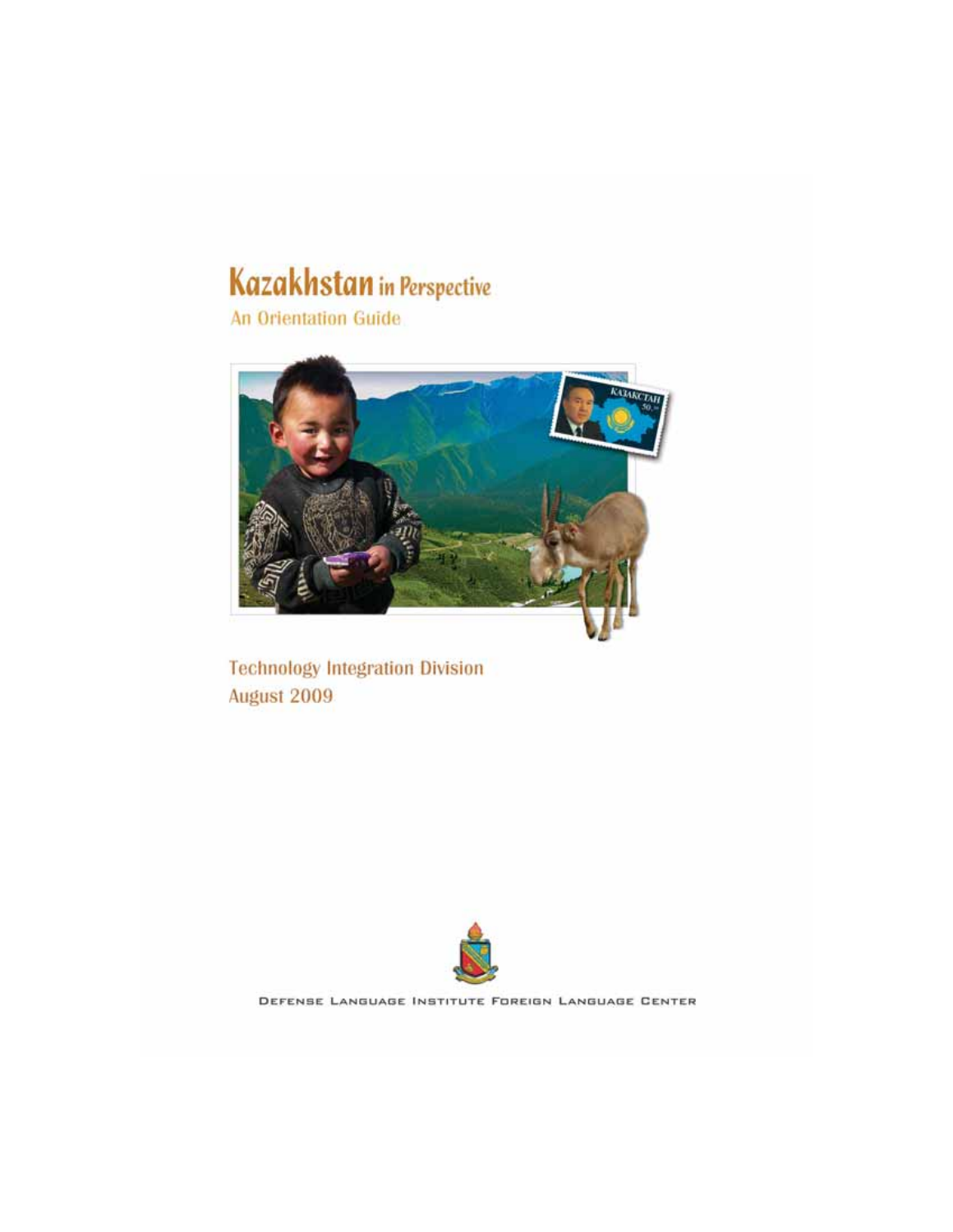| <b>MAP OF KAZAKHSTAN</b>                 | 5         |
|------------------------------------------|-----------|
| <b>CHAPTER 1 PROFILE</b>                 | 6         |
|                                          |           |
| <b>INTRODUCTION</b>                      | 6         |
| <b>FACTS AND FIGURES</b>                 | 6         |
| <b>CHAPTER 2 GEOGRAPHY</b>               | 15        |
| <b>INTRODUCTION</b>                      | 15        |
| <b>LOCATION AND AREA</b>                 | 15        |
| <b>GEOGRAPHICAL REGIONS AND FEATURES</b> | 15        |
| <b>NORTHERN STEPPES</b>                  | 16        |
| <b>SEMI-DESERTS AND DESERTS</b>          | 16        |
| THE CASPIAN DEPRESSION                   | 17        |
| MOUNTAINS OF THE EAST AND SOUTHEAST      | 17        |
| <b>CLIMATE</b>                           | 18        |
| <b>RIVERS</b>                            | 18        |
| <b>BODIES OF WATER</b>                   | 20        |
| <b>CASPIAN SEA</b>                       | 20        |
| <b>ARAL SEA</b>                          | 21        |
| <b>LAKE BALKHASH</b>                     | 22        |
| <b>OTHER MAJOR LAKES</b>                 | 23        |
| <b>MAJOR CITIES</b>                      | 23        |
| ALMATY (ALMA-ATA)                        | 23        |
| <b>ASTANA</b>                            | 24        |
| SHYMKENT (CHIMKENT)                      | 24        |
| QARAGHANDY (KARAGANDA)                   | 25        |
| TARAZ (ZHAMBYL)                          | 25        |
| <b>ATYRAU</b>                            | 26        |
| <b>ENVIRONMENTAL ISSUES</b>              | 26        |
| <b>NUCLEAR RADIATION</b>                 | 26        |
| <b>POLLUTION</b>                         | 27        |
| <b>DESERTIFICATION</b>                   | 28        |
| <b>NATURAL HAZARDS</b>                   | 29        |
| <b>CHAPTER 3 HISTORY</b>                 | <u>31</u> |
| <b>INTRODUCTION</b>                      | 31        |
| <b>EARLY HISTORY</b>                     | 31        |
| THE SAKS (SCYTHIANS)                     | 32        |
| THE USUN AND THE HUNS                    | 32        |
| <b>TURKIC TRIBES</b>                     | 33        |
| <b>THE MONGOL EMPIRE</b>                 | 33        |
| THE MONGOL INVASION                      | 33        |

# **Table of Contents**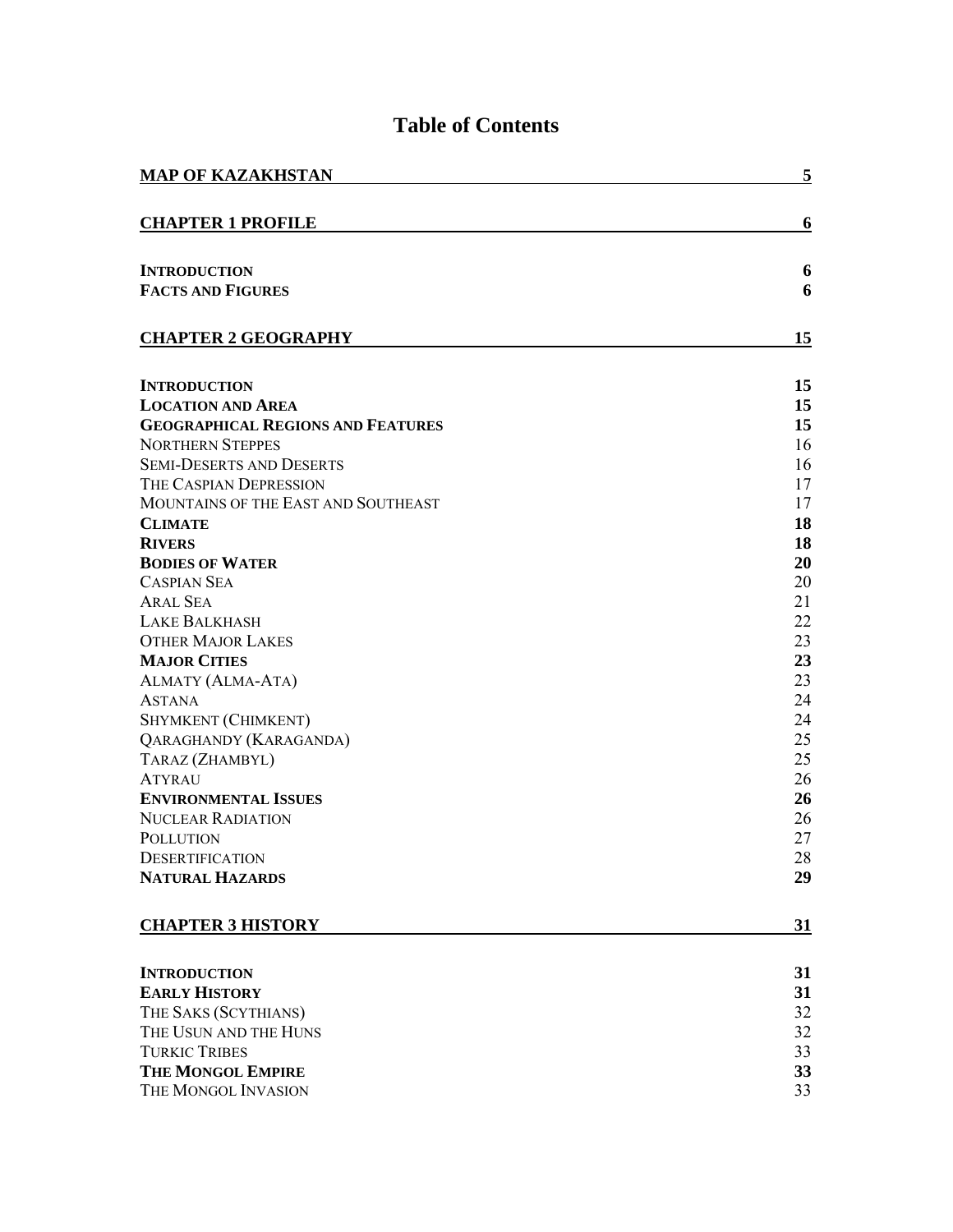| <b>MONGOL RULE</b>                                                             | 34 |
|--------------------------------------------------------------------------------|----|
| <b>DECLINE</b>                                                                 | 34 |
| <b>THE KAZAKHS</b>                                                             | 35 |
| THE EMERGENCE OF THE KAZAKHS                                                   | 35 |
| THE KAZAKH KHANATE                                                             | 35 |
| THE THREE HORDES                                                               | 36 |
| THE DECLINE OF THE KHANATE                                                     | 36 |
| <b>THE RUSSIAN EMPIRE</b>                                                      | 37 |
| <b>RUSSIAN EXPANSION INTO THE STEPPE</b>                                       | 37 |
| <b>ANNEXATION</b>                                                              | 38 |
| <b>SETTLEMENT</b>                                                              | 39 |
| GROWING UNREST AND THE FALL OF IMPERIAL RUSSIA                                 | 39 |
| <b>THE SOVIET ERA</b>                                                          | 40 |
| <b>EARLY SOVIET POLICY IN THE STEPPE</b>                                       | 40 |
| IMPRISONMENT, EXILE, AND INDUSTRY UNDER STALIN                                 | 41 |
| THE "VIRGIN LANDS" CAMPAIGN AND INDUSTRIAL EXPANSION                           | 42 |
| <b>KAZAKH POLITICS AND GROWING NATIONALISM</b>                                 | 43 |
| THE DECLINE OF THE SOVIET UNION AND THE EMERGENCE OF AN INDEPENDENT KAZAKHSTAN |    |
|                                                                                | 44 |
| <b>THE INDEPENDENT ERA</b>                                                     | 45 |
| DEVELOPMENT AND POLICY UNDER NAZARBAYEV                                        | 45 |
| NAZARBAYEV'S CONSOLIDATION OF POWER                                            | 47 |
| <b>CHAPTER 4 ECONOMY</b>                                                       | 52 |
|                                                                                |    |
| <b>INTRODUCTION</b>                                                            | 52 |
| <b>ENERGY</b>                                                                  | 53 |
| $_{\rm OIL}$                                                                   | 53 |
| <b>NATURAL GAS</b>                                                             | 54 |
| <b>COAL AND ELECTRICITY</b>                                                    | 55 |
| <b>INDUSTRY AND NATURAL RESOURCES</b>                                          | 56 |
| <b>AGRICULTURE</b>                                                             | 57 |
| <b>BANKING AND CURRENCY</b>                                                    | 58 |
| <b>FOREIGN TRADE AND INVESTMENT</b>                                            | 59 |
| <b>TOURISM</b>                                                                 | 60 |
| <b>TRANSPORTATION</b>                                                          | 61 |
| <b>STANDARD OF LIVING</b>                                                      | 61 |
| <b>OUTLOOK</b>                                                                 | 62 |
| <b>CHAPTER 5 SOCIETY</b>                                                       | 64 |
|                                                                                |    |
| <b>INTRODUCTION</b>                                                            | 64 |
| <b>ETHNIC GROUPS</b>                                                           | 64 |
| <b>LANGUAGES</b>                                                               | 65 |
| <b>RELIGION</b>                                                                | 67 |
| <b>TRADITIONS</b>                                                              | 68 |
| <b>GENDER ISSUES</b>                                                           | 69 |
| <b>CUISINE</b>                                                                 | 70 |
| <b>TRADITIONAL DRESS</b>                                                       | 72 |
|                                                                                |    |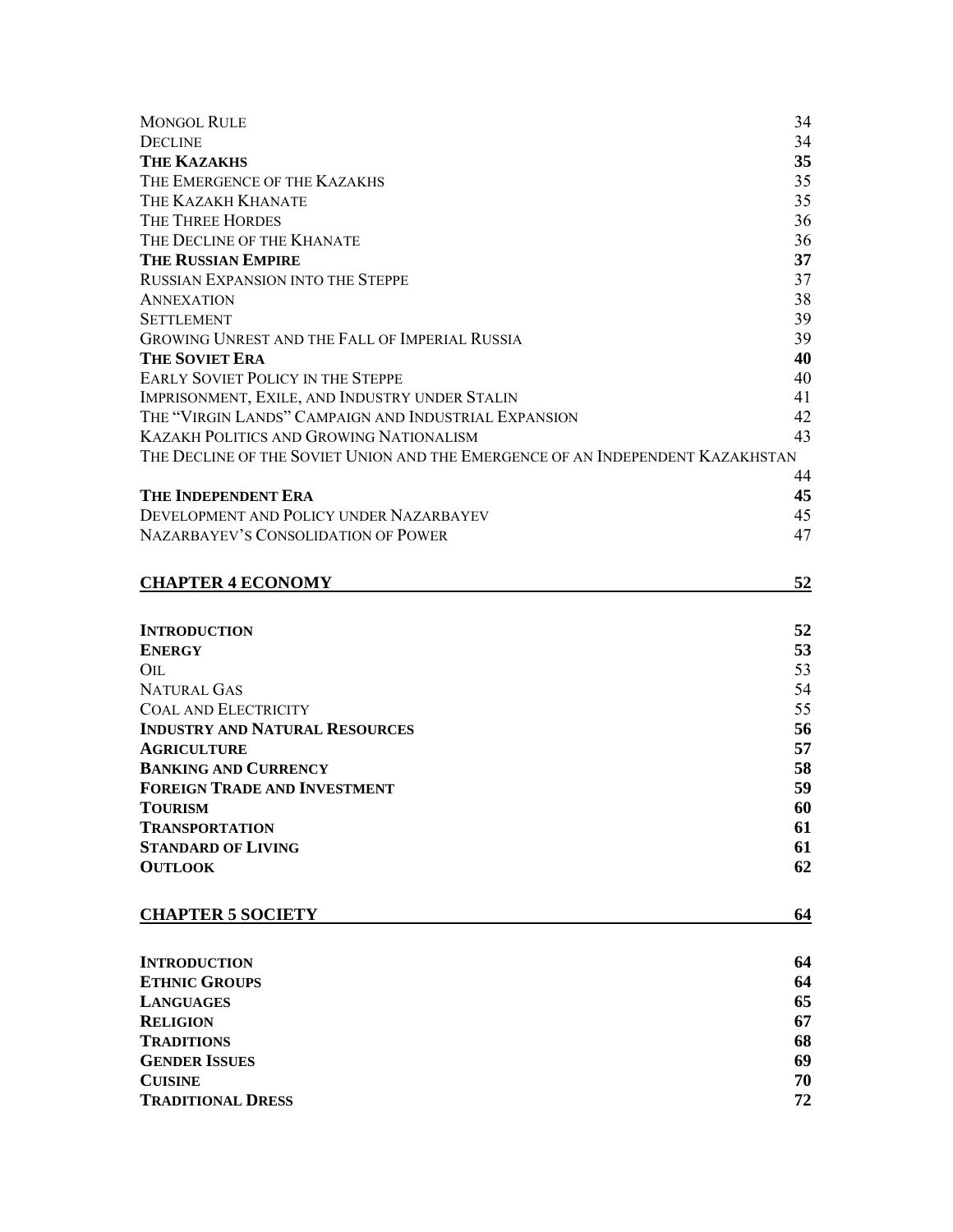| <b>THE ARTS</b>              | 72 |
|------------------------------|----|
| ORAL AND MUSICAL TRADITION   | 72 |
| <b>LITERATURE</b>            | 73 |
| <b>TEXTILES AND JEWELRY</b>  | 74 |
| <b>SPORTS AND RECREATION</b> | 74 |
|                              |    |

# **CHAPTER 6 SECURITY** 76

| <b>INTRODUCTION</b>                              | 76 |
|--------------------------------------------------|----|
| <b>MILITARY AND NATIONAL SECURITY</b>            | 77 |
| <b>STRUCTURE OF THE ARMED FORCES</b>             | 77 |
| REFORM EFFORTS AND ISSUES AFFECTING THE MILITARY | 77 |
| <b>DEFENSE TIES</b>                              | 78 |
| <b>U.S.–KAZAKHSTAN RELATIONS</b>                 | 79 |
| <b>RELATIONS WITH NEIGHBORING COUNTRIES</b>      | 80 |
| <b>CHINA</b>                                     | 80 |
| <b>KYRGYZSTAN</b>                                | 82 |
| <b>RUSSIA</b>                                    | 83 |
| <b>TURKMENISTAN</b>                              | 84 |
| <b>UZBEKISTAN</b>                                | 86 |
| <b>WATER SECURITY</b>                            | 87 |
| <b>ISSUES AFFECTING STABILITY</b>                | 89 |
| <b>TERRORISM</b>                                 | 89 |
| <b>RELIGIOUS EXTREMISM</b>                       | 90 |
| <b>ETHIC UNREST</b>                              | 91 |
| <b>CORRUPTION AND POLITICAL INFIGHTING</b>       | 91 |
| <b>OUTLOOK</b>                                   | 93 |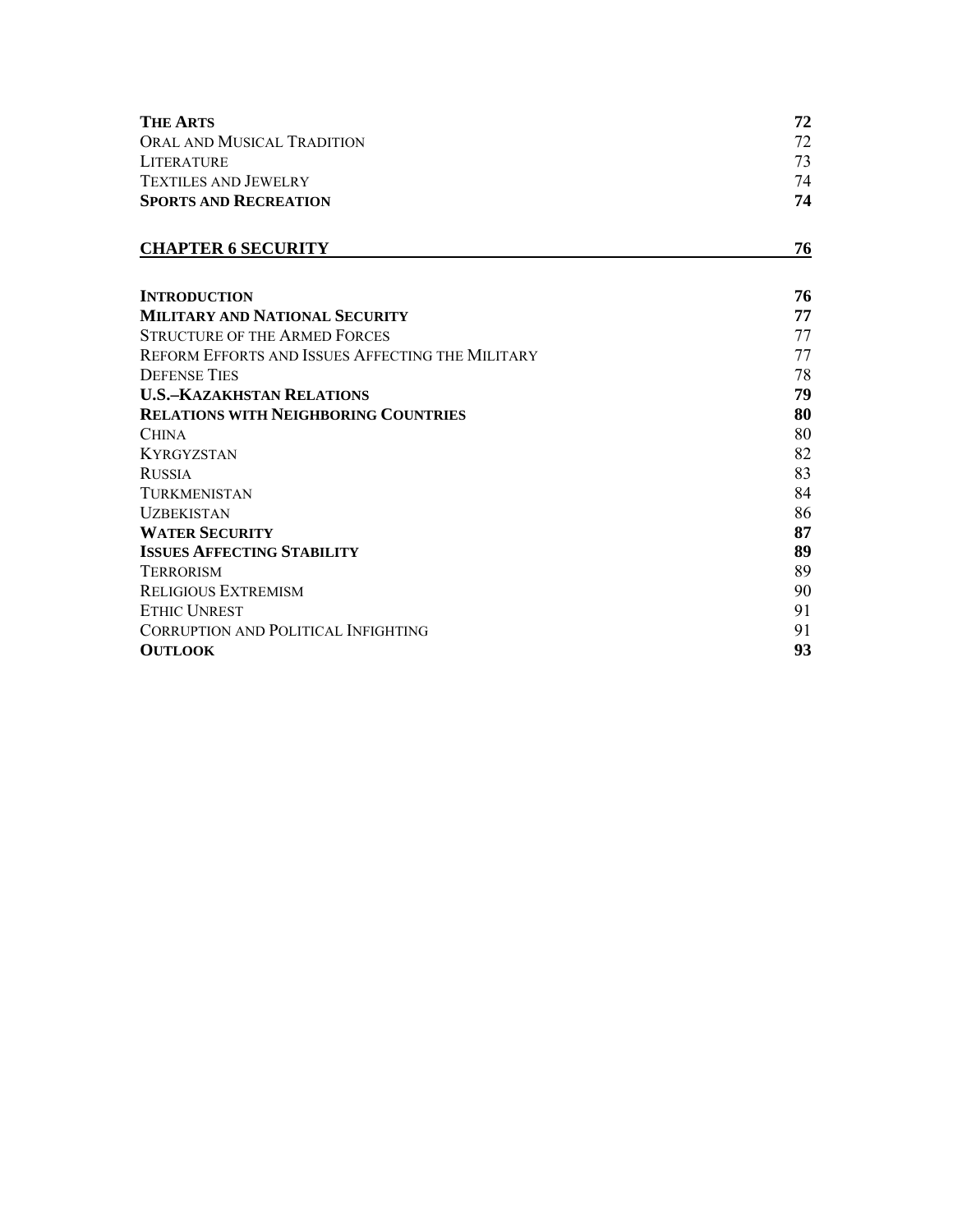# **Map of Kazakhstan**

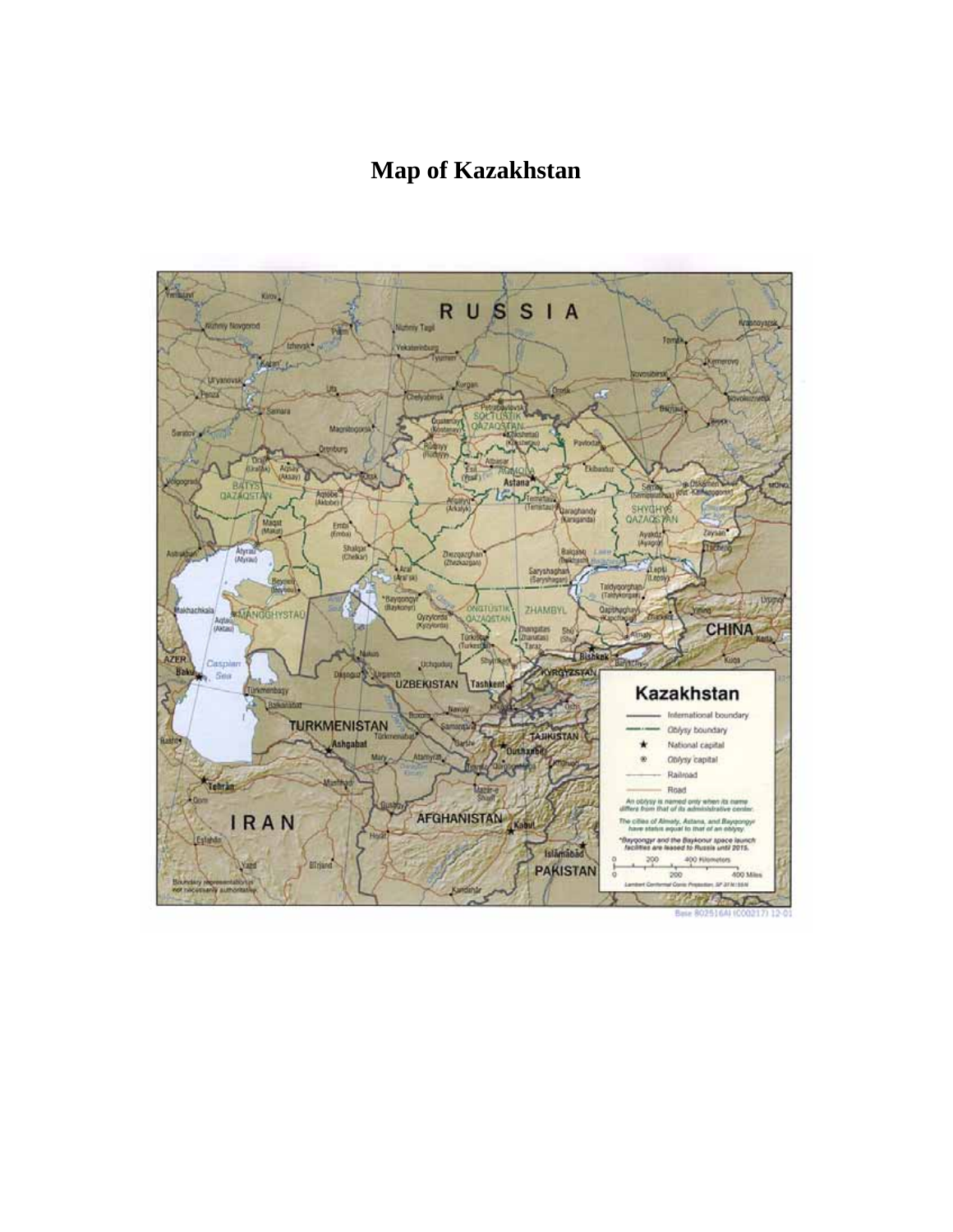# **Chapter 1 Profile**

#### **Introduction**

Historically the home of nomadic peoples, the modern nation of Kazakhstan is a product of the Soviet era, when the region was established as an autonomous Soviet Republic. In the distant past, the area was roamed by successive waves of migrating or invading peoples. Over the centuries, various Turkic and Mongol tribes gave rise to the Kazakhs, a group of nomadic pastoralists who descended from the region's ethnically diverse



Park in Astana

inhabitants. In the 15th century, the Kazakhs began developing a vast nomadic empire that stretched across the steppes, or arid grasslands, of Central Asia. Their territory, however, was incorporated into the Russian Empire, whose gradual expansion began in the 1600s and culminated in annexation in the 19th century. Russia's colonization and the subsequent incorporation of the region into the Soviet Union brought about the end of the traditional nomadic lifestyle in the steppes. Thereafter, large-scale industrial and agricultural development—corresponding with massive influxes of Russians and other nationalities—transformed the region.

Kazakhstan became an independent nation in December 1991, shortly after the Soviet Union formally dissolved. The country inherited the Soviet Union's deteriorating industrial infrastructure, severe environmental problems, and a command (or state-run) economy in serious decline. Led by Nursultan Nazarbayev, an ethnic Kazakh who has served as the nation's president throughout the entire independent era, Kazakhstan instituted market reforms and gradually developed its immense energy and mineral reserves to become the wealthiest nation in Central Asia. The Nazarbayev government has received criticism for alleged corruption and slow democratic reform. However, despite ethnic tension and regional security threats, the nation has achieved relative stability. In doing so, it has developed solid relations with its neighbors, as well as the U.S., with whom it shares strong economic and security ties.

# **Facts and Figures**<sup>1</sup>

#### **Location:**

Central Asia, northwest of China; a small portion west of the Ural River in eastern-most Europe

#### **Area:**

 $\overline{a}$ 

*Total:* 2,717,300 sq km (1,049,155 sq mi) *Land:* 2,669,800 sq km (1,030,815 sq mi) *Water:* 47,500 sq km (18,340 sq mi)

<sup>&</sup>lt;sup>1</sup> All information in the Facts and Figures section comes directly from the following source: Central Intelligence Agency. *The World Factbook*. "Kazakhstan." 28 May 2009. https://www.cia.gov/library/publications/the-world-factbook/geos/kz.html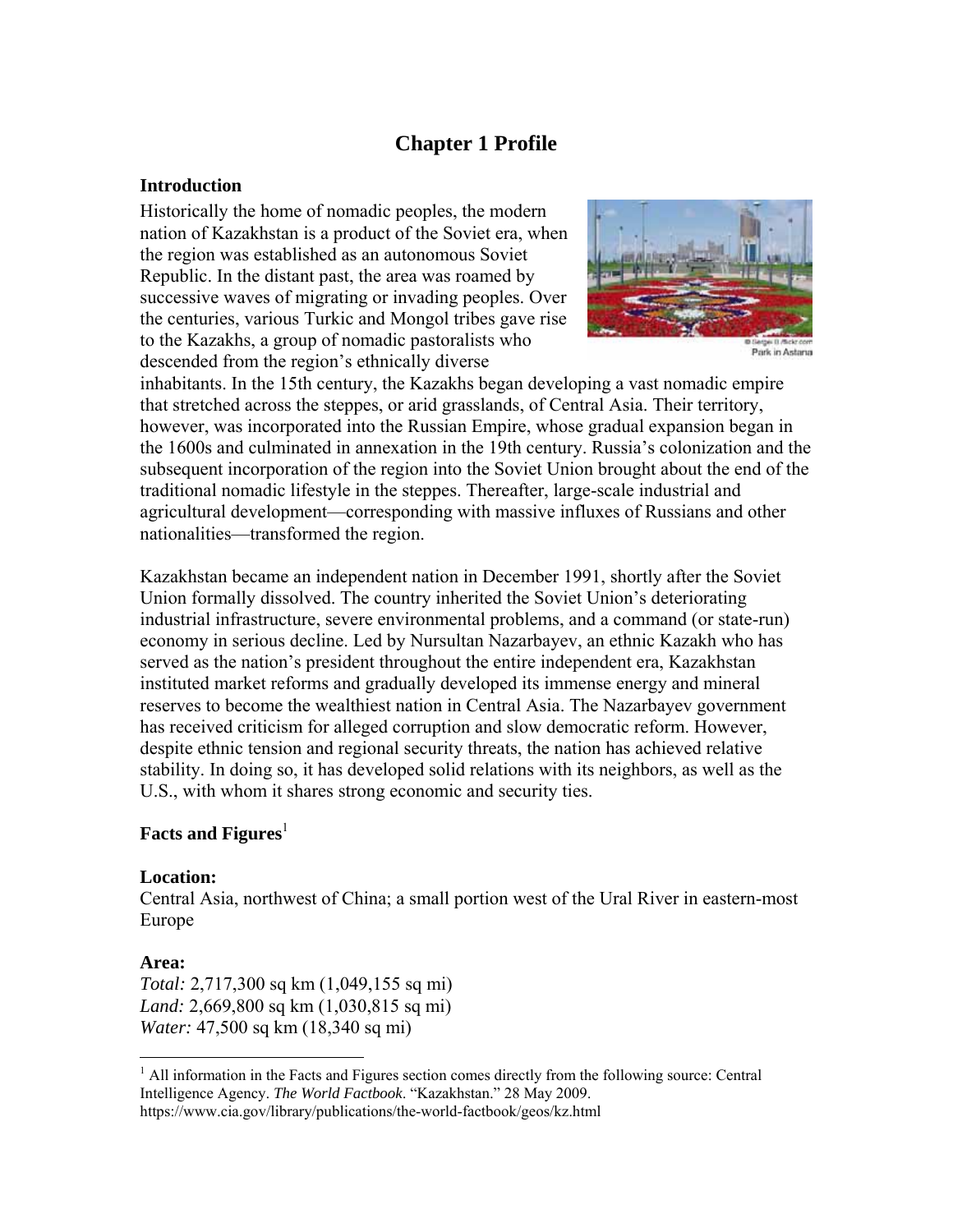# **Border Countries:**

China 1,533 km (953 mi), Kyrgyzstan 1,224 km (761 mi), Russia 6,846 (4,254 mi), Turkmenistan 379 km (235 mi), Uzbekistan 2,203 km (1,369 mi)

# **Climate:**

Continental, cold winters and hot summers: arid and semiarid

# **Terrain:**

Flat steppes extend from the Volga to the Altai Mountains and from the plains in Western Siberia to oases and desert in Central Asia

# **Elevation Extremes:**

*Lowest point:* Vpadina Kaundy -132 m (-433 ft) *Highest point:* Khan Tangiri Shyngy (Pik Khan-Tengri) 6,995 m (22,949 ft)



Almaty Lake

# **Natural Hazards:**

Earthquakes in the south; mudslides around Almaty

#### **Environment—Current Issues:**

Radioactive or toxic chemical sites associated with former defense industries and test ranges are scattered throughout the country, creating health risks for humans and animals; industrial pollution is severe in some cities; because the two main rivers that flowed into the Aral Sea have been diverted for irrigation, it is drying up and leaving behind a harmful layer of chemical pesticides and natural salts; these substances are then picked up by the wind and blown into noxious dust storms; pollution in the Caspian Sea; soil pollution from overuse of agricultural chemicals and salination from poor infrastructure and wasteful irrigation practices

#### **Population:**

15,399,437 (July 2009 est.)

# **Age Structure:**

*0–14 years:* 21.8% (male 1,717,469/female 1,643,920) *15–64 years:* 70.2% (male 5,279,292/female 5,534,607) *65 years and over:* 7.9% (male 426,494/female 797,655) (2009 est.)

# **Median Age:**

*Total:* 29.6 years *Male:* 28.1 years *Female:* 31.3 years (2009 est.)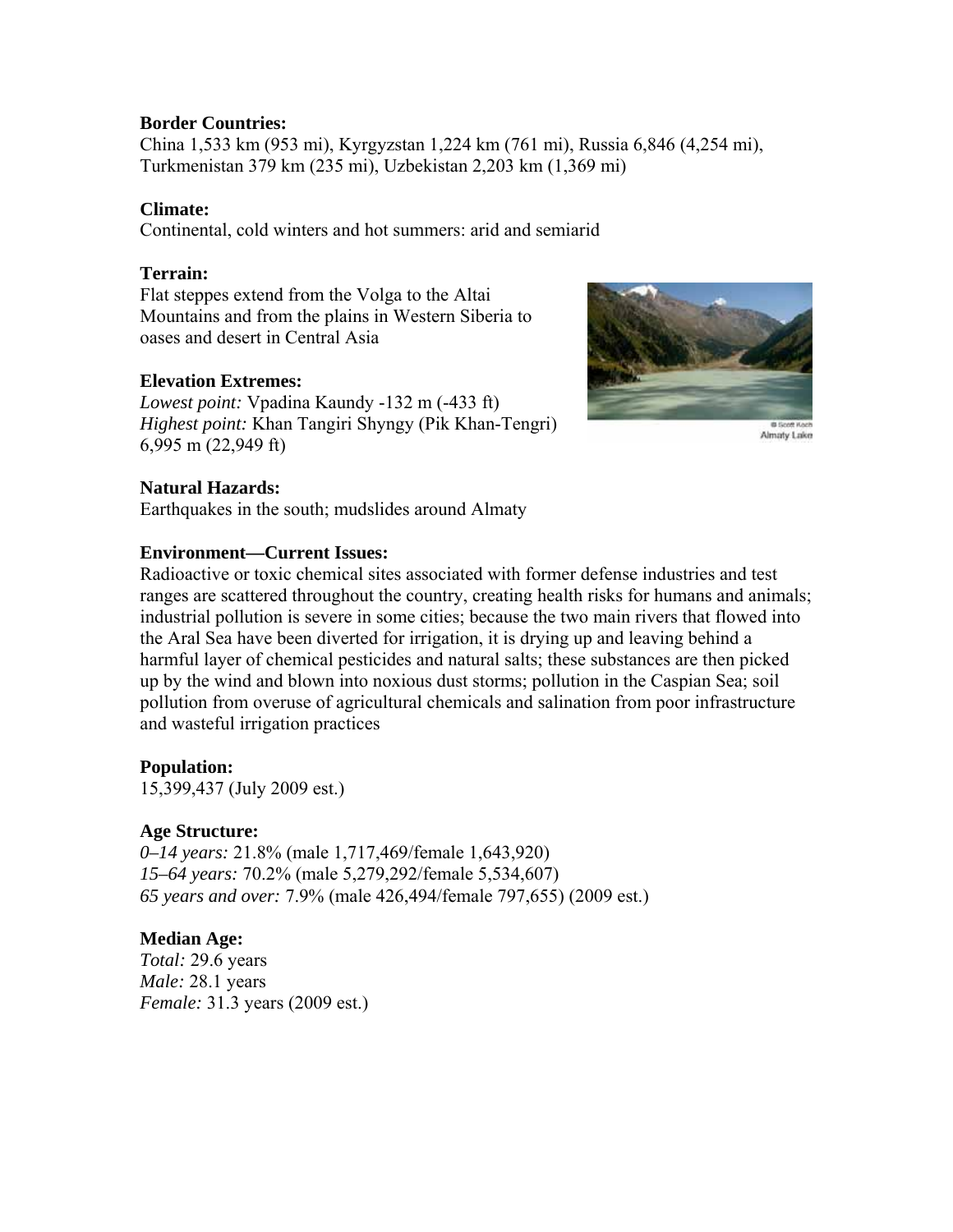#### **Population Growth Rate:**

0.392% (2009 est.)

**Net Migration Rate:**   $-3.3$  migrant(s)/1,000 population (2009 est.)

#### **Urbanization:**

*Urban population:* 58% of total population (2008) *Rate of urbanization:* 1.2% annual rate of change (2005–2010 est.)

#### **Sex Ratio:**

*At birth:* 1.06 male(s)/female *Under 15 years:* 1.04 male(s)/female *15–64 years:* 0.95 male(s)/female *65 years and over:* 0.54 male(s)/female *Total population:* 0.93 male(s)/female (2009 est.)

#### **Infant Mortality Rate:**

*Total:* 25.73 deaths/1,000 live births *Male:* 30.15 deaths/1,000 live births *Female:* 21.06 deaths/1,000 live births (2009 est.)

#### **Life Expectancy at Birth:**

*Total population:* 67.87 years *Male:* 62.58 years *Female:* 73.47 years (2009 est.)

#### **Total Fertility Rate:**

1.88 children born/woman (2009 est.)

## **HIV/AIDS—Adult Prevalence Rate:**

0.1% (2007 est.)

#### **Nationality:**

*Noun:* Kazakhstani(s) *Adjective:* Kazakhstani

#### **Ethnic Groups:**

Kazakh (Qazaq) 53.4%, Russian 30%, Ukrainian 3.7%, Uzbek 2.5%, German 2.4%, Tatar 1.7%, Uygur 1.4%, other 4.9% (1999 census)

#### **Religions:**

Muslim 47%, Russian Orthodox 44%, Protestant 2%, other 7%

**Languages:** Kazakh (Qazaq, state language) 64.4%, Russian (official, used in everyday business, designated the "language of interethnic communication") 95% (2001 est.)



Girls in rural Kazakhstan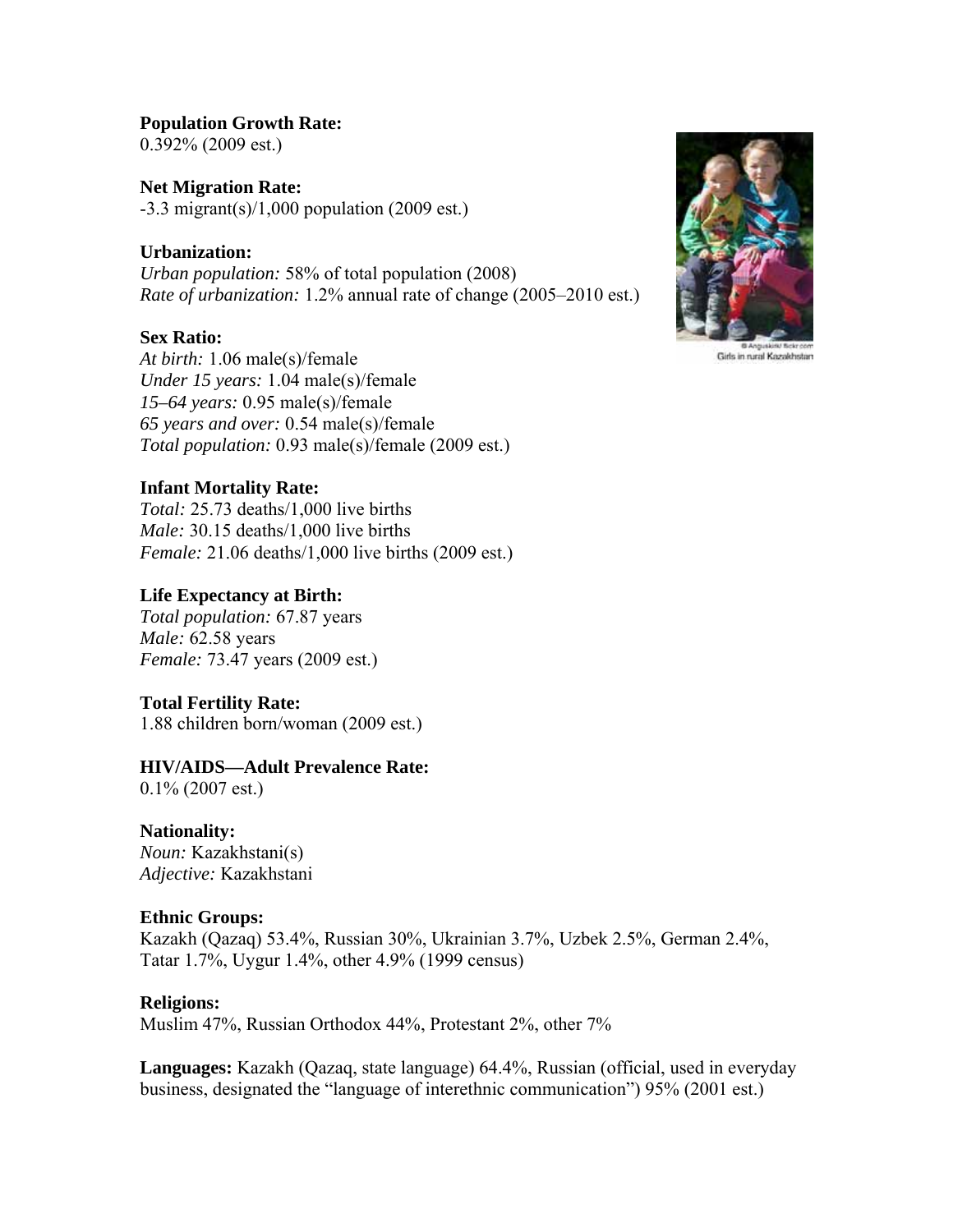# **Literacy:**

*Definition:* age 15 and over can read and write *Total population:* 99.5% *Male:* 99.8% *Female:* 99.3% (1999 est.)

# **Country Name:**

*Conventional long form:* Republic of Kazakhstan *Conventional short form:* Kazakhstan *Local long form:* Qazaqstan Respublikasy *Local short form:* Qazaqstan *Former:* Kazakh Soviet Socialist Republic

#### **Government Type:**

Republic; authoritarian presidential rule, with little power outside the executive branch

# **Capital:**

Astana

#### **Administrative Divisions:**

14 provinces (*oblystar*, singular—*oblys*) and 3 cities \* (*qalalar*, singular—*qala*); Almaty Oblysy, Almaty Qalasy\*, Aqmola Oblysy (Astana), Aqtobe Oblysy, Astana Qalasy\*, Atyrau Oblysy, Batys Qazaqstan Oblysy (Oral), Bayqongyr Qalasy\*, Mangghystau Oblysy (Aqtau), Ongtustik Qazaqstan Oblysy (Shymkent), Pavlodar Oblysy, Qaraghandy Oblysy, Qostanay Oblysy, Qyzylorda Oblysy, Shyghys Qazaqstan Oblysy (Oskemen), Soltustik Qazaqstan Oblysy (Petropavlovsk), Zhambyl Oblysy (Taraz)



The Baiterek in Astana

*Note:* administrative divisions have the same names as their administrative centers (exceptions have the administrative center name following in parentheses); in 1995, the Governments of Kazakhstan and Russia entered into an agreement whereby Russia would lease for a period of 20 years an area of 6,000 sq km enclosing the Baykonur space launch facilities and the city of Bayqongyr (Baykonur, formerly Leninsk); in 2004, a new agreement extended the lease to 2050

#### **Independence:**

16 December 1991 (from the Soviet Union)

#### **National Holiday:**

Independence Day, 16 December (1991)

#### **Constitution:**

First post-independence constitution adopted 28 January 1993; new constitution adopted by national referendum 30 August 1995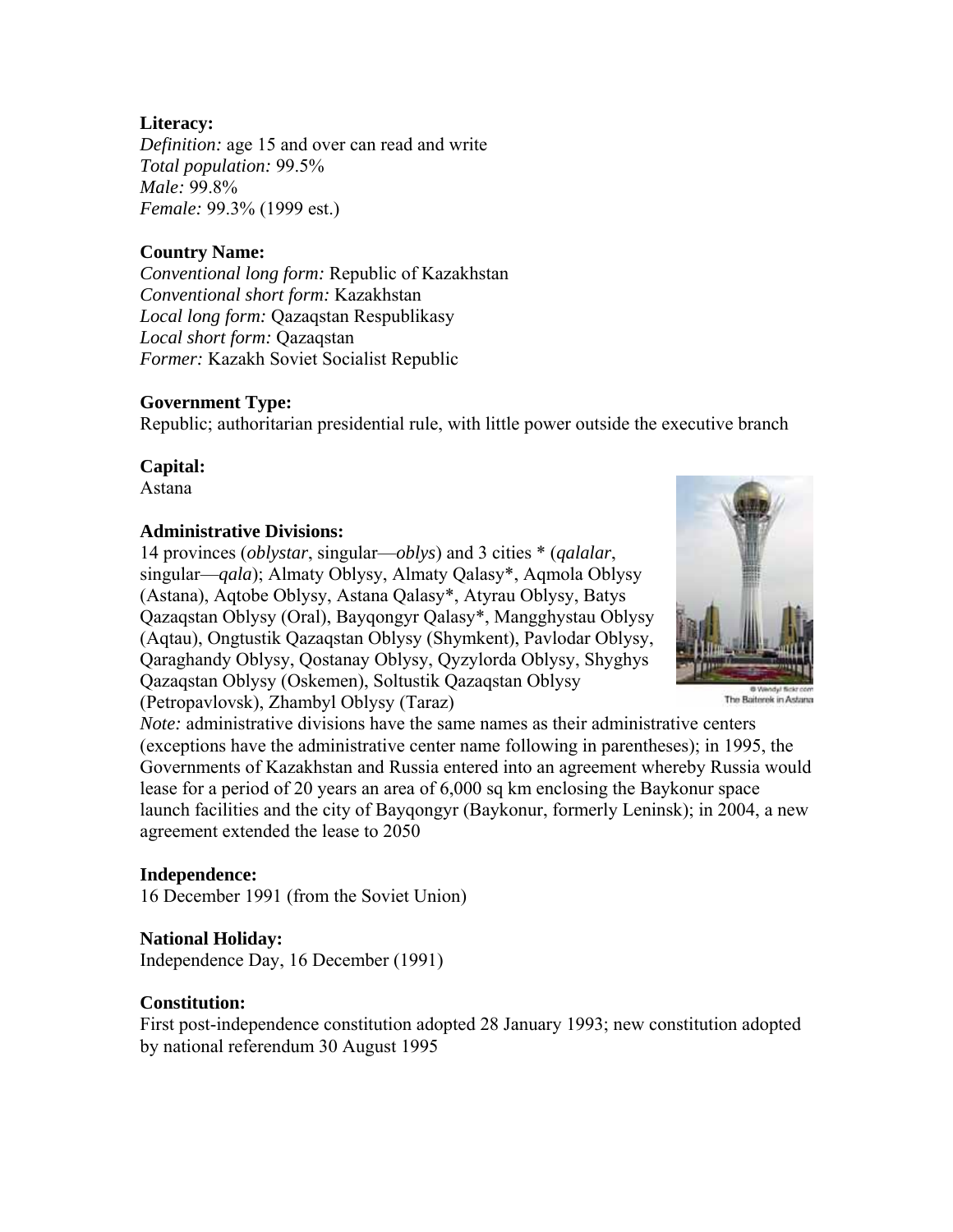# **Legal System:**

Based on Islamic law and Roman law; has not accepted compulsory International Court of Justice (ICJ) jurisdiction

# **Suffrage:**

18 years of age; universal

# **Executive Branch:**

*Chief of state:* President Nursultan A. Nazarbayev (chairman of the Supreme Soviet from 22 February 1990, elected president 1 December 1991)

*Head of government:* Prime Minister Karim Masimov (since 10 January 2007); First Deputy Prime Minister Umirzak Shukeyev (since 3 March 2009) and Deputy Prime Ministers Yerbol Orynbayev (since 29 October 2007) and Serik Akhmetov (since 3 March 2009) *Cabinet:* Council of Ministers appointed by the president *Elections:* president elected by popular vote for a five-year term; election last held 4 December 2005 (next to be held in 2012); prime



President Nursultan Nazarbayev

minister and first deputy prime minister appointed by the president, with *Mazhilis* approval; note—constitutional amendments of May 2007 shortened the presidential term from seven years to five years and established a two-consecutive-term limit; changes will take effect after Nazarbayev's term ends; he, and only he, is allowed to run for president indefinitely.

*Election results:* Nursultan A. Nazarbayev reelected president; percent of vote— Nursultan A. Nazarbayev 91.1%, Zharmakhan A. Tuyakbai 6.6%, Alikhan M. Baimenov 1.6%

# **Legislative Branch:**

Bicameral Parliament consists of the Senate (47 seats; 15 members are appointed by the president; other members are elected by local assemblies; members serve six-year terms, but elections are staggered with half of the members up for reelection every three years) and the *Mazhilis* (107 seats; 9 out of the 107 *Mazhilis* members are elected by the Assembly of the People of Kazakhstan, a presidentially appointed advisory body designed to represent the country's ethnic minorities; non-appointed members are popularly elected to serve five-year terms)

*Elections:* Senate—(indirect) last held October 2008; next to be held in 2011; *Mazhilis* last held 18 August 2007 (next to be held in 2012)

*Election results:* Senate—percent of vote by party—N/A; seats by party—Nur Otan 16; *Mazhilis*—percent of vote by party—Nur-Otan 88.1%, NSDP 4.6%, Ak Zhol 3.3%, Auyl 1.6%, Communist People's Party 1.3%, Patriots' Party 8%, Ruhaniyat 4%; seats by party —Nur-Otan 98; note—parties must achieve a threshold of 7% of the electorate to qualify for seats in the *Mazhilis*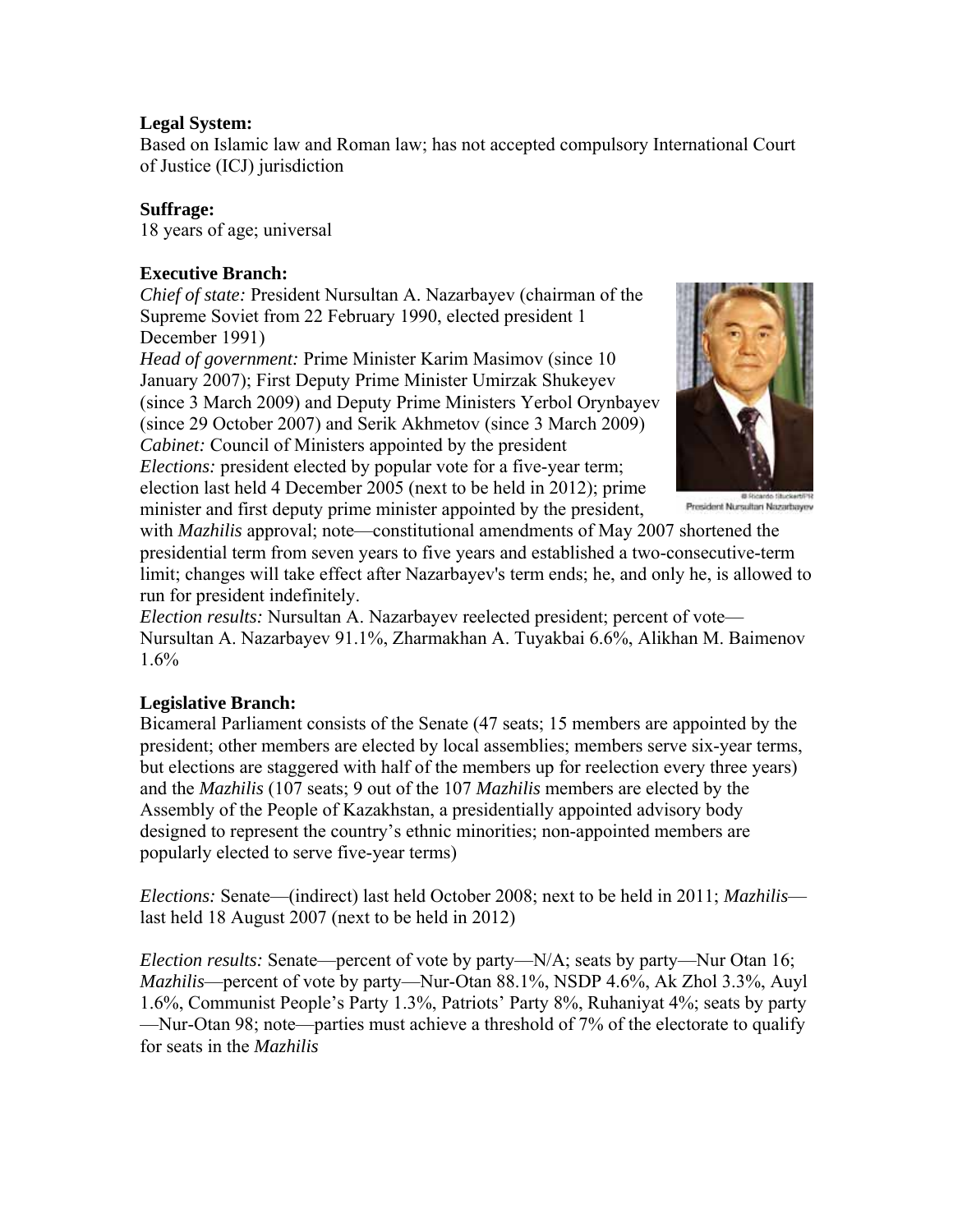# **Judicial Branch:**

Supreme Court (44 members); Constitutional Council (seven members)

# **Political Parties and Leaders:**

Adilet (Justice) [Maksut Narikbayev, Zeynulla Alshimbayev, Serik Abdrahmanov, Bakhytbek Akhmetzhan, Yerkin Ongarbayev, Tolegan Sydykov] (formerly Democratic Party of Kazakhstan); Agrarian and Industrial Union of Workers Block or AIST (Agrarian Party and Civic Party); Ak Zhol Party (Bright Path) [Alikhan Baimenov]; Alga [Vladimir Kozlov] (unregistered); Auyl (Village) [Gani Kaliyev]; Azat Party (formerly True Ak Zhol Party) [Bolat Abilov]; Communist Party of Kazakhstan or KPK [Serikbolsyn Abdildin]; Communist People's Party of Kazakhstan [Vladislav Kosarev]; National Social Democratic Party (NSDP) [Zharmakhan Tuyakbay]; Nur-Otan [Bakhytzhan Zhumagulov] (the Agrarian, Asar, and Civic parties merged with Otan); Patriots' Party [Gani Kasymov]; Rukhaniyat (Spirituality) [Altynshash Zhaganova]

# **Political Pressure Groups and Leaders:**

Adil-Soz [Tamara Kaleyeva]; Almaty Helsinki Group [Ninel Fokina]; Confederation of Free Trade Unions [Sergei Belkin]; For Fair Elections [Yevgeniy Zhovtis, Sabit Zhusupov, Sergey Duvanov, Ibrash Nusupbayev]; Kazakhstan International Bureau on Human Rights [Yevgeniy Zhovtis, executive director]; Pan-National Social Democratic Party of Kazakhstan [Zharmakhan Tuyakbai]; Pensioners Movement or Pokoleniye [Irina Savostina, chairwoman]; Republican Network of International Monitors [Dos Kushim]; Transparency International [Sergei Zlotnikov]

#### **International Organizational Membership:**

Asian Development Bank (ADB), Commonwealth of Independent States (CIS), Collective Security Treaty Organization (CSTO), Eurasian Economic Community (EAEC), Euro-Atlantic Partnership Council (EAPC), European Bank for Reconstruction and Development (EBRD), Economic Cooperation Organization (ECO), Food and Agriculture Organization (FAO), General Confederation of Trade Unions (GCTU), International



Government building in Almaty

Atomic Energy Agency (IAEA), International Bank for Reconstruction and Development (IBRD), International Civil Aviation Organization (ICAO), International Red Cross and Red Crescent Movement (ICRM), International Development Association (IDA), Islamic Development Bank (IDB), International Fund for Agricultural Development (IFAD), International Finance Corporation (IFC), International Federation of Red Cross and Red Crescent Societies (IFRCS), International Labor Organization (ILO), International Monetary Fund (IMF), International Maritime Organization (IMO), International Criminal Police Organization (Interpol), International Olympic Committee (IOC), International Organization for Migration (IOM), Inter-parliamentary Union (IPU), International Organization for Standardization (ISO), International Telecommunications Satellite Organization (ITSO), International Telecommunication Union (ITU), Multilateral Investment Guarantee Agency (MIGA), Nonaligned Movement (NAM) (observer), Nuclear Suppliers Group (NSG), Organization of American States (OAS)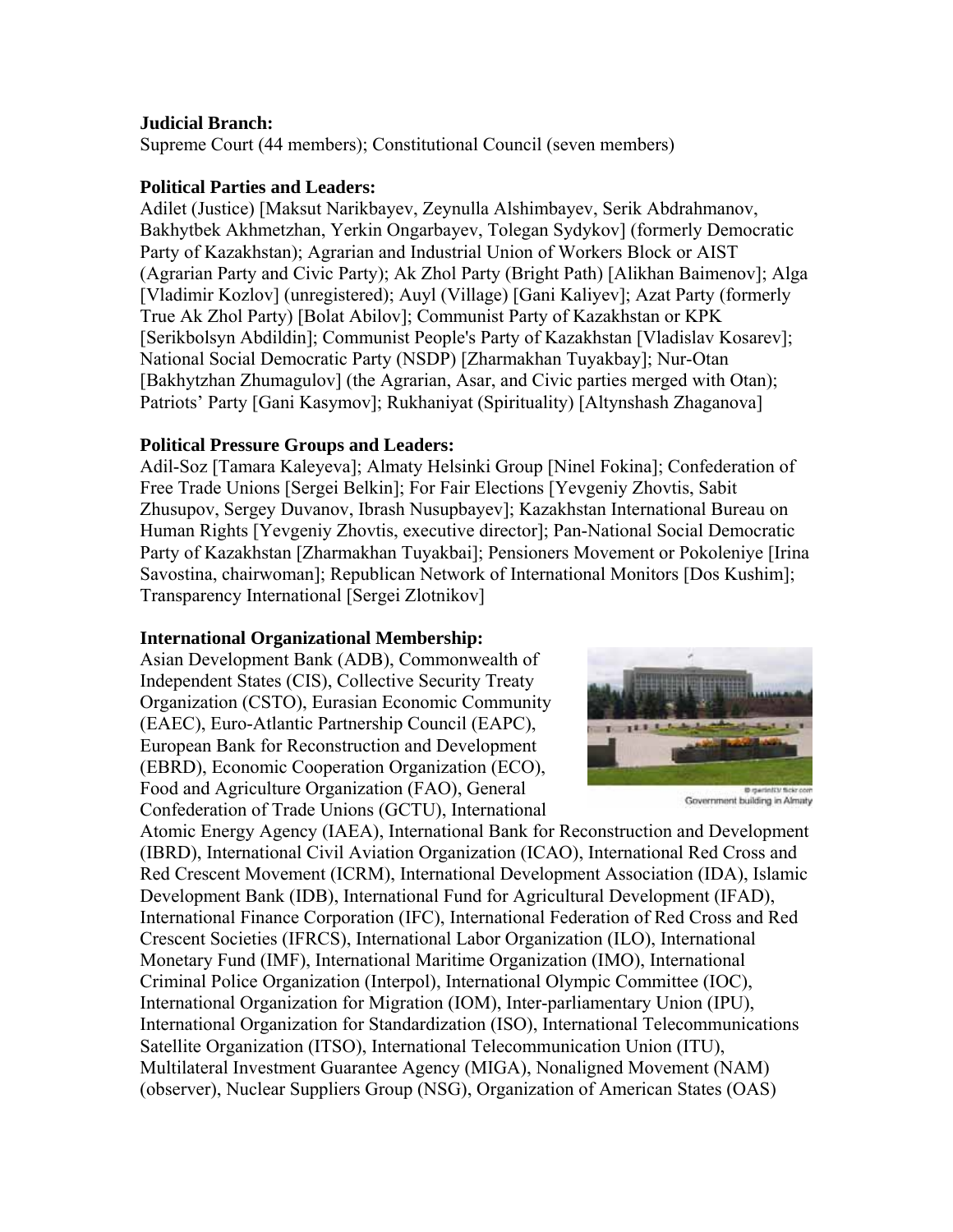(observer), Organization of the Islamic Conference (OIC), Organization for the Prohibition of Chemical Weapons (OPCW), Organization for Security and Cooperation in Europe (OSCE), Partnership for Peace (PFP), Shanghai Cooperation Organization (SCO), United Nations (UN), United Nations Conference on Trade and Development (UNCTAD), United Nations Educational, Scientific, and Cultural Organization (UNESCO), United Nations Industrial Development Organization (UNIDO), World Tourism Organization (UNWTO), Universal Postal Union (UPU), World Confederation of Labor (WCL), World Customs Organization (WCO), World Federation of Trade Unions (WFTU), World Health Organization (WHO), World Intellectual Property Organization (WIPO), World Meteorological Organization (WMO), World Trade Organization (WTO) (observer)

#### **GDP (Official Exchange Rate):**

\$141.2 billion (2008 est.)

#### **GDP—Real Growth Rate:**

3% (2008 est.) 8.5% (2007 est.) 10.6% (2006 est.)

#### **GDP—Per Capita (Purchasing Power Parity):**

\$11,500 (2008 est.) \$11,200 (2007 est.) \$10,400 (2006 est.) *Note:* data are in 2008 U.S. dollars

#### **GDP—Composition by Sector:**

*Agriculture:* 5.8% *Industry:* 39.4% *Services:* 54.7% (2008 est.)

#### **Labor Force—by Occupation:**

*Agriculture:* 31.5% *Industry:* 18.4% *Services:* 50% (2005 est.)

**Unemployment Rate:** 6.9% (2008 est.)

**Inflation Rate (Consumer Prices):** 18.6% (2008 est.)

**Telephones—Main Lines in Use:** 3.237 million (2007)

**Telephones—Mobile Cellular:** 12.588 million (2007)



Office buildings in Almaty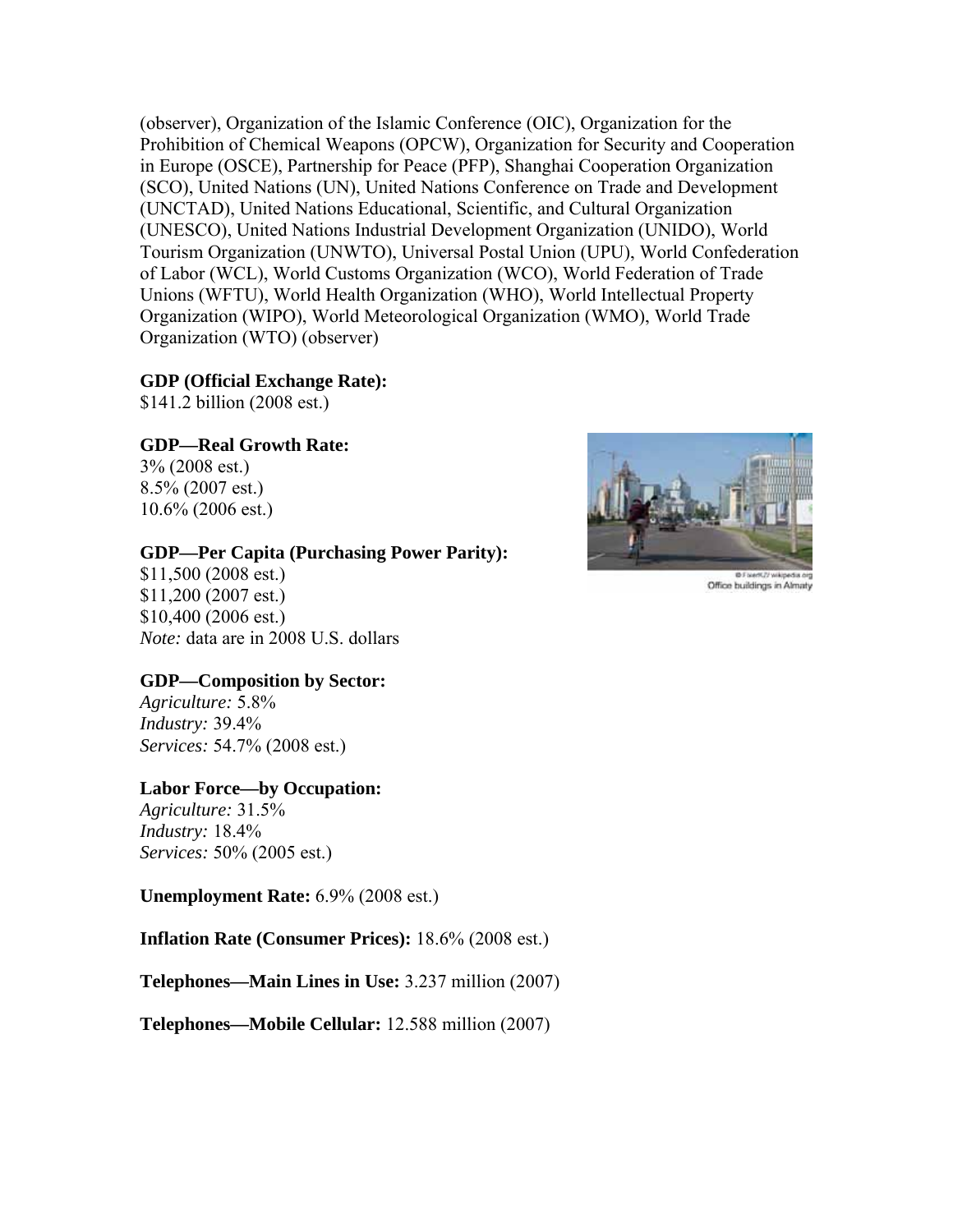#### **Telephone System:**

*General assessment:* inherited an outdated telecommunications network from the Soviet era requiring modernization *Domestic:* intercity by landline and microwave radio relay; number of fixed-line connections is gradually increasing and fixed-line teledensity is about 20 per 100 persons; mobile-cellular usage is increasing rapidly and subscriptions now exceed 80 per 100 persons *International:* country code—7; international traffic with other former Soviet republics and China carried by landline and microwave radio relay, and with other countries by satellite and by the Trans-Asia-Europe (TAE) fiber-optic cable; satellite earth stations—2 Intelsat (2007)



Public telephone booth

#### **Radio Broadcast Stations:**

AM 60, FM 18, shortwave 9 (2008)

#### **Television Broadcast Stations:**

12 (plus 9 repeaters) (1998)

# **Internet Hosts:**

36,417 (2008)

#### **Internet Users:**

1.901 million (2006)

#### **Airports:**

95 (2008)

#### **Airports—with Paved Runways:**

*Total:* 64 *Over 3,047 m (1.89 mi):* 10 *2,438 to 3,047 m (1.51 to 1.89 mi):* 26 *1,524 to 2,437 m (0.95 to 1.51 mi):* 16 *914 to 1,523 m (0.57 to 0.95 mi):* 4 *under 914 m (0.57 mi):* 8 (2008)

#### **Railways:**

*Total:* 13,700 km (8,513 mi) (2006)

#### **Roadways:**

*Total:* 91,563 km (56,895 mi) *Paved:* 83,717 km (52,019 mi) *Unpaved:* 7,846 km (4,875 mi) (2006)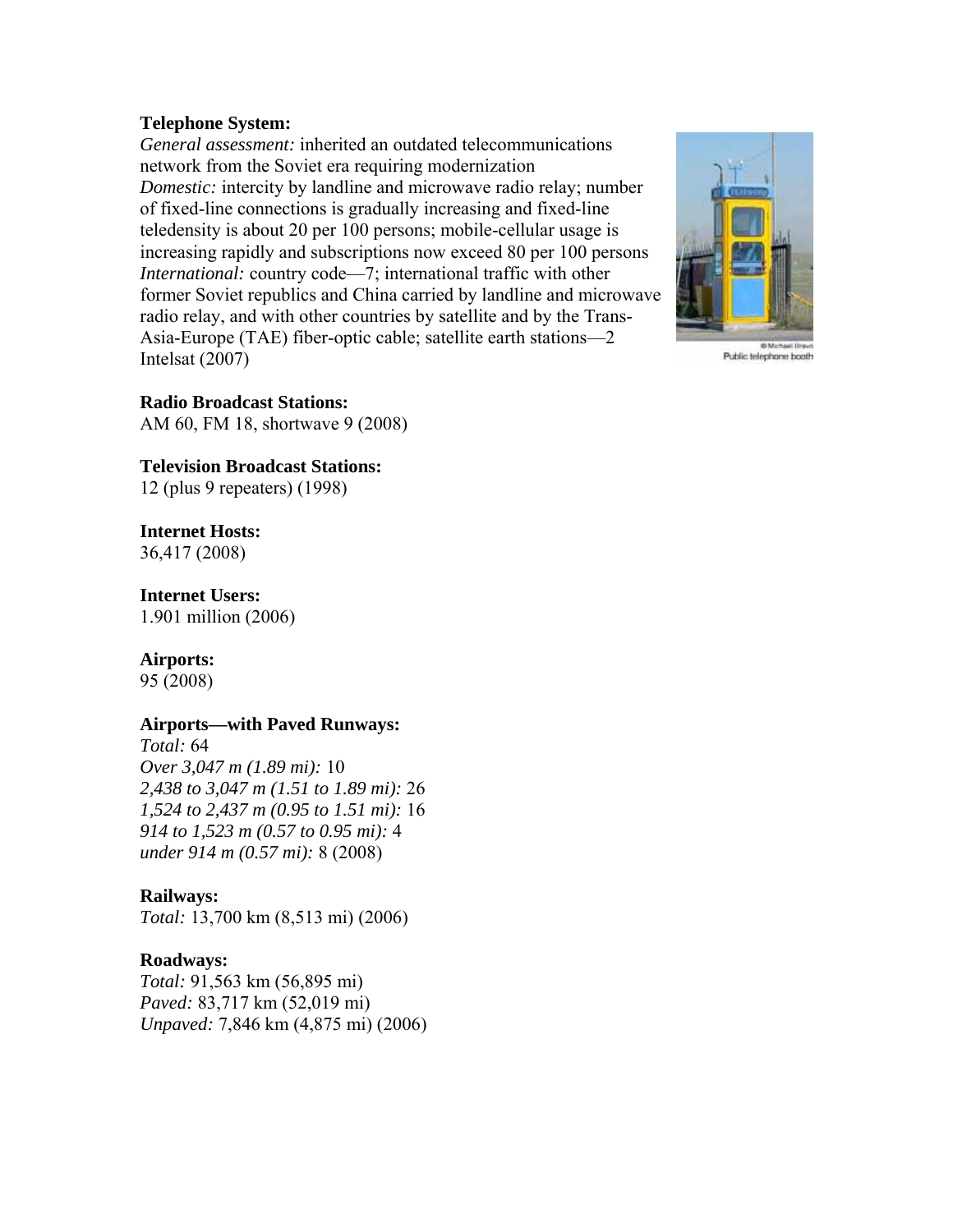# **Pipelines:**

Condensate 658 km (409 mi); gas 11,146 km (6,926 mi); oil 10,376 km (6,447 mi); refined products 1,095 km (680 mi); water 1,465 km (910 mi) (2008)

# **Waterways:**

4,000 km (2,485 mi) (on the Ertis [Irtysh] River [80%] and Syr Darya [Syrdariya] River) (2008)

# **Ports and Terminals:**

Aqtau (Shevchenko), Atyrau (Gur'yev), Oskemen (Ust-Kamenogorsk), Pavlodar, Semey (Semipalatinsk)

# **Military Branches:**

Kazakh Armed Forces: Ground Forces, Navy, Air Mobile Forces, Air Defense Forces (2009)

# **Military Service Age and Obligation:**

18 years of age for compulsory military service; conscript service obligation—2 years; minimum age for volunteers—N/A (2004)

# **Manpower Available for Military Service:**

*Males age 16–49:* 4,176,731 *Females age 16–49:* 4,219,636 (2008 est.)

# **Manpower Fit for Military Service:**

*Males age 16–49:* 2,888,931 *Females age 16–49:* 3,550,014 (2009 est.)

# **Manpower Reaching Militarily Significant Age Annually:**

*Male:* 139,262 *Female:* 133,047 (2009 est.)

# **Military Expenditures:**

0.9% of GDP (Ministry of Defense expenditures) (FY 2002)



Kazakh soldiers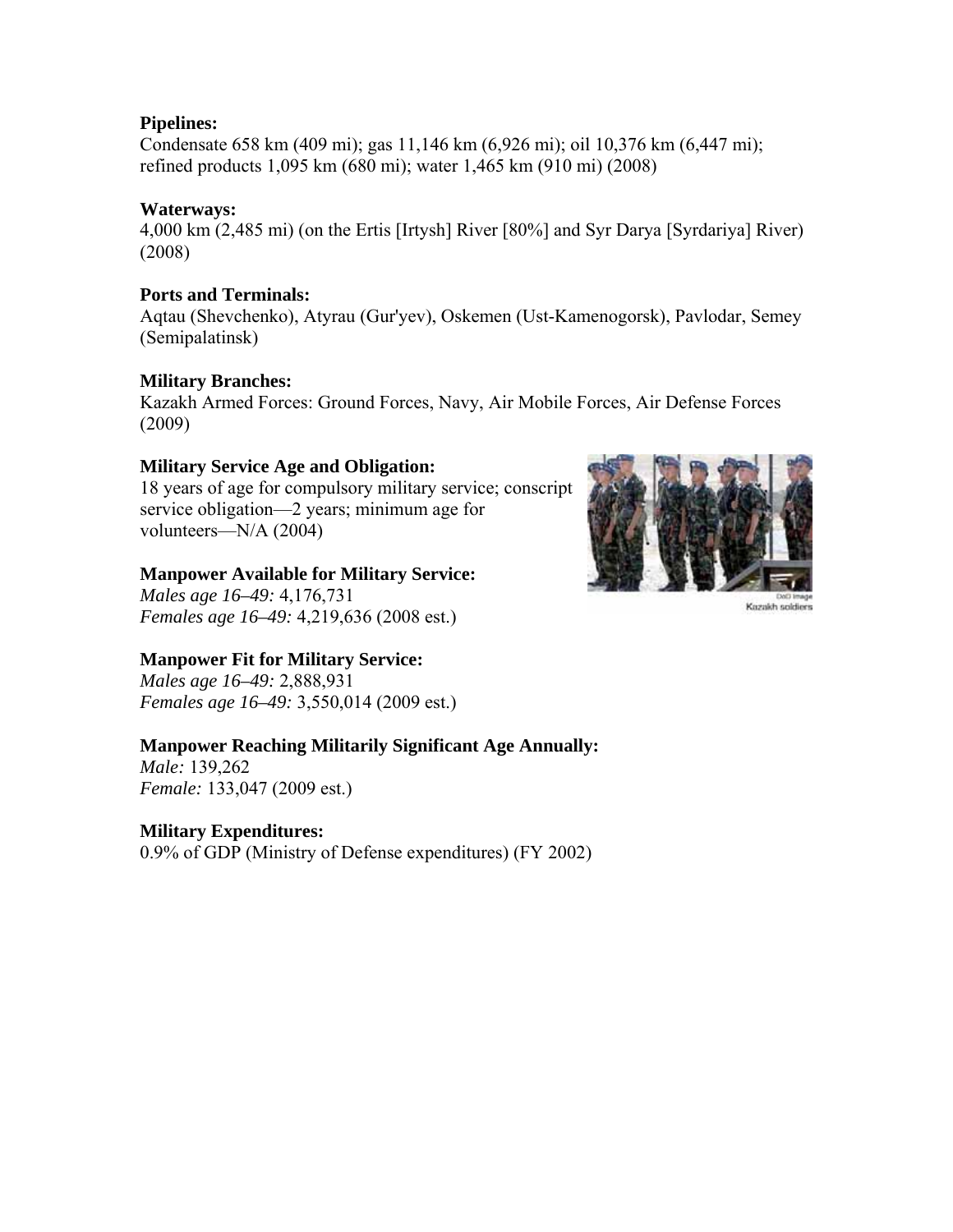# **Chapter 2 Geography**

# **Introduction**

Kazakhstan is a large, geographically diverse country in Central Asia. Although it has an extensive shoreline on the Caspian Sea, it is blocked from ocean access. The country's terrain varies from fertile, grassy steppes in the north to barren desert in the south, and a depression below sea level in the west, to high mountain peaks in the east. In the ancient era, travelers passed through the region via the Silk Road—a network of trade routes that



Snow-covered mountain range

connected the Middle East with East Asia. In the modern era, Kazakhstan was one of several republics of the Soviet Union. The U.S.S.R.'s industrial and agricultural development in the region caused severe environmental degradation; the effects are still prominent today. The nation's rich fossil fuel and mineral deposits are its most valuable natural resources; the methods of their extraction, however, have contributed to the country's poor environmental conditions. Kazakhstan's extensive land area and relatively small population (approximately 15.4 million) make it one of the most sparsely populated countries in the world. $2$ 

# **Location and Area**

 $\overline{a}$ 

Kazakhstan is located in Central Asia, a region comprised of five former Soviet republics. A small portion of the country—the area west of the Ural River (called the Zhayyq River in Kazakhstan) and north of the Caspian Sea—is technically located within Europe's geographic borders. The country shares its entire northern border with Russia, its former sovereign. Measuring 6,846 km (4,254 mi), this jagged boundary is one of the longest international land borders in the world. On its eastern edge, Kazakhstan borders China. To the south, it shares borders with three fellow former Soviet republics: Kyrgyzstan (in the southeast), Uzbekistan, and Turkmenistan (in the far southwest). Kazakhstan's western border traces the shore of the Caspian Sea until it meets the nation's boundary with Russia in the northwest. Overall, the country comprises 2,717,300 sq km (1,049,155) sq mi) of territory, making it the ninth largest nation in the world. By comparison, it is roughly four times the size of Texas.<sup>3</sup>

# **Geographical Regions and Features**

Kazakhstan can be divided into four general regions based on relief and land cover: the northern steppes, the western and southern deserts and semi-deserts, the Caspian Depression, and the mountains of the east and southeast.

<sup>2</sup> Central Intelligence Agency. *The World Factbook*. "Kazakhstan." 28 May 2009. https://www.cia.gov/library/publications/the-world-factbook/geos/kz.html 3

Central Intelligence Agency. *The World Factbook*. "Kazakhstan." 14 May 2009. https://www.cia.gov/library/publications/the-world-factbook/geos/kz.html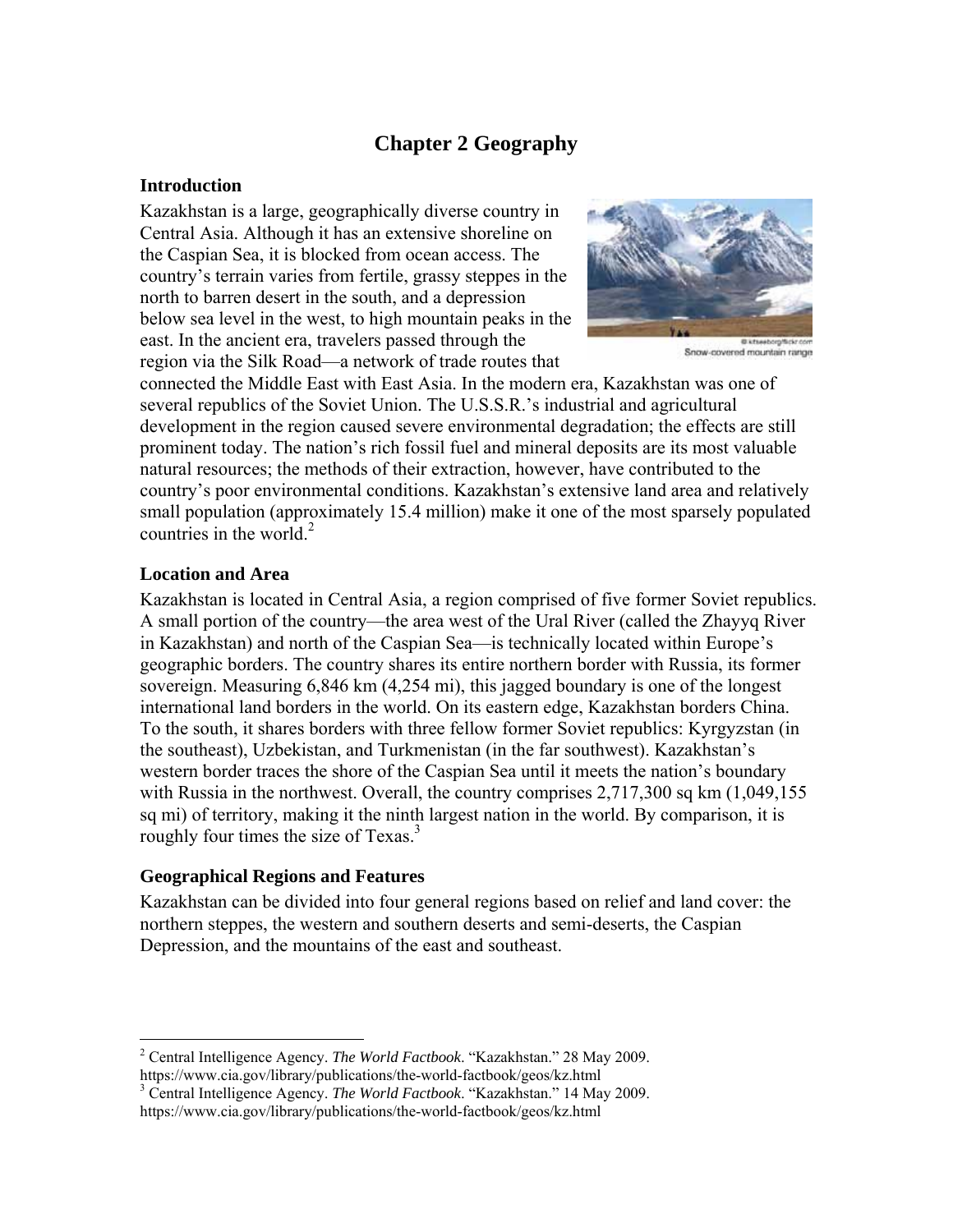#### *Northern Steppes*

Northern Kazakhstan consists primarily of steppe, or vast, mostly treeless grasslands—in many respects, this region resembles the Great Plains of the American Midwest. The terrain is generally flat or undulating, with some hilly areas; lowlands mark the far north. The region's highpoints lie in the Kazakh Uplands, a large sub-region of hills and low mountains in east-central Kazakhstan. This elevated terrain spreads throughout the northern steppes toward the southern deserts and eastern mountains; its highest point reaches more than 1,500 m (5,000 ft) in the area southeast of Qaraghandy. Broadly, the steppes form a transitional zone between forests and desert. In the far north, patches of forests and woodlands remain, while in the central region, the grassy steppes grow increasingly dry as they merge with the shrubby semi-deserts of south-central Kazakhstan.

The steppes are the agricultural center of Kazakhstan and the traditional home of the Kazakh people, who in the past roamed them as nomadic pastoralists.<sup>4</sup> More recently, Russian and Soviet expansion brought a significant population of ethnic Russians and Ukrainians to the north.<sup>5</sup> Local crops consist largely of grains, such as wheat, although some regions grow cotton.<sup>6</sup> Much of the area is prone to desertification due to loss of natural soils, largely as a result of Soviet agricultural schemes. Strong winds are common.

# *Semi-Deserts and Deserts*

 $\overline{a}$ 

Spanning central and southern Kazakhstan, from the far west to the southeastern mountains, semi-desert and desert terrain covers over two thirds of the nation's territory.<sup>7</sup> From north to south, the region's ground cover transitions from grasslands to shrublands, with substantial areas of barren desert and smaller regions of irrigated cropland or pasture around water sources.8 The region generally consists of flat lowlands, although higher



Desert in Kazakhstan

elevations occur in the west (where the Ural Range extends from Russia into Kazakhstan), the central region (where the Ulutau Range runs from the steppes toward the desert), the east (where the Kazakh Uplands spread southward), and the far southwest (where the Ustyurt Desert Plateau is located).

The area comprises several distinct deserts. In the southwest, the Greater Barsuki Desert lies to the north of the Aral Sea. The Kyzylkum Desert lies to the southeast of the Aral and extends into Uzbekistan. The dried-out seabed of the Aral itself is known as the Aral Karakum Desert. In the south-central region, the large Betpaqdala Desert lies in the huge

<sup>5</sup> Encyclopædia Britannica Online. "Kazakhstan: The Land: Settlement Patterns." 2009. http://www.britannica.com/EBchecked/topic/313790/Kazakhstan

<sup>4</sup> *Kazakhstan: Coming of Age*. Fergus, Michael and Janar Jandosova. "Chapter 2: The Land and the Skies: The Steppe [pp. 28–30]." 2003. London: Stacey International.

<sup>6</sup> *Kazakhstan*. The Growth and Influence of Islam in the Nations of Asia and Central Asia. Corrigan, Jim.

<sup>&</sup>quot;Chapter 2: The Land: Geographical Features [pp. 28–32]." 2005. Philadelphia: Mason Crest Publishers. <sup>7</sup> Food and Agriculture Organization of the United Nations. "FAO Country Profiles: Kazakhstan:

Geographic Description." 3 September 2007. http://www.fao.org/forestry/18310/en/kaz/

<sup>&</sup>lt;sup>8</sup> Food and Agriculture Organization of the United Nations. "FAO Country Profiles: Kazakhstan: Maps: Land Cover." 2009. http://www.fao.org/countryprofiles/Maps/KAZ/09/lc/index.html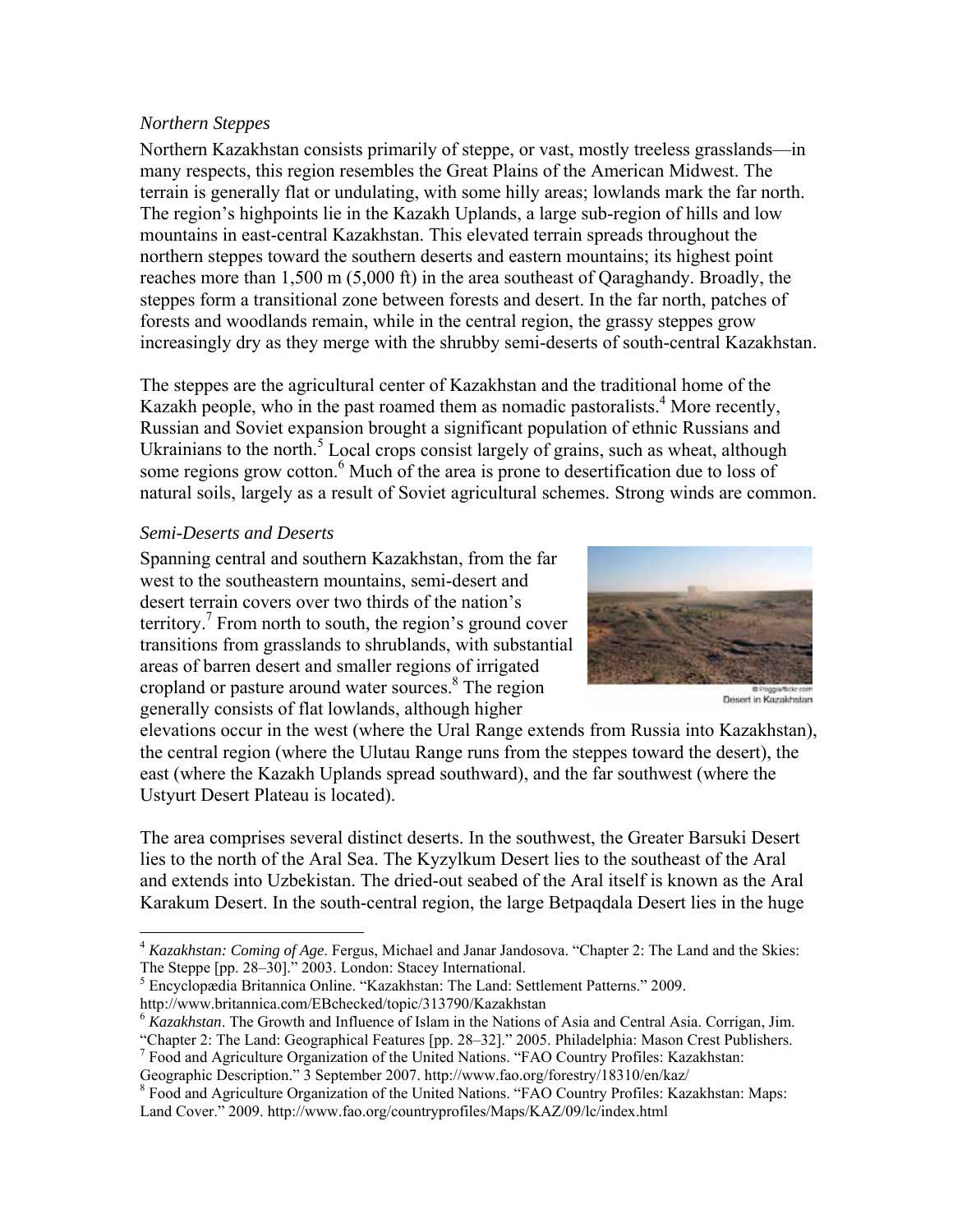expanse between the Aral Sea and Lake Balkhash. Finally, the Muyunkum Desert lies to the south of the Betpaqdala, on the other side of the Chu River.<sup>9</sup> While the semi-desert and desert region provides few opportunities for agriculture, it is the site of immense natural resources, including oil, natural gas, and mineral deposits.

#### *The Caspian Depression*

Mostly below sea level, the Caspian Depression is a lowland area surrounding the northern half of the Caspian Sea. Within Kazakhstan the depression extends from the Russian border, around the northeastern side of the sea, to the Tupqaraghan Peninsula on the sea's eastern edge. The terrain is similar to that of the semi-deserts and deserts of the surrounding region, although salt pans and domes are common and marshes and swamps can be found along the shoreline. While the depression reaches a maximum of 28 m (92ft) below sea level,<sup>10</sup> Kazakhstan's lowest point actually lies further south on the peninsula, in the Karagiye Depression at Vpadina Kaundy. Here the elevation drops to -132 m (-433  $ft$ ).<sup>11</sup> Prone to flooding, the depression is considered ecologically unique due to its biodiversity. However, because the area and the adjacent seafloor of the Caspian hold huge reserves of oil and natural gas, it has suffered industrial pollution.

#### *Mountains of the East and Southeast*

On the other side of the country, in the east and the southeast, Kazakhstan is rimmed by high mountain ranges. In the far northeast, the Altai Mountains extend across the country's borderlands with Russia and China. The range's high point of 4,506 m (14,783 ft) is located along the border with Russia. Farther south, along the eastern border with China, two smaller ranges extend into Kazakhstan: the Tarbagatay and the Alatau Ranges, the latter of which is a northern extension of the Tien Shan Range to the south.<sup>12</sup> The impressive Tien Shan Range, which runs through Kyrgyzstan and northwestern China, rings Kazakhstan on its southeastern edge. Kazakhstan's highest point, Khan Tengri, is located in this range; it reaches 6,995 m (22,958 ft) along the border with Kyrgyzstan. To the west, two other ranges extend into southern Kazakhstan: the Chu-Ili Mountains (to the west of Almaty) and the Karatau Range, which extends northwestward between the Chu and Syr Darya Rivers.<sup>13</sup>

 $\overline{a}$ 9 Encyclopædia Britannica Online. "Kazakhstan: The Land: Relief." 2009.

http://www.britannica.com/EBchecked/topic/313790/Kazakhstan

 $10$  Encyclopedia of Earth. World Wildlife Fund. McGinley, Mark. "Caspian Lowland Desert." 23 August 2008. https://eoearth.com/article/Caspian lowland desert

<sup>&</sup>lt;sup>11</sup> Central Intelligence Agency. *The World Factbook*. "Kazakhstan." 14 May 2009.

https://www.cia.gov/library/publications/the-world-factbook/geos/kz.html 12 Encyclopædia Britannica Online. "Kazakhstan: The Land: Relief." 2009.

http://www.britannica.com/EBchecked/topic/313790/Kazakhstan

<sup>&</sup>lt;sup>13</sup> *Kazakhstan: Coming of Age*. Fergus, Michael and Janar Jandosova. "Chapter 2: The Land and the Skies: Mountains [pp. 30–33]." 2003. London: Stacey International.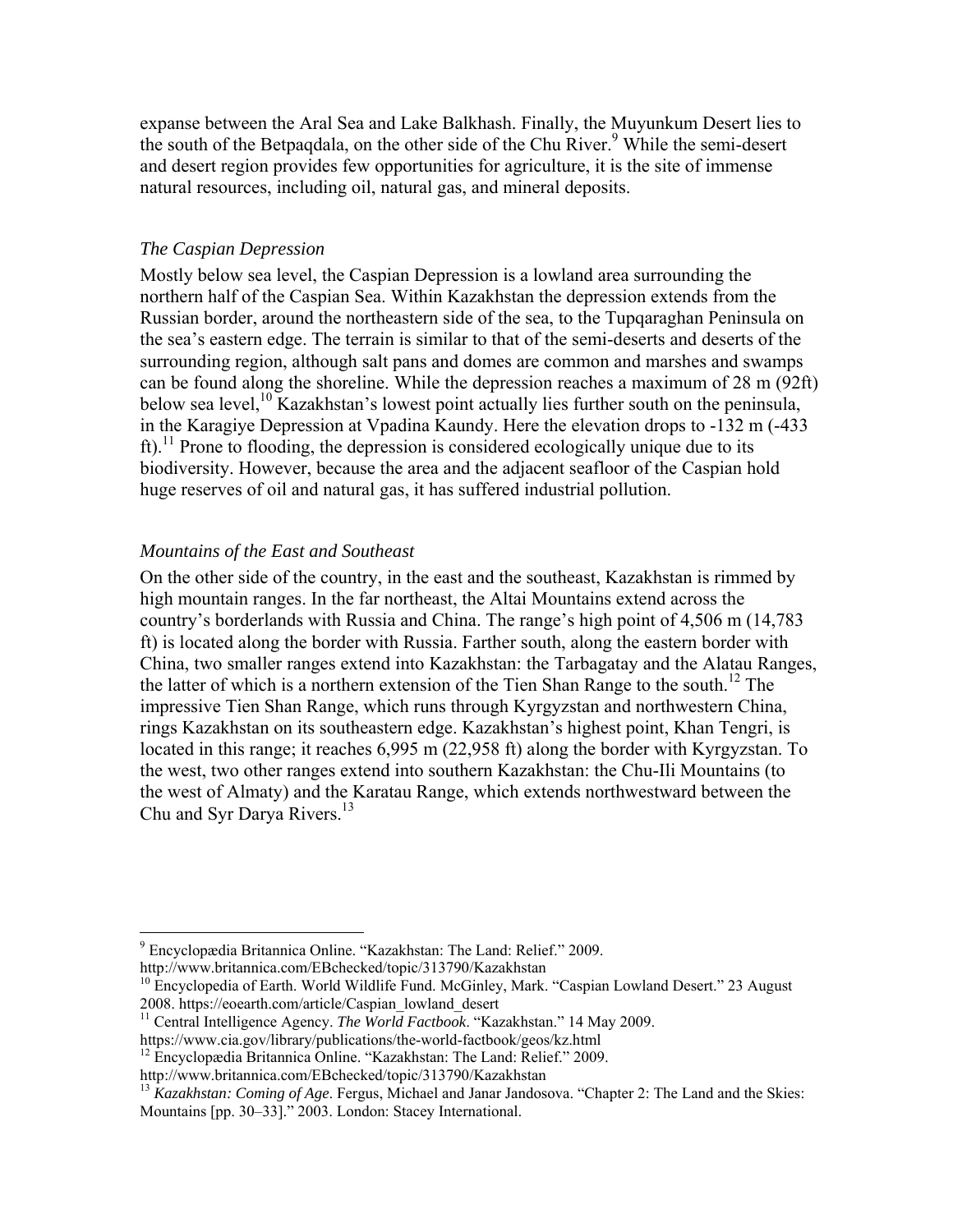# **Climate**

Kazakhstan's climate is continental, meaning that it is determined by the surrounding land masses rather than air currents coming in off the oceans, which are too far away to be influential.<sup>14</sup> As a result, the country is generally semi-arid to arid with hot summers and cold winters. Temperatures vary according to region but generally grow warmer as one moves from the northern steppes (near Western Siberia) to the southern deserts. For



Snowy landscape

example, in northern and central Kazakhstan, average temperatures in January—typically the coldest month—range between -19 $^{\circ}$  and -16 $^{\circ}$ C (-2 $^{\circ}$  and 3 $^{\circ}$ F). In the south, a temperature range of -5 $\degree$  to -1.4 $\degree$ C (23 $\degree$  to 29 $\degree$ F) is average for that time. Likewise, average July temperatures in the north (20°C, or 68°F) are markedly cooler than those in the south (29°C, or 84°F). The region is also prone to extremes as temperatures may drop to -45 $^{\circ}$ C (-49 $^{\circ}$ F) in the winter and reach 45 $^{\circ}$ C (113 $^{\circ}$ F) in the summer.<sup>15</sup>

Because it is landlocked from moist oceanic air currents, most of Kazakhstan receives little rainfall. Average annual precipitation is 35 cm (14 in) in the northern steppes but only 10 cm (4 in) or less in the southern deserts. The eastern mountains, however, may receive up to 150 cm (59 in),<sup>16</sup> although a range of 41–51 cm (16–20 in) is more common for the surrounding valleys. Overall, because of the relatively dry air, sunshine and blue skies are frequent.<sup>17</sup>

#### **Rivers**

1

Kazakhstan has approximately 7,000 streams, most of which are small waterways within the drainage networks of the nation's large inland seas and lakes.<sup>18</sup> Many streams are dependent on seasonal rains or snowmelt; those that do not empty into bodies of water often dry up as they flow into the steppes or deserts.<sup>19</sup> In the northern regions, waterways often freeze during the winter. The country has several major rivers that measure more than 1,000 km (621 mi) in length; some measure more than twice that distance.<sup>20</sup> Most of the major rivers have their headwaters in neighboring countries.

<sup>&</sup>lt;sup>14</sup> *Kazakhstan* (Cultures of the World). Pang, Guek-Cheng. "Geography: Climate [p. 12]." 2001. New York: Marshall Cavendish Corporation.

<sup>&</sup>lt;sup>15</sup> Encyclopædia Britannica Online. "Kazakhstan: The Land: Climate." 2009.

http://www.britannica.com/EBchecked/topic/313790/Kazakhstan

<sup>&</sup>lt;sup>16</sup> Food and Agriculture Organization of the United Nations. "FAO Country Profiles: Kazakhstan:

Geographic Description." 3 September 2007. http://www.fao.org/forestry/18310/en/kaz/

<sup>&</sup>lt;sup>17</sup> *Kazakhstan* (Cultures of the World). Pang, Guek-Cheng. "Geography: Climate [p. 12]." 2001. New York: Marshall Cavendish Corporation.

<sup>18</sup> Encyclopædia Britannica Online. "Kazakhstan: The Land: Drainage." 2009.

http://www.britannica.com/EBchecked/topic/313790/Kazakhstan

<sup>19</sup> Federal Research Division, Library of Congress. *A Country Study: Kazakhstan*. Olcott, Martha Brill.

<sup>&</sup>quot;Chapter 1: Kazakstan: Physical Environment: Topography and Drainage." Glenn E. Curtis, Ed. 1996. http://lcweb2.loc.gov/cgi-bin/query/r?frd/cstdy:@field(DOCID+kz0020)

<sup>&</sup>lt;sup>20</sup> Federal Research Division, Library of Congress. "Country Profile: Kazakhstan." December 2006. http://lcweb2.loc.gov/frd/cs/profiles/Kazakhstan.pdf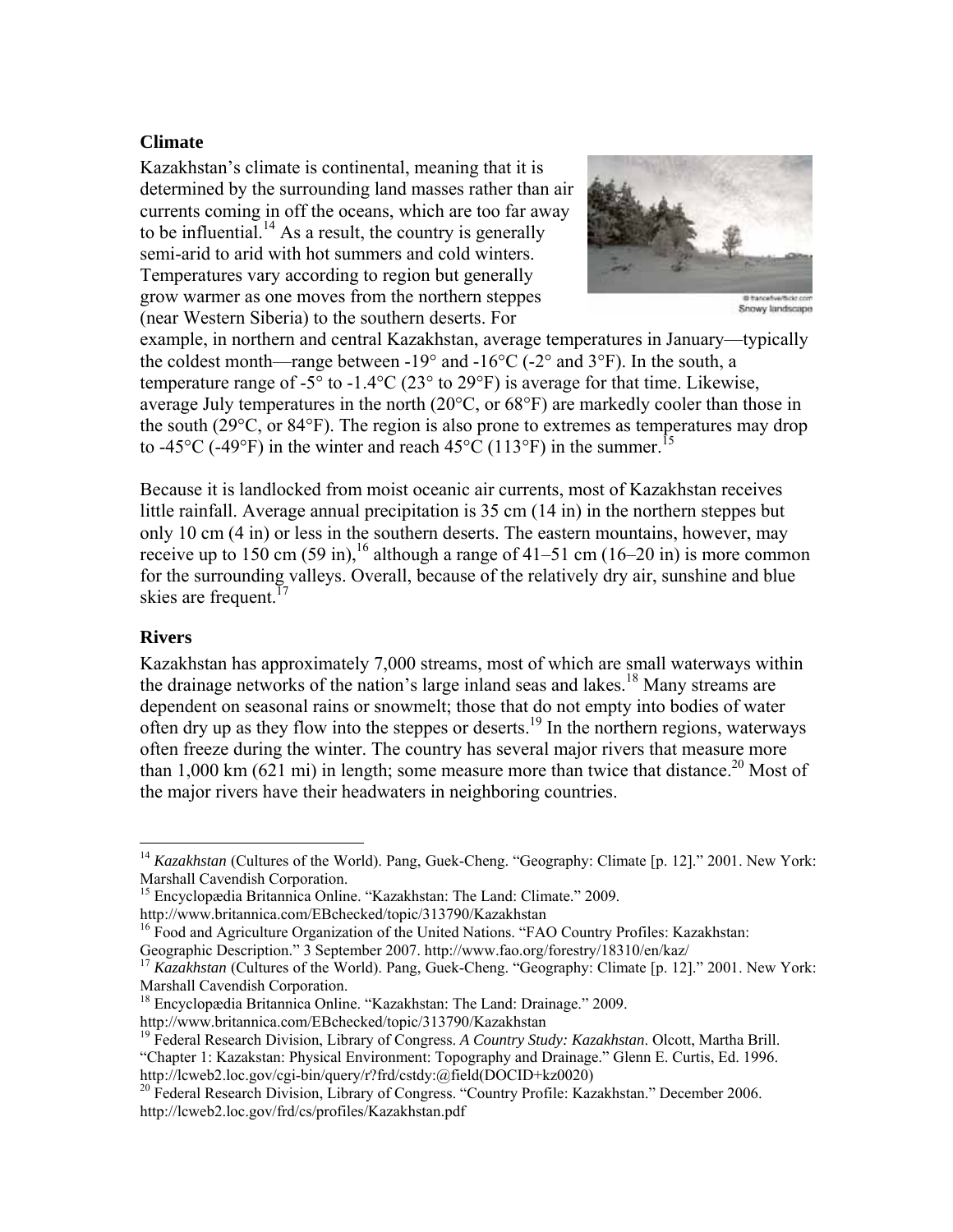The Irtysh River, known as the Ertis in Kazakhstan, is one of Asia's longest rivers. Originating in the Altai Mountains of northwestern China, it enters Kazakhstan in the northeast, where it flows through Lake Zaysan and then northwestward toward the Russian border. It later joins Russia's Ob River system, which empties into the Arctic Ocean. Within Kazakhstan, the river is used for hydroelectric power at the cities of Öskemen and Buqtyrma. The river is navigable for most of its length; Kazakhstan maintains ports at Öskemen, Semey, and Pavlodar.<sup>21</sup> Originating in north-central Kazakhstan, the Ishim and Tobol rivers also flow northward, where they feed into the Irtysh and, later, the Arctic. The Ishim, known as the Esil in Kazakhstan, is a predominantly snow-fed river that flows from the Kazakh Uplands through the capital, Astana, to the northern steppes, where it provides water to farms.<sup>22</sup> Located to the west of the Ishim, the Tobol is typically frozen during the winter and brimming with snowmelt in the spring. It is an important source of water for the local iron-ore industry.<sup>23</sup>

In the west, the Ural River, which is known in Kazakhstan as the Zhayyq, forms the traditional geographical border between Europe and Asia. Originating in the Ural Mountains of Russia, the river enters the far northwest of Kazakhstan and flows southward, ultimately emptying into the Caspian Sea.<sup>24</sup> The Emba (Embi) River also flows into the Caspian. It originates in west-central Kazakhstan, in the Mugodzhar Hills, which form the southernmost extension of the Ural Range.

In the south, the three major rivers are the Syr Darya, the Chu, and the Ili. The longest river wholly within Central Asia, the Syr Darya has its headwaters in Tajikistan and Uzbekistan. After entering southern Kazakhstan, it flows generally northwestward, ultimately into the Aral Sea. In Kazakhstan, the river is dammed at Qyzylorda and Qazaly, and there is a hydroelectric power plant at Shardara. The heavy draw of irrigation water from the



Syr Darya river

river, mostly in Uzbekistan, has contributed to the dramatic shrinkage of the Aral Sea. The river is also laden with pollution, mostly of agricultural chemicals.<sup>25</sup> The Chu (Shū) River originates in the Tien Shan Mountains of Kyrgyzstan and flows generally northwestward toward south-central Kazakhstan, where it disappears into the desert. It is an important regional source of irrigation water.<sup>26</sup> Finally, the Ili River also has its

1

<sup>&</sup>lt;sup>21</sup> Encyclopædia Britannica Online. "Irtysh River." 2009.

http://www.britannica.com/EBchecked/topic/294847/Irtysh-River

 $^{22}$  Encyclopædia Britannica Online. "Ishim River." 2009.<br>http://www.britannica.com/EBchecked/topic/295316/Ishim-River

<sup>&</sup>lt;sup>23</sup> Encyclopædia Britannica Online. "Tobol River." 2009. http://www.britannica.com/EBchecked/topic/597802/Tobol-River

<sup>24</sup> Encyclopædia Britannica Online. "Ural River." 2009.

http://www.britannica.com/EBchecked/topic/619046/Ural-River

<sup>&</sup>lt;sup>25</sup> Encyclopædia Britannica Online. "Syr Darya." 2009.<br>http://www.britannica.com/EBchecked/topic/578814/Syr-Darya

<sup>&</sup>lt;sup>26</sup> Encyclopædia Britannica Online. "Chu River." 2009.

http://www.britannica.com/EBchecked/topic/116625/Chu-River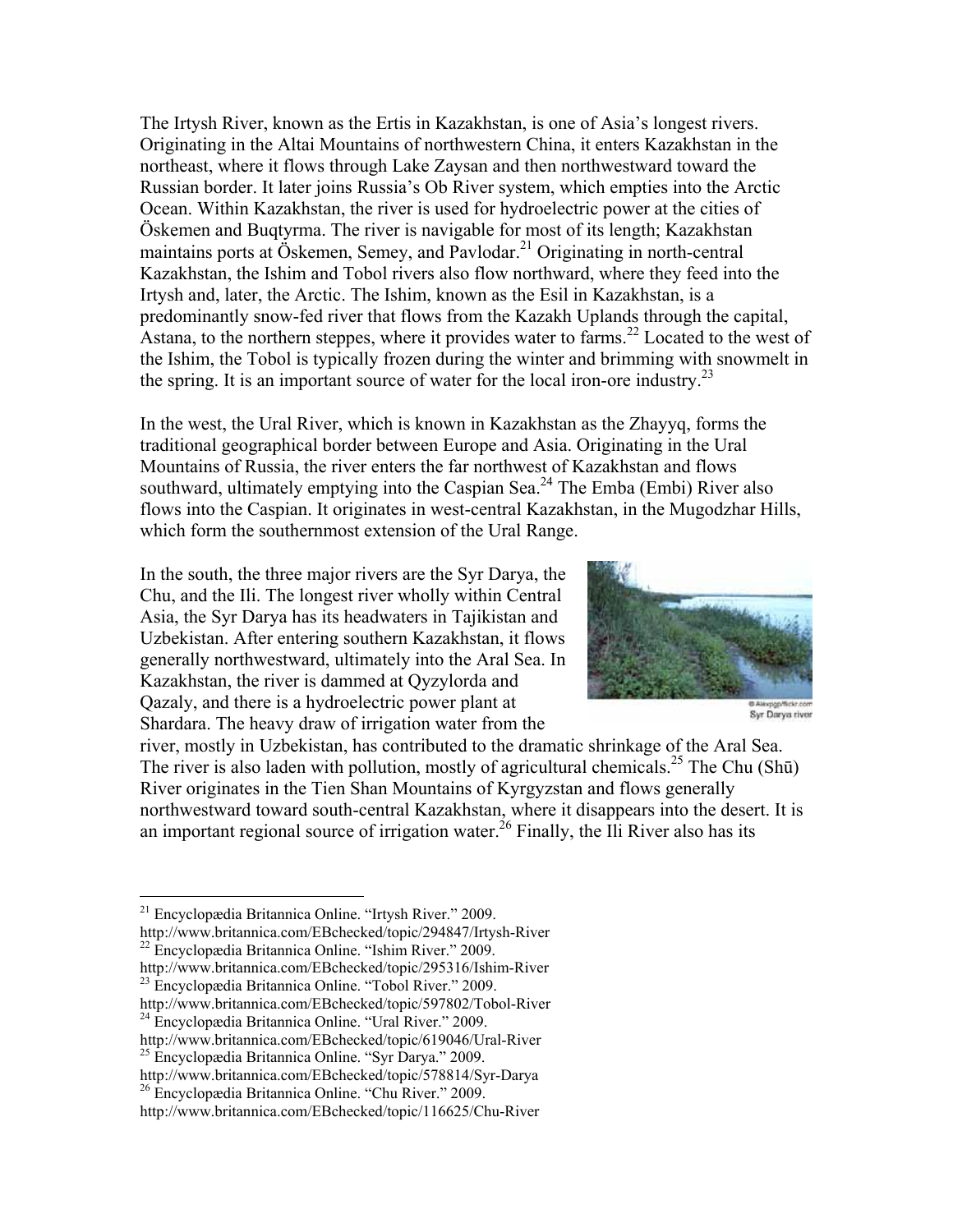headwaters in the Tien Shan. It flows from China into southeastern Kazakhstan, where it ultimately empties into the massive Lake Balkhash.<sup>27</sup>

#### **Bodies of Water**

Kazakhstan has approximately 48,000 lakes, most of which are small. In the north and at higher elevations, the country's lakes typically receive freshwater runoff from melting snow. In the southern deserts, however, they are often salty.<sup>28</sup> Many of the nation's large, economically important bodies of water face serious environmental threats.

# *Caspian Sea*

1

Kazakhstan's western border is largely formed by the shoreline of the Caspian Sea, the largest inland body of water in the world. Covering some 386,400 sq km (149,200 sq mi), the Caspian is larger than the state of Montana. The sea lies within the Caspian Depression; its surface is roughly 27 m (90 ft) below sea level and it reaches a maximum depth of 1,025 m  $(3,360 \text{ ft})^{29}$ Kazakhstan shares the sea and its rich resources with the



Caspian Sea

four other countries bordering its shores: Russia, Azerbaijan, Iran, and Turkmenistan. Since these surrounding nations derive significant economic benefit from this common natural border, the Caspian Sea serves alternately as a source of political conflict and cooperation.

The Caspian Sea is renowned as the world's primary source of caviar.<sup>30</sup> The beluga sturgeon has been depleted as it is fished year-round; the fish have to be killed in order to harvest the caviar roe. Simultaneously, increased exploitation of fossil fuel deposits has occurred prominently in Kazakhstan's Kashagan field in the sea's northeastern region. While fueling the Kazakhstani economy, this activity has contributed to local pollution levels, which are high, as well as the depletion of fish stocks.<sup>31</sup> The Caspian Sea has unexpectedly risen over the last three decades; in recent years alone the water level has increased over 2.5 m (8 ft) and it is projected to rise even further.<sup>32</sup> The rising sea level

<sup>29</sup> Encyclopædia Britannica Online. "Caspian Sea: Introduction." 2009.

http://www.britannica.com/EBchecked/topic/98044/Caspian-Sea

<sup>31</sup> Central Asia, 3rd edition. Mayhew, Bradley, Paul Clammer, and Michael Kohn. "Environment:

<sup>&</sup>lt;sup>27</sup> Encyclopædia Britannica Online. "Ili River." 2009.

http://www.britannica.com/EBchecked/topic/282775/Ili-River

<sup>28</sup> *Kazakhstan* (Cultures of the World). Pang, Guek-Cheng. "Geography: Disappearing Lakes [p. 11]." 2001. New York: Marshall Cavendish Corporation.

<sup>&</sup>lt;sup>30</sup> Pew Institute for Ocean Science. "Quotas Allow More Caviar Export, Further Jeopardize Endangered Sturgeon, Group Says." Science Daily 4 June 2008. http://www.sciencedaily.com /releases/2008/05/080530095456.htm

Environmental Issues: The Aral Sea [pp. 68–69]." 2004. Footscray, Victoria: Lonely Planet Publications. <sup>32</sup> UNESCO. *Kazakhstan: Caspian Sea Coast, Eastern Priaralye.* "Chapter 9: Estimation of the Influence

of Level [of] the Caspian Sea Rise…" The Institute of Hydrogeology and Hydrophysics of the Ministry of Education and Science. No date. http://water.unesco.kz/ca\_ch\_8\_e.htm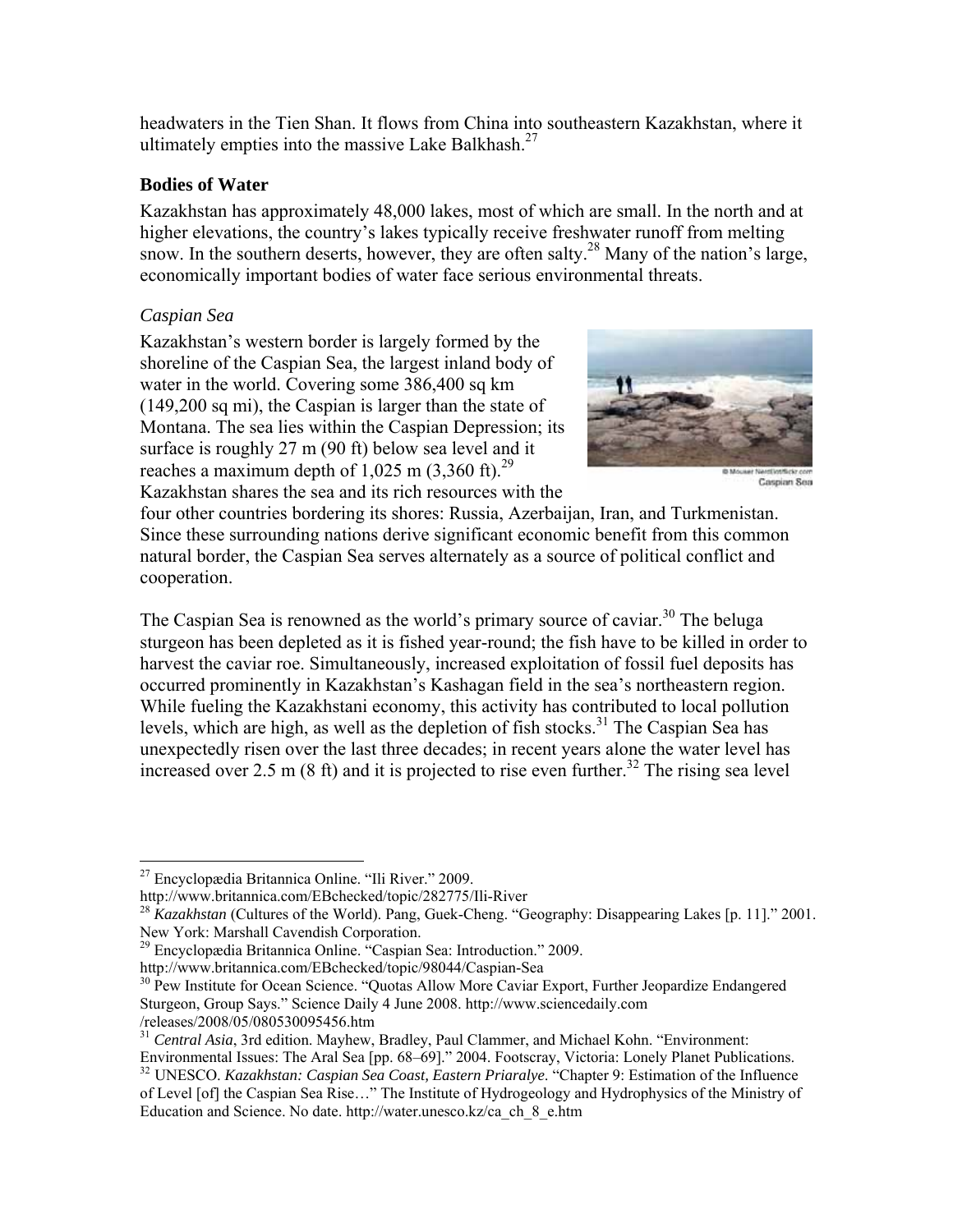threatens Kazakhstan's coastal settlements with flooding and land loss, in part due to highly erosive tidal waves that destroy the coast.  $33$ 

# *Aral Sea*

 $\overline{a}$ 

Once the world's fourth-largest inland body of water covering some 68,000 sq km (26,300 sq mi), the Aral Sea has shrunk dramatically over the last several decades. The primary cause of the sea's reduction has been the long-term diversion of water from the Amu Darya and Syr Darya rivers, the sea's primary sources. Large-scale diversion began in the 1960s, when Soviet planners initiated massive irrigation-fed agricultural schemes in Kazakhstan, Uzbekistan, and Turkmenistan. By the 1980s, irrigation levels had increased to the extent that the two once powerful rivers nearly disappeared before reaching the sea, leaving the Aral with less than 10% of its former annual water supply.<sup>34</sup> Shrinking quickly, the sea subsequently divided into two sections, a southern "Greater Sea" and a northern "Lesser Sea," which together comprised less than half of the Aral's former volume.

While the Soviet-created network of irrigated cotton plantations remains one of Kazakhstan's biggest cash crops, it comes at high cost. The Aral Sea's shrinkage proved disastrous to the local environment, economy, and population. As the moderately saline sea lost most of its freshwater input from the rivers, it became increasingly salty. The higher salt and mineral concentration made the water undrinkable and eradicated the native fish



Aral Sea shore

population. This, in turn, decimated the local fishing industry, which had already suffered as the sea's reduction had separated its ports from the actual shoreline, leaving many boats stranded.<sup>35</sup> Much of the population was forced to relocate.

The receding waters also left behind a barren, salty wasteland containing chemical residues from fertilizers and pesticides. These exposed toxic deposits have since been carried in the wind and ingested by the remaining regional inhabitants, who have subsequently suffered severe health problems. The local climate has also changed due to the loss of the moderating influence of the sea. Finally, the sea's further reduction connected the mainland with a highly contaminated former island that was the site of Soviet biological weapons testing during the Cold War.<sup>36</sup>

<sup>33</sup> United Nations Development Program (UNDP) Kazakhstan. *Water Resources of Kazakhstan in the New Millennium.* "Chapter 2: Kazakhstan's Contemporary Water Problems [pp. 35–36]." April 2004.<br>http://www.undp.kz/library of publications/files/2496-13297.pdf

<sup>&</sup>lt;sup>34</sup> Central Asia, 3rd edition. Mayhew, Bradley, Paul Clammer, and Michael Kohn. "Kazakhstan: Environment: The Caspian Sea [pp. 92–93]." 2004. Footscray, Victoria: Lonely Planet Publications.

<sup>35</sup> Encyclopædia Britannica Online. "Aral Sea." 2009.

http://www.britannica.com/EBchecked/topic/31983/Aral-Sea

<sup>&</sup>lt;sup>36</sup> The Washington Post. Finn, Peter. "Aral Sea's Return Revives Withered Villages." 10 July 2007. http://www.washingtonpost.com/wp-dyn/content/article/2007/07/09/AR2007070902072.html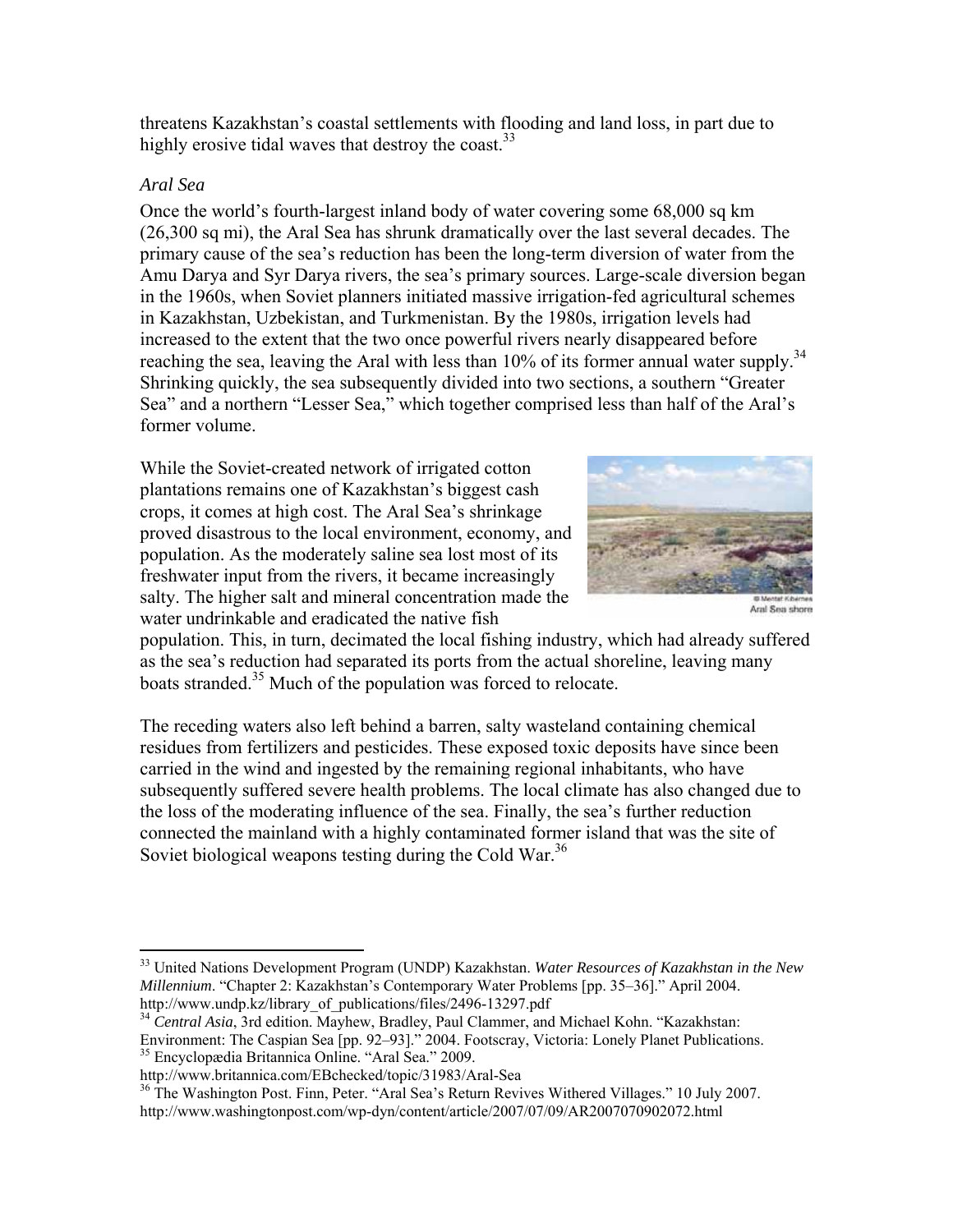After years of mostly failed attempts to address the sea's ongoing reduction, Kazakhstan and the World Bank recently cooperated on a rescue program for what is now known as the North Aral Sea. Initiated in 2001, the project involved the construction of a large dam on the southern side of the North Sea. Completed in 2005, the dam accumulates the sea's waters (which are received from the Syr Darya) and separates them from the South Aral Sea, which is said to be saltier and more heavily polluted. Corresponding with such efforts, the sea has been restocked with fish and a small fishing industry has reemerged. As of 2008, the North Aral Sea was reported to have a surface area of 3,300 sq km (1,275 sq mi) and a depth of 42 m (138 ft)—both substantial increases from measurements taken in 2003.<sup>37</sup> In the meantime, the southern sea—now split into two sections—continues to shrink.

The Uzbek government has stated a desire to conduct oil exploration in its remaining wasteland within Uzbek territory.<sup>38</sup> Additionally, with the South Sea seemingly beyond reclamation as a viable water source, authorities in Kazakhstan and Uzbekistan have initiated a plan to transform the outlying areas of the desiccated seabed. Workers have already planted 27,000 hectares (104 sq mi) of the former bottom with drought resistant shrubs and trees.<sup>39</sup> Scientists believe that creating forests is the next best thing for the barren area. In the region, blowing salt and dust cause respiratory diseases, intestinal disorders and high rates of cancer, birth defects, and infant mortality.<sup>40</sup> Breaks of trees and shrubs will help reduce risks to the population and ease erosion by decreasing surface wind velocity by an estimated 60% to 70%. The project is slated to continue over the next decade until up to half of the estimated 600,000 hectares (2,317 sq mi) of dried seabed are planted. The hope is that blown seed will help transform the remaining surface.<sup>41</sup>

#### *Lake Balkhash*

1

Located in eastern Kazakhstan, Lake Balkhash faces a threat similar to that of the Aral Sea, although the situation is currently less severe. Measuring approximately 600 km (373 mi) in length, the lake contains freshwater in its shallow western region and saltwater in its deeper, eastern region; the two areas are separated by the Sarymsek Peninsula, leaving only a narrow strait to connect them. The lake receives most of



its freshwater input from two rivers: the Ili and the Karatal. Over the last several decades, various development projects have diverted the flow of the Ili. Within Kazakhstan, the construction of a hydroelectric power station and reservoir at Qapshaghay significantly

<sup>38</sup> The Washington Post. Finn, Peter. "Aral Sea's Return Revives Withered Villages." 10 July 2007.<br>http://www.washingtonpost.com/wp-dyn/content/article/2007/07/09/AR2007070902072.html

 $37$  Environment News Service. "The Kazakh Miracle: Recovery of the North Aral Sea." 1 August 2008.<br>http://www.ens-newswire.com/ens/aug2008/2008-08-01-01.asp

<sup>&</sup>lt;sup>39</sup> AsiaWaterWire. "Forests Rising on Bottom of the Shrunken Aral Sea." Kozlova, Marina. 29 August 2006. http://www.asiawaterwire.net/node/382

<sup>40</sup> *Kazakhstan* (The Growth and Influence of Islam in the Nations of Asia and Central Asia). Corrigan, Jim. "Chapter 2: The Land: Environmental Issues [pp. 28–32]." 2005. Philadelphia: Mason Crest Publishers.

<sup>&</sup>lt;sup>41</sup> AsiaWaterWire. "Forests Rising on Bottom of the Shrunken Aral Sea." Kozlova, Marina. 29 August 2006. http://www.asiawaterwire.net/node/382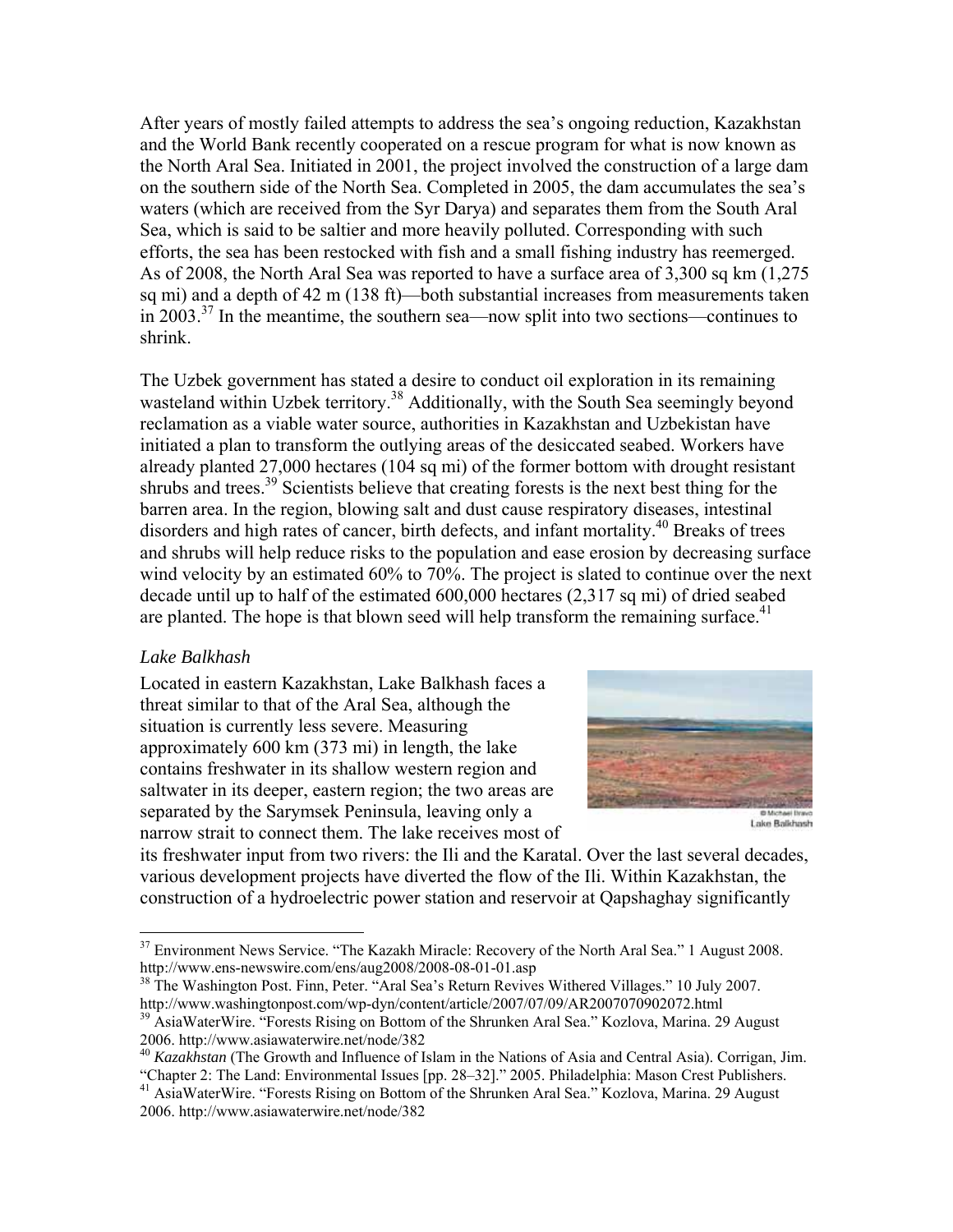reduced the river's downstream output.<sup>42</sup> More recently, agricultural schemes in the nearby Xinxiang Province of China have utilized a large percentage of the river's headwaters.43 The Karatal has also been heavily tapped for irrigation water. Combined with evaporation, the diversion of the lake's input has reduced its water levels and increased its salinity. Pollution from agricultural runoff and a local copper smelter have also threatened the lake's sustainability.<sup>44</sup>

# *Other Major Lakes*

Additional significant bodies of water include Lake Tengiz, Lake Zaysan, and Lake Alakol. Lake Tengiz is a large saline lake located in the Kazakh Uplands, to the southwest of Astana. Lake Zaysan is a freshwater body situated in the northeast. It is fed by the Irtysh (Ertis) River and is the site of a local fishing industry. Located to the east of Lake Balkhash, Lake Alakol is another large saline lake.

# **Major Cities**

Kazakhstan's urban areas are largely a product of Russian and Soviet development. As Russians established various settlements in the area from the 17th to 19th centuries, most of the native population lived as nomads or in small agricultural communities. The Soviet Union's subsequent industrialization of the region, however, compelled large numbers of migrants to relocate to industrial city centers.<sup>45</sup> Today, approximately 58% of the population resides in urban areas.<sup>46</sup>

# *Almaty (Alma-Ata)*

1

Almaty is located in southeastern Kazakhstan, in the foothills of the northern Tien Shan Mountains. It lies at an elevation of 700–900 m (2,300–3,000 ft), and two rivers—the Bolshaya and the Malaya Almatinka—flow through the area. Russians founded the city as a military outpost in 1854; the previous settlement was razed by Mongols six hundred years earlier. Almaty grew substantially in the 20th century as railway links and



City of Almaty

Soviet industrial development brought large numbers of migrants to the area. During this time, the city served as the capital of the Kazakh Republic of the U.S.S.R. It was then known in Russian as "Alma-Ata," or "father of apples"—a reference to its native apple orchards. Its name was changed to the Kazakh "Almaty" after the republic gained its

http://www.britannica.com/EBchecked/topic/50390/Lake-Balkhash

<sup>42</sup> Encyclopædia Britannica Online. "Lake Balkhash." 2009.

<sup>&</sup>lt;sup>43</sup> *Kazakhstan: Coming of Age*. Fergus, Michael and Janar Jandosova. "Chapter 2: The Land and the Skies: Lakes and Inland Seas [p. 35]." 2003. London: Stacey International.

<sup>&</sup>lt;sup>44</sup> IRIN, UN Office for the Coordination of Humanitarian Affairs. "Kazakhstan: Efforts Underway to Save Lake Balkhash." 3 May 2007. http://www.irinnews.org/report.aspx?ReportId=71924

<sup>45</sup> *Kazakhstan* (Cultures of the World). Pang, Guek-Cheng. "Geography: Major Cities and Towns [p. 15]." 2001. New York: Marshall Cavendish Corporation.

<sup>46</sup> Central Intelligence Agency. *The World Factbook*. "Kazakhstan." 14 May 2009.

https://www.cia.gov/library/publications/the-world-factbook/geos/kz.html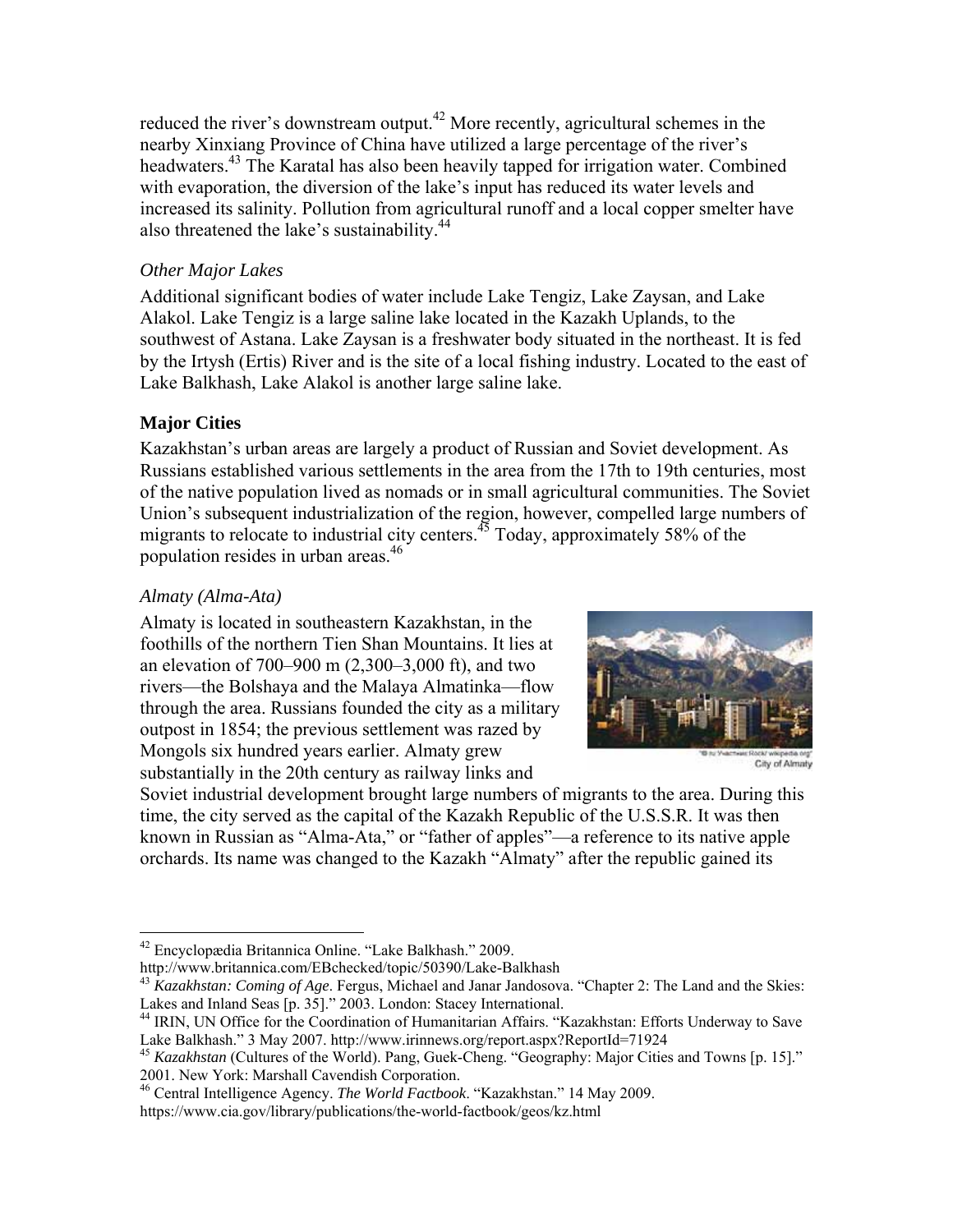independence in 1991. Thereafter, it served as the country's capital until 1997, when the administrative seat was officially transferred to Astana.<sup>47</sup>

Almaty's current population of 1.25 million makes it the country's largest city.<sup>48</sup> Today, it is the industrial and financial center of the nation, and it is home to numerous universities, research institutes, and other cultural institutions. It is a wealthy and generally picturesque city; its wide Soviet-era streets are laid out on a grid and lined with trees. Almaty is also known for its cosmopolitan character, as the local population is quite diverse. Although dominated by Russians and Ukrainians, the city is also home to Uzbeks, Chinese (i.e., Uyghurs), Tatars, Germans, and other nationalities.<sup>49</sup>

#### *Astana*

Formerly known as Akmola, Astana is situated alongside the Ishim River in north-central Kazakhstan, amid the northern steppes. With approximately 550,000 residents, it is the second most populous city in the country.50 Established as a Russian military base in 1824, the city later served as the center for the Soviet Union's "Virgin Lands" project, an agricultural scheme launched by Soviet leader Nikita Khrushchev in the 1950s. During this time, it was known as Tselinograd.



The Baiterek in Astana

In 1994, it was selected, with some controversy, by Kazakhstani leader Nursultan Nazarbayev as the site for the nation's new capital.

The government subsequently invested billions of dollars in the city, which at that time was a provincial railroad town. (The Trans-Kazakhstan and South Siberian railways meet at Astana.) The city officially became the nation's capital in 1997, and in 1998, it was renamed Astana, meaning "capital."51 Today, Astana is home to large numbers of government employees, as well as railroad and industrial workers. The city's development, including the construction of modern architectural sights, is ongoing.<sup>52</sup>

# *Shymkent (Chimkent)*

1

Shymkent is situated on ancient trade routes in the foothills of south-central Kazakhstan, just north of Uzbekistan. As the capital of the heavily populated South Kazakhstan oblast, or administrative division, it is home to approximately  $526,000$  people.<sup>53</sup> In the 19th

<sup>47</sup> Encyclopædia Britannica Online. "Almaty." 2009.

http://www.britannica.com/EBchecked/topic/16771/Almaty

<sup>&</sup>lt;sup>48</sup> CityPopulation.de. UN Demographic Yearbook 2006. Brinkhoff, Thomas. "Kazakhstan: Principal Cities." 22 February 2009. http://www.citypopulation.de/Kazakhstan.html 49 *Central Asia*, 3rd edition. Mayhew, Bradley and Paul Clammer, Michael Kohn. "Kazakhstan: Almaty [pp.

<sup>93–94].&</sup>quot; 2004. Footscray, Victoria: Lonely Planet Publications.

<sup>50</sup> CityPopulation.de. UN Demographic Yearbook 2006. Brinkhoff, Thomas. "Kazakhstan: Principal Cities." 22 February 2009. http://www.citypopulation.de/Kazakhstan.html 51 Encyclopædia Britannica Online. "Astana." 2009.

http://www.britannica.com/EBchecked/topic/39656/Astana

<sup>&</sup>lt;sup>52</sup> *Central Asia*, 3rd edition. Mayhew, Bradley and Paul Clammer, Michael Kohn. "Kazakhstan: North Kazakhstan: Astana [pp. 135–136]." 2004. Footscray, Victoria: Lonely Planet Publications.

<sup>53</sup> CityPopulation.de. UN Demographic Yearbook 2006. Brinkhoff, Thomas. "Kazakhstan: Principal Cities." 22 February 2009. http://www.citypopulation.de/Kazakhstan.html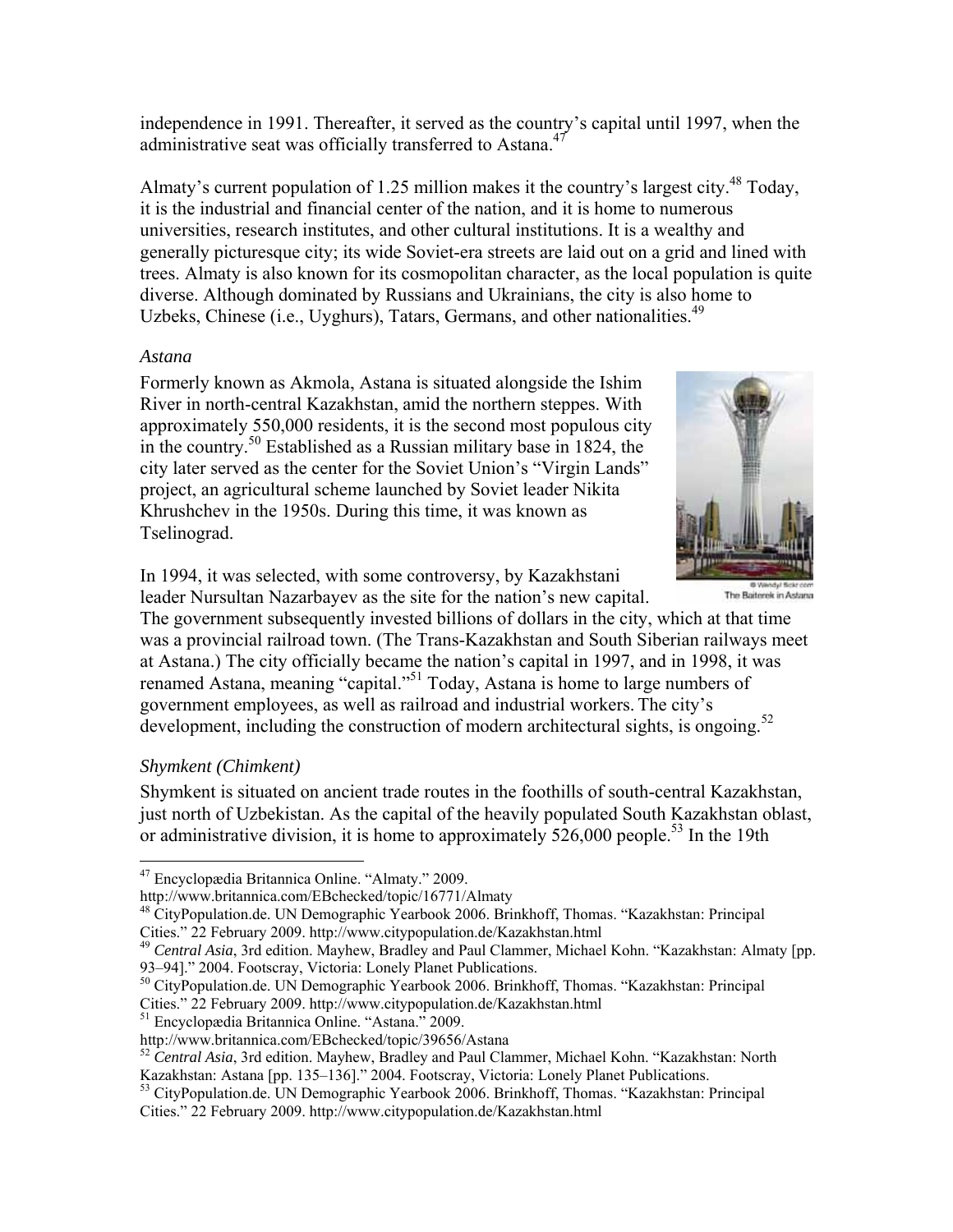century, the city was briefly a part of the Central Asian state known as the Khanate of Kokand (Khoqand), but it was soon overtaken by the Russians (in 1864). Shymkent grew rapidly during the Soviet era, when industry took root in the city. Today, it remains a major industrial hub, particularly for lead, cement, petroleum, chemicals, and food processing. It is also an important cultural center for the region and a transit point on the Turkistan-Siberia railway.<sup>5</sup>

#### *Qaraghandy (Karaganda)*

Qaraghandy is located in the Kazakh Uplands, to the southeast of Astana. Initially settled in 1856, the city is known primarily as a center for coal mining, as the surrounding region is rich in the natural resource.<sup>55</sup> In the 1930s and 1940s, the area was the site of numerous Soviet prison camps, or gulags, where inmates were forced to labor in the coal mines. In 1954, inmates at the local Kengir prison staged a now-famous uprising in which they wrested control of the camp; 700 of them were killed, however, when Soviet forces suppressed the rebellion with tanks.<sup>56</sup> Today, coal, steel, and iron are major products of local industry. Until recent cleanup efforts, the region long suffered severe pollution from industrial activity. It is also known for its high rate of  $HIV/ALDS$ .<sup>57</sup> The population has shrunk in recent years to approximately  $446,000.^{58}$ 

#### *Taraz (Zhambyl)*

 $\overline{a}$ 

Taraz, previously known as Zhambyl or Auliye-Ata, is situated on the Talas River in southern Kazakhstan, near the Kyrgyzstan border. It is one of the oldest cities in the country, with settlements dating back to the beginning of the 1st century  $C.E.<sup>59</sup>$  Like Shymkent to its southwest, Taraz was an ancient trading post on the Silk Road. Razed by Mongols in the 13th century, the city was later rebuilt and incorporated into the Khanate of Kokand, a state in Central Asia that existed from 1709–1876. The Russians claimed the town in 1864, and the Soviets later developed it as a site of industry.<sup>60</sup> The city's industrial output declined after Kazakhstan gained its independence—a development that helped to improve local environmental conditions. Today, in addition to fertilizers, the

<sup>54</sup> Encyclopædia Britannica Online. "Chimkent." 2009.

http://www.britannica.com/EBchecked/topic/111610/Chimkent

<sup>55</sup> Encyclopædia Britannica Online. "Karaganda." 2009.

http://www.britannica.com/EBchecked/topic/311969/Karaganda<br><sup>56</sup> *Central Asia*, 3rd edition. Mayhew, Bradley and Paul Clammer, Michael Kohn. "Kazakhstan: North<br>Kazakhstan: Karaghanda [p. 142]." 2004. Footscray, Victoria: L

<sup>&</sup>lt;sup>57</sup> *Kazakhstan* (The Growth and Influence of Islam in the Nations of Asia and Central Asia). Corrigan, Jim. "Chapter 6: Cities and Communities: Northern Kazakhstan [pp. 93–94]." 2005. Philadelphia: Mason Crest Publishers.

<sup>&</sup>lt;sup>58</sup> CityPopulation.de. UN Demographic Yearbook 2006. Brinkhoff, Thomas. "Kazakhstan: Principal Cities." 22 February 2009. http://www.citypopulation.de/Kazakhstan.html

<sup>&</sup>lt;sup>59</sup> Kazakhstan: Coming of Age. Fergus, Michael and Janar Jandosova. "Chapter 3: Habitat and Ways of Living: Oblasts: Jambyl Oblast [p. 71]." 2003. London: Stacey International.

<sup>60</sup> Encyclopædia Britannica Online. "Auliye-Ata." 2009.

http://www.britannica.com/EBchecked/topic/43187/Auliye-Ata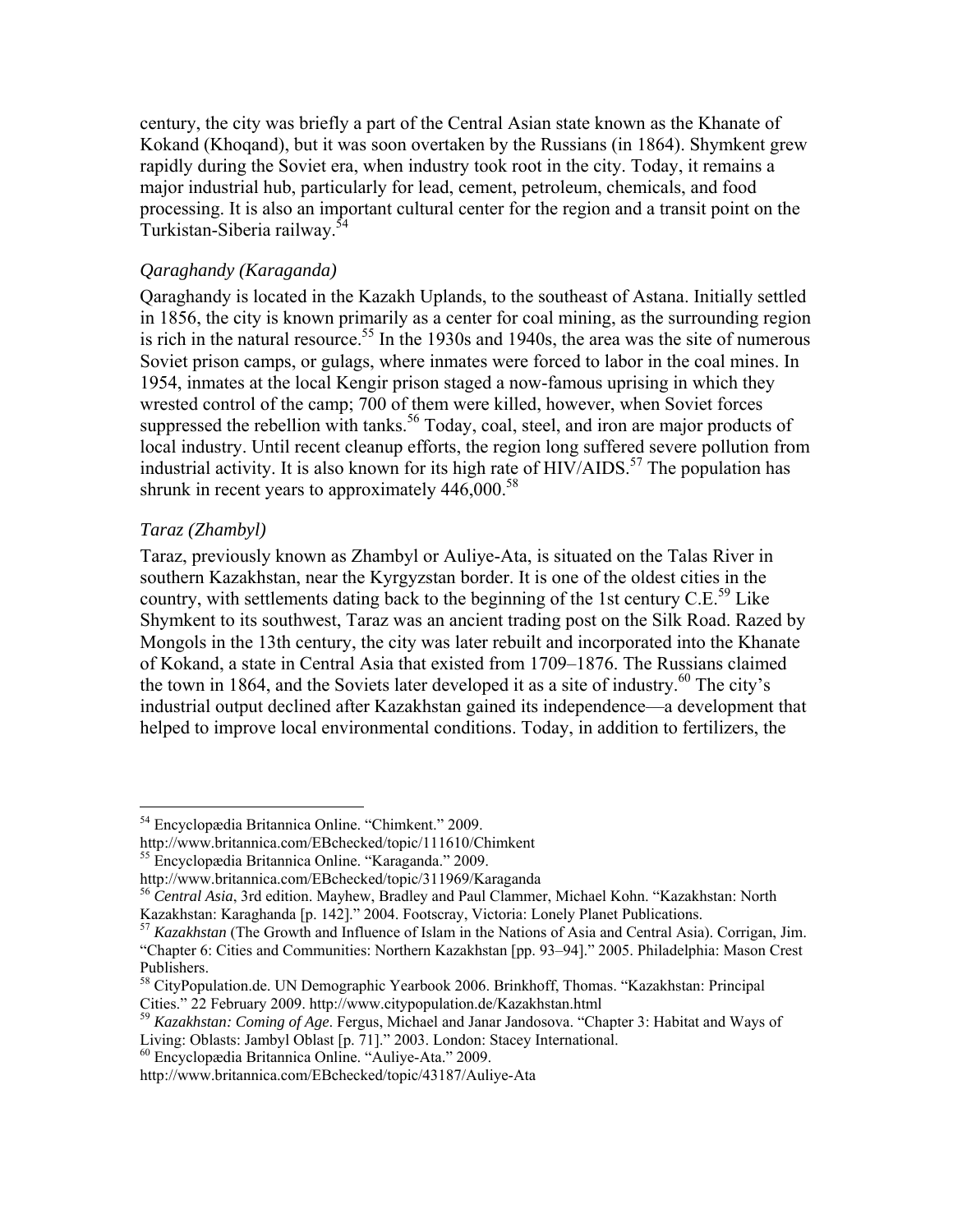city is known for producing a popular brand of vodka. $61$  It is home to approximately 336,000 people.<sup>62</sup>

#### *Atyrau*

Located in northwestern Kazakhstan, in the Caspian Depression, Atyrau is situated on the Ural River, just north of the Caspian Sea. With districts on both sides of the river, the city effectively straddles the European and Asian continents. Mikhail Guryev, a Russian trader, established the settlement in the 17th century as a fishing and trading post.<sup>63</sup> The village, then known as Guryev, subsequently grew as residents exploited the Caspian Sea's sturgeon stocks for caviar.<sup>64</sup> Today, Atyrau is an important port city and a transshipment center for the regional oil industry. As oil extraction in the Caspian Sea and surrounding deserts has boomed, the city has experienced renewed growth and development.65 Situated below sea level, Atyrau has become increasingly vulnerable to flooding as the sea has risen in recent years. Its population is approximately  $175,000$ .<sup>66</sup>

# **Environmental Issues**

#### *Nuclear Radiation*

As exemplified in the case of the Aral Sea, which has been described as "one of the 20th century's worst ecological disasters," Kazakhstan suffers severe environmental damage as a legacy of the Soviet era.<sup>67</sup> For Kazakhstan, the most notorious case concerns Soviet nuclear testing at a site formerly known as Semipalatinsk Polygon (now known as Semey Polygon), which is located outside the northeastern city of Semey. Between 1949 and 1989, the Soviet military detonated nearly 500 nuclear bombs at the Polygon site; more than 100 of the explosions took place above ground.<sup>68</sup> In most cases, the local population was neither warned nor evacuated before the explosions occurred. Rather, the civilian residents, as well as many of the Soviet Union's own locally-deployed troops, effectively served as test subjects for human exposure to radiation.<sup>69</sup>

 $\overline{a}$ <sup>61</sup> *Central Asia*, 3rd edition. Mayhew, Bradley and Paul Clammer, Michael Kohn. "Kazakhstan: South Kazakhstan: Taraz [pp. 120–121]." 2004. Footscray, Victoria: Lonely Planet Publications.<br><sup>62</sup> CityPopulation.de. UN Demographic Yearbook 2006. Brinkhoff, Thomas. "Kazakhstan: Principal

Cities." 22 February 2009. http://www.citypopulation.de/Kazakhstan.html 63 Encyclopædia Britannica Online. "Atyrau." 2009.

http://www.britannica.com/EBchecked/topic/42375/Atyrau

<sup>64</sup> *Kazakhstan* (The Growth and Influence of Islam in the Nations of Asia and Central Asia). Corrigan, Jim. "Chapter 6: Cities and Communities: Western Kazakhstan [pp. 98–99]." 2005. Philadelphia: Mason Crest Publishers.

<sup>65</sup> BBC News, International Version. "In Pictures: Kazakh City of Atyrau." 21 July 2006. http://news.bbc.co.uk/2/hi/in\_pictures/5191944.stm

<sup>&</sup>lt;sup>66</sup> CityPopulation.de. UN Demographic Yearbook 2006. Brinkhoff, Thomas. "Kazakhstan: Principal Cities." 22 February 2009. http://www.citypopulation.de/Kazakhstan.html

<sup>&</sup>lt;sup>67</sup> The Washington Post. Finn, Peter. "Aral Sea's Return Revives Withered Villages." 10 July 2007.<br>http://www.washingtonpost.com/wp-dyn/content/article/2007/07/09/AR2007070902072.html

<sup>&</sup>lt;sup>68</sup> Federal Research Division, Library of Congress. *Kazakhstan: A Country Study*. Olcott, Martha Brill. "Chapter 1: Kazakstan: Physical Environment: Environmental Problems." Glenn E. Curtis, Ed. 1996. http://lcweb2.loc.gov/cgi-bin/query/r?frd/cstdy:@field(DOCID+kz0022)

<sup>69</sup> National Review Online. Elegant, Robert. "Fallout: In Kazakhstan, the Human Wreckage of Soviet Nuclear Tests." 16 September 2002. http://www.nationalreview.com/16sept02/elegant091602.asp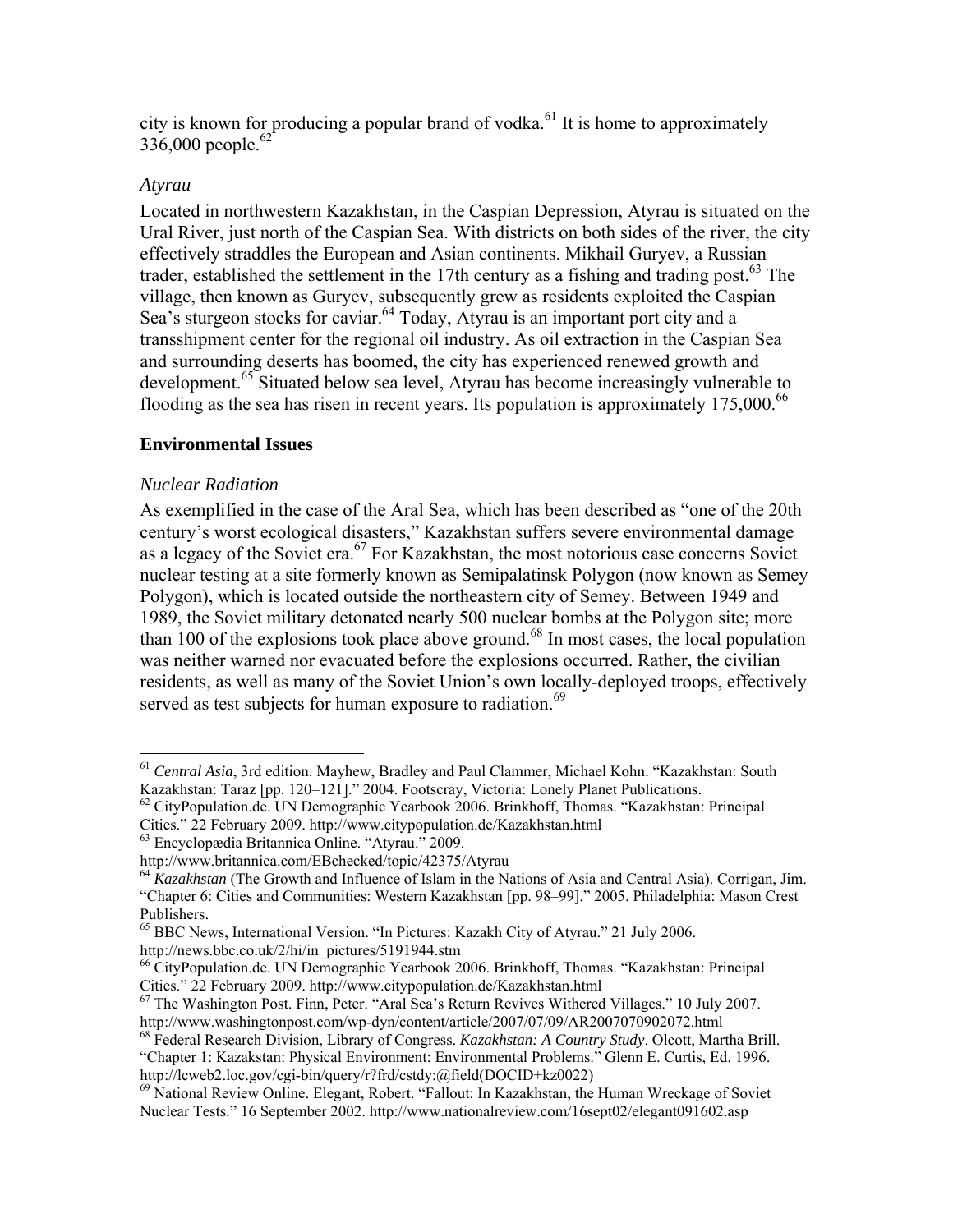The local population soon demonstrated high rates of illness, including various forms of cancer, birth defects, and infertility. However, the U.S.S.R. continued to use the testing grounds until 1989, when the Nevada-Semey Movement—a Kazakhstani-based antinuclear-testing campaign—compelled the weakening Soviet Union to close the site.<sup>70</sup> The highly radioactive testing ground—comprising some 18,500 sq km (7,143 sq mi) or roughly the size of Connecticut and Rhode Island combined—has since been described as the "most heavily contaminated place on earth."71 Moreover, the fallout from the testing extended to surrounding regions. Today, local soils and water resources remain polluted, and the regional population continues to suffer adverse health effects.<sup>72</sup>

The Soviet military also conducted nuclear testing in other regions of Kazakhstan, as well as biological weapons testing at sites such as the former Vozrozhdeniye Island in the Aral Sea. At that site, living anthrax spores were found as recently as 1999, although the area has since been cleaned up with U.S. assistance.<sup>73</sup> Accordingly, one expert reported that "no territory in the world has suffered from radioactive, chemical, and bacteriological weapons as much as Kazakhstan."<sup>74</sup>

#### *Pollution*

Soviet-era industrial and agricultural practices resulted in widespread pollution in Kazakhstan. As industrial emissions were often unregulated or improperly stored, waste from the country's many factories, plants, and mines—including those handling radioactive materials—frequently drained or leaked into the surrounding environment. For example, a metallurgical plant in the town of Temirtau dumped highly toxic mercury waste into the local Nura River for over 25 years.<sup>75</sup> Such practices were common. As of 2008, the country possessed some 20 billion tons of industrial waste—much of it stored in insecure landfills.76 Likewise, the heavy use of fertilizers and pesticides (including DDT) in Soviet agricultural



Shrinking Aral Sea

 $\overline{a}$ <sup>70</sup> *Kazakhstan* (The Growth and Influence of Islam in the Nations of Asia and Central Asia). Corrigan, Jim. "Chapter 2: The Land: Environmental Issues [pp. 26–28]." 2005. Philadelphia: Mason Crest Publishers.

<sup>71</sup> National Review Online. Elegant, Robert. "Fallout: In Kazakhstan, the Human Wreckage of Soviet Nuclear Tests." 16 September 2002. http://www.nationalreview.com/16sept02/elegant091602.asp 72 The National. "Kazakhs Cursed by Fallout from Nuclear Weapons Test." 21 December 2008. http://www.thenational.ae/article/20081221/FOREIGN/227321060/1135/OPINION

<sup>&</sup>lt;sup>73</sup> The Washington Post. Finn, Peter. "Aral Sea's Return Revives Withered Villages." 10 July 2007.<br>http://www.washingtonpost.com/wp-dyn/content/article/2007/07/09/AR2007070902072.html

<sup>&</sup>lt;sup>74</sup> National Review Online. Elegant, Robert. "Fallout: In Kazakhstan, the Human Wreckage of Soviet Nuclear Tests." 16 September 2002. http://www.nationalreview.com/16sept02/elegant091602.asp

<sup>&</sup>lt;sup>75</sup> IRIN, UN Office for the Coordination of Humanitarian Affairs. "Kazakhstan: Environmentalists Call for Caution in Mercury Cleanup in the North." 25 July 2007.

http://www.irinnews.org/report.aspx?ReportId=73406

<sup>76</sup> United Nations Development Program. *National Human Development Report 2008: Climate Change and Its Impact on Kazakhstan's Human Development*. "Chapter 2: Climate Change: Risks and Mitigation: 2.2.1.2.: Impact on Territorial Development [p. 54]." 2008.

http://hdr.undp.org/en/reports/nationalreports/europethecis/kazakhstan/Kazakhstan\_nhdr\_2008.pdf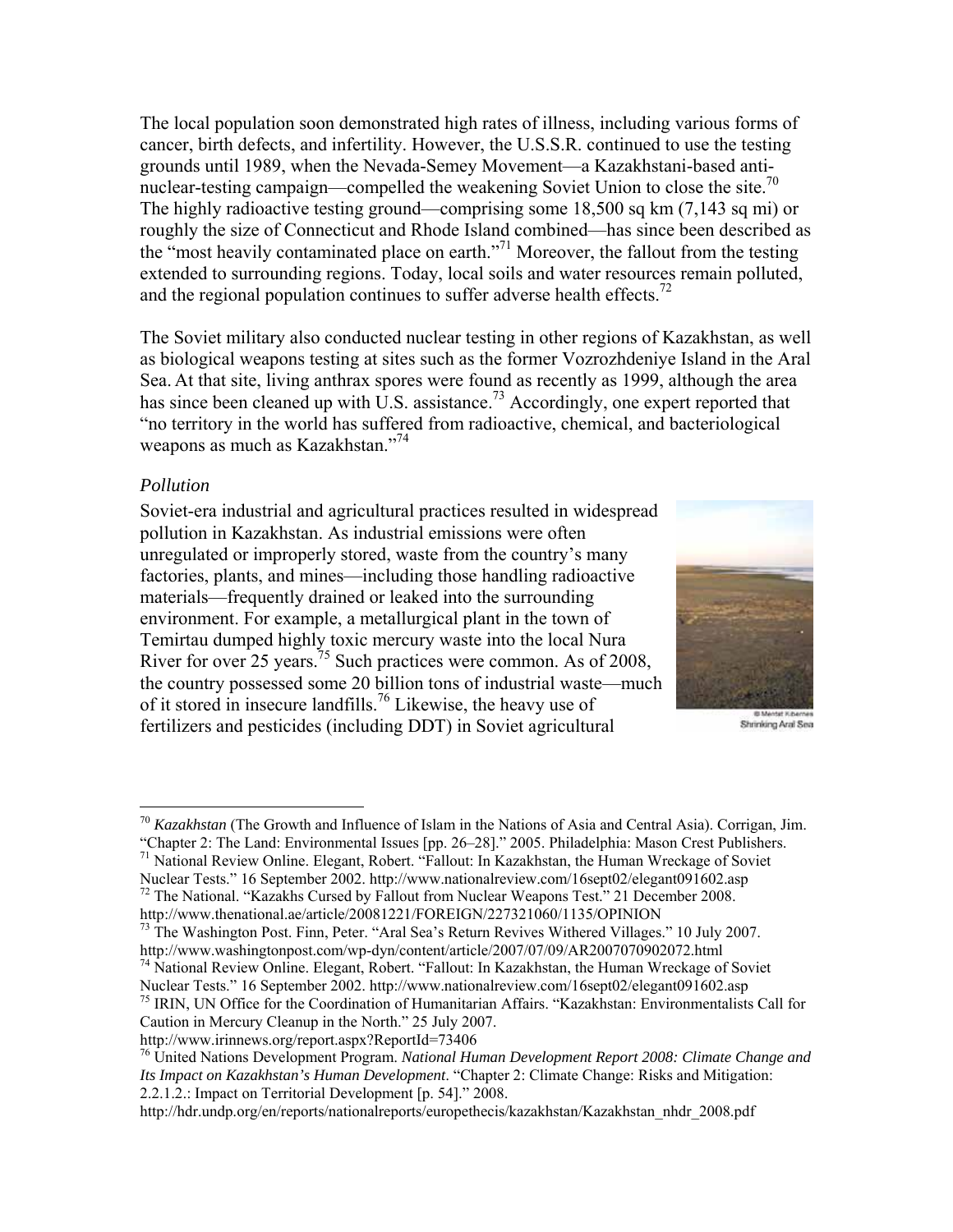schemes contaminated the nation's soils and water supplies. Today, the majority of the country's water resources remain polluted.<sup>77</sup> Furthermore, outdated factories and rising vehicle emissions—often from poorly maintained cars—have contributed to high levels of air pollution in Kazakhstani cities.<sup>78</sup>

Among the country's many environmental hot spots is the Caspian Sea, which is polluted with oil and industrial sewage as a result of intensive hydrocarbon exploration and extraction efforts. The sea also receives the heavily polluted waters of Russia's Volga River. The Aral Sea and its desiccated sea bed also remain severely polluted with residue from pesticides and chemicals. Of the country's rivers, the Syr Darya is the most contaminated; recent reports suggest that it is so polluted with cancer-causing toxins that it should not be used even for irrigation purposes.79 The Baikonur Cosmodrome, a Russian-leased and operated launch site in the desert of southern Kazakhstan, is another highly contaminated area due to the dispersal of extremely toxic rocket fuel in the region.<sup>80</sup>

#### *Desertification*

 $\overline{a}$ 

Kazakhstan's severe desertification problem is another legacy of the Soviet era. Under the Soviet "Virgin Lands" campaign of the 1950s and 1960s, huge tracts of Kazakhstan's arid steppes—which were historically too dry for cultivation—were plowed under to be replaced by wheat and other crops. However, the loss of the natural vegetation left the top soil exposed to wind and other erosive forces. Over the next four decades, the country lost some 1.2 billion tons of its rich soil. In the meantime, as the soil blew away, increasing amounts of fertilizer were required to cultivate the land.<sup>81</sup> The combination of erosion and over-fertilization left degraded farmland which, combined with drought and overgrazing, led to widespread



Dry Arai Sea

desertification. Today, more than 60% of the country is subject to "severe" desertification, which in turn leaves less land for grazing and agricultural production.<sup>82</sup>

<sup>&</sup>lt;sup>77</sup> Federal Research Division, Library of Congress. "Country Profile: Kazakhstan." December 2006. http://lcweb2.loc.gov/frd/cs/profiles/Kazakhstan.pdf<br><sup>78</sup> *Kazakhstan* (The Growth and Influence of Islam in the Nations of Asia and Central Asia). Corrigan, Jim.

<sup>&</sup>quot;Chapter 2: The Land: Environmental Issues [p. 33]." 2005. Philadelphia: Mason Crest Publishers.

<sup>&</sup>lt;sup>79</sup> Radio Free Europe/Radio Liberty. Pannier, Bruce. "River Water in Kazakhstan Too Dirty for Even Irrigation." 27 April 2009.

http://www.rferl.org/content/Water\_In\_Kazakhstan\_Too\_Filthy\_To\_Even\_Use\_For\_Agriculture/1616923. html

<sup>&</sup>lt;sup>80</sup> Environmental Data Interactive Exchange. Bond, Sam. "Pollution 'Off the Scale' at Russian Rocket Crash Site." 8 August 2006. http://www.edie.net/news/news story.asp?id=11828&channel=0

<sup>&</sup>lt;sup>81</sup> Kazakhstan (The Growth and Influence of Islam in the Nations of Asia and Central Asia). Corrigan, Jim. "Chapter 2: The Land: Environmental Issues [p. 32]." 2005. Philadelphia: Mason Crest Publishers.

<sup>82</sup> United Nations Development Program. *National Human Development Report 2008: Climate Change and Its Impact on Kazakhstan's Human Development*. "Chapter 2: Climate Change: Risks and Mitigation: 2.2.1.2.: Impact on Territorial Development [p. 53]." 2008.

http://hdr.undp.org/en/reports/nationalreports/europethecis/kazakhstan/Kazakhstan\_nhdr\_2008.pdf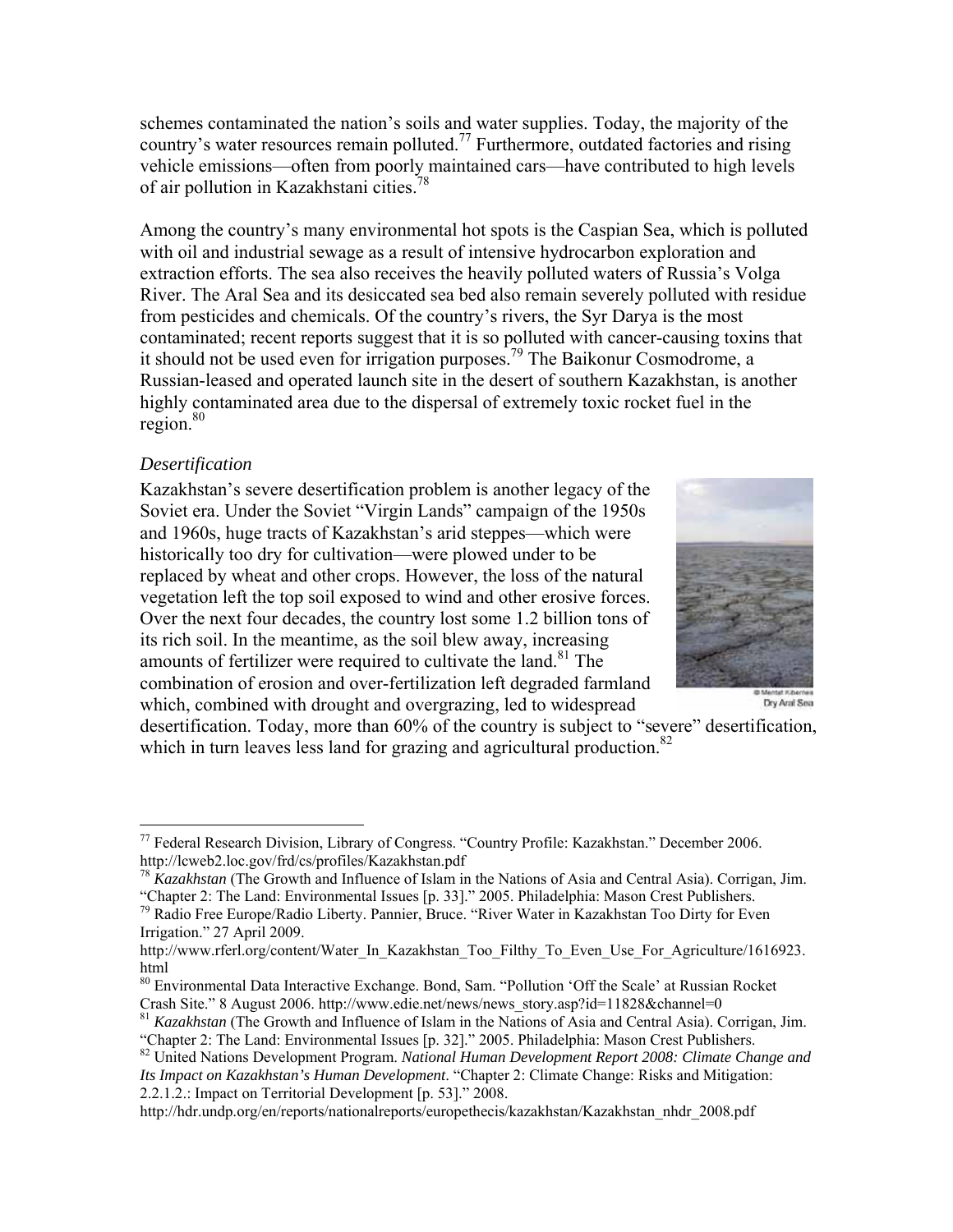# **Natural Hazards**

 $\overline{a}$ 

Common throughout greater Central Asia, earthquakes pose a significant threat in Kazakhstan. The mountainous region of the southeast is the area most prone to seismic activity. Located within this region, Almaty suffered devastating earthquakes in 1887 and 1911. More recently, an earthquake measuring at least 6.5 on the Richter scale struck nearby Zhambyl Province in May 2003. Fatalities were minimal due to the region's low population density, but tens of thousands of residents were nonetheless affected.<sup>83</sup>

Experts believe that Almaty is due for another strong earthquake. In 2004, one scientist claimed that a major quake—or series of quakes—was likely to occur within the following  $10-15$  years.<sup>84</sup> The U.S. State Department has designated Almaty's earthquake threat level at the highest level possible (Level 4). The threat is thought to be particularly dangerous in this region because of the local construction methods, which are considered sub-standard in terms of earthquake resistance. It is estimated that up to one third of the city's residential buildings would not withstand a strong earthquake.<sup>85</sup> Although the government has worked with international organizations to develop disaster preparedness programs, it reportedly lacks the emergency response resources needed to address a large-scale disaster.<sup>86</sup>

Almaty and the surrounding mountains are also vulnerable to mudslides, which typically result from heavy rains but may also be caused by seismic activity or flooding from glacial lakes. In 1921, Almaty (then known as Verny) was devastated by a large rain-fed mudflow on the local Malaya Almatinka River.87 In 1966, government officials set off an artificial landslide in order to dam a nearby gorge and prevent future mudflows. The dam later



Winter in Almaty

successfully blocked a major mudslide (in 1973), and after further development, it now measures some 140 m (460 ft).<sup>88</sup> Nonetheless, in 2004, at least 28 people died after a mudslide wiped out two residential buildings in a small village to the east of Almaty.<sup>89</sup>

<sup>83</sup> ReliefWeb. International Federation of Red Cross and Red Crescent Societies. "Kazakhstan: Earthquake Information Bulletin No. 1/2003." 28 May 2003. http://www.reliefweb.int/rw/rwb.nsf/db900SID/OCHA-64BS2S?OpenDocument&rc=3&emid=EQ-2003-0259-KAZ

<sup>84</sup> ReliefWeb. IRIN, United Nations Office for the Coordination of Humanitarian Affairs. "Kazakhstan: Interview on Almaty Earthquake Preparedness." 30 November 2004.

http://www.reliefweb.int/rw/RWB.NSF/db900SID/KHII-67934D?OpenDocument

<sup>&</sup>lt;sup>85</sup> UN International Strategy for Disaster Reduction. UNDP Kazakhstan, Ministry of Emergency Situations of the Republic of Kazakhstan, and the Red Crescent Society of Kazakhstan. "Case Study: Local Risk Management in Earthquake Zones of Kazakhstan." 2005.

http://www.unisdr.org/eng/public\_aware/world\_camp/2006-2007/pdf/case-study-kazakhstan-en.pdf 86 Bureau of Consular Affairs, U.S. State Department. "Kazakhstan: Country Specific Information." 16

March 2009. http://travel.state.gov/travel/cis\_pa\_tw/cis/cis\_1150.html 87 United Nations Development Program Kazakhstan. *Water Resources of Kazakhstan in the New Millennium*. "Chapter 2: Kazakhstan's Contemporary Water Problems [pp. 43–44]." April 2004. http://www.undp.kz/library\_of\_publications/files/2496-13297.pdf <sup>88</sup> Encyclopædia Britannica Online. "Almaty." 2009.

http://www.britannica.com/EBchecked/topic/16771/Almaty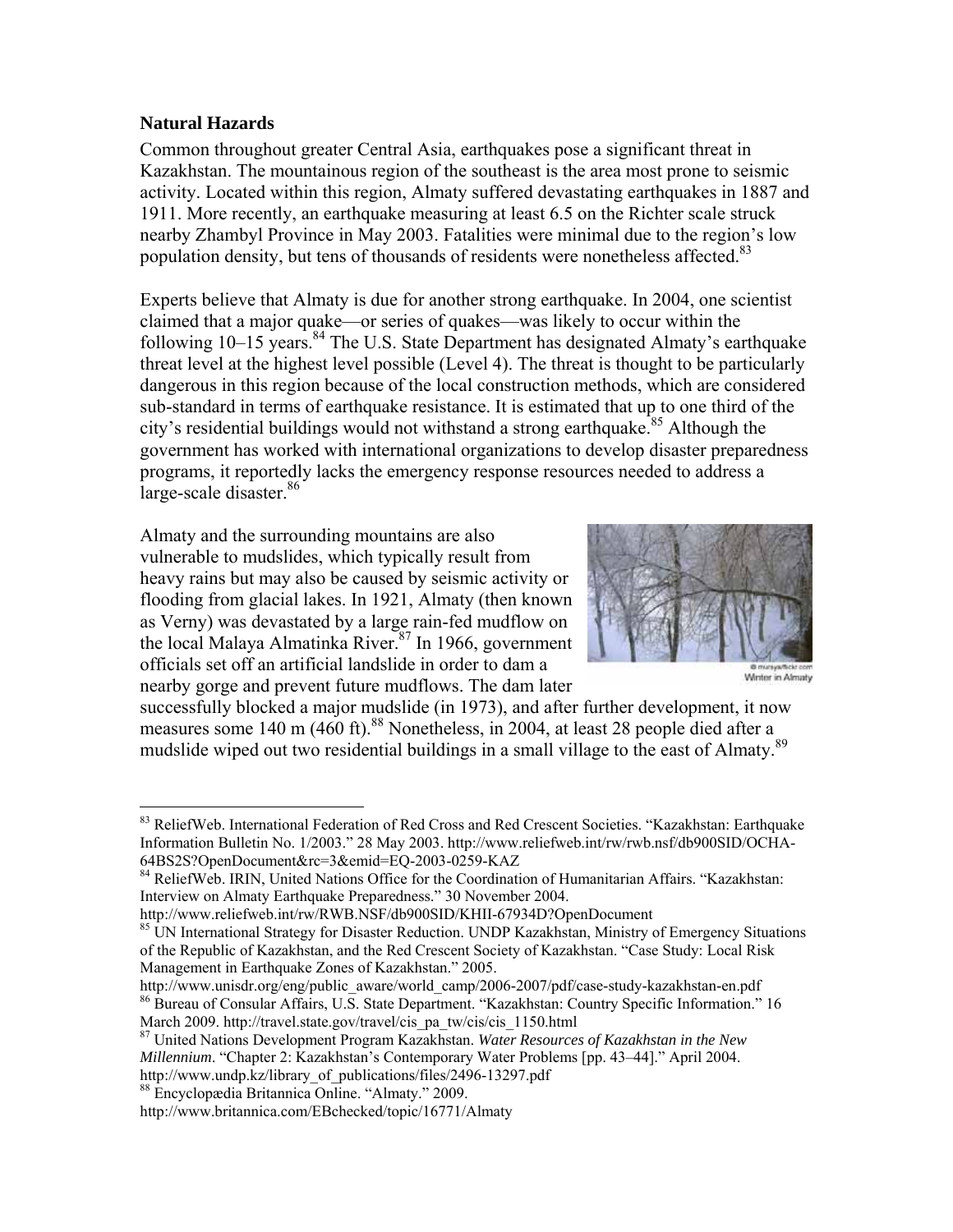Finally, flooding is also a significant problem in Kazakhstan. Heavy springtime runoff is the most common cause of flooding. Seasonal downpours, ice blockages on waterways, high winds, and ruptures in glacial lakes or reservoirs may also lead to disaster. Most recently, in 1993, widespread flooding across Kazakhstan's numerous river plains killed six residents, displaced thousands more and caused significant damage to crops, livestock holdings, and infrastructure.<sup>90</sup>

 <sup>89</sup> BBC News, International Version. "Kazakh Mudslide Death Toll Rises." 15 March 2004. http://news.bbc.co.uk/2/hi/asia-pacific/3512352.stm

<sup>90</sup> United Nations Development Program Kazakhstan. *Water Resources of Kazakhstan in the New Millennium*. "Chapter 2: Kazakhstan's Contemporary Water Problems [pp. 42–43]." April 2004. http://www.undp.kz/library\_of\_publications/files/2496-13297.pdf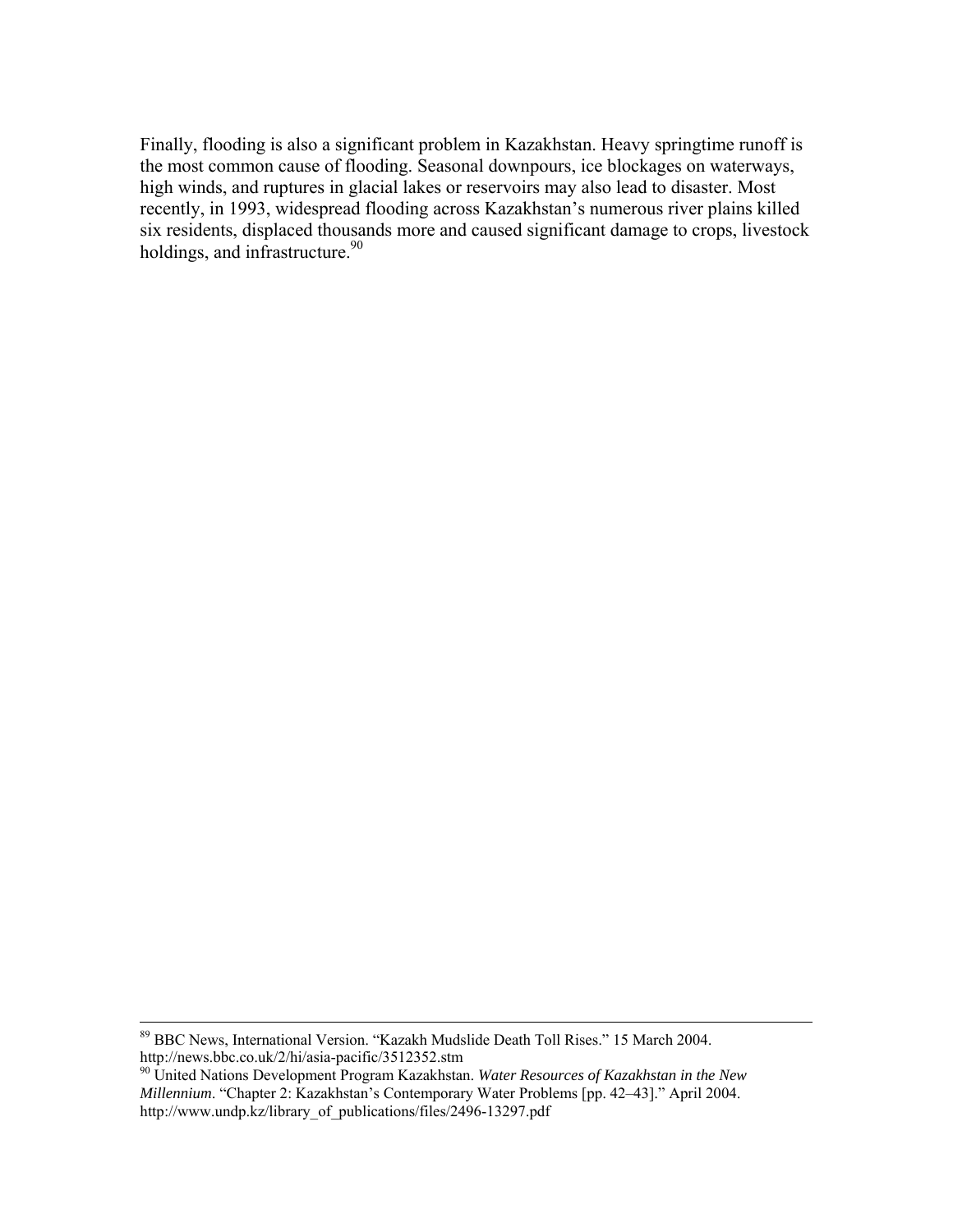# **Chapter 3 History**

# **Introduction**

The steppes of Kazakhstan have long been home to nomadic pastoralists. Following seasonal migration patterns, early tribes roamed in search of pasture for their livestock. Over the centuries, the area served as a home or migratory route for diverse peoples, including powerful invading armies and merchants traveling on the Silk Road. Perpetual conquests meant that regional control was in constant flux. Various empires or tribal



Kazakh nomads in Xinjiang, China, 1987

confederations were short-lived and soon replaced. The invasion of the Mongols in the 13th century<sup>91</sup> laid the foundation for the emergence—two centuries later—of the Kazakh people, who soon became the dominant group in the region.

The country's modern history has been one of profound and often forced change from a largely nomadic culture to a society marked by industrial development and urbanization. The gradual Russian colonization of Kazakh lands (from the 17th to early 20th centuries) gave way to dramatic changes imposed by the Soviet Union. Kazakhstan became the site of intense Soviet relocation, industrialization, and agricultural development programs for much of the 20th century. The ethnic composition of the area was altered to enforce Soviet political and economic goals, which displaced and assimilated native Kazakhs in the Soviet regional program. $92$ 

Kazakhstan became an independent nation after the U.S.S.R dissolved in 1991. Despite initial hardship, the country has transitioned to a market-based economy. Growth has been fueled by Kazakhstan's rich energy and mineral reserves. Overseeing this economic expansion, President Nursultan Nazarbayev has held the office and consolidated power throughout the independent era. While Nazarbayev is credited with bringing stability to the country and the greater region, he has also been criticized for alleged corruption and backsliding on democratic reforms.

#### **Early History**

 $\overline{a}$ 

Human settlement in the territory comprising modern-day Kazakhstan dates back to the Stone Age. Ancient cave paintings and rock engravings (petroglyphs) are scattered throughout the region, providing a glimpse of early human society. Much of this artwork depicts various species of wildlife and domestic stock, reflecting the importance of hunting and herding among local inhabitants. Some of these animal figures may have also held religious significance for early tribes. Settlement ruins, ceramic vessels, and

<sup>91</sup> Global Security.org. *Military: Central Asia: Kazakhstan: Introduction*. 27 April 2005. http://www.globalsecurity.org/military/world/centralasia/kazak-intro.htm<br><sup>92</sup> History in Focus. Issue 11: Migration. Gatrell, Peter. "Crossing Borders: Migration in Russia and Eastern

Europe During the 20th Century." 2006. http://www.history.ac.uk/ihr/Focus/Migration/articles/gatrell.html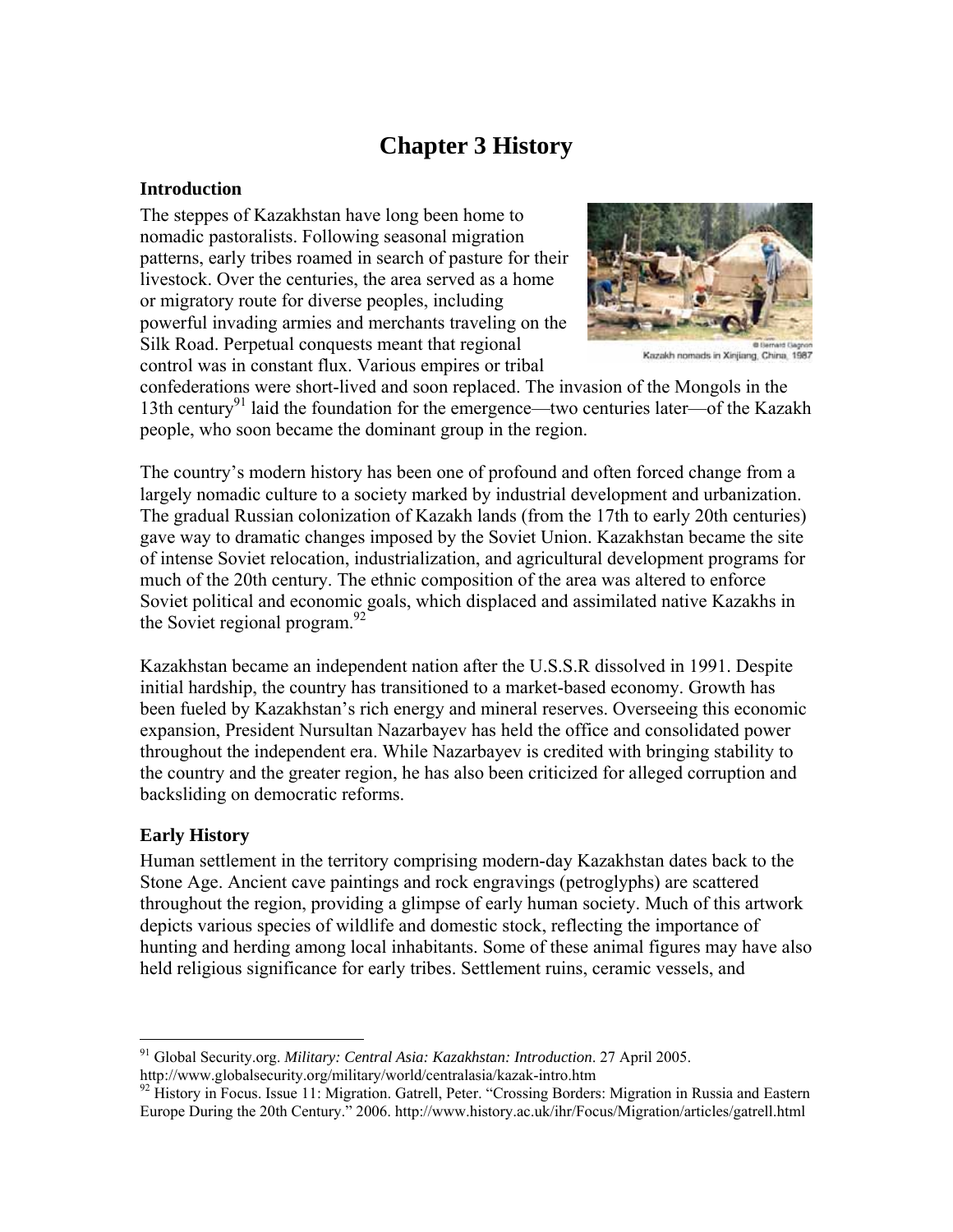rudimentary tools of various ages have also been uncovered throughout the country.<sup>93</sup> Many of these findings are associated with a Bronze-Age society known by scholars as the Andronovo culture; its earliest remains date to the 2nd millennium  $B.C.E.<sup>94</sup>$ 

# *The Saks (Scythians)*

The Saks (also generally known as the Scythians) are the first historically significant regional culture to occupy the area during the 1st millennium B.C.E. Originating in Iran, the Saks developed an empire that encompassed much of Central Asia and southern Russia, including the territory around the Black and Caspian seas. They were a nomadic people known as skillful equestrians and warriors.<sup>95</sup> In the 4th century B.C.E., they fended off the invading



Greek armies of Alexander the Great.<sup>96</sup> One of Kazakhstan's most celebrated artifacts is the gold ceremonial armor worn by a Sak warrior popularly known as the "Golden Man." The warrior's remains were found in a treasure-laden tomb in southeastern Kazakhstan.<sup>97</sup>

# *The Usun and the Huns*

 $\overline{a}$ 

In the 2nd century B.C.E., control of eastern Kazakhstan fell to the Usun (Wusun), a group of Turkic-speaking Mongol tribes from the east. They were a mixture of nomads and sedentary farmers; one subgroup occupied the banks of the Syr Darya River while another migrated throughout the region between the Aral and Caspian seas.<sup>98</sup> It is believed that the Usun were related to the Huns, a tribal confederation of nomadic pastoralists and warriors who migrated throughout Central Asia during this time.<sup>99</sup> Much of the history of the Huns remains uncertain. During their sweeping westward expansion from the Central Asian steppes, they made damaging attacks on the Roman Empire. This movement culminated with incursions into Italy in the 5th century C.E. At that time, the Huns were led by the notorious warrior Attila, whose death in 453 C.E. signaled the end of the vast Hunnic Empire.<sup>100</sup>

<sup>93</sup> *Kazakhstan: Coming of Age*. Fergus, Michael and Janar Jandosova. "Chapter 4: Heritage and History to the Present Day [pp. 98–100]." 2003. London: Stacey International. 94 Encyclopædia Britannica Online. "Kazakhstan: History: Kazakhstan to 1700." 2009.

http://www.britannica.com/EBchecked/topic/313790/Kazakhstan

<sup>&</sup>lt;sup>95</sup> Encyclopædia Britannica Online. "Scythian." 2009.

http://www.britannica.com/EBchecked/topic/530361/Scythian

<sup>96</sup> *Central Asia*, 3rd edition. Mayhew, Bradley and Paul Clammer, Michael Kohn. "Kazakhstan: History [p. 86]." 2004. Footscray, Victoria: Lonely Planet Publications.

<sup>&</sup>lt;sup>97</sup> *Kazakhstan: Coming of Age.* Fergus, Michael and Janar Jandosova. "Chapter 4: Heritage and History to the Present Day [p. 103]." 2003. London: Stacey International.

<sup>&</sup>lt;sup>98</sup> The Kazakhs, 2nd edition. Olcott, Martha Brill. "Chapter 1: Origin of the Kazakhs and the Formation of the Kazakh Khanate [p. 5]." 1995. Stanford: Hoover Institution Press.<br><sup>99</sup> Türkic History Site Map. Works of Kazakh SSR Academy of Sciences, Institute of History, Archeology,

and Ethnography, Vol. 8. Zuev, Yury A. "Ethnic History of Usuns." 1960.

http://www.s155239215.onlinehome.us/turkic/29Huns/Usuns/ZuevHunsandUsunsEn.htm#Huns 100 Encyclopædia Britannica Online. "Hun." 2009.

http://www.britannica.com/EBchecked/topic/276414/Hun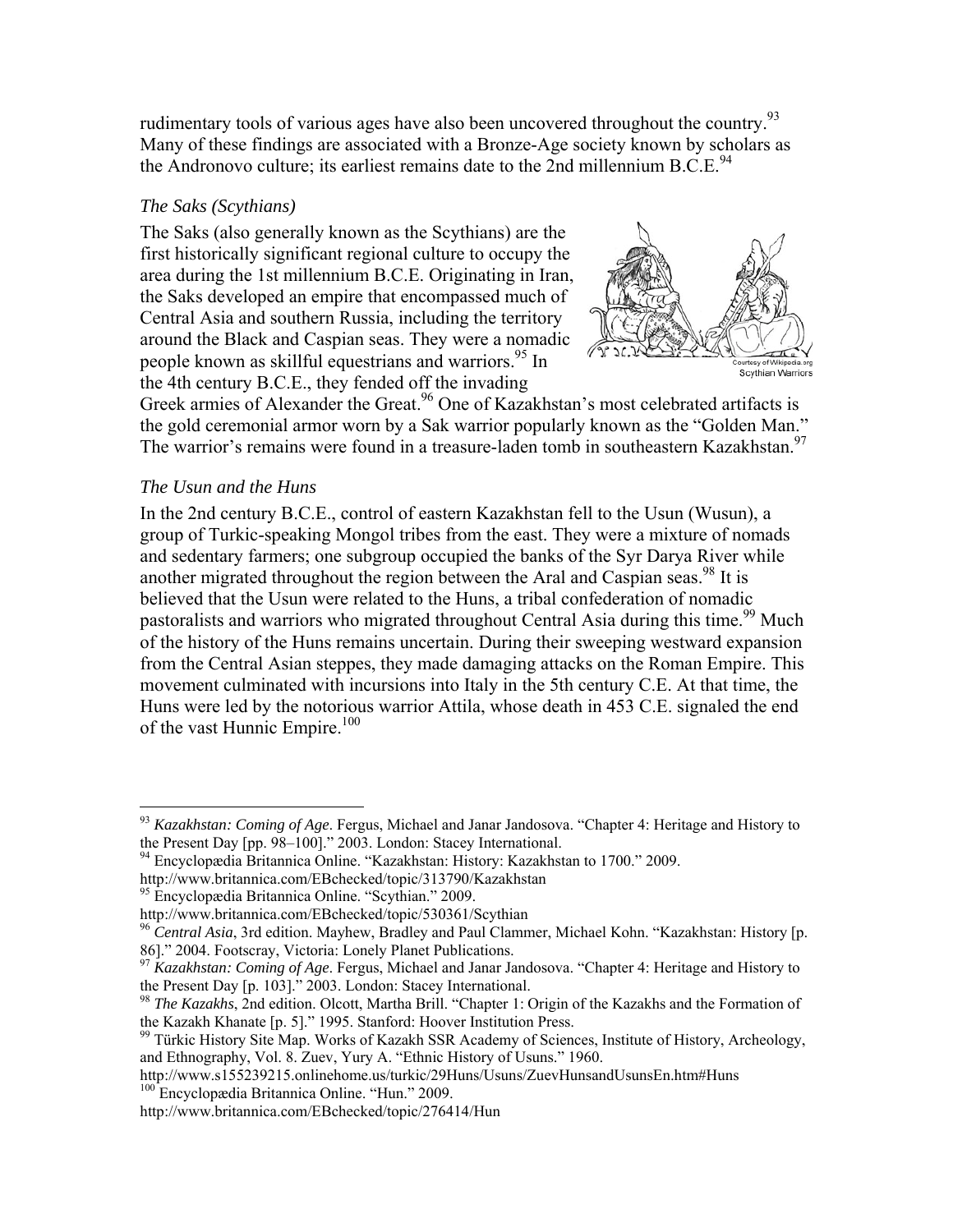# *Turkic Tribes*

In the 5th and 6th centuries, repeated attacks from the Altai Turks in the east weakened the domain of the Usun. Over the next few centuries, regional power shifted between various confederations of Turkic tribes. These included the Turkic Kaganate (the western portion of the Gokturk, or "Blue Turk," empire) and, later, the Turgesh Kaganate, both of which were highly developed, stratified societies. During this time, settlements in southern



Kazakh steppe

Kazakhstan served as important northern outposts on the Silk Road. In the 8th century, Arabs took control of portions of the south, marking the entry of Islam into the region. Shortly thereafter, the Karluks, another group of allied Turkic tribes, established themselves in eastern Kazakhstan.<sup>101</sup> The Persian Samanid dynasty took control of the far south in the 9th century.<sup>102</sup> The region's western territory was left to the Oghuz Turks, who ruled until the 11th century.<sup>103</sup> Meanwhile, tribal federations of Turkic Kimaks and Kipchaks dominated the north and northwest.<sup>104</sup>

The Karluks' reign ended in the 10th century, when they were defeated by the Karakhanid Turks, who came from the east (western China) in an effort to expand their already substantial territory. They also conquered the Samanids, whose practice of Islam flourished under the Karakhanids. During the Karakhanid reign, sedentary agriculture expanded due to the development of irrigation schemes, and the local economy prospered. However, power again shifted in the 12th century, when the Khitans (Karakitai), originally from Mongolia, defeated the Karakhanids and took control of the steppe.<sup>105</sup> They oversaw the vast territory, including portions of western China, until the arrival of Genghis Khan's Mongol armies in the early 13th century.<sup>106</sup>

# **The Mongol Empire**

# *The Mongol Invasion*

 $\overline{a}$ 

Originally named Temüjin, Genghis Khan rose to power in the Mongolian steppes through military conquest and the unification of the nomadic Mongol tribes. After first expanding his domain into northern China, where he captured Beijing in 1215, he sent his armies westward. In 1218, his forces attacked the Khitans from the east and quickly took

103 Federal Research Division, Library of Congress. *Kazakhstan: A Country Study*. Olcott, Martha Brill. "Chapter 1: Kazakstan: Historical Background: Historical Setting: Early Tribal Movements." Glenn E. Curtis, Ed. 1996. http://lcweb2.loc.gov/cgi-bin/query2/r?frd/cstdy:@field(DOCID+kz0013) 104 Encyclopædia Britannica Online. "Kipchak." 2009.

<sup>&</sup>lt;sup>101</sup> *The Kazakhs*, 2nd edition. Olcott, Martha Brill. "Chapter 1: Origin of the Kazakhs and the Formation of the Kazakh Khanate [pp. 5–6]." 1995. Stanford: Hoover Institution Press.

<sup>&</sup>lt;sup>102</sup> Central Asia, 3rd edition. Mayhew, Bradley and Paul Clammer, Michael Kohn. "Kazakhstan: History [p. 86]." 2004. Footscray, Victoria: Lonely Planet Publications.

http://www.britannica.com/EBchecked/topic/318970/Kipchak

<sup>&</sup>lt;sup>105</sup> *The Kazakhs*, 2nd edition. Olcott, Martha Brill. "Chapter 1: Origin of the Kazakhs and the Formation of the Kazakh Khanate [pp. 5–6]." 1995. Stanford: Hoover Institution Press.<br><sup>106</sup> *Central Asia*, 3rd edition. Mayhew, Bradley and Paul Clammer, Michael Kohn. "Kazakhstan: History [p.

<sup>86].&</sup>quot; 2004. Footscray, Victoria: Lonely Planet Publications.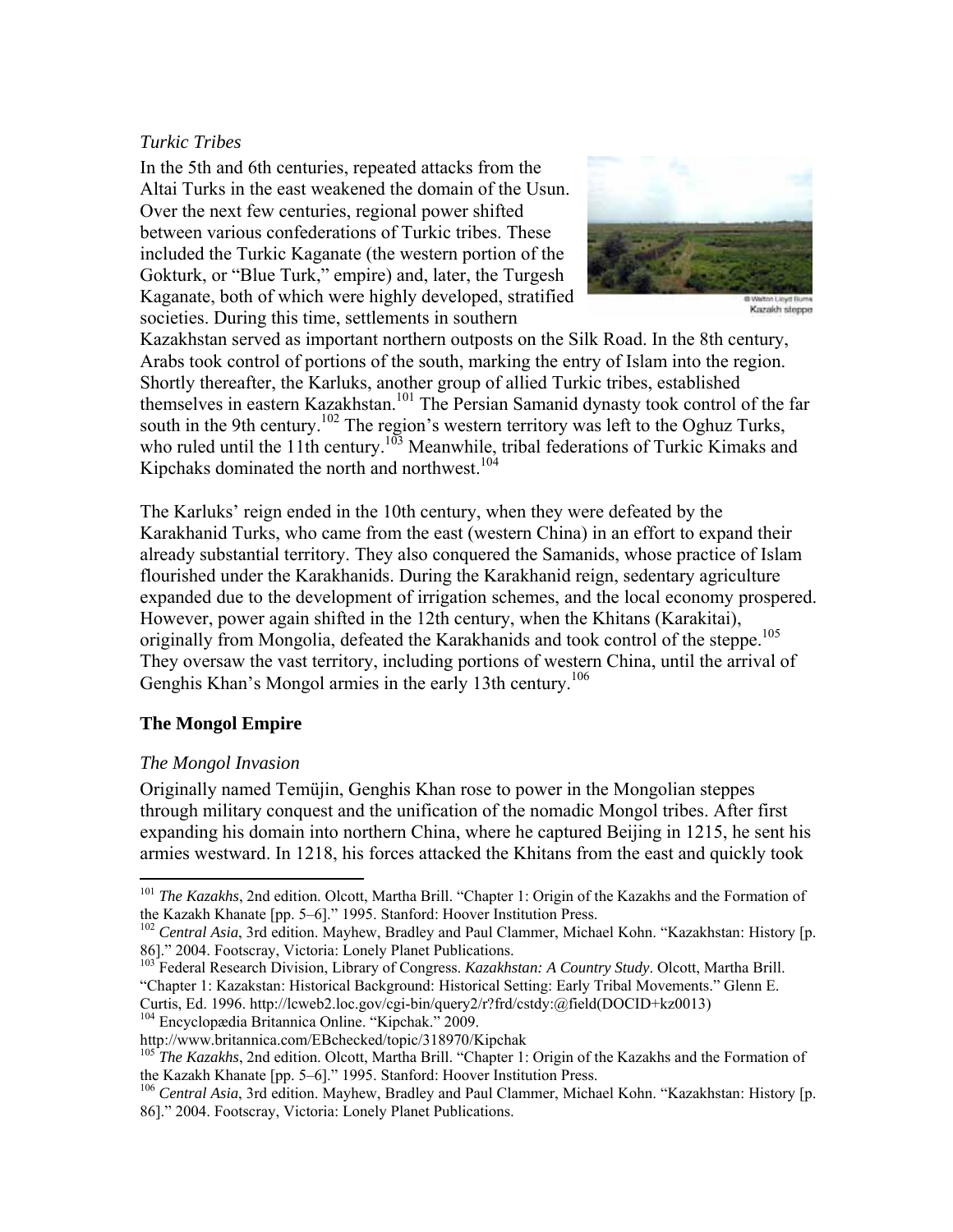control of their territory. In 1219, following the slaughter of one of his merchant caravans, the Mongol leader sent a vast army to destroy the Khwarezm-Shah Empire, which at that time encompassed Iran and much of Central Asia, including portions of southern Kazakhstan. Numbering more than 150,000 warriors, including skilled mounted archers, the Mongol army swept through the Khwarezm region, razing cities and killing or enslaving much of the local population.<sup>107</sup> Their path took them through the Silk Road town of Otrar, located near Taraz in present-day southern Kazakhstan, where the Mongol merchant caravan had been killed.<sup>108</sup> The city and other regional settlements were left in ruins, thereby eliminating the infrastructure that supported development of a sedentary, agricultural lifestyle in the region.

# *Mongol Rule*

The Mongols heavily influenced regional culture through the 13th century. The local, mostly Turkic tribes adopted aspects of their language, legal code, and social and administrative structure. Broadly, their consolidated rule led to the unification of many previously disorganized tribes stretching from the Caspian Sea to the eastern coast of China. Following Genghis Khan's death in 1227, the Mongol empire was divided amongst his male heirs. His grandson, Batu, received the territory west of the Irtysh River, which included southwestern Russia, Ukraine, and most of northern and western Kazakhstan. This regional khanate<sup>109</sup> became known as the Golden Horde, and Batu expanded its domain in the following years. Southeastern Kazakhstan, including the area known as Jeti-su or



Courtesy of Wikipedia org Portrait of Genghis Khan, 14th century

Semirechye, fell under the domain of Chagatai, Genghis Khan's second son. His territory, which extended southward through Central Asia and eastward into western China, became known as the Chagatai Khanate.<sup>110</sup>

# *Decline*

 $\overline{a}$ 

In the 14th century, internal power struggles weakened the Golden Horde, as another khanate, known as the White Horde, emerged in southern Kazakhstan and fought to become a fully independent state. While this goal was temporarily achieved, the Golden and White Hordes reunited under Genghis Khan's descendant Tokhtamysh, who ruled from 1381–1395. During this time, Silk Road trading posts, settlements, and agricultural schemes were reestablished in southern Kazakhstan. However, in 1395, the notorious Turkic-Mongol leader, Timur (also known as Tamerlane), dethroned Tokhtamish after crushing his troops in battle for the second time.<sup>111</sup> Timur, who claimed to be a

<sup>107</sup> Encyclopædia Britannica Online. "Genghis Khan." 2009.<br>http://www.britannica.com/EBchecked/topic/229093/Genghis-Khan

<sup>&</sup>lt;sup>108</sup> Central Asia, 3rd edition. Mayhew, Bradley and Paul Clammer, Michael Kohn. "Kazakhstan: History [p. 86]." 2004. Footscray, Victoria: Lonely Planet Publications.

<sup>&</sup>lt;sup>109</sup> "Khanate" is defined as a political entity ruled by a "Khan"— a title originating in Central Asia, reserved for a sovereign or military ruler.

<sup>110</sup> *Central Asia*, 3rd edition. Mayhew, Bradley and Paul Clammer, Michael Kohn. "Kazakhstan: History [p. 86]." 2004. Footscray, Victoria: Lonely Planet Publications.

<sup>&</sup>lt;sup>111</sup> The Kazakhs, 2nd edition. Olcott, Martha Brill. "Chapter 1: Origin of the Kazakhs and the Formation of the Kazakh Khanate [p. 7]." 1995. Stanford: Hoover Institution Press.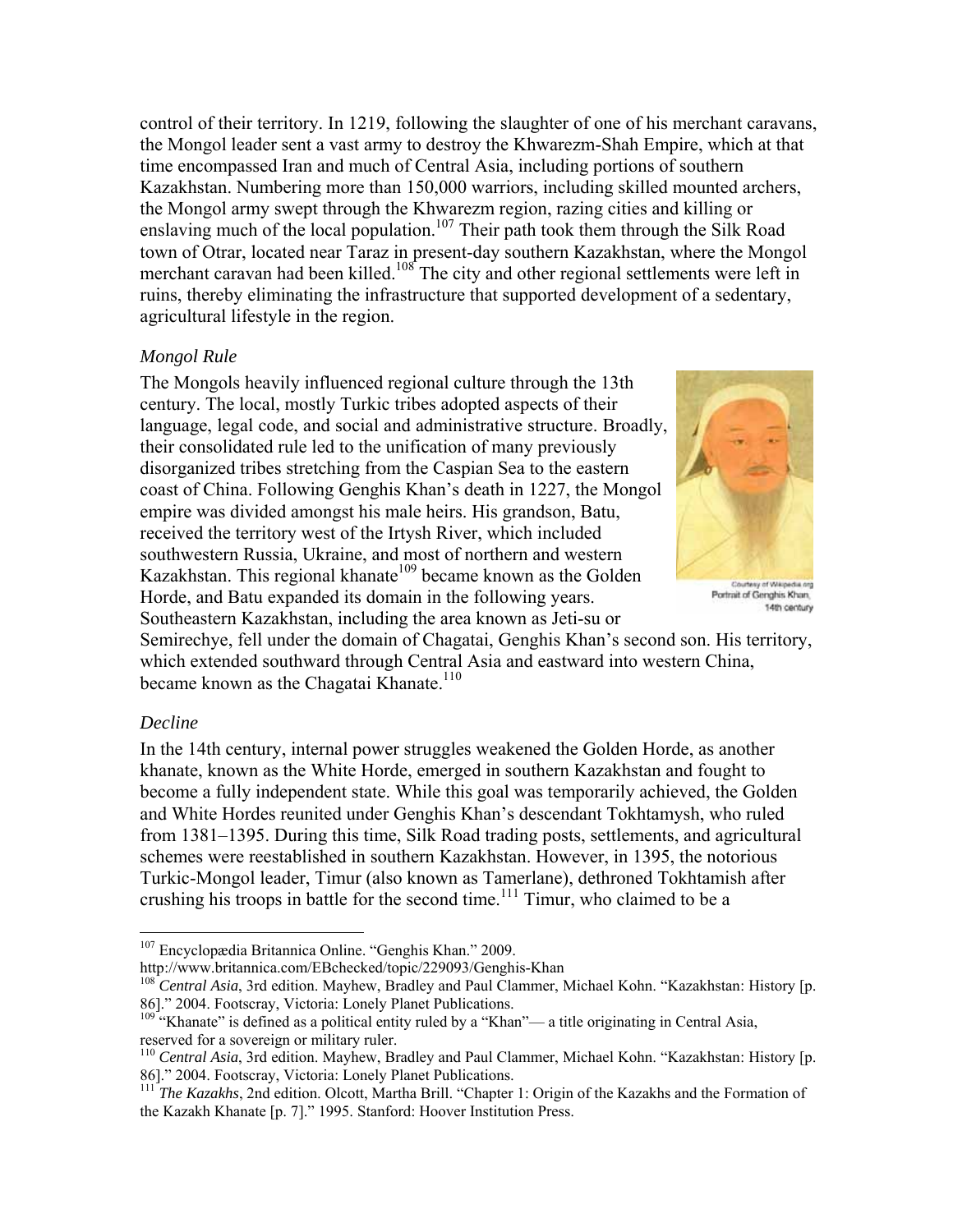descendent of Genghis Khan, emerged from the fractured Chagatai Khanate to wage brutal military campaigns throughout Central Asia and beyond.<sup>112</sup> The Golden Horde soon dissolved, and after the death of Timur, two smaller powers developed in the Kazakhstan region in the early 15th century. The Nogai Horde, a confederation of Kipchak tribes, controlled the area north of the Caspian Sea. To the east and southeast, the Uzbek Khanate controlled the central steppes and the Syr Darya river basin.<sup>113</sup>

#### **The Kazakhs**

# *The Emergence of the Kazakhs*

During the reign of Abul Khayr (1428–1468), the expanding Uzbek Khanate based its capital at Sygnak, in south-central Kazakhstan. In the mid 15th century, the khanate suffered attacks from the Oyrats, a group of Mongol tribes who came from the east. As the khanate weakened, two Uzbeks opposed Abul Khayr's rule; Janibek and Kirai led an estimated 200,000 followers into the region between the Chu and Talas rivers (in southeastern Kazakhstan), where they staked territorial claims. Abul Khayr and his son died in the protracted fighting between the two Uzbek factions.<sup>114</sup> The followers of Janibek and Kirai became known as Kazakhs,<sup>115</sup> a term that likely referred to their independent, nomadic ways in contrast to the Uzbeks, who practiced a more settled lifestyle.<sup>116</sup> As descendents of the Mongol, Turkic, and other peoples who roamed or occupied the region, the nomadic Kazakhs emerged from centuries of tribal migration; their numbers would grow as other tribes joined them. More directly, Janibek and Kirai traced their roots to Barak Khan (of the White Horde), a descendent of Genghis Khan.<sup>117</sup>

# *The Kazakh Khanate*

In the 16th century, as the Uzbek Khanate shifted its presence to the south, the Kazakhs gradually expanded their territory. The Kazakh Khanate formally organized under Qasim Kahn, who ruled from around 1511 to 1523.118 During this time, Qasim expanded the khanate's domain, consolidated its political power, and incorporated additional regional tribes into the Kazakh



 $\overline{a}$ 112 Encyclopædia Britannica Online. "Timur: Life." 2009.

http://cache.britannica.com/EBchecked/topic/596358/Timur<br><sup>113</sup> *The Kazakhs*, 2nd edition. Olcott, Martha Brill. "Chapter 1: Origin of the Kazakhs and the Formation of

the Kazakh Khanate [p. 7]." 1995. Stanford: Hoover Institution Press.<br><sup>114</sup> *The Kazakhs*, 2nd edition. Olcott, Martha Brill. "Chapter 1: Origin of the Kazakhs and the Formation of<br>the Kazakh Khanate [pp. 7–8]." 1995. Stan

 $115$  The etymological roots of the name "Kazakh" are purported to come from the Turkic language with several possible meanings. The most often cited are the Turkish verb *qaz* which means "to wander," and the term *Qazak* which means "free" or "independent." 116 Encyclopædia Britannica Online. "Kazakhstan: History: Kazakhstan to 1700." 2009.

http://www.britannica.com/EBchecked/topic/313790/Kazakhstan

<sup>&</sup>lt;sup>117</sup> *Kazakhstan: Coming of Age*. Fergus, Michael and Janar Jandosova. "Chapter 4: Heritage and History to the Present Day [pp. 121–122]." 2003. London: Stacey International.

<sup>&</sup>lt;sup>118</sup> Federal Research Division, Library of Congress. *Kazakhstan: A Country Study*. Olcott, Martha Brill. "Chapter 1: Kazakstan: Historical Background: Historical Setting: Forming the Modern Nation." Glenn E. Curtis, Ed. 1996. http://lcweb2.loc.gov/cgi-bin/query/r?frd/cstdy:@field(DOCID+kz0014)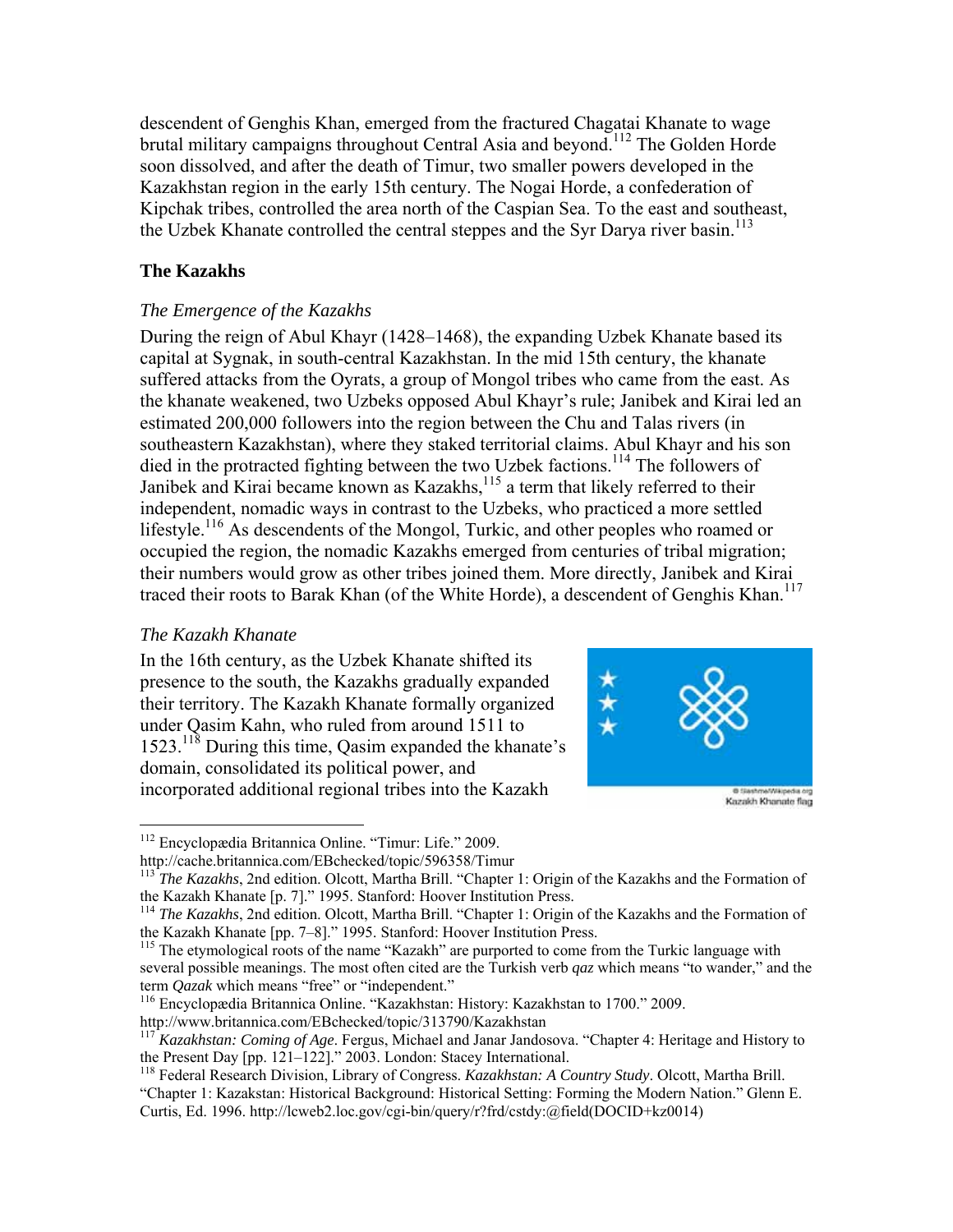fold, including Kipchaks from the Nogai Horde, Mongols, and additional Uzbeks. By this time, the Kazakhs had an estimated population of one million tribal members, who were united through a common Turkish language, culture, and economy based largely on nomadic pastoralism. While ethnically and culturally related to the nearby Uzbeks, the Kazakhs were thereafter considered a distinct group. In the following decades, their territory grew to include the Lake Balkhash region, the Syr Darya river basin, and the central and northern steppes.<sup>119</sup>

#### *The Three Hordes*

In the mid-to-late 16th century, three administrative divisions within the Kazakh Khanate emerged. Commonly known as hordes but more accurately described as *juz* (*zhuz*), or tribal unions, these divisions corresponded with specific geographic regions; they were likely formed for political and military organization. The Great Horde oversaw the southeastern region of the Kazakh territory, where its members migrated between the basins of the Chu, Talas, and Ili rivers and the Alatau Mountains. The Middle Horde controlled the central Kazakh region, migrating seasonally between the Syr Darya basin in the south and the steppes in the north. In the west, the Lesser Horde roamed between the Aral Sea, the Ural River, and the west-central steppes.

Within the tribal unions, the power structure included a khan (the *juz* leader), sultans (tribal leaders and noblemen), *bii* (clan leaders who often served as judges or mediators), *batirs* (proven warriors), and *aksakal* (communal elders). Clan leaders and communal elders were much more influential within their community than the khan, who relied on their support to raise armies for war. As a result of this structure, the khanate lacked a consolidated, centralized authority, as well as a standing army; these factors ultimately left the Kazakhs vulnerable to internal dissension and foreign threats.<sup>120</sup>

#### *The Decline of the Khanate*

 $\overline{a}$ 

After expanding their territory to include most of modern-day Kazakhstan, as well as, for a time, portions of Siberia and present-day Uzbekistan, the Kazakhs faced encroaching powers in the 17th and 18th centuries. In the late 16th century, the Kalmyks (or Jungars/Dzungars), a subgroup of the Mongol Oyrats, began migrating into the southeast. The Kalmyks staged attacks on settlements and disrupted trade. These invasions expanded in the late 17th and early 18th centuries, when Kalmyk forces captured much of eastern and southern Kazakhstan. During this time, the Kazakhs periodically united to resist the invading troops. The most notable union was under Tauke Khan (1680–1718), best known for developing the Kazakh legal code.<sup>121</sup>

However, in 1723, Kalmyk troops advanced upon the economically important Syr Darya basin (the site of numerous trade outposts), forcing the unsuspecting Kazakhs to

<sup>119</sup> *The Kazakhs*, 2nd edition. Olcott, Martha Brill. "Chapter 1: Origin of the Kazakhs and the Formation of

the Kazakh Khanate [pp. 3–10]." 1995. Stanford: Hoover Institution Press.<br><sup>120</sup> *The Kazakhs*, 2nd edition. Olcott, Martha Brill. "Chapter 1: Origin of the Kazakhs and the Formation of<br>the Kazakh Khanate [pp. 11–14]." 1995

<sup>&</sup>lt;sup>121</sup> Encyclopædia Britannica Online. "Kazakhstan: History: Kazakhstan to 1700." 2009. http://www.britannica.com/EBchecked/topic/313790/Kazakhstan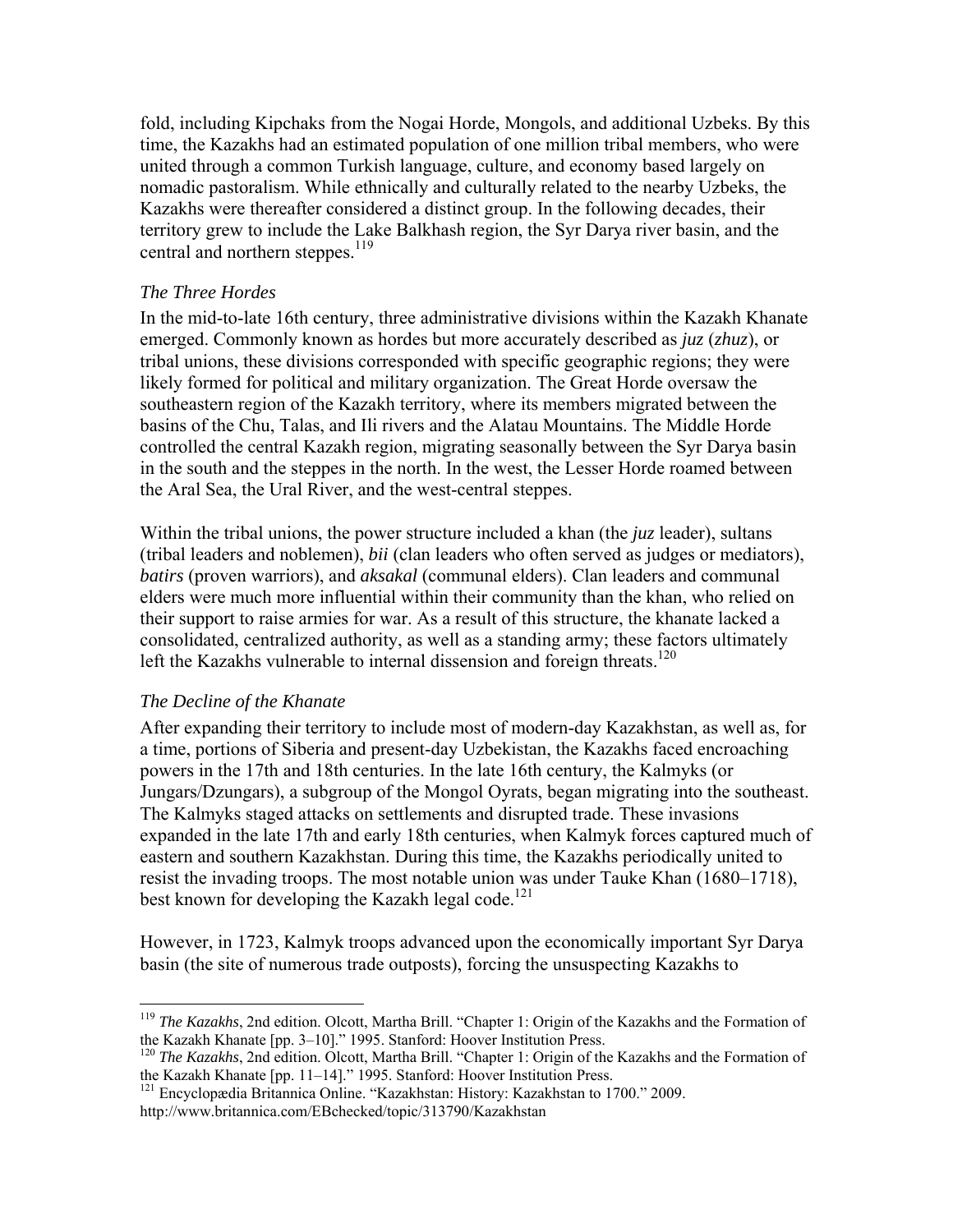undertake what is known today as the Great Retreat or Great Disaster. Abandoning most of their assets, members of the Great Horde fled south into present-day Uzbekistan. The Middle and Lesser hordes moved to the northwest, where Russia had already established a presence.<sup>122</sup>

In 1731, Abul Khayr, leader of the Lesser Horde, pledged allegiance to the Russian Empire as part of a mutual effort to preserve Russian and Kazakh interests in the region amid the onslaught of the Kalymks. (Fifteen years earlier, the Russians had begun constructing a series of forts along the northern edge of the steppes due to similar concerns.) Abul Khayr's cooperation with Russia effectively ended the Kazakh Khanate.<sup>123</sup> In the following



Kalmyk brides and grooms, pre-1917

decade, the leaders of the Middle Horde, as well as a faction of the Great Horde, signed similar treaties with Russia. According to these agreements, the Kazakhs received protection in exchange for loyalty.<sup>124</sup> The other tribes of the Great Horde fell under the Kalmyks. However, the Kalmyks were finally defeated in the late 1750s—not by the Kazakhs, but by the Chinese forces of the Qing (Ch'ing) Empire, which thereafter expanded its territory westward to include portions of eastern Kazakhstan.<sup>125</sup>

#### **The Russian Empire**

 $\overline{a}$ 

#### *Russian Expansion into the Steppe*

As part of its 17th century, large-scale expansion throughout northern Eurasia, the Russian Empire gradually encroached into Kazakh territory by establishing trading and military outposts along the Ural River, north of the Caspian Sea.<sup>126</sup> In the 18th century, Russian forts were constructed along the northern edge of the steppes. These included sites that can be found in present-day Kazakhstan, such as Semey (Semipalatinsk) and Öskemen (Ust-Kamenogorsk).<sup>127</sup> Cossack soldiers and Russian traders began moving into the steppe region. During this time, the Kazakhs were, for the most part, preoccupied with the expansion of the Kalymks into their eastern territory.

Although the Kazakh tribes signed treaties of allegiance to Russia, their relations with the empire were unstable and often marred by conflict and rebellion. Ablai Khan, of the Middle Horde, emerged as the dominant Kazakh leader in the mid 18th century. While

<sup>&</sup>lt;sup>122</sup> *The Kazakhs*, 2nd edition. Olcott, Martha Brill. "Chapter 1: Origin of the Kazakhs and the Formation of

the Kazakh Khanate [pp. 25–26]." 1995. Stanford: Hoover Institution Press.<br><sup>123</sup> *The Kazakhs*, 2nd edition. Olcott, Martha Brill. "Chapter 1: Origin of the Kazakhs and the Formation of<br>the Kazakh Khanate [pp. 26–27]." 199

<sup>&</sup>lt;sup>124</sup> The Kazakhs, 2nd edition. Olcott, Martha Brill. "Chapter 3: The Development of a Colonial Apparatus [pp. 71–72]." 1995. Stanford: Hoover Institution Press.

<sup>125</sup> Encyclopædia Britannica Online. "Kazakhstan: History: Kazakhstan to 1700." 2009. http://www.britannica.com/EBchecked/topic/313790/Kazakhstan

<sup>126</sup> Federal Research Division, Library of Congress. *Kazakhstan: A Country Study*. Olcott, Martha Brill.

<sup>&</sup>quot;Chapter 1: Kazakstan: Historical Background: Historical Setting: Forming the Modern Nation." Glenn E. Curtis, Ed. 1996. http://lcweb2.loc.gov/cgi-bin/query/r?frd/cstdy:@field(DOCID+kz0014)

<sup>&</sup>lt;sup>127</sup> Encyclopædia Britannica Online. "Kazakhstan: History: Russian and Soviet Rule." 2009. http://www.britannica.com/EBchecked/topic/313790/Kazakhstan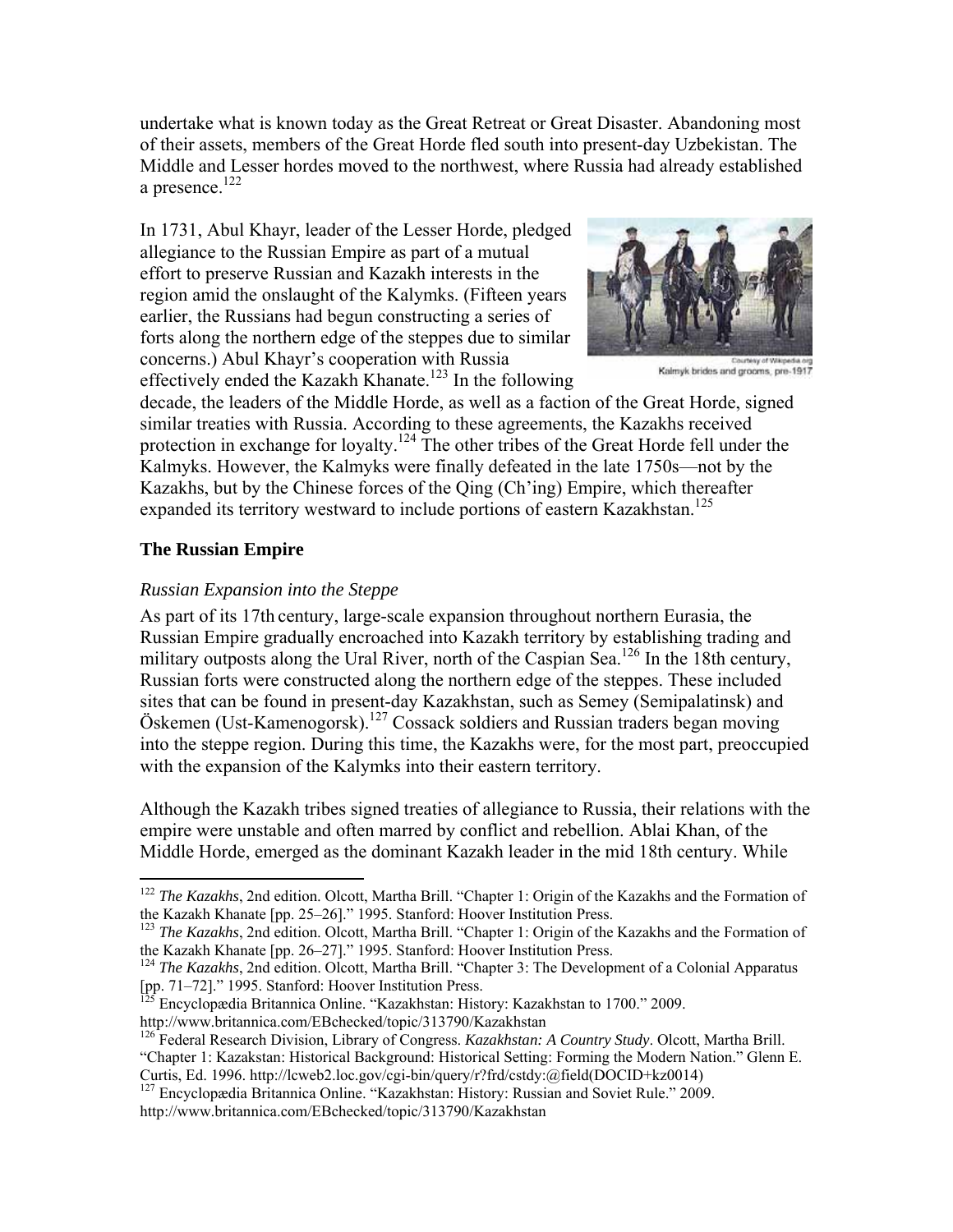making efforts to unify the Kazakh tribes, he shrewdly cultivated relations with Russia, China, and the Dzungar (Kalmyk) state while occasionally staging attacks on their interests.128 Eventually, both the Russian and Qing empires recognized him as the preeminent khan of the steppes.129 At the same time, Ablai Khan maintained his power independently of foreign support or protection—the last of the Kazakh khans to do so. He also resisted Russian settlement of the traditionally nomadic region. After his death in 1781, the Kazakh tribes quickly lost the unity that had developed under his consolidated rule. $130$ 

#### *Annexation*

 $\overline{a}$ 

During the following century, Russia took advantage of its treaties of protection over the Kazakh Hordes to gradually annex their territories. This process included the steady construction of additional military forts and defensive lines throughout the region. At the same time, it promoted colonial settlement in the area by offering tax breaks to migrant settlers while imposing increased regulations on Kazakh nomads.<sup>131</sup> These developments disrupted traditional Kazakh migratory patterns and led to severe economic instability and disgruntlement among the Kazakh peoples.<sup>132</sup>

From the late 18th to late 19th centuries, the Kazakhs staged numerous organized revolts. Anti-Russian uprisings were waged under Syrym Datov, leader of the Lesser Horde, from 1792–1797, and Kenesary Kasymov, leader of the Middle Horde and grandson of Ablai Khan, from 1837–1844. By the 1870s, however, Russia had suppressed these and several other rebellions.<sup>133</sup> According to some estimates, as many as one million Kazakhs roughly 25% of the population—may have died throughout this period as a result of conflict or famine.<sup>134</sup> Meanwhile, the fractured Kazakh Hordes lost their formal authority within the Russian administrative structure. The empire officially abolished the Middle Horde in 1822, followed by the Lesser and Great Hordes in 1824 and 1848, respectively.<sup>135</sup>

In the 1860s and 1870s, Russia conquered the Khanate of Kokand, a state based in what is now southern Kazakhstan and eastern Uzbekistan. The Khanate of Kokand had

<sup>128</sup> *Kazakhstan: Coming of Age*. Fergus, Michael and Janar Jandosova. "Chapter 4: Heritage and History to the Present Day [pp. 126–127]." 2003. London: Stacey International. 129 Encyclopædia Britannica Online. "Kazakhstan: History: Kazakhstan to 1700." 2009.

http://www.britannica.com/EBchecked/topic/313790/Kazakhstan

<sup>&</sup>lt;sup>130</sup> *The Kazakhs*, 2nd edition. Olcott, Martha Brill. "Chapter 2: The Russian Conquest [pp. 41–43]." 1995. Stanford: Hoover Institution Press.

<sup>&</sup>lt;sup>131</sup> *Kazakhstan: Coming of Age.* Fergus, Michael and Janar Jandosova. "Chapter 4: Heritage and History to the Present Day [pp. 127–128]." 2003. London: Stacey International.

<sup>&</sup>lt;sup>132</sup> Federal Research Division, Library of Congress. *A Country Study: Kazakhstan*. Olcott, Martha Brill. "Chapter 1: Kazakstan: Historical Background: Historical Setting: Forming the Modern Nation." Glenn E. Curtis, Ed. 1996. http://lcweb2.loc.gov/cgi-bin/query/r?frd/cstdy:@field(DOCID+kz0014)

<sup>&</sup>lt;sup>133</sup> *Kazakhstan: Coming of Age.* Fergus, Michael and Janar Jandosova. "Chapter 4: Heritage and History to the Present Day [pp. 127–128]." 2003. London: Stacey International.

<sup>&</sup>lt;sup>134</sup> Central Asia, 3rd edition. Mayhew, Bradley and Paul Clammer, Michael Kohn. "Kazakhstan: History [p. 87]." 2004. Footscray, Victoria: Lonely Planet Publications.

<sup>&</sup>lt;sup>135</sup> Encyclopædia Britannica Online. "Kazakhstan: History: Russian and Soviet Rule." 2009. http://www.britannica.com/EBchecked/topic/313790/Kazakhstan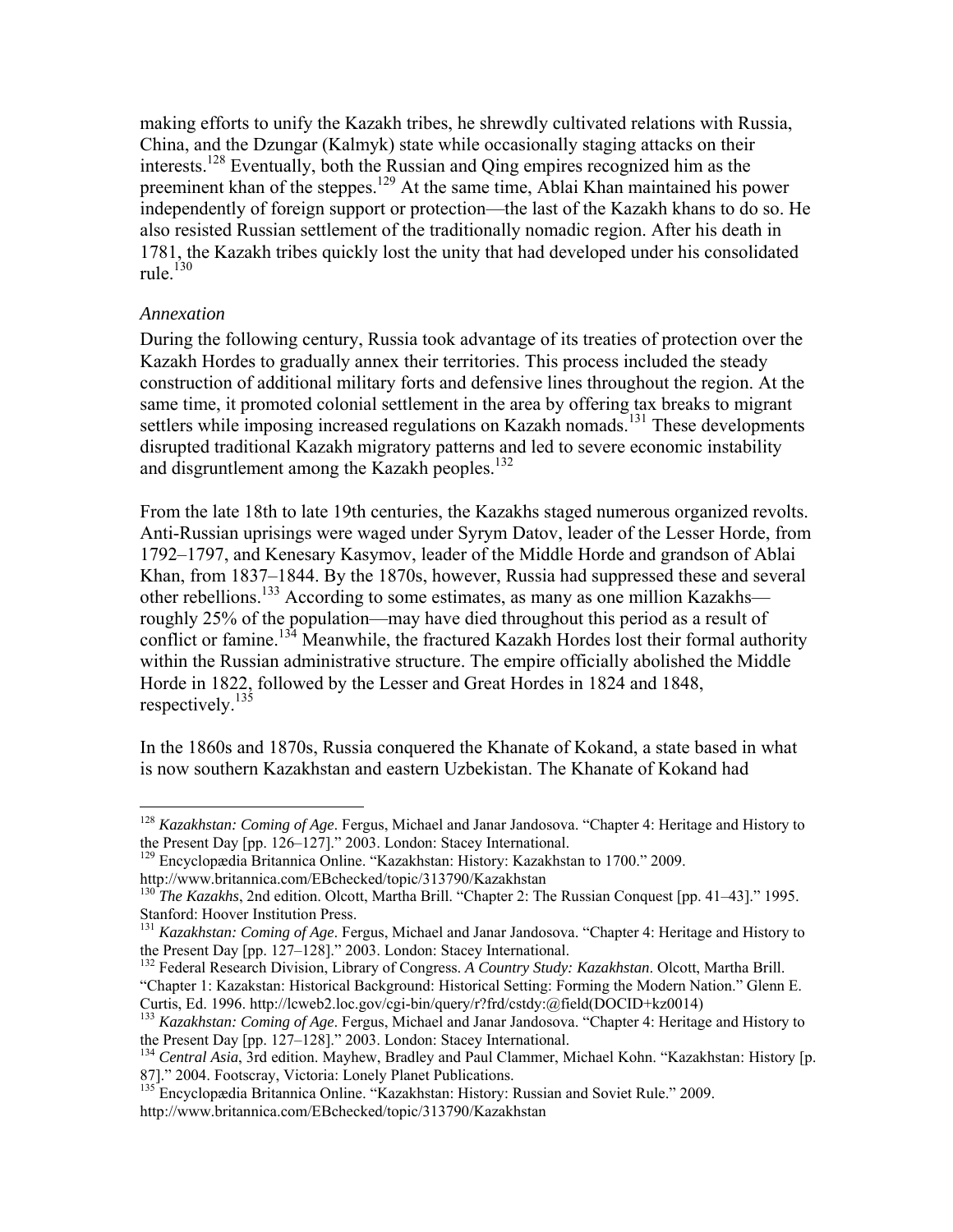previously absorbed much of the former Great Horde territory into its domain. After Russia's conquest, however, that region, and the many Kazakhs within it, fell under Russian control. The Kazakh steppes were thereafter divided into Russian administrative regions known as oblasts.<sup>136</sup>

#### *Settlement*

 $\overline{a}$ 

In the late 19th century, the Russian Empire ordered the resettlement of massive numbers of Russian and Ukrainian peasant farmers into the steppes of Kazakhstan. By 1917, nearly 3 million settlers had been relocated to the region, resulting in the large-scale appropriation, settlement, and agricultural development of Kazakh lands.<sup>137</sup> This influx of migrants changed the ethnic composition of the region and devastated the Kazakhs'



Kazakh nomad family, pre-1917

nomadic lifestyle and pastoral economy. Much of their traditional pastureland was transformed to cropland or otherwise made inaccessible. During the Russian imperial era, Kazakhstan also functioned as a site of "internal exile" for dissidents within the empire. The most famous of these banished nonconformists was the writer Fyodor Dostoevsky, who was sent to live in Semipalatinsk (Semey) in the mid 19th century.<sup>138</sup>

#### *Growing Unrest and the Fall of Imperial Russia*

In 1916, the Russian Empire called for the conscription of large numbers of Kazakhs into the Russian army for mobilization—largely in the form of labor support—against German forces in World War I. Already demoralized by economic hardship and the loss of their native lands, Kazakhs and other indigenous groups soon organized resistance to the draft. Led by such figures as Amangeldy Imanov, Kazakh resistance armies staged several attacks on Russian settlements, most notably the city of Turgai, which they temporarily held under siege. The Russian retaliation against the Kazakh rebellion proved devastating. According to some estimates, as many as 150,000 Kazakhs were killed in the resulting crackdown, and some 200,000 more fled to nearby western China to escape the violence.<sup>139</sup>

Shortly thereafter, in 1917, Russia's weakened imperial government collapsed under pressure from Marxist revolutionaries. In the temporary absence of a central authority, an indigenous Kazakh political party, known as Alash Orda, made efforts to form a provisional government in the Kazakh region. Meanwhile, civil war between the provisional Soviet government—led by the Bolsheviks—and royalist, anti-Bolshevik forces was waged from 1918–1920. After the Soviets emerged victorious, they reestablished control over the Kazakh region and soon replaced the Alash Orda

<sup>&</sup>lt;sup>136</sup> *The Kazakhs*, 2nd edition. Olcott, Martha Brill. "Chapter 3: The Development of a Colonial Apparatus [pp. 71–82]." 1995. Stanford: Hoover Institution Press.

<sup>137</sup> *The Kazakhs*, 2nd edition. Olcott, Martha Brill. "Chapter 4: The Land Problem [pp. 83, 90]." 1995. Stanford: Hoover Institution Press.

<sup>138</sup> *Kazakhstan: Coming of Age*. Fergus, Michael and Janar Jandosova. "Chapter 4: Heritage and History to the Present Day [pp. 128–129]." 2003. London: Stacey International. 139 *Kazakhstan: Coming of Age*. Fergus, Michael and Janar Jandosova. "Chapter 4: Heritage and History to

the Present Day [pp. 130–133]." 2003. London: Stacey International.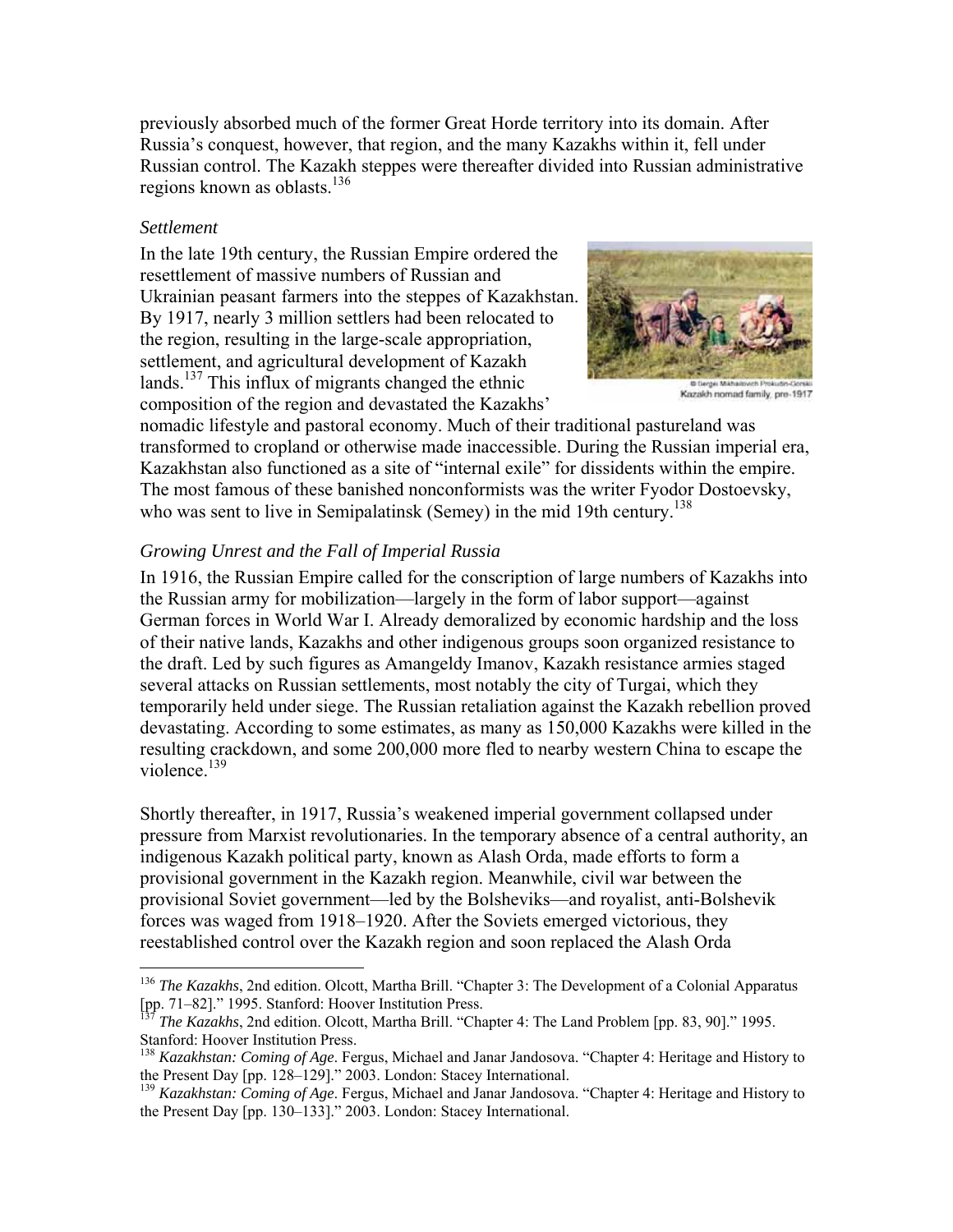provisional leadership with their own Communist Party members.<sup>140</sup> The Soviets named the greater area the Kyrgyz Autonomous Republic on 20 August 1920. In 1925, three years after the official establishment of the Union of Soviet Socialist Republics (U.S.S.R.), the region was reconfigured and renamed the Kazakh Autonomous Republic. It became a full Soviet Republic in  $1936$ <sup>141</sup>

# **The Soviet Era**

 $\overline{a}$ 

# *Early Soviet Policy in the Steppe*

When the Soviets took power, the local population was suffering greatly from the devastation caused by the civil war. An estimated 750,000 regional inhabitants died from famine in the immediate aftermath of the conflict.<sup>142</sup> The Soviets soon implemented large-scale social and economic programs throughout Central Asia. While reconfiguration of the Kazakh Republic's borders consolidated some Kazakh-inhabited areas, other



Bolshevik party meeting, 1920s

realignments in the region served to weaken Muslim or Turkic unity.<sup>143</sup> Indeed, Kazakh religion (Islam) and indigenous ethnic solidarity were suppressed throughout much of the Soviet era.<sup>144</sup>

In the late 1920s, the Soviets instituted an agricultural collectivization scheme under orders from the Soviet leader, Josef Stalin. This plan called for the relocation, settlement (or "de-nomadization"), and collection of nomadic peoples into sedentary farming communities. Many Kazakhs resisted the scheme and instead slaughtered their own livestock before it could be nationalized by the Soviets, who made land and assets properties of the state. Some Kazakh tribes also staged attacks on the newly created agricultural settlements. In general, the state-run collective farms were poorly conceived. Many were established in desert or semi-desert areas and often lacked essential equipment and resources. In any case, most Kazakhs had little or no farming experience. Combined with the slaughter and appropriation of livestock, low agricultural yields led to widespread famine. In turn, livestock holdings further plummeted as many remaining herds were slaughtered in the absence of food supplies.

It is estimated that more than 1.5 million Kazakhs died between 1929 and 1939 as a result of famine or violence stemming from resistance to Soviet policy. Hundreds of thousands of Kazakhs also fled the region, mostly to China, Uzbekistan, and Turkmenistan; many of

the Present Day [p. 134]." 2003. London: Stacey International. 141 Encyclopædia Britannica Online. "Kazakhstan: History: Russian and Soviet Rule." 2009. http://www.britannica.com/EBchecked/topic/313790/Kazakhstan

<sup>&</sup>lt;sup>140</sup> *Kazakhstan: Coming of Age*. Fergus, Michael and Janar Jandosova. "Chapter 4: Heritage and History to the Present Day [p. 134]." 2003. London: Stacey International.

<sup>142</sup> *The Kazakhs*, 2nd edition. Olcott, Martha Brill. "Chapter 7: The New Economic Policy in Kazakhstan [pp. 158–159]." 1995. Stanford: Hoover Institution Press.

<sup>&</sup>lt;sup>143</sup> *Kazakhstan: Coming of Age*. Fergus, Michael and Janar Jandosova. "Chapter 4: Heritage and History to the Present Day [p. 134]." 2003. London: Stacey International.

<sup>&</sup>lt;sup>144</sup> Central Asia, 3rd edition. Mayhew, Bradley and Paul Clammer, Michael Kohn. "History: The Soviet Era: Construction of Nationalities [pp. 39–40]." 2004. Footscray, Victoria: Lonely Planet Publications.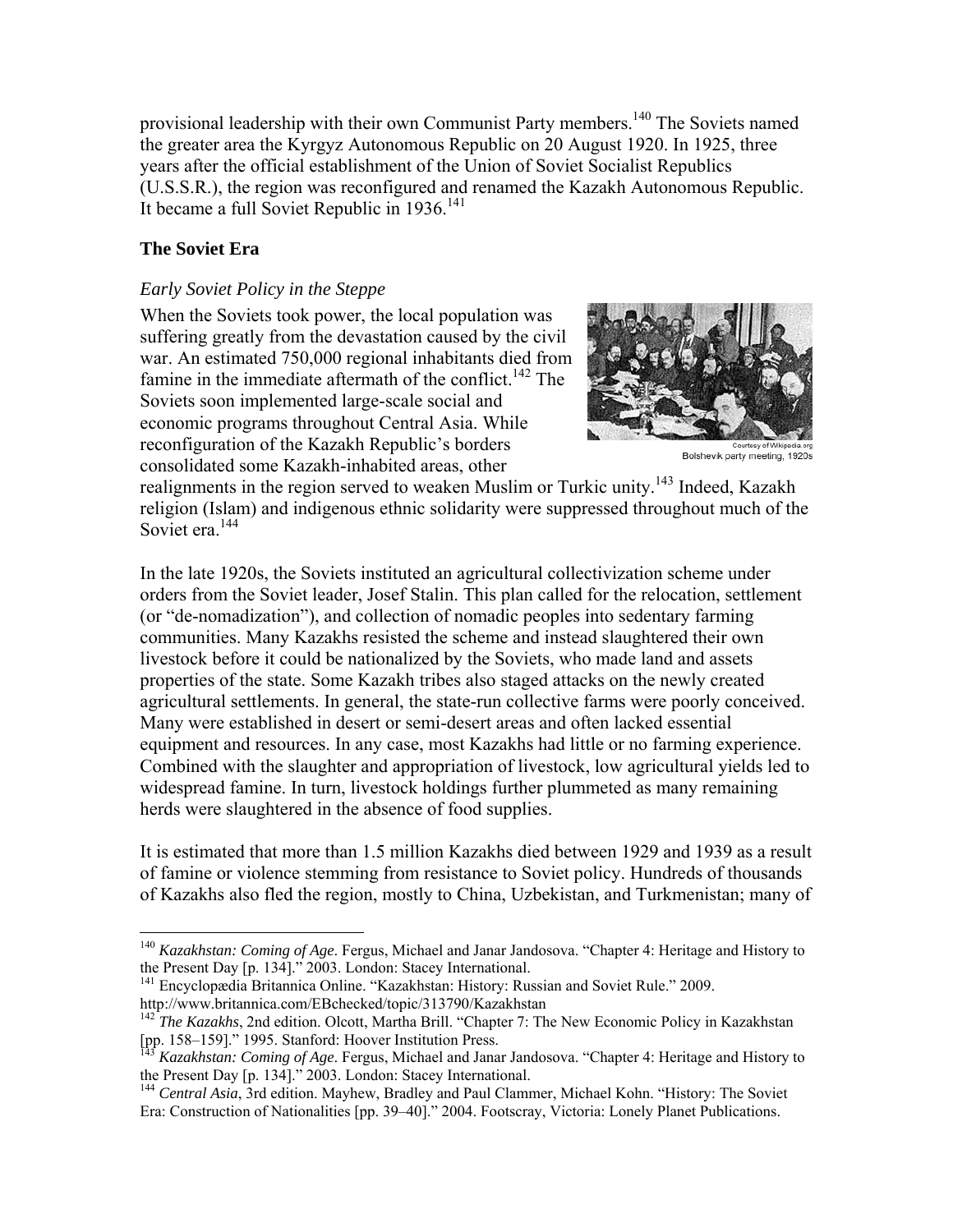them died on their journey.<sup>145</sup> By this time, after decades of Russian and Soviet policy, the Kazakhs' traditional nomadic lifestyle was largely destroyed; most of the remaining nomadic communities subsisted in the south-central desert.<sup>146</sup>

#### *Imprisonment, Exile, and Industry under Stalin*

Due to its remoteness from European Russia (the heart of the Soviet Union), Kazakhstan became the site of several large-scale Soviet industrial, military, and social programs. In the 1930s and 1940s, Stalin consolidated his power through massive purges of perceived or suspected enemies, including many within the Communist Party. Indeed, most of the ranking Kazakh Communist Party officials were arrested and executed as part of the purge of suspected disloyalists. During this time, numerous prison and labor camps, known as gulags, were established in Kazakhstan, the most notorious of which were located around Karagandy. Many Kazakhs who resisted de-nomadization were sent to such compounds. This practice continued during World War II, when large numbers of ethnic Germans, Chechens, Tatars, Kalmyks, and other groups were exiled to Kazakhstan due to their perceived threat to Soviet security (as potential collaborators with the enemy). At this time, German forces were advancing into the Soviet Union's European regions.<sup>147</sup>

The German threat prompted Soviet planners to shift industrial production from the nation's European territory—the site of the war's front lines—to the seemingly remote, isolated region of Central Asia. As a result, approximately 220 evacuated factories were reestablished in Kazakhstan; 200 new plants were constructed in order to harness the area's rich natural resources.<sup>148</sup> Metallurgical factories, chemical plants, and mines particularly of coal and copper—were among those developed or expanded. The growth

of these industrial sites would correspond with urbanization in the coming years. In addition to industrial output, the Kazakh region also contributed manpower to the war effort, with some 450,000 Kazakhs mobilized in the fight against Nazi Germany.<sup>149</sup>

After the war, Kazakhstan was selected—again, due to its perceived remoteness and emptiness—as the site of a now notorious Soviet weapons testing program. Beginning in 1949, the Soviet military exploded nearly 500 nuclear bombs at a testing site outside of Semey, then known as Semipalatinsk.<sup>150</sup> More than 100 tests took place above ground, and continued throughout the Cold War until the final



@ Mark Pitch Soviet nuclear detonator console

<sup>&</sup>lt;sup>145</sup> Encyclopædia Britannica Online. "Kazakhstan: History: Russian and Soviet Rule." 2009. http://www.britannica.com/EBchecked/topic/313790/Kazakhstan

<sup>&</sup>lt;sup>146</sup> *The Kazakhs*, 2nd edition. Olcott, Martha Brill. "Chapter 8: Collectivization and the Stalinist Economic System [pp. 184–187]." 1995. Stanford: Hoover Institution Press.

<sup>&</sup>lt;sup>147</sup> *Kazakhstan: Coming of Age*. Fergus, Michael and Janar Jandosova. "Chapter 4: Heritage and History to the Present Day [pp. 136–141]." 2003. London: Stacey International.

<sup>&</sup>lt;sup>148</sup> *Kazakhstan: Coming of Age*. Fergus, Michael and Janar Jandosova. "Chapter 4: Heritage and History to the Present Day [p. 138]." 2003. London: Stacey International. 149 *The Kazakhs*, 2nd edition. Olcott, Martha Brill. "Chapter 8: Collectivization and the Stalinist Economic

System [p. 188]." 1995. Stanford: Hoover Institution Press.

<sup>150</sup> International Atomic Energy Agency - IAEA.org. "Semipalatinsk Revisited: Old Nuclear Test Site Sets New Course." 31 August 2006. http://www.iaea.org/NewsCenter/News/2006/semipalatinsk.html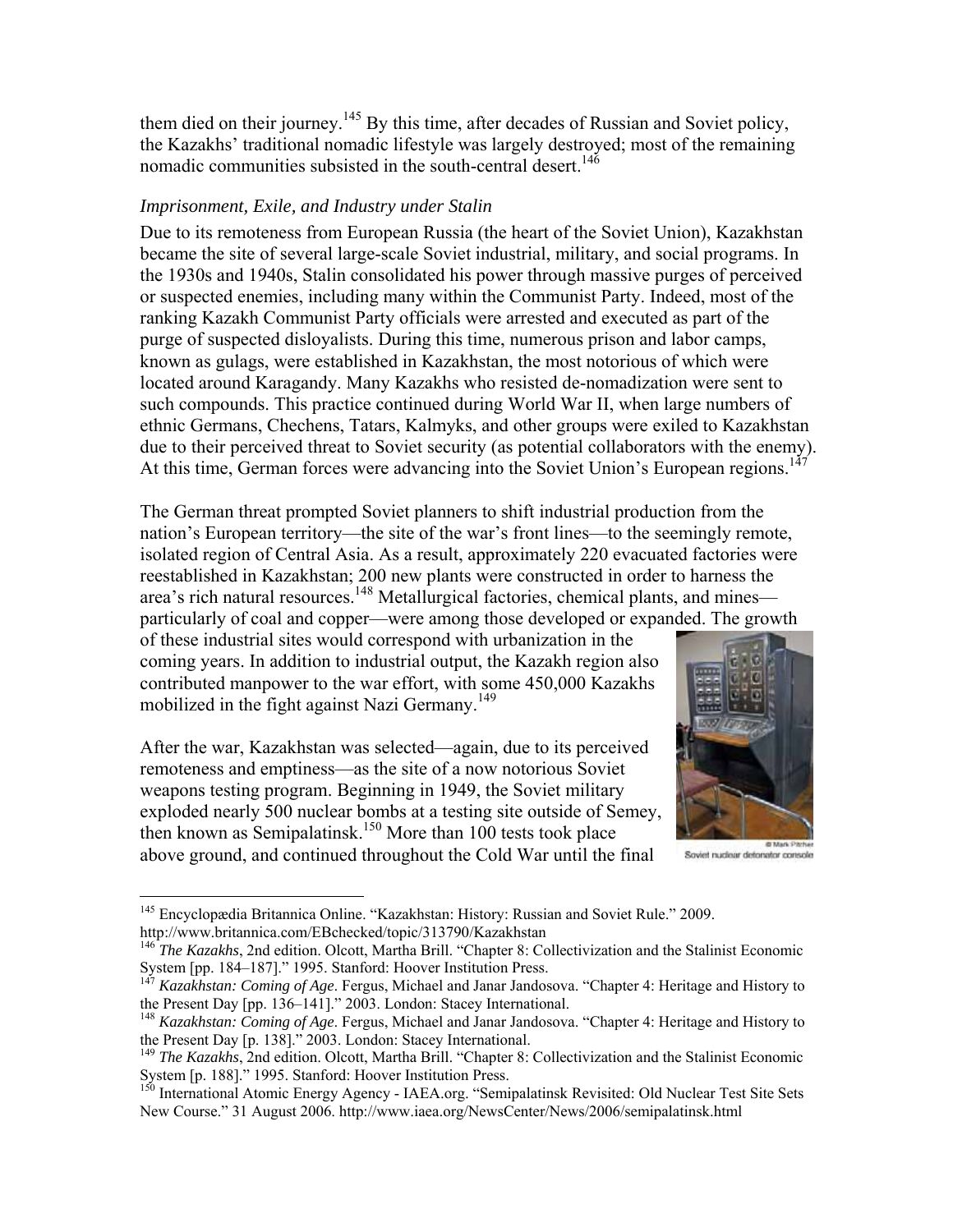years of the Soviet Union. In many cases, the local civilian inhabitants were neither warned nor evacuated before the explosions occurred. As a result, the regional population has suffered high rates of illness, including cancers and birth defects.<sup>151</sup> Weapons testing programs were conducted in other areas of the republic over the following decades. Throughout this time, the region served as the site of many of the Soviet Union's nuclear weapons facilities, as well as the Baikonur Cosmodrome, a launch site for spacecraft.<sup>152</sup>

#### *The "Virgin Lands" Campaign and Industrial Expansion*

After Stalin's death in 1953, the new Soviet leadership—principally Nikita Khrushchev—continued the intensive development of the Kazakhstan region. The centerpiece of Khrushchev's development policy was the "Virgin Lands" campaign, which the Soviets implemented between 1953 and 1965. In an effort to increase agricultural productivity, the Soviets called for the large-scale cultivation of the supposedly untouched or underutilized northern steppes of Kazakhstan. They began to plow and seed vast tracts of the region's arid pasturelands. This posed a problem; historically, these areas were too dry to allow for sustained agriculture and instead served as traditional grazing lands for Kazakh herders.



Portrait of Nikita Khruchev

During this time, the Soviets encouraged the settlement of additional waves of Russian, Ukrainian, and other migrant farmers. Their influx came at the expense of the indigenous Kazakhs, many of whom were moved to collective livestock-breeding centers where they were forced to abandon their traditional methods for new practices.<sup>153</sup> Focusing on the production of wheat and cotton, the Virgin Lands scheme initially produced large yields.<sup>154</sup> However, output soon declined and large-scale soil erosion and fertility loss occurred, leaving the region prone to desertification. In the coming decades, these conditions compelled farmers to use increasingly large amounts of fertilizer, in addition to pesticides. Combined with intensive diversion of irrigation waters from regional rivers, these practices led to severe environmental problems in the country, including the pollution of water resources and the shrinking of the Aral Sea.<sup>155</sup>

The 1960s and 1970s were a period of increased industrialization in the Kazakh Republic, as the Soviet Union expanded its exploitation of the region's vast energy and mineral reserves. The Soviets again encouraged Slavic migrants to relocate to the Republic,

<sup>151</sup> Federal Research Division, Library of Congress. *A Country Study: Kazakhstan*. Olcott, Martha Brill. "Chapter 1: Kazakstan: Physical Environment: Environmental Problems." Glenn E. Curtis, Ed. 1996. http://lcweb2.loc.gov/cgi-bin/query/r?frd/cstdy:@field(DOCID+kz0022)

<sup>&</sup>lt;sup>152</sup> Encyclopædia Britannica Online. "Kazakhstan: History: Russian and Soviet Rule." 2009. http://www.britannica.com/EBchecked/topic/313790/Kazakhstan

<sup>&</sup>lt;sup>5</sup> *The Kazakhs*, 2nd edition. Olcott, Martha Brill. "Chapter 10: The Virgin Lands and the Creation of a Socialist Kazakhstan [p. 224]." 1995. Stanford: Hoover Institution Press.

<sup>&</sup>lt;sup>154</sup> *Kazakhstan: Coming of Age*. Fergus, Michael and Janar Jandosova. "Chapter 4: Heritage and History to the Present Day [pp. 141–142]." 2003. London: Stacey International.

<sup>&</sup>lt;sup>155</sup> *Kazakhstan* (The Growth and Influence of Islam in the Nations of Asia and Central Asia). Corrigan, Jim. "Chapter 3: The History: Kazakhstan and the Soviet Union [p. 44]." 2005. Philadelphia: Mason Crest Publishers.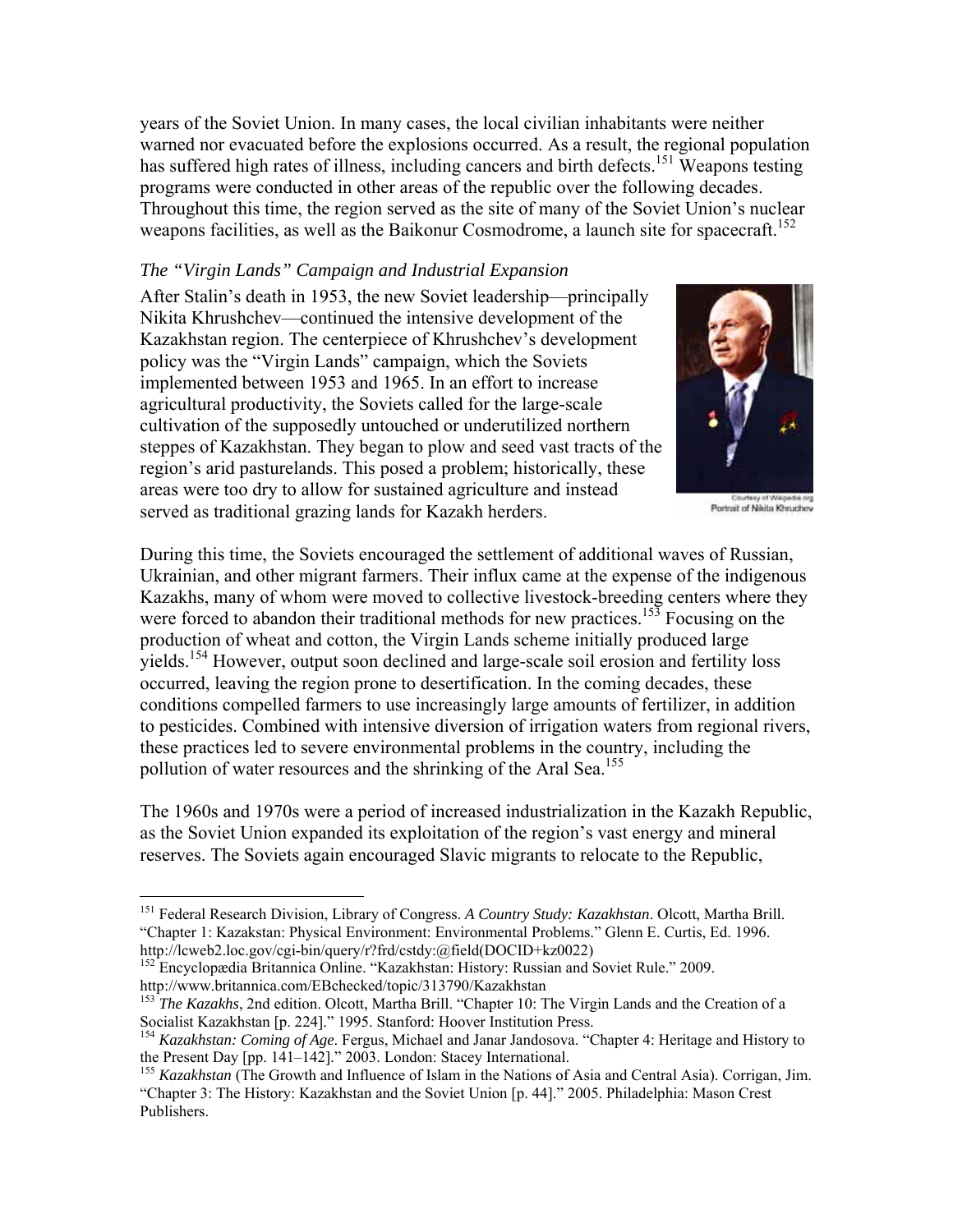where they received bonuses for working in the region's expanding industrial centers. After centuries of immigration to the region—either voluntary or forced, the Kazakh Republic was home to a diverse population, including various European and Slavic (i.e., Russian, Ukrainian) ethnicities. The Kazakhs themselves, however, had become a minority due to these influxes and the corresponding large-scale losses of their people.<sup>156</sup> Accordingly, Russian and Soviet culture was a dominating influence, especially in terms of language and education. Indeed, the establishment of schools and the increase in literacy rates were some of the major benefits of the Soviet era.<sup>157</sup>

#### *Kazakh Politics and Growing Nationalism*

1

The Kazakhs regained a sense of political representation within the Soviet structure when Dinmukhamed Kunayev, a Kazakh, took power as the First Secretary of the Kazakh Communist Party. He held that office from 1959–1962 and, more importantly, from 1964–1986.158 As the First Secretary, Kunayev was effectively in control of the Republic. He was also the first Kazakh to be elected as a full member of the Soviet Politburo, the central committee, and ultimate authority of the Soviet Communist Party, which in turn controlled the Soviet government.<sup>159</sup>

Kunayev was a loyal friend of Leonid Brezhnev, the Soviet leader from 1964–1982, and he administered the republic in accordance with the demands of the central Soviet authorities.<sup>160</sup> At the same time, he maintained support within the Republic, where he was seen as a strong representative of its interests. The standard of living generally increased during his rule, and his popularity extended to Kazakh and Slavic peoples alike. Under Kunayev, ethnic Kazakhs became increasingly involved in regional government, in part due to Kunayev's nepotistic appointments of friends and family members.<sup>161</sup> His rule corresponded with a period (beginning in the 1970s) in which Slavic migration to the Republic gradually decreased, with many non-Kazakhs leaving the region. Meanwhile, the Kazakh population increased substantially, growing from 2.7 million in 1959 to 6.7 million in  $1987$ <sup>162</sup> Both of these trends would continue in the coming years.

<sup>156</sup> Federal Research Division, Library of Congress. *A Country Study*: *Kazakhstan.* Olcott, Martha Brill. "Chapter 1: Kazakstan: Historical Background: Historical Setting: In the Soviet Union." Glenn E. Curtis,

<sup>&</sup>lt;sup>157</sup> Kazakhstan: Coming of Age. Fergus, Michael and Janar Jandosova. "Chapter 4: Heritage and History to the Present Day: The Soviet Legacy [p. 148]." 2003. London: Stacey International. 158 Federal Research Division, Library of Congress. *A Country Study: Kazakhstan*. Olcott, Martha Brill.

<sup>&</sup>quot;Chapter 1: Kazakstan: Historical Background: Reform and Nationalist Conflict." Glenn E. Curtis, Ed. 1996. http://lcweb2.loc.gov/cgi-bin/query2/r?frd/cstdy:@field(DOCID+kz0017)

<sup>&</sup>lt;sup>159</sup> Encyclopædia Britannica Online. "Kazakhstan: History: Russian and Soviet Rule." 2009. http://www.britannica.com/EBchecked/topic/313790/Kazakhstan

<sup>&</sup>lt;sup>160</sup> *Kazakhstan: Coming of Age*. Fergus, Michael and Janar Jandosova. "Chapter 4: Heritage and History to the Present Day [p. 142]." 2003. London: Stacey International.

<sup>&</sup>lt;sup>161</sup> Central Asia: A Global Studies Handbook. Hanks, Reuel R. "Kazakhstan: Part One: Narrative Section: Kazakhstan Institutions: Government and Politics: The Kunaev Era (1964–1986) [pp. 208–209]." 2005. ABC-CLIO.

<sup>162</sup> *Kazakhstan: Ethnicity, Language and Power*. Dave, Bhavna. "Chapter 4: Ethnic Entitlements and Compliance [p. 79]." 2007. London: Routledge.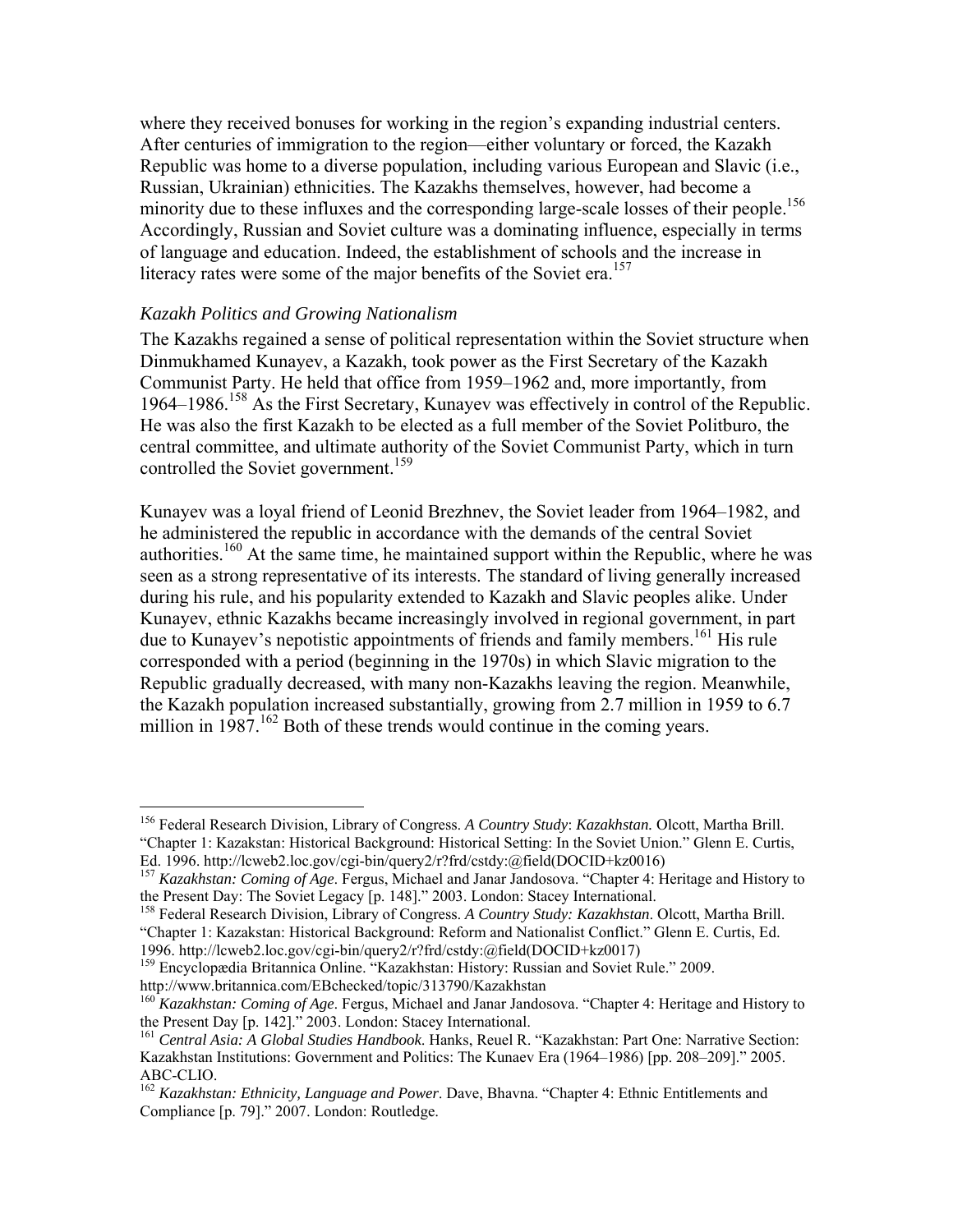After Brezhnev's death in 1982, Kunayev lost his key ally in the central Soviet command. Kunayev was removed from power in 1986, largely due to economic decline, but also because of his nepotistic and reportedly corrupt practices. Mikhail Gorbachev, the Soviet leader at that time, chose Gennady Kolbin, an ethnic Russian from outside the region, to replace Kunayev.<sup>163</sup> The decision sparked demonstrations in Almaty (then known as Alma-Ata), where ethnic Kazakhs protested the appointment of a Russian outsider to the republic's top political position. At the same time, the demonstrations signaled a growing sense of nationalism in the region. By that time, Kazakhstan had long served as a major source of industrial and agricultural output for the benefit of the greater Soviet Union. The protests indicated that many Kazakh residents felt that they had not received adequate representation or ample return.<sup>164</sup> Soviet authorities responded with a crackdown on the demonstrations, resulting in numerous arrests, detentions, and injuries, as well as fatalities.<sup>165</sup>

#### *The Decline of the Soviet Union and the Emergence of an Independent Kazakhstan*

When Gorbachev took power in March 1985, the Soviet Union was in a state of serious economic decline. Gorbachev's signature policies—*perestroika* (restructuring) and *glasnost* (openness)—sought to bring market reforms and transparency to the weakening communist state. These efforts, however, proved ineffective in maintaining the union. As the economy continued to deteriorate and the power of the central Soviet government waned, calls for greater autonomy within the Soviet republics increased.

In 1989, Nursultan Nazarbayev, a rising Kazakh politician and former engineer, replaced Kolbin as the First Secretary of the Kazakh Communist Party. He skillfully balanced his support of Gorbachev with the rising Kazakh nationalism in his own republic. During this time, he fought for an increased share of revenues from the centrally owned industrial operations based in the region. Likewise, he supported bills that instituted Kazakh as the official state language, and called for open evaluation of the negative consequences of Soviet policy in the Republic. He also expanded religious freedoms, which had been heavily curtailed throughout most of the Soviet era. This soon led to the revival of Islam in Kazakhstan.166

Nazarbayev, like the leaders of other Soviet republics, became the nominal president of the Republic in 1990. In October of that year, the Kazakh government issued a declaration of sovereignty in response to the central government's own claims to sovereignty over the Republic. Meanwhile, Nazarbayev continued to support the maintenance of the Soviet Union due to the economic interdependence of its republics. In

1

<sup>&</sup>lt;sup>163</sup> *Kazakhstan: Coming of Age*. Fergus, Michael and Janar Jandosova. "Chapter 4: Heritage and History to the Present Day [p. 142]." 2003. London: Stacey International.

<sup>&</sup>lt;sup>164</sup> Time. Jackson, James O. "What Really Happened in Alma-Ata." 2 March 1987.<br>http://www.time.com/time/magazine/article/0,9171,963672-1,00.html

<sup>&</sup>lt;sup>165</sup> Federal Research Division, Library of Congress. *A Country Study: Kazakhstan*. Olcott, Martha Brill. "Chapter 1: Kazakstan: Historical Background: Reform and Nationalist Conflict." Glenn E. Curtis, Ed. 1996. http://lcweb2.loc.gov/cgi-bin/query2/r?frd/cstdy:@field(DOCID+kz0017)

<sup>166</sup> Federal Research Division, Library of Congress. *A Country Study: Kazakhstan*. Olcott, Martha Brill. "Chapter 1: Kazakstan: Historical Background: The Rise of Nazarbayev." Glenn E. Curtis, Ed. 1996. http://lcweb2.loc.gov/cgi-bin/query2/r?frd/cstdy:@field(DOCID+kz0018)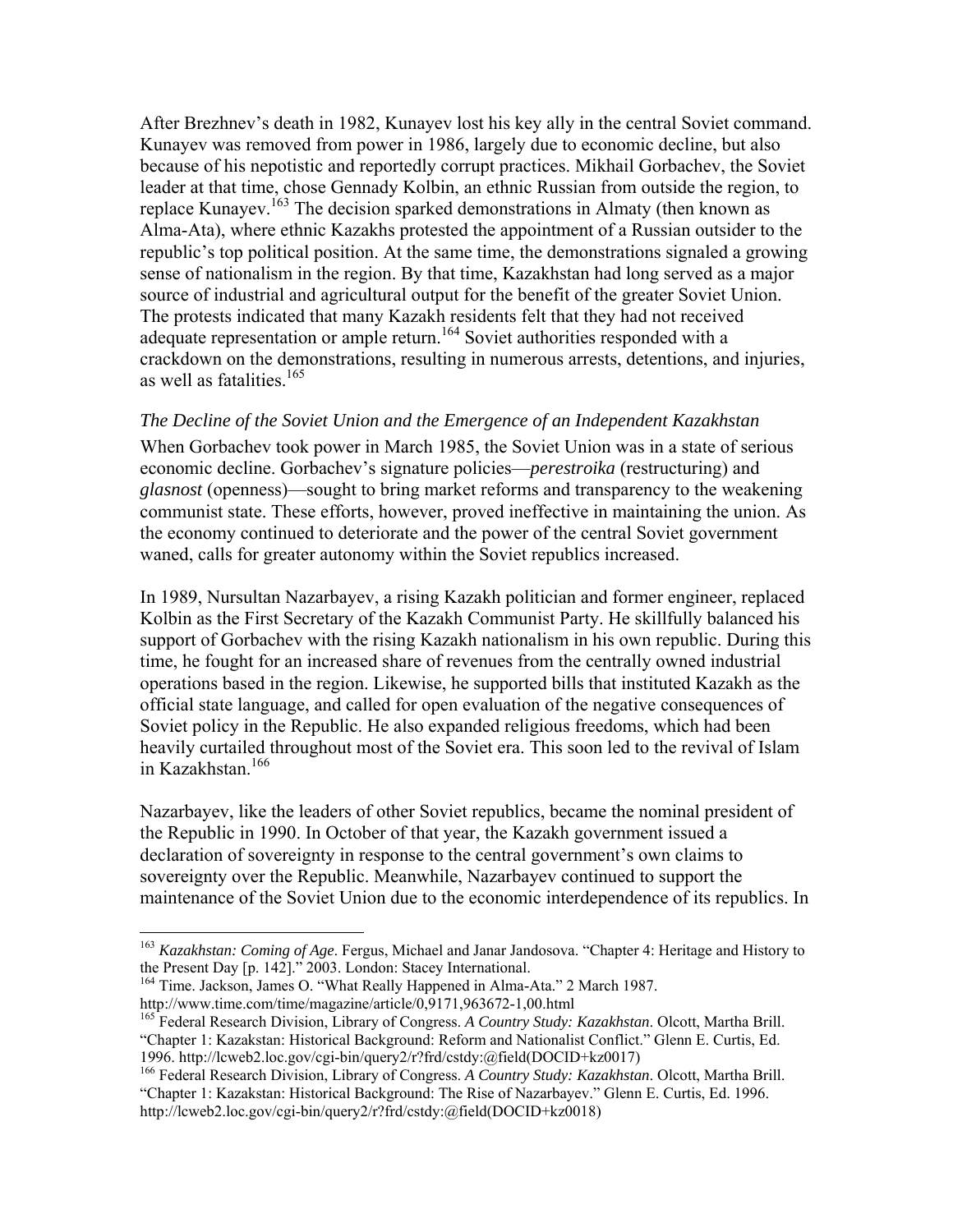1991, however, he secured the rights to the Republic's energy and mineral reserves; this event would prove to be of monumental importance for the country's future economic growth. He also closed the Semipalatinsk nuclear base during this time.

After a failed coup attempt and the banning of the Communist Party, the crumbling U.S.S.R. formally dissolved in December 1991. By then, most of the Soviet republics had already declared their independence. Nazarbayev won an uncontested presidential election on 1 December, and the country formally declared its independence 15 days later, on 16 December. It was the last Soviet republic to do so.<sup>167</sup> Less than a week later, Kazakhstan entered into the newly formed Commonwealth of Independent States, a union of 11 (at that time) former Soviet republics.<sup>168</sup>

# **The Independent Era**

 $\overline{a}$ 

# *Development and Policy under Nazarbayev*

Born to Kazakh peasants in 1940, Nursultan Nazarbayev had gradually—and skillfully—ascended the ranks of the Communist Party to become Kazakhstan's first popularly elected president.<sup>169</sup> His policies have since determined the political, economic, and social trajectory of the nation. After independence, the country remained closely linked to Russia, particularly in terms of defense and the economy; these ties initially included a shared currency.<sup>170</sup> Culturally, Kazakhs embraced their heritage in renaming cities and streets with Kazakh names. Meanwhile, ethnic Kazakh refugees—known collectively as Oralmans—began returning to their homeland from various neighboring countries.



Nursultan Nazarbayev, 2009

As in the rest of the former Soviet Union, the economy suffered serious decline in Kazakhstan during the initial transition to independence. Inflation, in particular, was rampant. In November 1993, Kazakhstan introduced its own currency, the *tenge*. This event marked the beginning of the liberalization of the nation's economy, which involved the gradual movement from a state-run command economy to one based on market policies.171

Beginning in the mid 1990s, Nazarbayev used his growing presidential powers to push through various economic reforms aimed at privatizing business and attracting foreign

169 Encyclopædia Britannica Online. "Nursultan Nazarbayev." 2009.

http://www.britannica.com/EBchecked/topic/407143/Nursultan-Nazarbayev 170 Encyclopædia Britannica Online. "Kazakhstan: History: Independent Kazakhstan." 2009.

<sup>167</sup> Federal Research Division, Library of Congress. *A Country Study: Kazakhstan*. Olcott, Martha Brill. "Chapter 1: Kazakstan: Historical Background: Sovereignty and Independence." Glenn E. Curtis, Ed. 1996. http://lcweb2.loc.gov/cgi-bin/query2/r?frd/cstdy:@field(DOCID+kz0019)

<sup>&</sup>lt;sup>168</sup> *Kazakhstan* (Cultures of the World). Pang, Guek-Cheng. "History: Nazarbayev in Power [p. 31]." 2001. New York: Marshall Cavendish Corporation.

http://www.britannica.com/EBchecked/topic/313790/Kazakhstan

<sup>&</sup>lt;sup>171</sup> *Kazakhstan: Coming of Age*. Fergus, Michael and Janar Jandosova. "Chapter 4: Heritage and History to the Present Day [pp. 150–152]." 2003. London: Stacey International.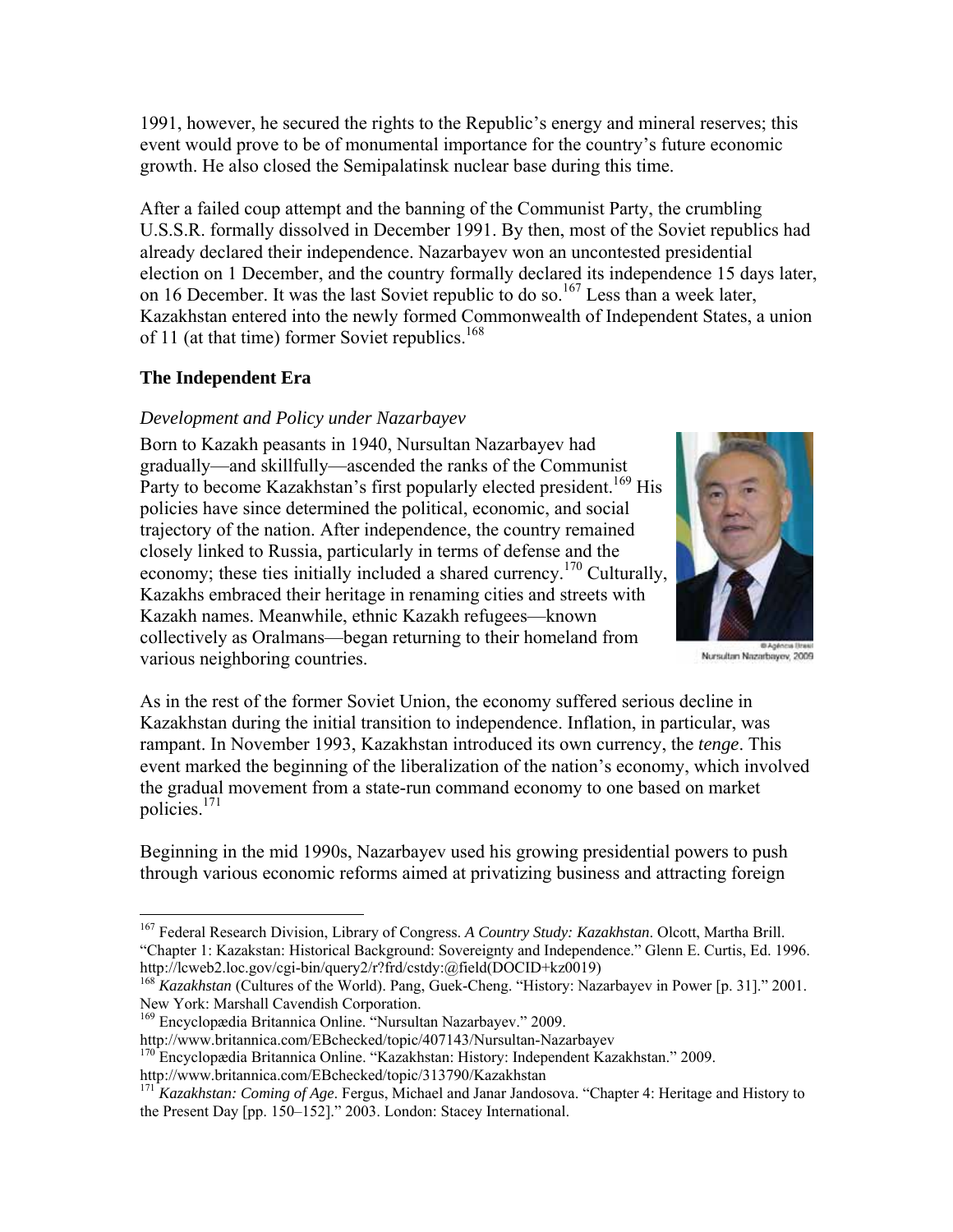investment.172 These efforts gradually led to the extensive development of the nation's rich energy and mineral reserves, including the ongoing construction of major oil pipelines. Beginning in 2000, the booming energy and industrial sectors contributed to several years of sustained economic growth, making Kazakhstan the richest country in Central Asia.<sup>173</sup>

Kazakhstan's economic development coincided with the establishment of enhanced relations with investment partners such as the U.S. and China. In 1993, Kazakhstan signed a nuclear dismantlement pact with the U.S.; it gained nuclear-free status in 1995. In late 2001, Nazarbayev and then-U.S. President George W. Bush committed to a strategic partnership based on both economic and security interests. Likewise, in 1996,



Shanghai Five leaders, 2001

Kazakhstan joined the Shanghai Five, now known as the Shanghai Cooperation Organization (SCO), a regional economic and security organization. In addition to Kazakhstan, the SCO includes China, Russia, Kyrgyzstan, Tajikistan, and now Uzbekistan. The SCO member countries have since participated in various economic development projects and joint military exercises.<sup>174</sup>

In 1994, Nazarbayev announced his plan to transfer the national capital from Almaty, the country's largest city, to Akmola, a smaller provincial town in the northern steppes. The announcement sparked some controversy due to Akmola's extreme climate conditions and lackluster setting.<sup>175</sup> Government officials cited Almaty's remote, southeastern location and its susceptibility to earthquakes as reasons for the move. However, many observers interpreted the transfer as an effort to strengthen the government's presence in the northern provinces, where ethnic Russians form a large percentage of the population.<sup>176</sup> After substantial investment in new infrastructure, Akmola formally became the nation's capital in 1997, and its name was changed to Astana in 1998. Nazarbayev funneled billions of dollars of energy profits into further developing the city into a modern, high-tech capital—one that has been described as a symbol of the burgeoning Kazakhstani identity.<sup>177</sup>

<sup>172</sup> *Kazakhstan: Coming of Age*. Fergus, Michael and Janar Jandosova. "Chapter 4: Heritage and History to

the Present Day [p. 151]." 2003. London: Stacey International.<br>
<sup>173</sup> Bureau of South and Central Asian Affairs, U.S. Department of State. "Background Note: Kazakhstan."<br>
April 2009. http://www.state.gov/r/pa/ei/bgn/5487.h

Kouncil on Foreign Relations. Scheineson, Andrew. "The Shanghai Cooperation Organization." 24 March 2009. http://www.cfr.org/publication/10883/

<sup>&</sup>lt;sup>175</sup> Radio Free Europe/Radio Liberty. Bransten, Jeremy. "Kazakhstan: Waiting for Nazarbayev in His New Capital." 9 October 1997. http://www.rferl.org/content/article/1086797.html

<sup>&</sup>lt;sup>176</sup> BBC News. "New Kazakh Capital Unveiled." 9 June 1998. http://news.bbc.co.uk/2/hi/asiapacific/109460.stm

<sup>&</sup>lt;sup>177</sup> EurasiaNet.org. Lillis, Joanna. "Kazakhstan: Astana's Anniversary Celebration Serves as a Showcase for New National Identity." 7 July 2008.

http://www.eurasianet.org/departments/insight/articles/eav070708.shtml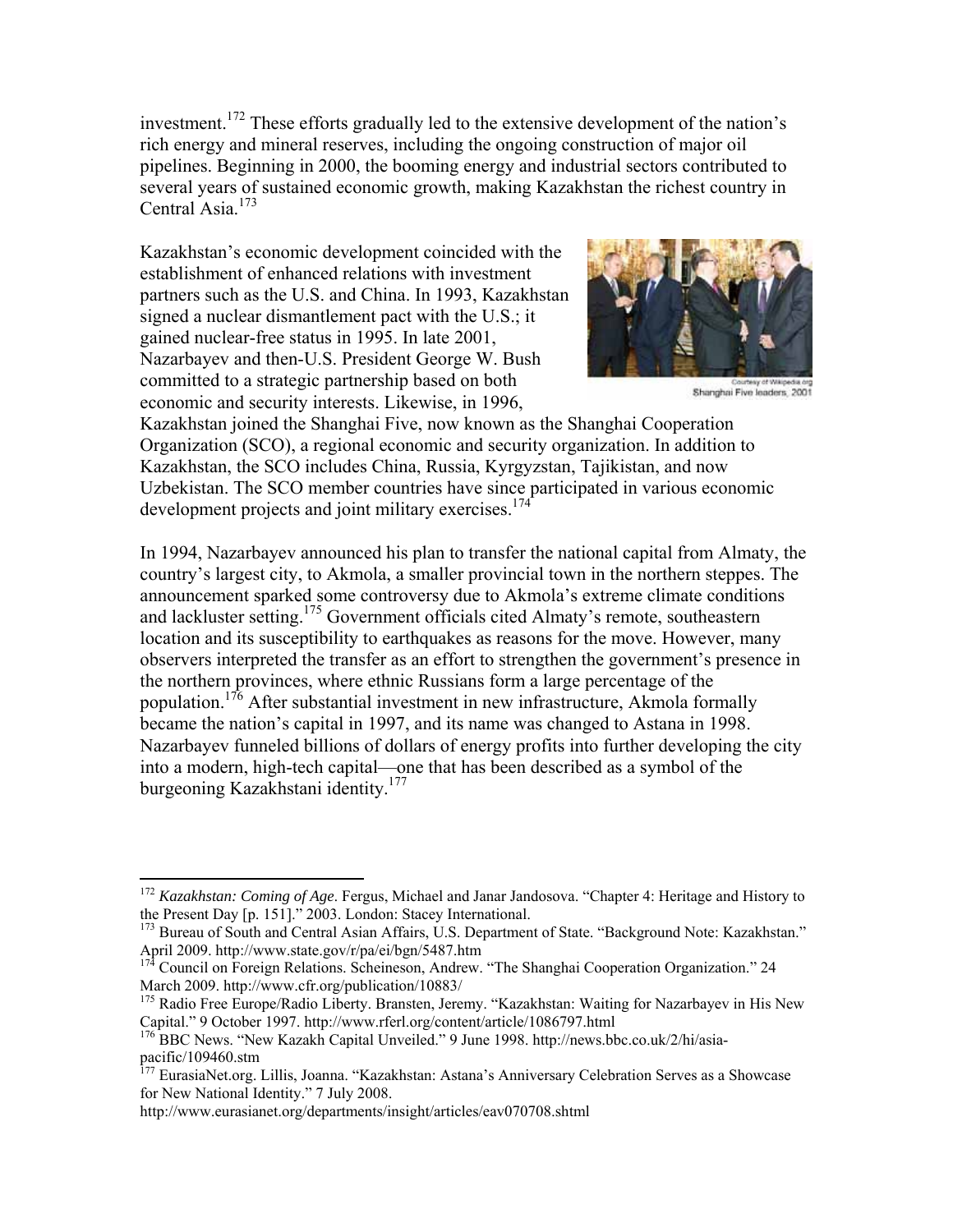#### *Nazarbayev's Consolidation of Power*

In the immediate years following independence, Nazarbayev instituted moderate democratic reforms, including enhanced, although not unlimited, freedom of the press and freedom of religion.<sup>178</sup> However, at the same time, his administration sought to tightly control the democratization process, claiming the need to distill ethnic tension between the nation's Kazakh and Slavic constituencies.<sup>179</sup>

In 1993, Kazakhstan adopted its first constitution, which invested the Kazakhstani Parliament with considerable power.<sup>180</sup> In the following year, the country held its first multiparty legislative elections. Most of the winning candidates had received the support of the Nazarbayev administration, and foreign observers declared the elections unfair.<sup>181</sup> In 1995, after Parliament attempted to slow Nazarbayev's economic reforms, the nation's Constitutional Court unexpectedly invalidated the 1994 election results.<sup>182</sup> Nazarbayev subsequently dissolved Parliament and called for new parliamentary elections. Shortly thereafter, Nazarbayev held a referendum to extend his term as President until the year 2000, effectively bypassing the planned 1996



Nazarbayev poster

election. The referendum passed in April 1995 with overwhelming support. Later that year, Nazarbayev dissolved the Constitutional Court, and the government drafted a revised constitution that greatly expanded presidential powers. The constitution was adopted in August of that year. $183$ 

Nazarbayev continued to tighten his grip on power in the coming years. He easily won the next presidential election, which was abruptly rescheduled from early 2000 to January 1999. He won another term in 2005, after the 2006 presidential election was held one year early. Foreign observers deemed both the 1999 and 2005 elections unfair. The latter election was held after the Nazarbayev government imposed various restrictions on opposition parties. This included the abolishment of the Democratic Choice of Kazakhstan (DVK), the most prominent opposition group, whose leaders had been previously arrested by the government.<sup>184</sup> Shortly thereafter, two other opposition leaders

<sup>178</sup> *Kazakhstan* (The Growth and Influence of Islam in the Nations of Asia and Central Asia). Corrigan, Jim. "Chapter 3: The History: Era of Independence [p. 48]." 2005. Philadelphia: Mason Crest Publishers. <sup>179</sup> Encyclopædia Britannica Online. "Kazakhstan: Book of the Year 1994." 2009.

http://search.eb.com/eb/article-9115170

<sup>&</sup>lt;sup>180</sup> *Kazakhstan: Coming of Age*. Fergus, Michael and Janar Jandosova. "Chapter 4: Heritage and History to the Present Day [p. 153]." 2003. London: Stacey International.

<sup>&</sup>lt;sup>181</sup> Central Asia, 3rd edition. Mayhew, Bradley and Paul Clammer, Michael Kohn. "Kazakhstan: History [p. 88]." 2004. Footscray, Victoria: Lonely Planet Publications.

<sup>&</sup>lt;sup>182</sup> *Kazakhstan* (The Growth and Influence of Islam in the Nations of Asia and Central Asia). Corrigan, Jim. "Chapter 3: The History: Era of Independence [p. 48]." 2005. Philadelphia: Mason Crest Publishers.

<sup>&</sup>lt;sup>183</sup> Encyclopædia Britannica Online. "Kazakhstan: Book of the Year 1996." 2009.

http://search.eb.com/eb/article-9112770

<sup>&</sup>lt;sup>184</sup> Federal Research Division, Library of Congress. "Country Profile: Kazakhstan." December 2006. http://lcweb2.loc.gov/frd/cs/profiles/Kazakhstan.pdf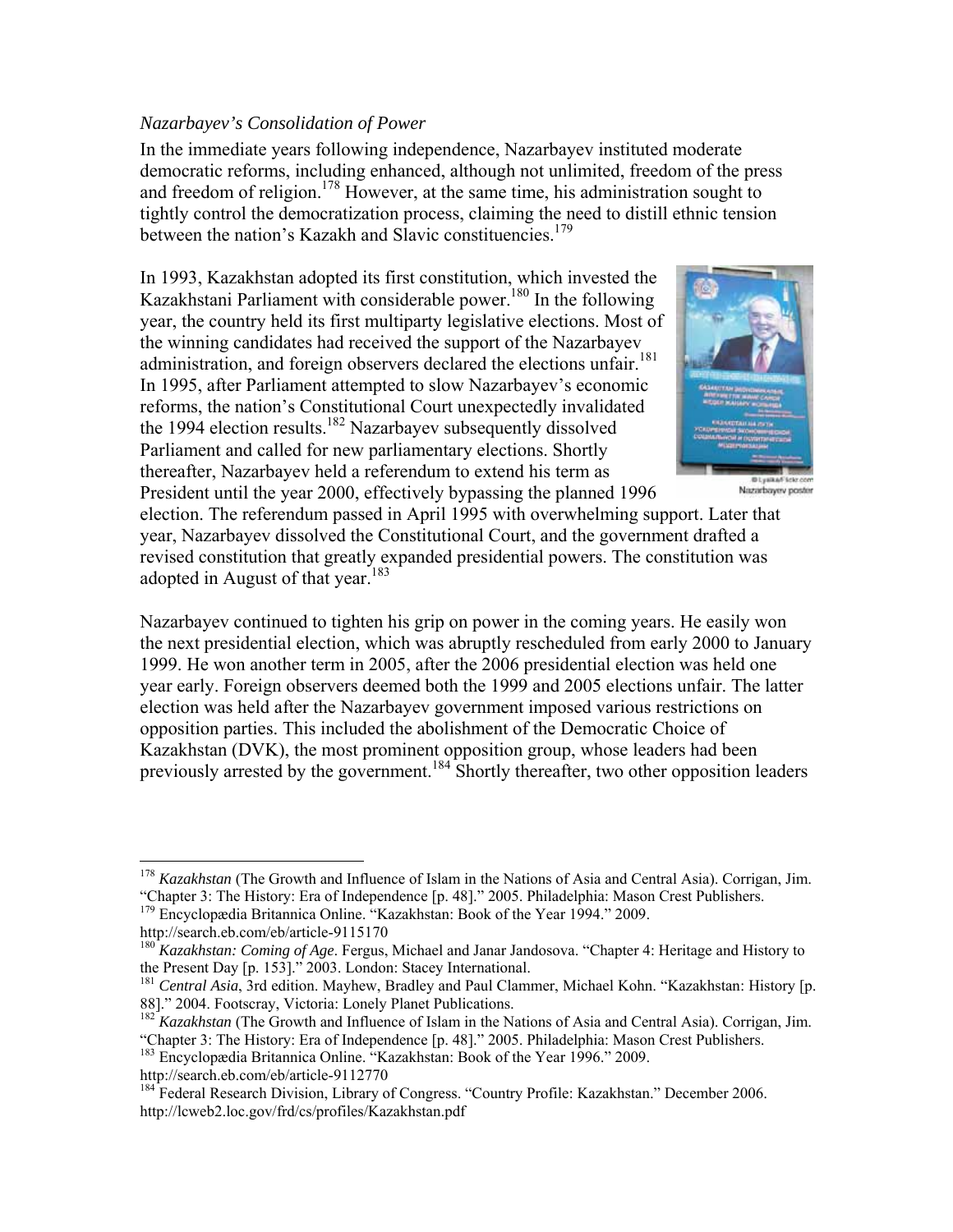were found shot to death in late 2005 and early 2006, respectively; members of opposition parties claimed the killings were politically motivated.185

Since the late 1990s, allegations of corruption have plagued the Nazarbayev government, despite longstanding and highly publicized campaigns against such practices. Known as "Kazakhgate," the most high-profile case involves allegations that senior officials in the Nazarbayev government accepted bribes from a U.S. oil executive in order to secure energy contracts.<sup>186</sup> Nazarbayev himself has been criticized for personally profiting from various business and development deals, as well as engaging in nepotism. The president has filled numerous high-ranking government, industry, and media positions with friends and family members.187 Over the years, the nation's media have encountered increased restrictions from the government, particularly after reporting on allegations of



Presidents Bush & Nazarbayev, 2006

corruption.<sup>188</sup> Indeed, today, a large percentage of Kazakhstani media are owned, operated, subsidized, or otherwise influenced by the government.<sup>189</sup>

Broadly, Nazarbayev's authoritarian presidential rule has brought stability to a country in a region prone to ethnic strife and other security threats. Tangible results including marked economic gains and improved regional security have served to shield the president from greater internal criticism. Nevertheless, corruption and the slow democratization process in Kazakhstan remain concerns to would-be international partners. The country's most recent parliamentary elections—held in August 2007 demonstrated improvements in the electoral process but were again criticized by foreign observers.190 That same year, a constitutional amendment personally exempted Nazarbayev from the country's two-term limit for the presidency, effectively allowing him to remain in power beyond 2012, when his current term ends.<sup>191</sup>

<sup>&</sup>lt;sup>185</sup> The Washington Post. Finn, Peter. "Six Held in Kazakh Figure's Slaying." 21 February 2006. http://www.washingtonpost.com/wp-dyn/content/article/2006/02/20/AR2006022001397.html 186 The New York Times. Stodghill, Ron. "Oil, Cash and Corruption." 5 November 2006.

http://query.nytimes.com/gst/fullpage.html?res=9B06E7DA103FF936A35752C1A9609C8B63&sec=&spo n=&pagewanted=all

<sup>&</sup>lt;sup>187</sup> The New York Times. Kramer, Andrew E. "Amid Growing Wealth, Nepotism and Nationalism in

Kazakhstan." 23 December 2005.<br>http://www.nytimes.com/2005/12/23/business/worldbusiness/23kazakh.html?pagewanted=print <sup>188</sup> Federal Research Division, Library of Congress. "Country Profile: Kazakhstan." December 2006.

http://lcweb2.loc.gov/frd/cs/profiles/Kazakhstan.pdf<br><sup>189</sup> Bureau of Democracy, Human Rights, and Labor. *2008 Country Reports on Human Rights Practices*. "2008 Human Rights Report: Kazakhstan." 25 February 2009.

http://www.state.gov/g/drl/rls/hrrpt/2008/sca/119135.htm<br><sup>190</sup> Encyclopædia Britannica Online. "Kazakhstan: Book of the Year 2008." 2009. http://search.eb.com/eb/article-9437872

<sup>&</sup>lt;sup>191</sup> Encyclopædia Britannica Online. "Kazakhstan: History: Independent Kazakhstan." 2009. http://www.britannica.com/EBchecked/topic/313790/Kazakhstan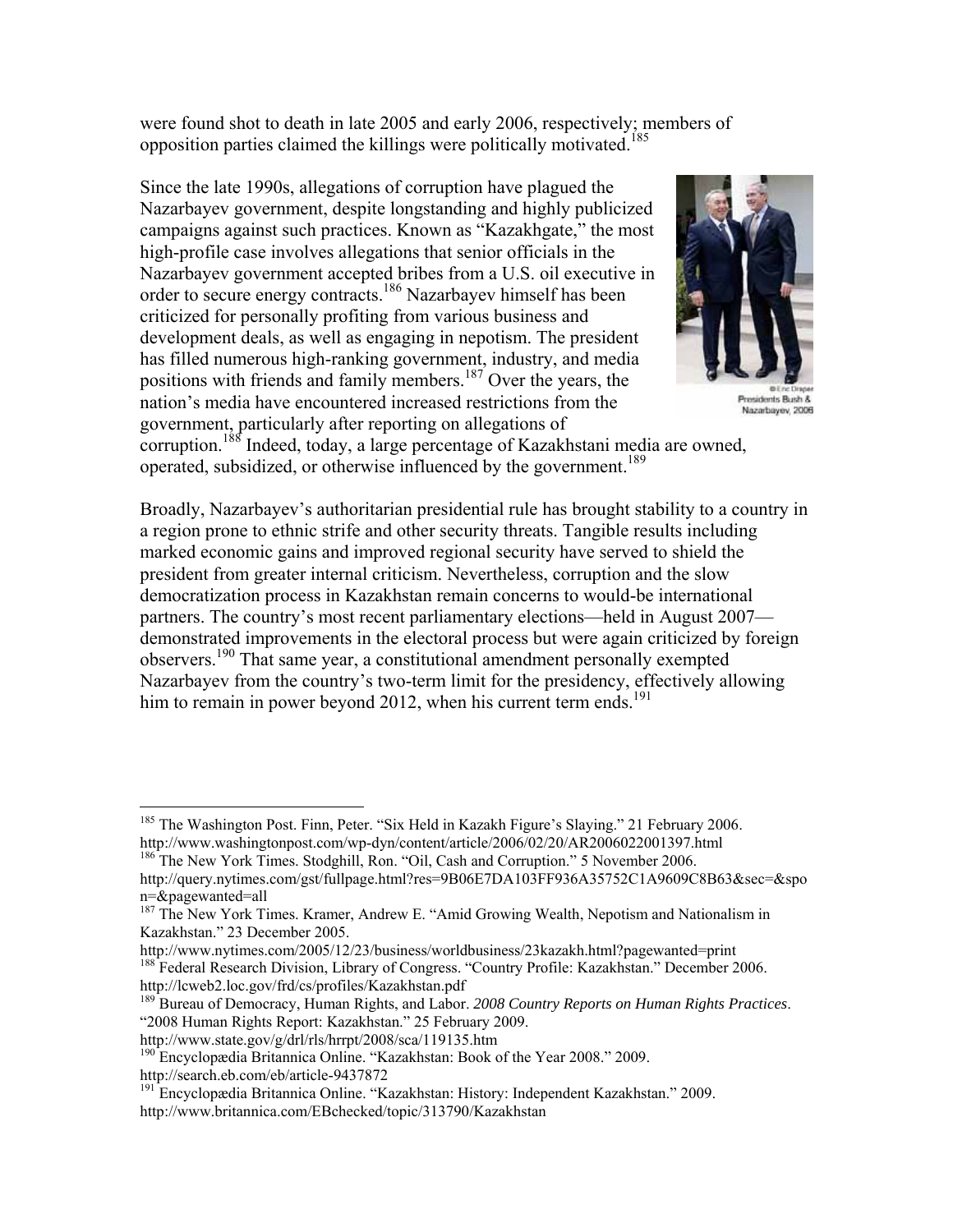# **History Timeline**

**c. 700 B.C.E.** – **200 B.C.E.** – The Saks (Scythians), a nomadic tribe of skillful horsemen and warriors, occupy much of Central Asia and southern Russia.

**c. 200 B.C.E.** – **500 C.E.** – The Usun, a group of Turkic-speaking Mongol tribes, inhabits the Kazakhstan region; they are linked to the Huns, who roam throughout Eurasia during this time.

**c. 550 C.E.** – **750 C.E.** – The Turkic Kaganate and its successor, the Turgesh Kaganate, control southern Kazakhstan.

**c. 739 C.E. – Arabs invade southern Kazakhstan and introduce Islam to the area. In the following century, portions of the south fall to the Muslim Persian Samanid Dynasty.** 

**766 C.E.** – **1218 C.E.** – Various tribal confederations—mostly of Turkic peoples control different areas of the Kazakhstan region. Among the dominant groups are the Karluks, Karakhanids, and Khitans.

**1218** – **1219 C.E.** – The Mongol armies of Genghis Khan conquer eastern and southern Kazakhstan, destroying the Silk Road city of Otrar and other local settlements.

**1227** – Genghis Khan dies. His vast empire, including the Kazakhstan region, is divided amongst his heirs.

**1420** – The Uzbek Khanate emerges in south-central Kazakhstan following the dissolution of the Mongol Empire.

# **1468 – A breakaway group of nomadic Uzbeks establishes itself in southeastern Kazakhstan. They soon come to be known as Kazakhs.**

**1511** – **1523** – The Kazakh Khanate emerges during the rule of Qasim Khan, who expands the khanate's territory and consolidates its political power.

**1550** – Three tribal divisions emerge within the Kazakh Khanate: the Great Horde, the Middle Horde, and the Lesser Horde.

**1620** – **1645** – Russian traders establish settlements along the Ural River, north of the Caspian Sea. In the following century, Russia constructs numerous forts along the northern steppes.

**1723** – After several decades of invasions, Kalmyk Mongols force the Kazakh hordes to flee their lands in southern Kazakhstan—an exodus known as the Great Retreat.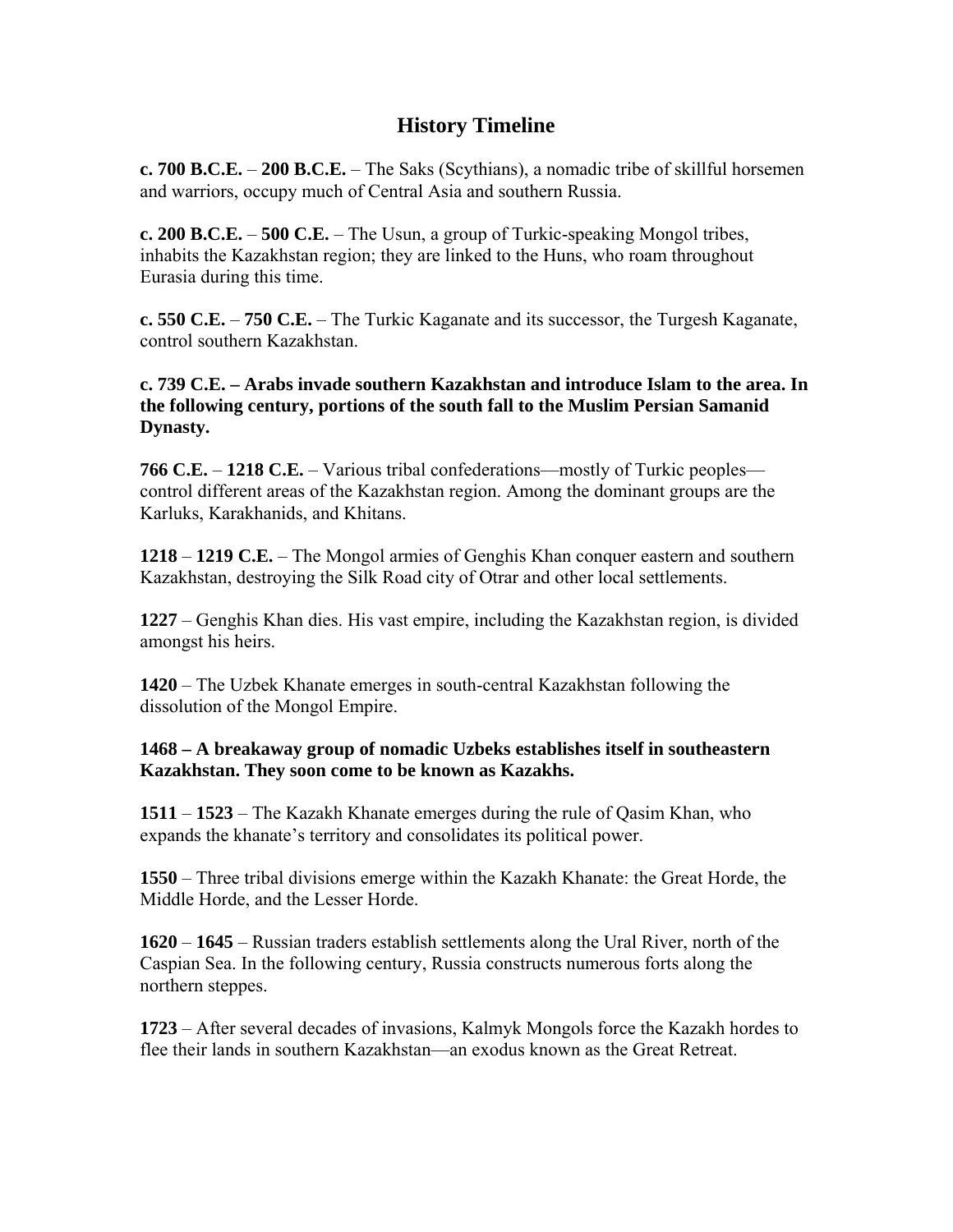**1731** – The Kazakh Khanate ends when the Lesser Horde signs a treaty of protection with the Russian Empire; the other hordes soon sign similar agreements.

#### **1760 – Amid the growing threat of Russian colonization, Ablai Khan emerges as the preeminent khan in the steppes; he temporarily unifies the Kazakh hordes.**

**1822** – The Russian Empire rescinds the authority of the Middle Horde; the Lesser and Great Hordes are subsequently abolished in 1824 and 1848, respectively.

**1837** – **1844** – Kenesary Kasymov, grandson of Ablai Khan, leads the Middle Horde in a rebellion against Russian forces; the movement is ultimately suppressed.

**1876** – Years of struggle culminate when the Khanate of Kokand is abolished, and incorporated into Russian Turkestan.

**1890** – **1917** – Almost three million Russian settlers arrive in the region as part of Russia's large-scale seizure and development of Kazakh lands.

**1917** – **1920** – After the Bolshevik Revolution, civil war rages throughout Russia. In the aftermath, hundreds of thousands of Kazakhs perish from famine.

**1925 – Formerly called the Kyrgyz Autonomous Republic (in 1920), the Kazakh Autonomous Republic is established. It becomes a full Soviet Socialist Republic in 1936.** 

**1929** – **1939** – A Soviet agricultural collectivization scheme enforces the settlement of Kazakh nomads; more than 1.5 million Kazakhs die from famine and violence.

**1941** – **1945** – Stalin orders the mass deportation of various ethnic groups to Kazakhstan during World War II. Soviet industrial production shifts to the region.

**1949** – The Soviet military conducts its first of over 450 nuclear tests at a site near Semipalatinsk (Semey) Kazakhstan. Tests continue until 1989.

**1953** – **1965** – The Soviet "Virgin Lands" campaign calls for the intensive cultivation of the grasslands of the northern steppes; Slavic settlers arrive in large numbers.

**1986** – The political replacement of Dinmukhamed Kunayev, the longtime leader of the Republic, with a Russian outsider sparks protests in Almaty (Alma-Ata).

**1989** – Nursultan Nazarbayev, an ethnic Kazakh, becomes leader of the republic. The Nevada-Semey Movement calls for the end of nuclear testing at Semey.

**December 1991 – The Soviet Union formally dissolves. Nazarbayev is elected as the first president of Kazakhstan, which officially declares its independence on 16 December.**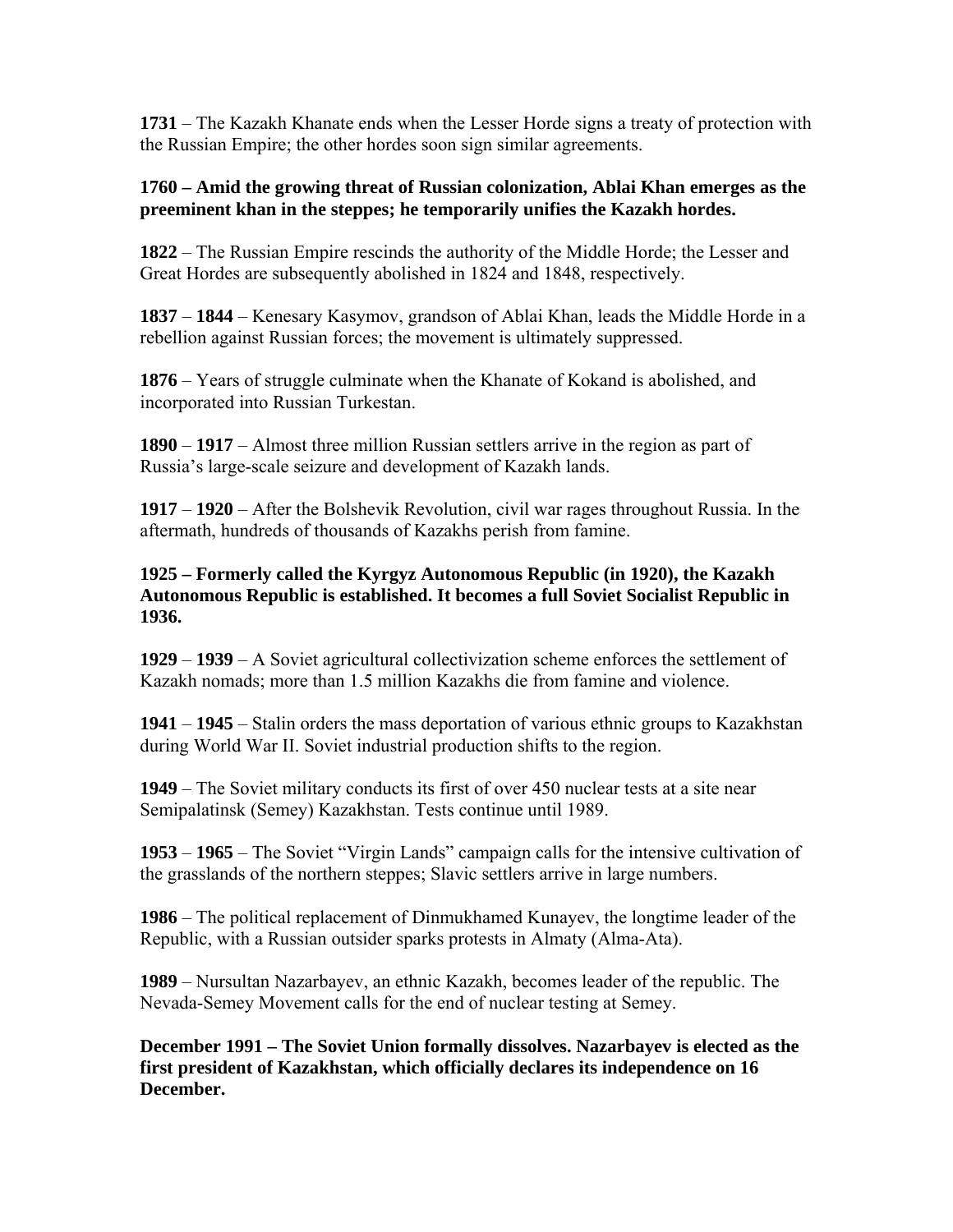**1993** – Kazakhstan introduces its own currency, the *tenge*, and adopts its first constitution. Parliamentary elections are held for the first time the following year.

**1995** – Parliament is dissolved and a new constitution is adopted, greatly expanding presidential power. A referendum extends Nazarbayev's presidential term until 2000.

**1995** – Kazakhstan becomes nuclear-free after cooperating with the U.S. to remove all warheads and weapons-grade material from its territory.

# **1997 – The nation's capital shifts from Almaty to Akmola. Akmola is renamed Astana in 1998.**

**1999** – In a rescheduled election (originally planned for 2000), Nazarbayev wins another presidential term. Foreign observers deem the election unfair.

**2001** – Kazakhstan opens the first major pipeline connecting its Caspian Sea oil fields to world markets (through a Russian port on the Black Sea).

**2001** – Nazarbayev meets with then-U.S. President George W. Bush and agrees to a "long-term strategic partnership" between the U.S. and Kazakhstan.

**2005** – Nazarbayev is elected for another presidential term following government crackdowns on opposition parties. Foreign observers judge the election unfair.

# **2007 – A constitutional amendment makes Nazarbayev personally exempt from the country's two-term limit for the office of president. Parliament regains some power.**

**2009** – Kazakhstan agrees to allow the U.S. to transport non-military cargo through its territory to U.S. bases in Afghanistan.

**April 2009** – Nazarbayev prepares to build a nuclear fuel bank to consolidate regional materials. Proposed by the IAEA in 2005, the plan is supported by U.S. and Russia.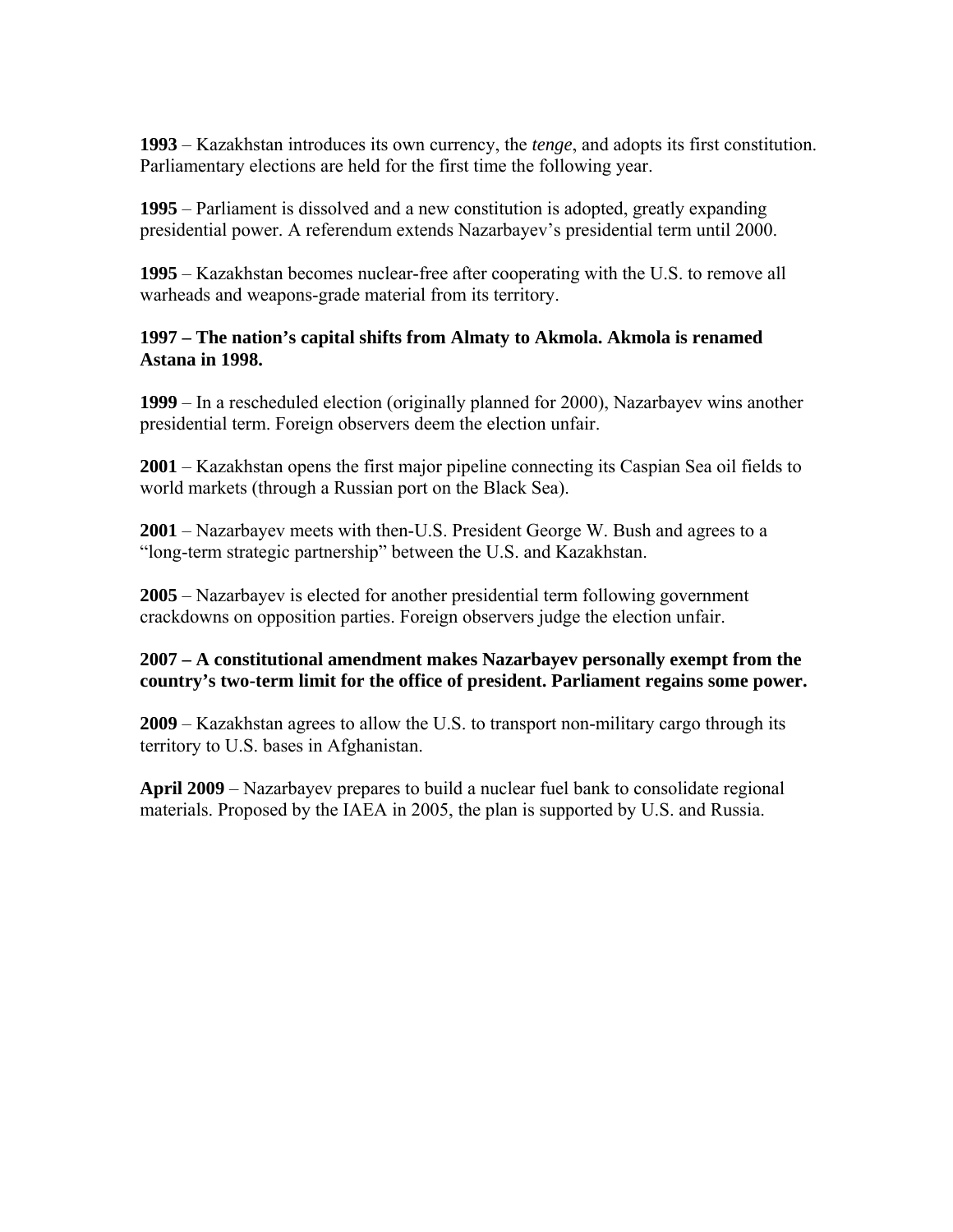# **Chapter 4 Economy**

#### **Introduction**

 $\overline{a}$ 

When the Soviet Union (U.S.S.R.) dissolved in late 1991, newly independent Kazakhstan inherited a mixed economic legacy. The Soviets developed Kazakh industry and agriculture to serve the needs of the entire country. In the process, the Republic, located in the Central Asian steppe, became the third-largest economy in the U.S.S.R.<sup>192</sup> However, it was part of a command (or state-run) system of production, a large percentage of which remained under the complete or partial control of central authorities in Moscow until independence.<sup>193</sup> Because the centrally planned Soviet republics were interdependent, the inefficiencies that contributed to the abandonment of state socialism led to further problems in the immediate post-Soviet era. Specifically, Kazakhstan lost its huge fixed market for locally produced industrial and agricultural products; this resulted in steep declines in output and employment levels as the economy contracted.<sup>194</sup>

Such dire circumstances forced Kazakhstan to develop an independent, market-based economy. The government implemented changes that included the establishment of a national currency (the *tenge*), the privatization of state-run industry and public assets, and the solicitation of foreign investment. These reforms laid the institutional groundwork for exploitation of the country's immense natural resources, including oil, natural gas, and minerals. Beginning in 2000, the Kazakhstani economy began to expand rapidly, with annual GDP growth rates reaching 13.5% in 2001 and ranging between 8.5–10.7% from 2002–2007. Meanwhile, in 2002, the U.S. Department of Commerce formally awarded market economy status to Kazakhstan $195$ 



Kazakh tenge banknotes

Largely driven by the energy sector, this economic boom brought increased levels of development to the country, although cronyism and corruption reportedly funneled a large share of the economic gains to a small class of connected elites.<sup>196</sup> Today, Kazakhstan has a mixed economy that features both private and state-owned companies. It remains heavily dependent upon the energy sector despite recent efforts to diversify.

<sup>&</sup>lt;sup>192</sup> *The Kazakhs*, 2nd edition. Olcott, Martha Brill. "Chapter 12: Creating an Independent Kazakhstan [p. 271]." 1995. Stanford: Hoover Institution Press.

<sup>193</sup> Federal Research Division, Library of Congress. *Kazakhstan: A Country Study*. Olcott, Martha Brill. "Chapter 1: Kazakstan: Historical Background: Historical Setting: In the Soviet Union." Glenn E. Curtis, Ed. 1996. http://lcweb2.loc.gov/cgi-bin/query2/r?frd/cstdy:@field(DOCID+kz0016)

<sup>&</sup>lt;sup>194</sup> Kazakhstan: Coming of Age. Fergus, Michael and Janar Jandosova. "Chapter 7: Economy [pp. 234– 235]." 2003. London: Stacey International.

<sup>195</sup> Bureau of South and Central Asian Affairs, U.S. Department of State. "Background Note: Kazakhstan."<br>April 2009. http://www.state.gov/r/pa/ei/bgn/5487.htm

<sup>&</sup>lt;sup>196</sup> Kazakhstan: Unfulfilled Promise. Olcott, Martha Brill. "Chapter 4: Trying Pluralism and Abandoning It [p. 124]." 2002. Washington: Carnegie Endowment for International Peace.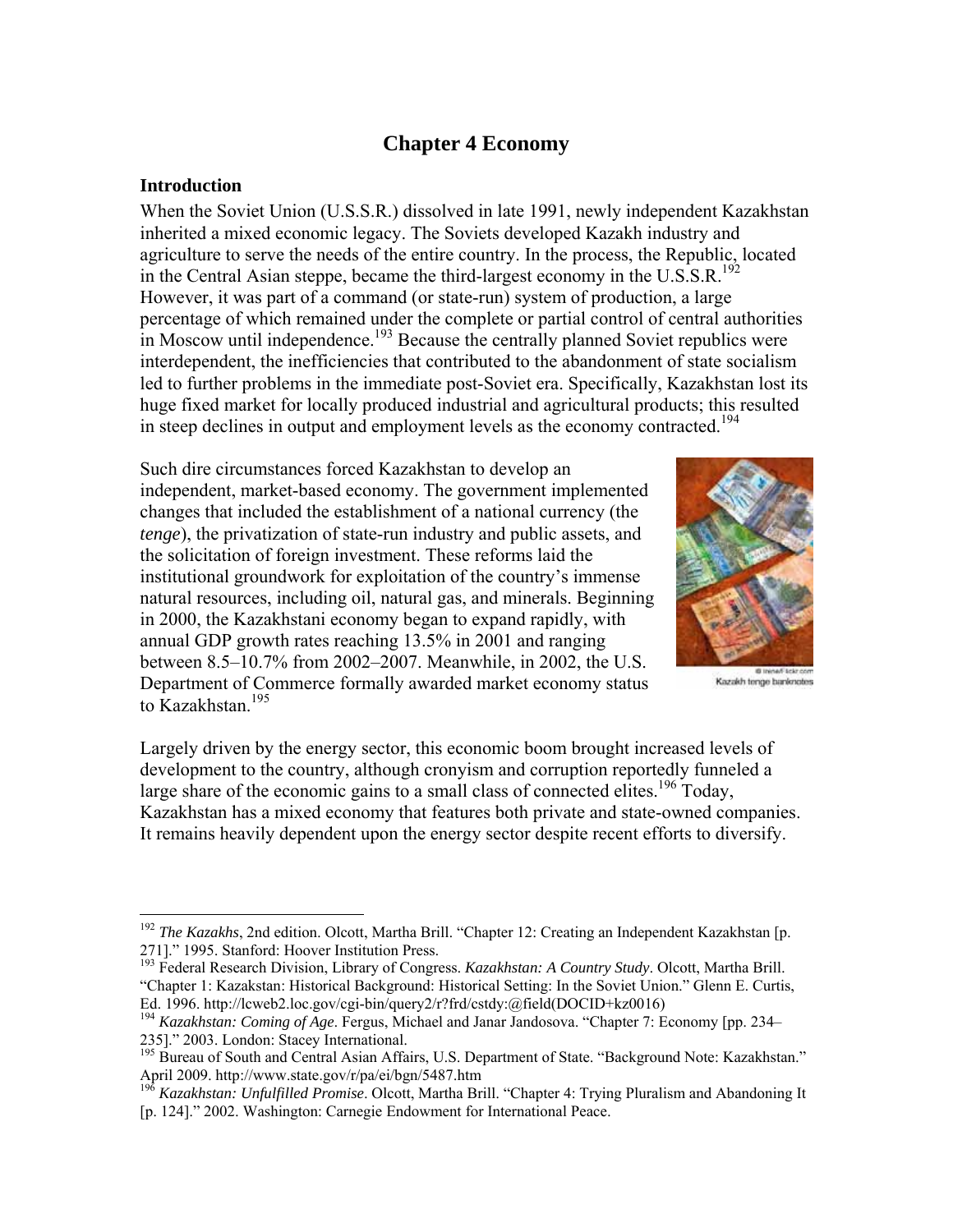GDP growth fell to 3% in 2008 because of the global economic downturn and the corresponding decline in oil prices.<sup>197</sup>

# **Energy**

# *Oil*

Kazakhstan possesses an immense supply of oil, with some 30 billion barrels (bbl) of proven reserves. A large portion of its supply is located in the northeastern region of the Caspian Sea, in the Tengiz and Kashagan oil fields.<sup>198</sup> The Kashagan field is the fifth largest oil field in the world. It is still under development and yet to reach its full production potential. Another major field, Karachaganak, is located onshore, north of the Caspian



Oil platform in the Caspian Sea

Sea, near the Russian border. U.S. oil companies have significant stakes in these fields. Chevron holds a 50% share in the massive Tengiz field, which it began developing in 1993. Kazmunaigaz, Kazakhstan's state-owned oil company, also has significant shares in the Tengiz and Kashagan fields. Overall, the nation's proven oil reserves are the 11th largest in the world.<sup>199</sup>

In 2008, Kazakhstan's oil production averaged 1.429 million bbl per day, while its consumption levels for that year were forecasted at 239,000 bbl per day.<sup>200</sup> The large surplus of oil allows Kazakhstan to export huge volumes to market, although the nation is still in the process of developing and expanding its delivery network. In 2001, Kazakhstan opened its first major pipeline connecting the Tengiz oil field to the Russian port city of Novorossiysk on the Black Sea. Constructed by the Caspian Pipeline Consortium (CPC), a group of Kazakhstani, Russian, and other international interests, the pipeline links Kazakhstan's landlocked supplies to world markets.201 In 2007, President Nursultan Nazarbayev announced plans to greatly expand the pipeline's capacity in the coming years.<sup>202</sup>

Kazakhstan is also developing an extensive pipeline connecting its Caspian Sea oil fields to facilities in western China. In 2006, the eastern portion of the pipeline opened, allowing a flow of oil from the city of Atasu (in central Kazakhstan) into China, where demand is high. The pipeline's unfinished middle portion—spanning west-central

Cooperation. Extern 2002. Http://www.rferl.org/content/Article/1096063.html 2022 Forbes.com. AFX News Limited. "Kazakhstan and Russia Plan to Increase CPC Oil Pipeline Capacity." 10 May 2007. http://www.forbes.com/feeds/afx/2007/05/10/afx3707054.html

<sup>1</sup> 197 Central Intelligence Agency. *The World Factbook*. "Kazakhstan." 28 May 2009.

https://www.cia.gov/library/publications/the-world-factbook/geos/KZ.html<br><sup>198</sup> Energy Information Administration. "Kazakhstan Energy Profile." 15 May 2009.<br>http://tonto.eia.doe.gov/country/country energy data.cfm?fips=KZ

<sup>&</sup>lt;sup>199</sup> Energy Information Administration. "Country Analysis Brief: Kazakhstan: Oil." February 2008.<br>http://www.eia.doe.gov/emeu/cabs/Kazakhstan/Oil.html

<sup>&</sup>lt;sup>200</sup> Energy Information Administration. "Kazakhstan Energy Profile." 15 May 2009.<br>http://tonto.eia.doe.gov/country/country\_energy\_data.cfm?fips=KZ

<sup>&</sup>lt;sup>201</sup> Radio Free Europe/Radio Liberty. Lelyveld, Michael. "Kazakhstan: Caspian Sea Oil Pipeline Symbol of Cooperation." 27 March 2001. http://www.rferl.org/content/Article/1096063.html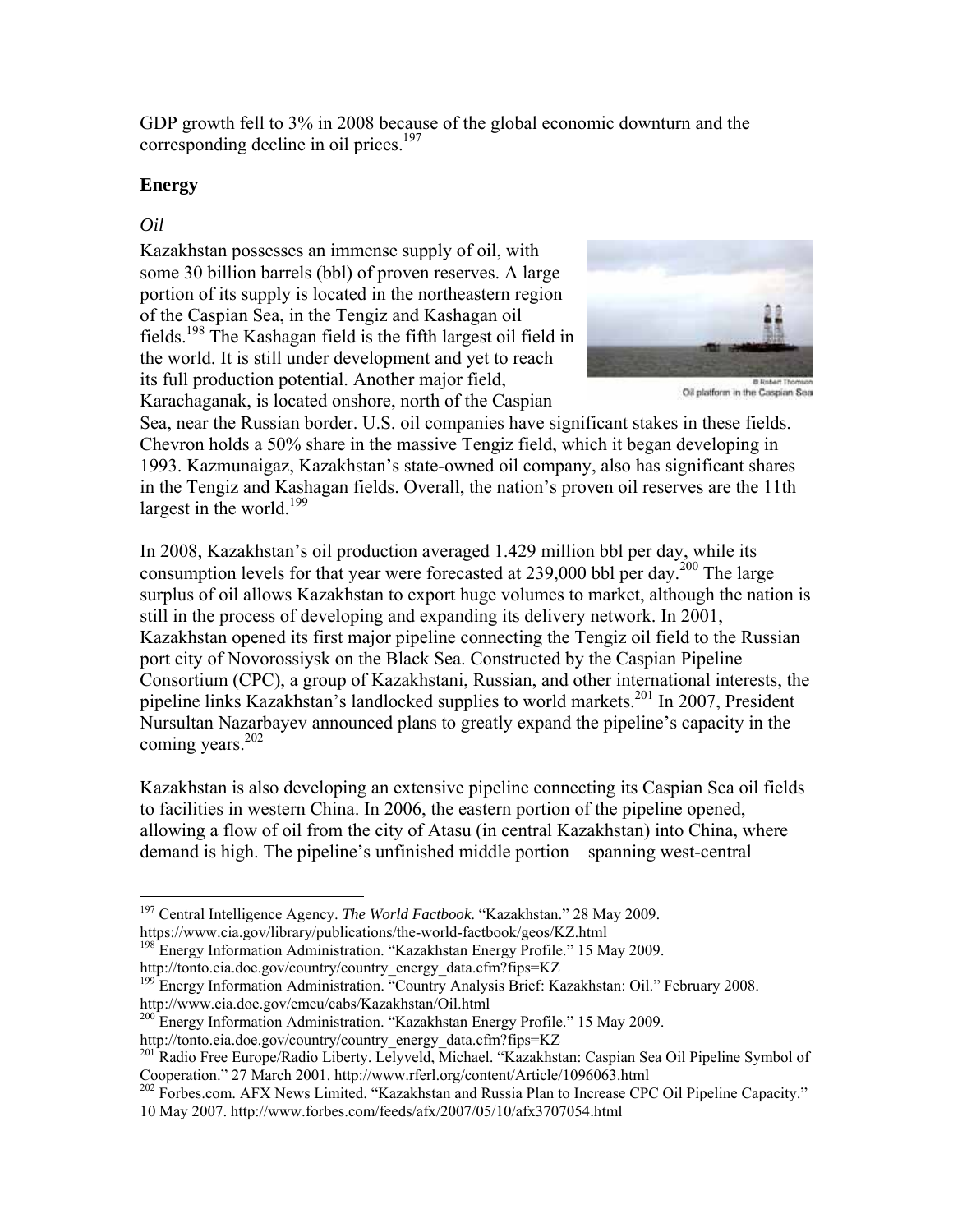Kazakhstan—is scheduled for completion in 2011.<sup>203</sup> Kazakhstan also maintains a pipeline running from Atyrau (near the Caspian Sea) to the Russian city of Samara; this pipeline taps into the expansive Russian delivery network. Finally, in an effort to reduce its dependency upon Russian networks, Kazakhstan is developing the Kazakhstan– Caspian Transportation System.204 In this network, a planned pipeline will link the Kashagan field with the Kazakhstani port city of Kuryk. From there, oil supplies will be transported on barges across the Caspian Sea to Azerbaijan, where they will be pumped through the Baku–Tbilisi–Ceyhan (BTC) pipeline to Turkey.<sup>205</sup>

From 1999–2000, the extraction and export of oil propelled several years of remarkable economic expansion. As of early 2008, the oil industry was responsible for approximately 30% of the nation's GDP.<sup>206</sup> However, declining oil prices slowed economic growth in 2008, demonstrating the nation's heavy dependence on the petroleum sector. Nonetheless, oil production is projected to rise substantially in the coming



Oil rig in the Caspian Sea

decade, potentially pushing Kazakhstan into the ranks of the top ten oil-producing nations in the world.<sup>207</sup> To insulate itself from fluctuations in the world market price, in 2000 the Kazakhstani government established the National Oil Fund of Kazakhstan.<sup>208</sup> As of March 2009, the fund held roughly USD 22 billion despite heavy spending on economic rescue and stimulus packages in the midst of the global economic downturn.<sup>209</sup>

#### *Natural Gas*

1

Kazakhstan possesses an estimated 2.832 trillion cubic meters of proved reserves of natural gas, the 16th largest supply in the world.<sup>210</sup> Nearly all of the country's natural gas is "associated"—it is found with other fossil fuels, namely oil. Western Kazakhstan contains most of the nation's deposits; Karachaganak field in the northwest accounts for an estimated 25% of total reserves. As of 2007, Kazakhstan consumed slightly more gas than it produced; nonetheless, it is expected to become a net exporter of the resource in

<sup>203</sup> The Jamestown Foundation. *China Brief*, Vol. 8, No. 21. Peyrouse, Sebastien. "Sino-Kazakh Relations: A Nascent Strategic Partnership." 4 November 2008.<br>http://www.jamestown.org/single/?no cache=1&tx ttnews%5Btt news%5D=34142

<sup>&</sup>lt;sup>204</sup> Central Asia-Caucasus Institute. *Central Asia-Caucasus Analyst*. Cutler, Robert M. "Kashagan Leads Kazakhstan to Increase Trans-Caspian Oil Exports." 9 July 2008. http://www.cacianalyst.org/?q=node/4901 <sup>205</sup> Energy Information Administration. "Country Analysis Brief: Kazakhstan: Oil." February 2008.

http://www.eia.doe.gov/emeu/cabs/Kazakhstan/Oil.html 206 Energy Information Administration. "Country Analysis Brief: Kazakhstan: Background." February 2008. http://www.eia.doe.gov/emeu/cabs/Kazakhstan/Background.html

<sup>&</sup>lt;sup>207</sup> Bureau of South and Central Asian Affairs, U.S. Department of State. "Background Note: Kazakhstan." April 2009. http://www.state.gov/r/pa/ei/bgn/5487.htm<br><sup>208</sup> Energy Information Administration. "Country Analysis Brief: Kazakhstan: Background." February 2008.

http://www.eia.doe.gov/emeu/cabs/Kazakhstan/Background.html

<sup>&</sup>lt;sup>209</sup> Silk Road Intelligencer. "Kazakhstan's Oil Fund Decreases by 20 Percent Since Beginning of 2009. 8 April 2009. http://silkroadintelligencer.com/2009/04/08/kazakhstans-oil-fund-decreases-by-20-percentsince-beginning-of-2009/

<sup>210</sup> Energy Information Administration. "Kazakhstan Energy Profile." 15 May 2009. http://tonto.eia.doe.gov/country/country\_energy\_data.cfm?fips=KZ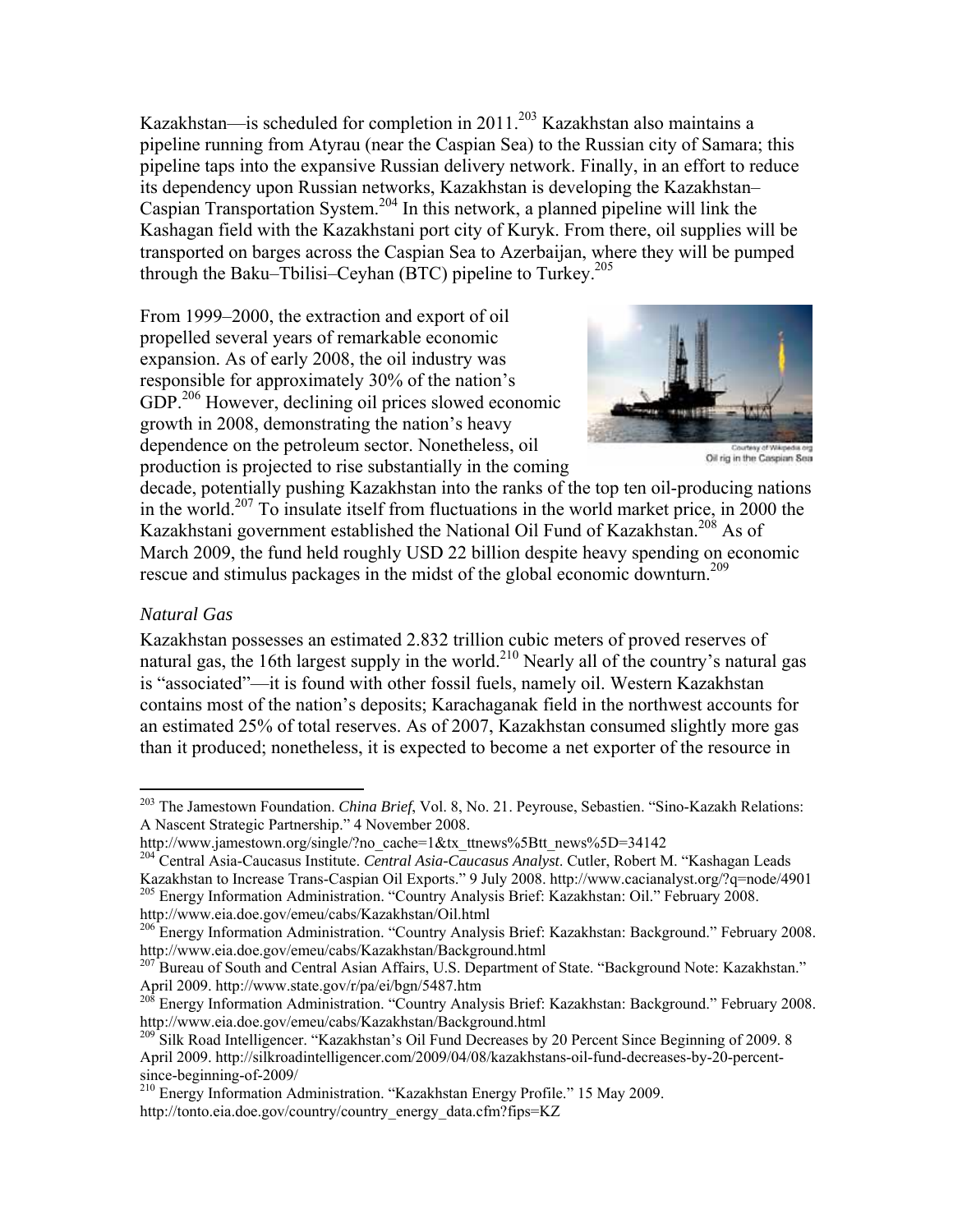the coming years. Its ability to do so depends upon the development of a suitable delivery network. The Central Asian Center Pipeline (CACP), which stretches from Turkmenistan to Russia, currently runs through western Kazakhstan. Various related pipelines are planned or in development, including a pipeline from Turkmenistan to China via Kazakhstan, as well as an expansion of the CACP.<sup>211</sup> Much of Kazakhstan's extracted gas is exported into nearby Russia, while major cities in the south import gas from Uzbekistan on the Tashkent–Bishkek–Almaty pipeline.<sup>212</sup>

#### *Coal and Electricity*

Kazakhstan has long been the site of intensive coal mining, particularly during the Soviet era. North-central Karaganda province is the heart of the nation's coal industry.<sup>213</sup> The country possesses the largest recoverable coal reserves in Central Asia, holding approximately 34.5 billion short tons of the resource.<sup>214</sup> Generally producing more than it consumes, Kazakhstan is a net exporter of coal; Russia and Ukraine are the primary destinations for its coal exports. Because of safety concerns and lack of investment, the coal industry has actually declined since the nation gained its independence.<sup>215</sup> However, production levels have shown solid growth in recent years.<sup>216</sup>

In 2006, the most recent year with official data, Kazakhstan generated more electricity than it consumed.<sup>217</sup> Most of the nation's power plants are coalfired, although Kazakhstan also possesses some hydroelectric facilities, primarily on the Irtysh (Ertis) River. The country's transmission network is outdated, resulting in significant energy loss during distribution. The network is also divided into three distinct grids: two



Power plant in Ekibastuz

in the north and one in the south. The northern grids are connected to a regional network of coal-fired plants; these grids have exported electricity to Russia in recent years. However, the transmission grid in the south has been dependent upon electricity imports from Kyrgyzstan and Uzbekistan. In 2004, the Kazakhstan Electricity Grid Operating Company began construction of an additional north–south power line in an effort to supply the south with reliable, locally produced energy; this project is ongoing.<sup>218</sup>

1

<sup>&</sup>lt;sup>211</sup> Reuters UK. Auyezov, Olzhas. "Kazakhstan Starts Building Gas Pipeline to China." 9 July 2008. http://uk.reuters.com/article/idUKL0939802620080709?sp=true

<sup>&</sup>lt;sup>212</sup> Energy Information Administration. "Country Analysis Brief: Kazakhstan: Natural Gas." February 2008.

http://www.eia.doe.gov/emeu/cabs/Kazakhstan/NaturalGas.html<br>
<sup>213</sup> Federal Research Division, Library of Congress. "Country Profile: Kazakhstan." December 2006.<br>
http://lcweb2.loc.gov/frd/cs/profiles/Kazakhstan.pdf

<sup>&</sup>lt;sup>214</sup> A short ton = 2000 lbs.  $\frac{215 \text{ Energy Information Administration}}{215 \text{ Energy Information Administration}}$ . "Country Analysis Brief: Kazakhstan: Coal." February 2008. http://www.eia.doe.gov/emeu/cabs/Kazakhstan/NaturalGas.html

<sup>&</sup>lt;sup>216</sup> Energy Information Administration. "Kazakhstan Energy Profile: Energy Data Series." No date.

http://tonto.eia.doe.gov/country/country\_time\_series.cfm?fips=KZ<br><sup>217</sup> Energy Information Administration. "Kazakhstan Energy Profile." 15 May 2009.

http://tonto.eia.doe.gov/country/country\_energy\_data.cfm?fips=KZ<br><sup>218</sup> Energy Information Administration. "Country Analysis Brief: Kazakhstan: Electricity." February 2008. http://www.eia.doe.gov/emeu/cabs/Kazakhstan/Electricity.html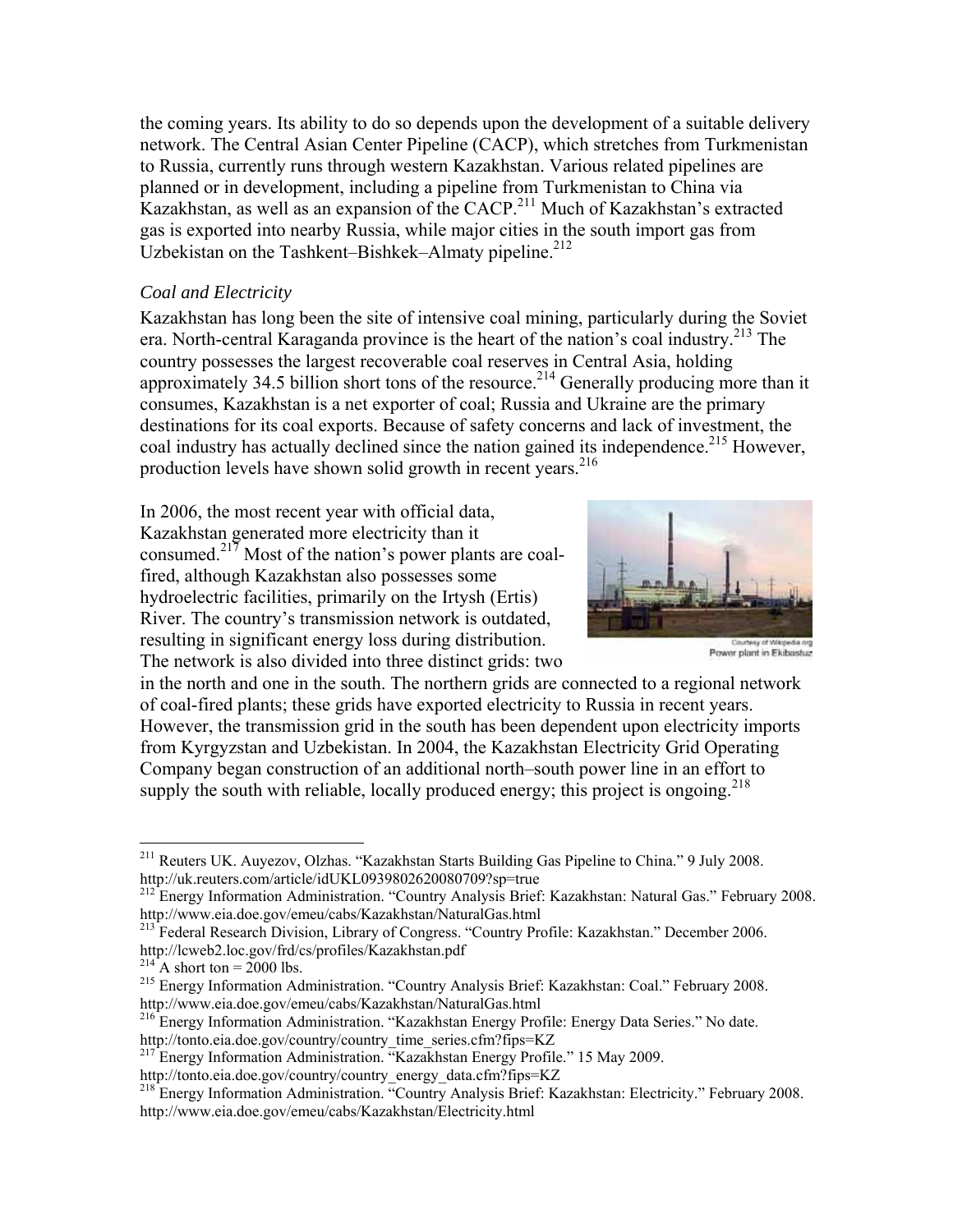#### **Industry and Natural Resources**

When it gained its independence, Kazakhstan inherited a well-developed but diminishing industrial sector with deteriorating infrastructure. Without the guaranteed market and support of the greater Soviet Union, Kazakhstan's industrial production sharply declined during the 1990s. Overall output fell by 50% between 1990 and 1995, and the sector's contribution to GDP dropped from 31%–21% over the course of the decade. Since the early 2000s, the oil industry has been largely responsible for the resurgence of Kazakhstan's industrial sector and the economy as a whole.<sup>219</sup>

In addition to fossil fuels, Kazakhstan possesses massive reserves of other mineral resources, the extraction and processing of which have contributed greatly to the nation's industrial output. The country has major deposits of iron ore, lead, copper, chromite, gold, zinc, bauxite, manganese, and uranium. Its reserves of the latter resource are particularly rich; Kazakhstan is thought to possess roughly 20% of the world's total uranium supply.



Dioptase minerals from Karaganda Province

Since the country initiated privatization, foreign investment in mineral extraction has been substantial. This has allowed widespread development or expansion of mining and metallurgical operations, many of which were initiated during the Soviet era and are in need of rehabilitation.<sup>220</sup>

In recent years, Kazakhstan has made efforts to diversify its industrial base to reduce its dependency upon the energy sector.<sup>221</sup> These efforts have concentrated on the expansion of the manufacturing sector, which has attracted significantly less foreign investment.<sup>222</sup> Major products within this sector include machinery and construction materials. Other industrial products include chemical fertilizers, processed food, synthetic textiles, and pharmaceuticals.223 Largely because of the development of the oil and gas industries, the nation's construction industry grew over the last decade as new infrastructure was needed. Nazarbayev's extensive reconstruction and expansion of Astana, the capital city, also contributed to the construction boom.<sup>224</sup> Overall, industrial activity accounted for an

"2005 Minerals Yearbook: Commonwealth of Independent States [pp. 7.5–7.7]." December 2007. http://minerals.usgs.gov/minerals/pubs/country/2005/myb3-2005-am-aj-bo-gg-kz-kg-md-rs-ti-tx-up-uz.pdf

221 Central Intelligence Agency. *The World Factbook*. "Kazakhstan." 28 May 2009.

https://www.cia.gov/library/publications/the-world-factbook/geos/KZ.html<br><sup>222</sup> U.S. Geological Survey, U.S. Department of the Interior. Levine, Richard M. and Glenn J. Wallace. "2005 Minerals Yearbook: Commonwealth of Independent States [pp. 7.5–7.7]." December 2007.

http://minerals.usgs.gov/minerals/pubs/country/2005/myb3-2005-am-aj-bo-gg-kz-kg-md-rs-ti-tx-up-uz.pdf 223 Encyclopædia Britannica Online. "Kazakhstan: The Economy: Industry." 2009.

1

<sup>&</sup>lt;sup>219</sup> Federal Research Division, Library of Congress. "Country Profile: Kazakhstan." December 2006. http://lcweb2.loc.gov/frd/cs/profiles/Kazakhstan.pdf<br><sup>220</sup> U.S. Geological Survey, U.S. Department of the Interior. Levine, Richard M. and Glenn J. Wallace.

http://www.britannica.com/EBchecked/topic/313790/Kazakhstan

<sup>&</sup>lt;sup>224</sup> Federal Research Division, Library of Congress. "Country Profile: Kazakhstan." December 2006. http://lcweb2.loc.gov/frd/cs/profiles/Kazakhstan.pdf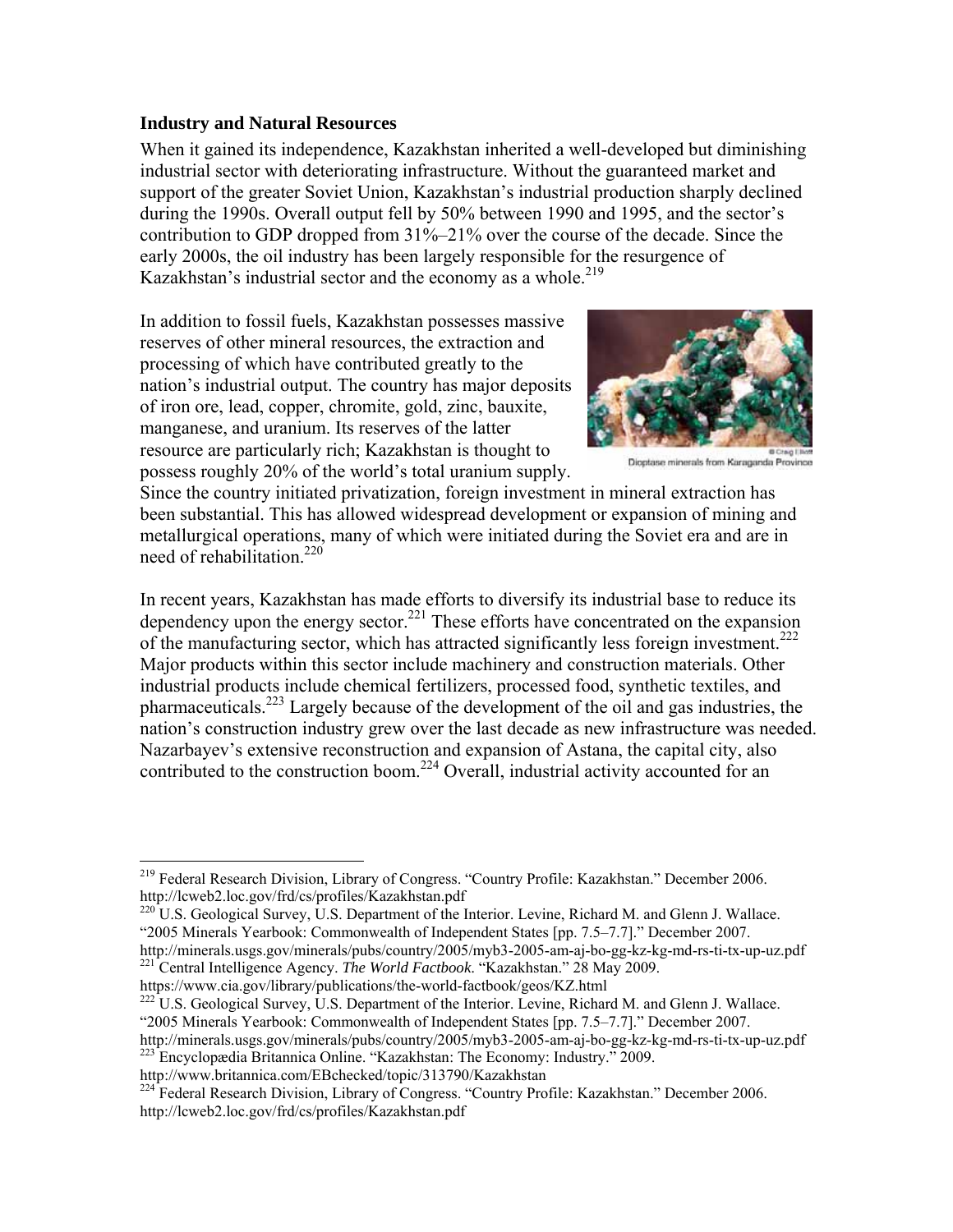estimated 39.4% of GDP in 2008, with only a modest growth rate in industrial production estimated for that year  $(0.7\%)$ <sup>225</sup>

#### **Agriculture**

The Soviet legacy is still evident in the agricultural sector. Decades of large-scale development and intensive cultivation practices expanded agricultural areas but also led to severe environmental damage. The extensive single-crop cultivation of the arid steppes led to massive soil erosion and fertility loss, while the heavy use of pesticides and fertilizers contaminated soils and regional water resources with chemical runoff. $226$  After independence, the nation was left with deteriorating agricultural infrastructure, and the sector was overshadowed by the development of oil and mineral resources.227 In 1990, agriculture accounted for 35% of the Kazakh Republic's GDP.<sup>228</sup> By 2008, this percentage had fallen to an estimated  $5.8\%$ <sup>229</sup>



Potato farm in Almaty

Agriculture remains an important sector for the labor force, despite its relatively small contribution to GDP. As of 2005, the most recent year with available estimates, about 31.5% of the population worked in agriculture and animal husbandry.<sup>230</sup> The wide gap between the sector's labor force participation and its economic productivity helps explain rural poverty. In cooperation with international organizations such as the World Bank, the Kazakhstani government has made efforts to revitalize the industry.231 These efforts include investing in modern infrastructure and initiating land reforms aimed at privatizing agricultural plots. $^{232}$ 

Today, Kazakhstan has around 220 million hectares of agricultural land, the majority of which is used for pasture or the cultivation of forage crops. Its primary agricultural product is wheat. The nation annually produces some 14–15 million tons of the crop, making it the seventh-largest wheat producer in the world. Additional food crops include barley, rice, sugar beets, and various fruits and vegetables. Cotton is an important industrial crop. Livestock and animal products, including meat, dairy goods, and wool,

http://lcweb2.loc.gov/frd/cs/profiles/Kazakhstan.pdf<br><sup>229</sup> Central Intelligence Agency. *The World Factbook*. "Kazakhstan." 28 May 2009.<br>https://www.cia.gov/library/publications/the-world-factbook/geos/KZ.html

<sup>230</sup> Central Intelligence Agency. *The World Factbook*. "Kazakhstan." 28 May 2009.

http://go.worldbank.org/X2L1G81MQ0

<sup>225</sup> Central Intelligence Agency. *The World Factbook*. "Kazakhstan." 28 May 2009. https://www.cia.gov/library/publications/the-world-factbook/geos/KZ.html <sup>226</sup> The New Agriculturist. "Country Profile: Kazakhstan." January 2008. http://www.new-

ag.info/08/01/countryp.php

<sup>&</sup>lt;sup>227</sup> EurasiaNet.org. Nurskenova, Assel. "Kazakhstan Has High Hopes for Agricultural Reform." 29 January 2004. http://www.eurasianet.org/departments/business/articles/eav012904.shtml

<sup>&</sup>lt;sup>228</sup> Federal Research Division, Library of Congress. "Country Profile: Kazakhstan." December 2006.

https://www.cia.gov/library/publications/the-world-factbook/geos/KZ.html 231 The World Bank. "Revitalizing Agriculture in Kazakhstan." No date.

<sup>&</sup>lt;sup>232</sup> EurasiaNet.org. Nurskenova, Assel. "Kazakhstan Has High Hopes for Agricultural Reform." 29 January 2004. http://www.eurasianet.org/departments/business/articles/eav012904.shtml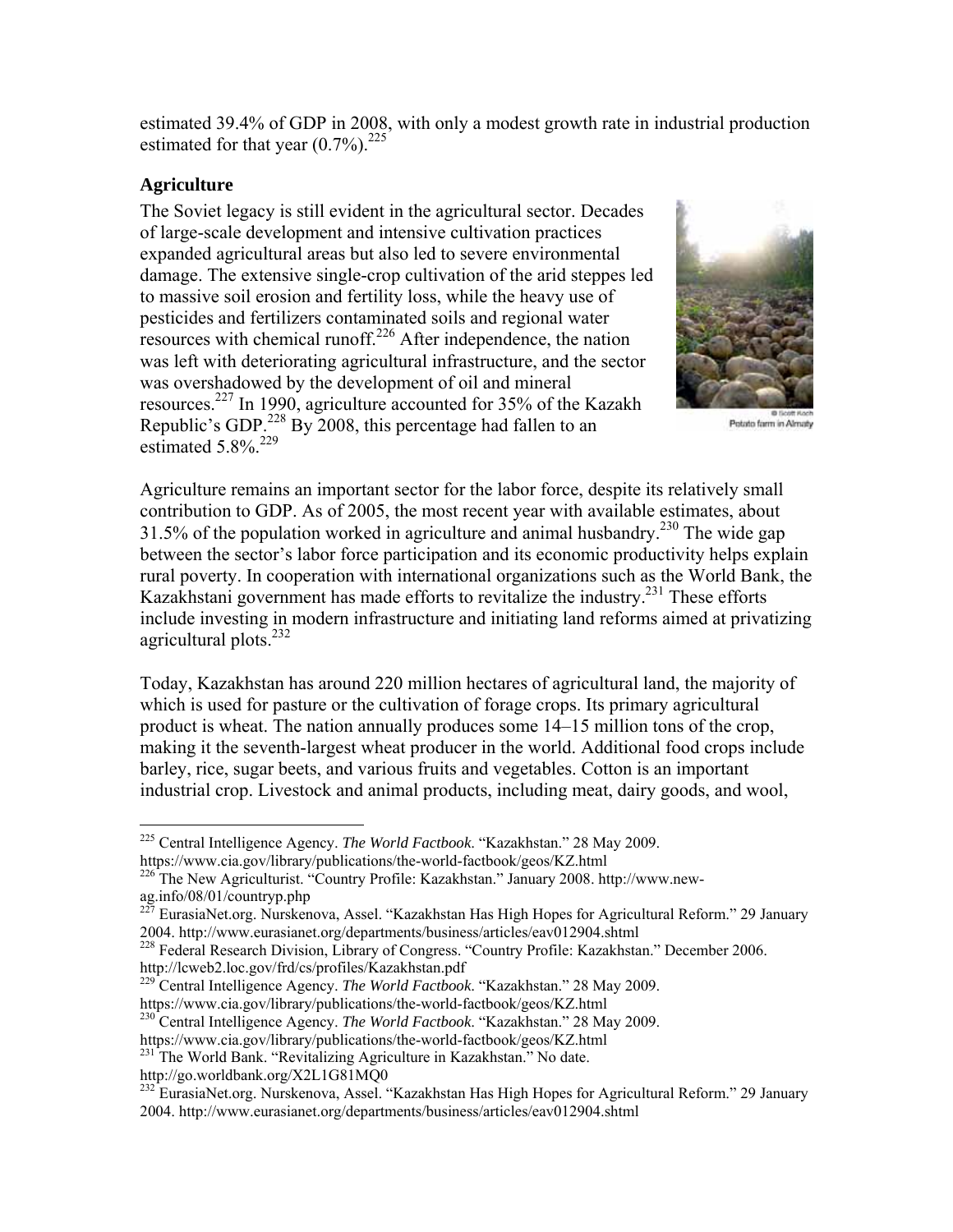are also important products.<sup>233</sup> Agricultural crops, especially those of wheat, are primarily grown in the northern steppes.

#### **Banking and Currency**

 $\overline{a}$ 

Kazakhstan's banking system includes both state-owned and private financial institutions. The system is dominated by the government-run National Bank of Kazakhstan, which oversees financial regulation and monetary policy in the country. As the nation's central bank, it represents the Kazakhstani government in its transactions with foreign banks and financial institutions.234 Below the first-tier National Bank, some



Kazakh tenge banknotes

of the major second-tier banks include BTA (Bank Turan-Alem), Kazkommertsbank, Halyk, and Alliance. Some foreign-based banks, such as Citibank and HSBC, also operate within the country. $^{235}$ 

After a period of expansive development, Kazakhstan's indigenous banks encountered serious financial problems at the onset of the global economic crisis in 2007–2008, when credit markets tightened. BTA, the country's largest bank, was one of the hardest hit. After years of growth, it lacked the funds to repay foreign lenders for the debt that it compiled when credit was easy.<sup>236</sup> A similar problem—a high loan-to-deposit ratio affected the nation's other large banks. As the crisis grew increasingly severe, the Kazakhstani government shifted USD 10 billion from its National Oil Fund to a rescue fund designed to inject capital into the unstable banks.<sup>237</sup> While providing financial support, the government also took administrative control of some of the banks. In doing so, it nationalized BTA and Alliance while acquiring shares in Kazkommertsbank and Halyk.<sup>238</sup>

The government has also sought foreign investment, notably from Russian and Chinese interests, to recapitalize the banks. Such investment exposes Kazakhstan to greater Russian influence, compounding its already substantial economic dependence upon its neighbor to the north. The banking crisis posed a major threat to the Kazakhstani economy; in mid 2009, its private sector foreign debt (USD 103 billion) amounted to roughly  $86\%$  of the nation's projected GDP for that year.<sup>239</sup>

<sup>239</sup> StratFor Global Intelligence. "Special Series: The Recession Revisited: The Recession in Kazakhstan." 18 June 2009. http://web.stratfor.com/images/writers/Recession\_Revisited\_Kazakhstan.pdf

<sup>&</sup>lt;sup>233</sup> Bureau of South and Central Asian Affairs, U.S. Department of State. "Background Note: Kazakhstan." April 2009. http://www.state.gov/r/pa/ei/bgn/5487.htm<br>
<sup>234</sup> The National Bank of Kazakhstan. "About the National Bank of the Republic of Kazakhstan." 2009.

http://www.nationalbank.kz/?uid=2D2DE3A1-D7EC-AA39-CDD03B807F06025A&docid=164

<sup>&</sup>lt;sup>235</sup> Bureau of South and Central Asian Affairs, U.S. Department of State. "Background Note: Kazakhstan."<br>April 2009. http://www.state.gov/r/pa/ei/bgn/5487.htm

 $^{236}$  The New York Times. Kramer, Andrew E. "Kazakhstan Bank Stops Repaying Foreign Debt." 24 April 2009. http://www.nytimes.com/2009/04/25/business/global/25default.html

<sup>&</sup>lt;sup>237</sup> The New York Times. Kramer, Andrew E. "Kazakhstan Takes Control of 2 Banks." 2 February 2009. http://www.nytimes.com/2009/02/03/business/worldbusiness/03kazakh.html?\_r=1

<sup>&</sup>lt;sup>238</sup> Reuters India. Auyezov, Olzhas. "Factbox: Key Changes in Kazakhstan's Banking System." 2 February 2009. http://in.reuters.com/article/mergersNews/idINL266938920090202?sp=true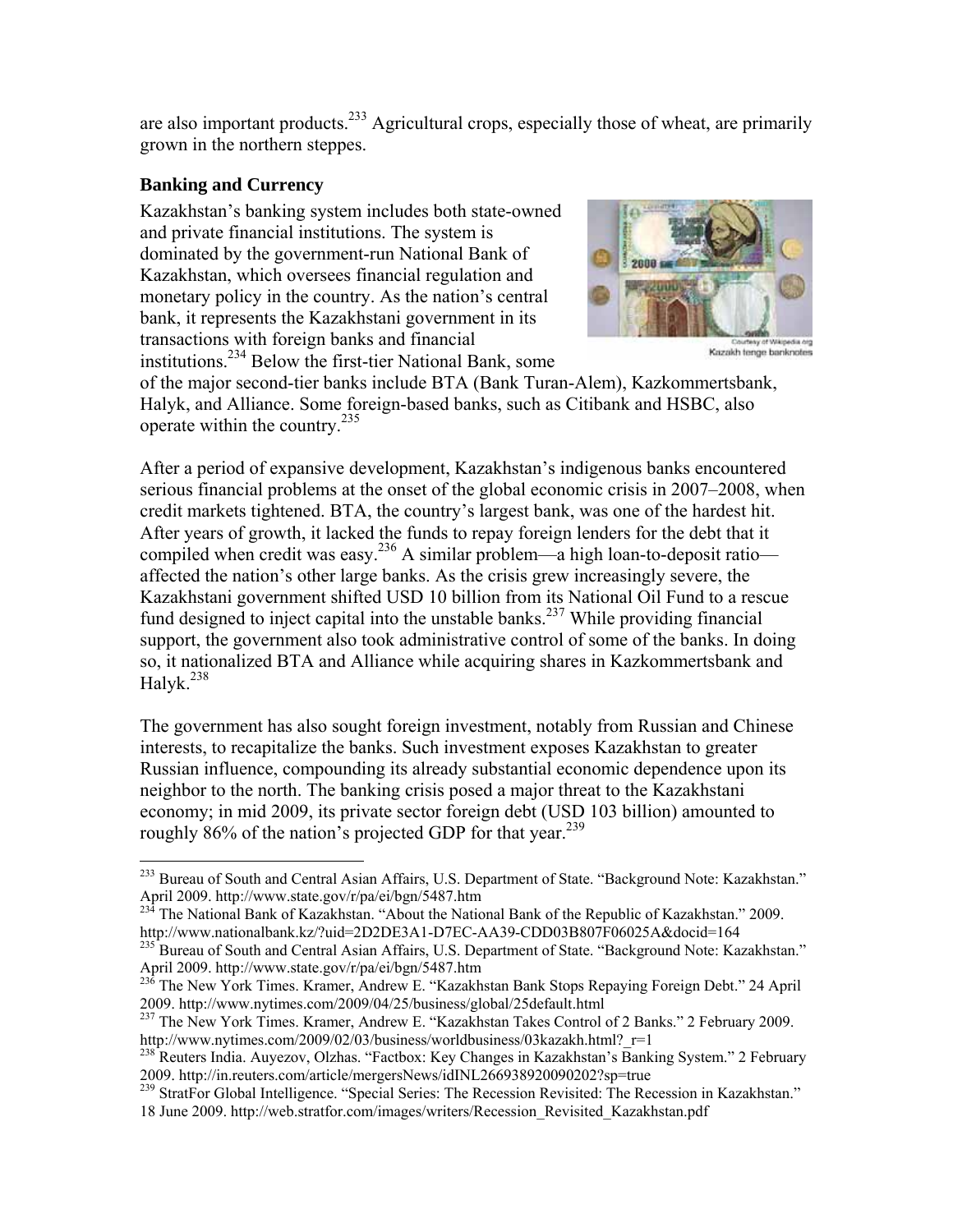Established in 1993, the *tenge* (KZT) is Kazakhstan's national currency. In February 2009, amid the height of the banking crisis, the National Bank of Kazakhstan devalued the *tenge* by 22%. The move was a response to the depreciation of the Russian ruble, which affected Kazakhstan's economy because of its strong connections with Russia. While helping to maintain the viability of Kazakhstani exports in the Russian market, the move also increased the value of loans taken out in foreign currency, thereby increasing the nation's debt burden.240 After devaluation, the *tenge*'s exchange rate hovered around 150 KZT/1 USD (as of mid 2009).



Currency exchange in Almaty

# **Foreign Trade and Investment**

The extraction of fossil fuels and minerals has driven Kazakhstan's foreign trade over the last decade. Because of the high value and increasing volume of its oil exports, Kazakhstan has carried a trade surplus since 1999.<sup>241</sup> In 2008, the country's export values totaled approximately USD 71.2 billion. Imports totaled USD 37.9 billion, providing a USD 33.3 billion surplus. This positive trade balance represented a 100% increase from the previous year, with overall export values growing by nearly 50% from 2007 to  $2008.<sup>242</sup>$  (The economic downturn was expected, however, to stall such growth in the coming years.) Mineral products, including fossil fuels such as oil and natural gas, comprised roughly 73% of exports for 2008, with metals accounting for an additional 15.2%. Major imports for that year included machinery and equipment, metals, mineral products, and chemicals. Kazakhstan's major export markets include Italy, Switzerland, China, and Russia. Its major sources of imports are Russia, China, Germany, and Ukraine.<sup>243</sup> Kazakhstan's largest trade partner is Russia, with whom it has carried a negative trade balance in recent years.<sup>244</sup>

The dominance of commodities in Kazakhstan's export trade is indicative of the country's lack of a diversified economy, most notably a manufacturing sector producing finished goods.<sup>245</sup> Oil will almost certainly remain dominant in Kazakhstan's export trade,

 $\overline{a}$ <sup>240</sup> StratFor Global Intelligence. "Special Series: The Recession Revisited: The Recession in Kazakhstan."

<sup>18</sup> June 2009. http://web.stratfor.com/images/writers/Recession\_Revisited\_Kazakhstan.pdf <sup>241</sup> Federal Research Division, Library of Congress. "Country Profile: Kazakhstan." December 2006. http://lcweb2.loc.gov/frd/cs/profi

<sup>&</sup>lt;sup>242</sup> Reuters India. Swaha Pattanaik, Ed. "Table: Kazakhstan's Trade Surplus Doubles in 2008." 16 February 2009. http://in.reuters.com/article/asiaCompanyAndMarkets/idINLG10955620090216

<sup>&</sup>lt;sup>243</sup> Economist.com. Economist Intelligence Unit. "Country Briefings: Kazakhstan: Factsheet." 9 June 2009.<br>http://www.economist.com/countries/Kazakhstan/profile.cfm?folder=Profile-FactSheet

 $^{244}$ International Trade Centre. "Trade Performance HS: Exports and Imports of Kazakhstan – 00 All Industries (2006, in USD Thousands)." No date.

http://www.intracen.org/appli1/TradeCom/TP\_TP\_CI\_P.aspx?IN=00&RP=398&YR=2006&IL=00%20%2 0All%20industries&TY=T

<sup>&</sup>lt;sup>245</sup> Economist.com. Economist Intelligence Unit. "Country Briefings: Kazakhstan: Factsheet." 9 June 2009. http://www.economist.com/countries/Kazakhstan/profile.cfm?folder=Profile-FactSheet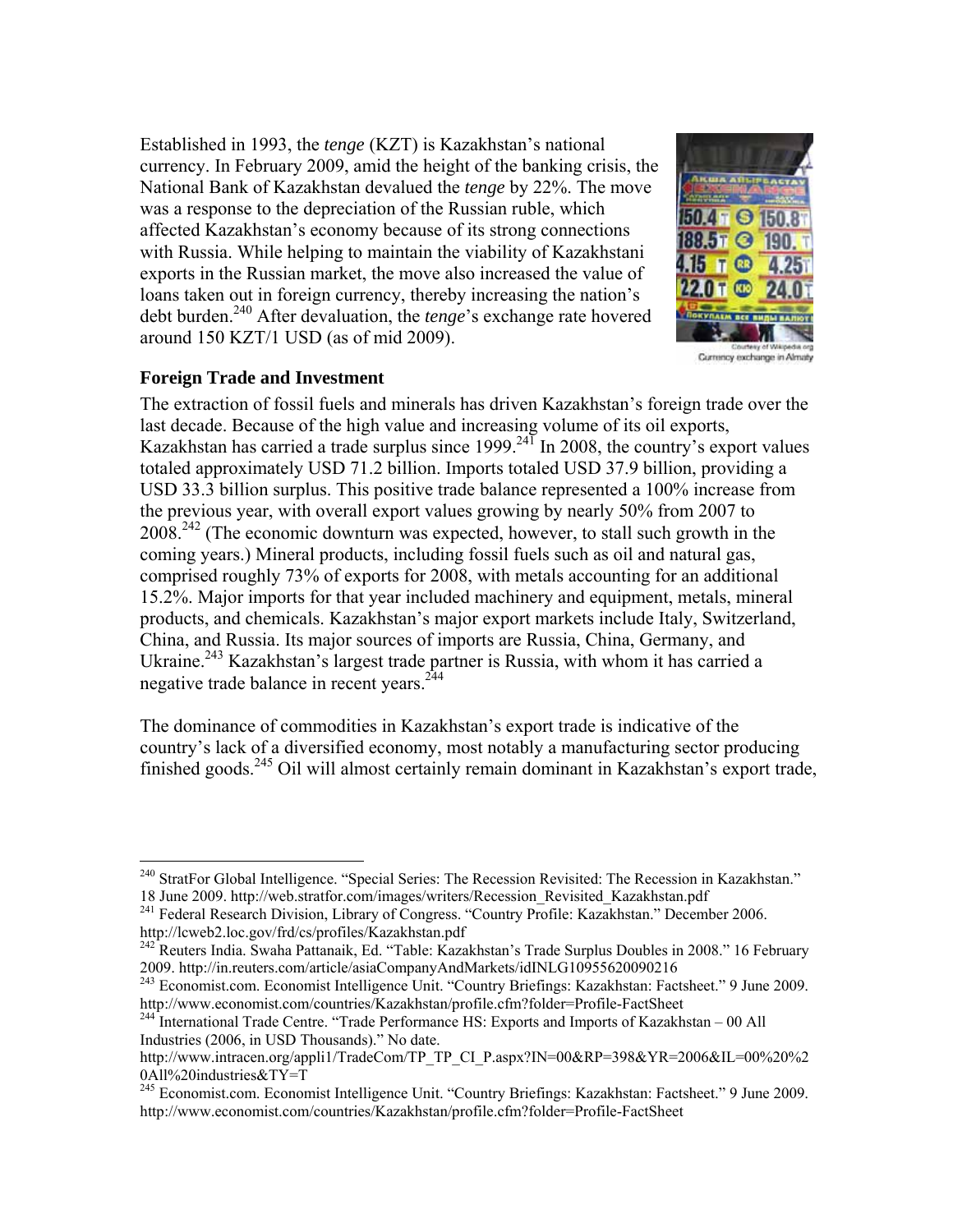however, as oil production is expected to grow substantially in the coming years with the further development of major oil fields.<sup>246</sup>

Kazakhstan has received substantial foreign direct investment (FDI) since it began its economic liberalization in 1993. Between 1993 and mid 2008, total FDI in Kazakhstan amounted to just over USD 76 billion. The U.S. has been the nation's primary investor, providing USD 16.8 billion during that time. Other major investors during this period included the Netherlands (USD 12.6 billion), UK (USD 6.5 billion), France (USD 3.8 billion), and Italy (USD 3.6 billion). Russia and China have also served as significant sources of FDI, providing USD 2.86 billion and USD 2.76 billion, respectively. Extractive industries have received a large portion of the nation's  $FDI^{247}$ 

# **Tourism**

Kazakhstan's tourism industry is small because of its lack of infrastructure and well-known attractions. Urban areas have Western-style hotels, but they cater more to business travelers than tourists.<sup>248</sup> The country's relatively remote location and severe environmental problems also pose limitations to tourists. The industry has potential for further development, however, as Kazakhstan possesses nature reserves, historical ruins, small ski resorts (in the



Ski resort near Almaty

mountains near Almaty), hunting grounds, and shoreline cities on the Caspian Sea and other large bodies of water. Kazakhstan has made efforts to draw more visitors by investing in new infrastructure.<sup>249</sup> Significant projects include the newly developed Aktau City on the Caspian Sea shore, a large resort complex on Kapchagay Reservoir (near Almaty), and the mountain resort town of Borovoye in the northeast.<sup>250</sup>

In recent years, Kazakhstan has also been the site of a small space tourism industry, with extremely wealthy patrons traveling to the International Space Station on spacecraft launched from the Baikonur Cosmodrome. The program is operated by the Russian Federal Space Agency, which has leased the launch site from Kazakhstan until 2050.<sup>251</sup>

<sup>1</sup> <sup>246</sup> Energy Information Administration. "Country Analysis Brief: Kazakhstan: Oil." February 2008.

http://www.eia.doe.gov/emeu/cabs/Kazakhstan/Oil.html<br>
<sup>247</sup> Bureau of Economic, Energy and Business Affairs. "2008 Investment Climate Statement–Kazakhstan."<br>
February 2009. http://www.state.gov/e/eeb/rls/othr/ics/2009/1174

<sup>&</sup>lt;sup>248</sup> Federal Research Division, Library of Congress. "Country Profile: Kazakhstan." December 2006.<br>http://lcweb2.loc.gov/frd/cs/profiles/Kazakhstan.pdf

<sup>&</sup>lt;sup>249</sup> Ferghana.ru. "Kazakhstan Will Build Aktau-City for \$20 Billion." 12 September 2007.<br>http://enews.ferghana.ru/article.php?id=2115

<sup>&</sup>lt;sup>250</sup> Agence France Presse, Google. "Blundering Borat Boosted Tourism: Kazakh Minister." 12 November 2008. http://afp.google.com/article/ALeqM5htCoYu NeDFGAhYiWuuZNIFYyA7g

 $\frac{251}{BBC}$  News. Demytrie, Rayhan. "Ready for Lift-Off on the Kazakh Steppe." 26 March 2009. http://news.bbc.co.uk/2/hi/asia-pacific/7964196.stm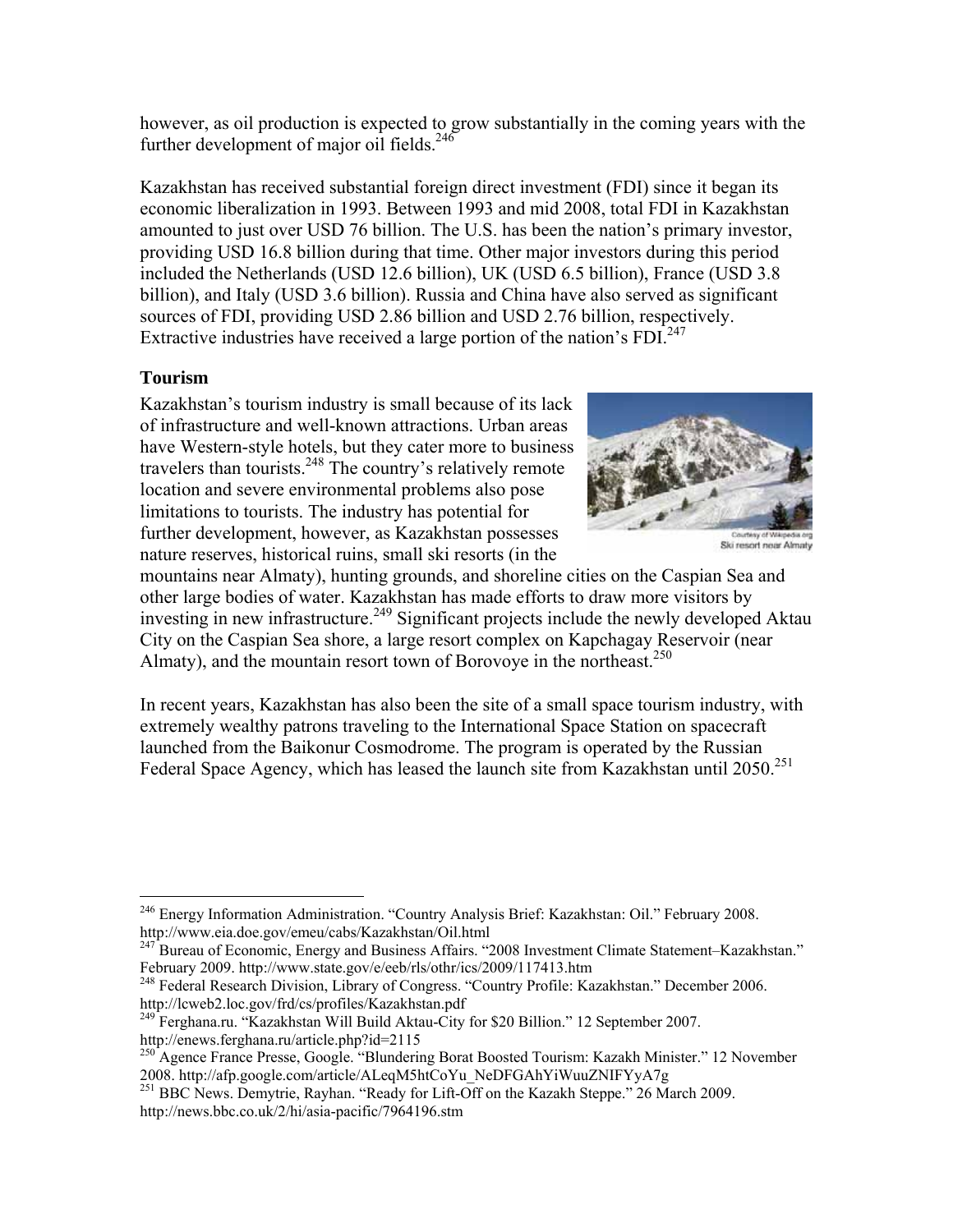#### **Transportation**

Kazakhstan's transportation network was constructed during the Soviet era. Today, much of this infrastructure is in poor condition, although new highways and rail routes between key areas have been developed in recent years. Kazakhstan's road and rail networks are under heavy stress because of the nation's economic dependence upon freight. With extractive industries operating in various remote locations of the vast country, longdistance shipping is required to move materials throughout the country and into nearby nations on international trade routes. Likewise, the import and distribution of goods requires similar long-distance transport throughout the region.<sup>252</sup> As a result, Kazakhstan has one of the highest per-capita volumes of road and rail freight in the world.<sup>253</sup>

The country has approximately 91,563 km (58,895 mi) of roadway, most of which is paved.<sup>254</sup> Major routes include a recently rehabilitated highway between Astana and Almaty, and highways linking Kazakhstan's important Caspian Sea cities in the west. Some two thirds of the nation's main highways may be in poor condition, however.<sup>255</sup> Combined with heavy use, debilitated infrastructure contributes to the country's relatively high number of fatal traffic accidents each year.<sup>256</sup>

Kazakhstan's railways comprise some 13,700 km (8,513 mi) of track, with major routes running between Kazakhstan's large and/or commercially important cities, although not always directly. The north has the highest concentration of railways; many of these routes extend into the Russian railroad network, including the Trans-Siberian Railway. Of the country's many airports, the most important include the international airports at Almaty, Astana, and Atyrau. Kazakhstan's major shipping ports include the cities of Atryrau and Aktau on the Caspian Sea, and Öskemen, Semey, and Pavlodar on the Irtysh (Ertis) River.<sup>257</sup>

# **Standard of Living**

Kazakhstan's standard of living is high in comparison with the rest of Central Asia. With an estimated per capita gross national income of USD 6,140, Kazakhstan is classified as a middle-income country. Its human development index (HDI) score—a measure of overall national well-being based on average income, life expectancy, literacy, and educational attainment—places it at the lower end of the high human development level.



Market in Almaty

<sup>&</sup>lt;sup>252</sup> The World Bank. "Transport: Kazakhstan." 23 February 2006. http://go.worldbank.org/8BT9WT8PS0 <sup>253</sup> Federal Research Division, Library of Congress. "Country Profile: Kazakhstan." December 2006.

http://lcweb2.loc.gov/frd/cs/profiles/Kazakhstan.pdf<br><sup>254</sup> Central Intelligence Agency. *The World Factbook*. "Kazakhstan." 28 May 2009.<br>https://www.cia.gov/library/publications/the-world-factbook/geos/KZ.html

<sup>&</sup>lt;sup>255</sup> Federal Research Division, Library of Congress. "Country Profile: Kazakhstan." December 2006.

http://lcweb2.loc.gov/frd/cs/profiles/Kazakhstan.pdf<br><sup>256</sup> The World Bank. "Transport: Kazakhstan." 23 February 2006. http://go.worldbank.org/8BT9WT8PS0<br><sup>257</sup> Federal Research Division, Library of Congress. "Country Profil http://lcweb2.loc.gov/frd/cs/profiles/Kazakhstan.pdf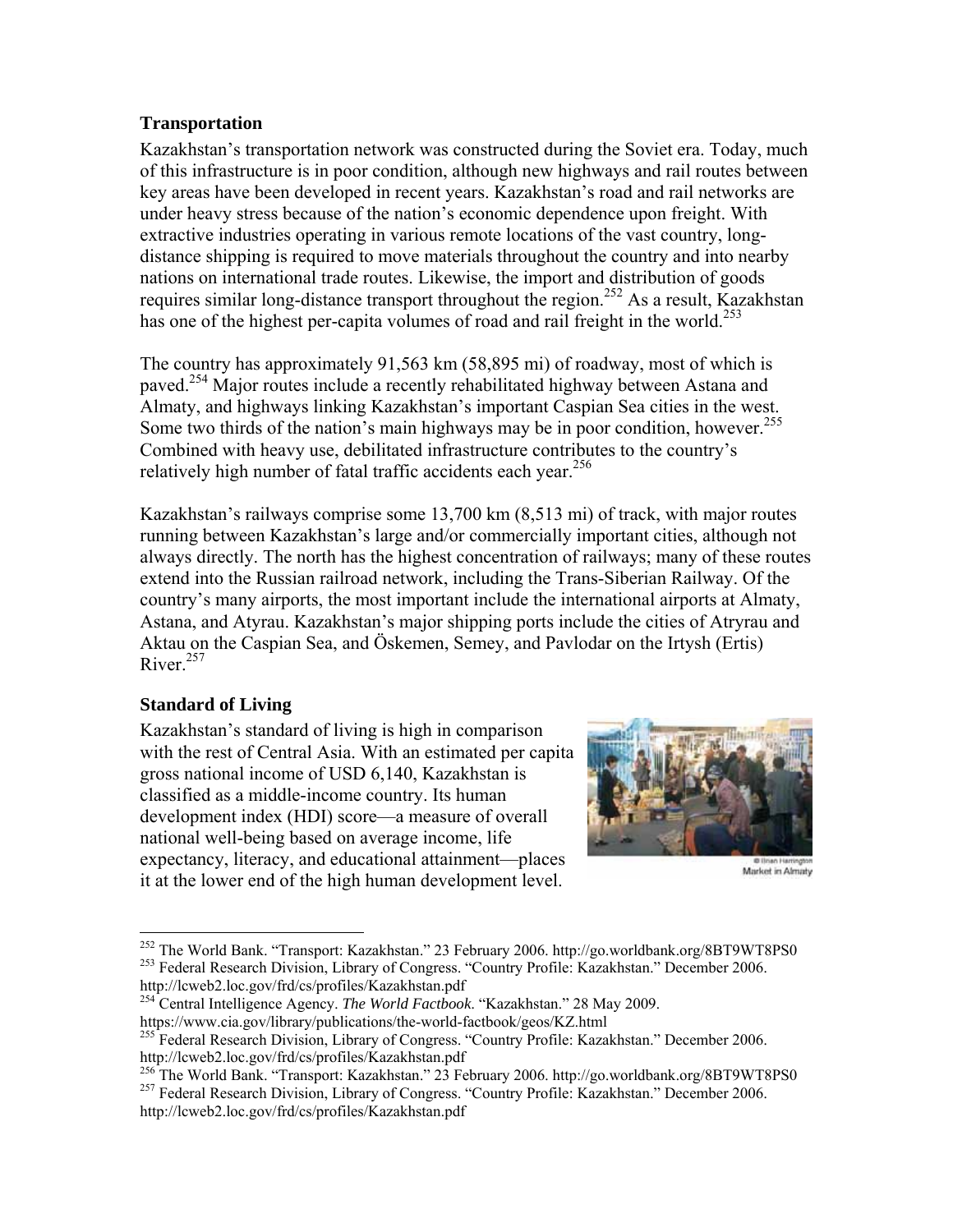Of the 179 countries measured in 2008, Kazakhstan ranked 71st, higher than all of its neighbors: Russia (73), China (94), Turkmenistan (108), Uzbekistan (119), and Kyrgyzstan  $(122).^{258}$ 

While stark disparities between urban and rural areas exist, Kazakhstan's current standard of living represents a marked improvement from that of the initial post-Soviet period, when poverty, unemployment, and inflation were rampant. After development of the energy sector, the country's economic growth resulted in higher average incomes and a sizable middle class.<sup>259</sup> The economic windfall also allowed the Kazakhstani government to enhance its health care and social welfare programs; among the latter is a reformed, privatized pension plan that provides support to retirees.<sup>260</sup>

Despite investment in human development, poverty remains a problem, particularly in rural areas. As of 2008, around 12% of the population lived below the poverty line. While this represents a huge improvement since 1998, when poverty affected 39% of the populace, the recent economic downturn could cause the rate to rise.<sup>261</sup> Some areas are already severely affected. In the north, the agricultural oblasts of Akmola and North Kazakhstan had poverty rates of 16% in 2007. In the south, Mangystau and Kyzylorda oblasts, both of which are the site of lucrative oil deposits, had poverty rates of 24% in 2007. Of these, Mangystau had a rural poverty rate of approximately 56%, the highest in the nation.<sup>262</sup>

#### **Outlook**

 $\overline{a}$ 

In mid 2009, Kazakhstan remained affected by the global economic downturn, showing decreased revenues from oil exports and ongoing instability in the banking sector. In June of the same year, the country's total economic stimulus plan, including the bank rescue package, amounted to USD 19 billion. Nurali Aliyev, the deputy head of the Development Bank of Kazakhstan and the grandson of President Nursultan Nazarbayev, was



Confectionery factory in Almaty

effectively in charge of the rescue package. With a total of USD 43 billion in reserves, the country had significant additional funds at its disposal to relieve the effects of the downturn.263 However, Grigori Marchenko, the chairman of the National Bank, stated

http://go.worldbank.org/9UH84B3B70

<sup>258</sup> United Nations Development Programme. *Human Development Report 2007/2008*. "Human Development Indices: A Statistical Update 2008 – HDI Rankings." 18 December 2008. http://hdr.undp.org/en/statistics/

<sup>&</sup>lt;sup>259</sup> Silk Road Studies Program, Central Asia-Caucasus Institute. Daly, John C.K. "Kazakhstan's Emerging Middle Class." March 2008. http://www.silkroadstudies.org/new/docs/Silkroadpapers/0803Daly.PDF <sup>260</sup> Radio Free Europe/Radio Liberty. Najibullah, Farangis. "Kazakhstan's Nazarbayev Marks 20 Years in

Power." 21 June 2009.<br>http://www.rferl.org/content/Kazakhstans Nazarbaev Marks 20 Years In Power/1759332.html <sup>261</sup> Silk Road Studies Program, Central Asia-Caucasus Institute. Daly, John C.K. "Kazakhstan's Emerging Middle Class [p. 7]." March 2008. http://www.silkroadstudies.org/new/docs/Silkroadpapers/0803Daly.PDF 262 The World Bank. "Kazakhstan: Country Brief 2009." April 2009.

<sup>&</sup>lt;sup>263</sup> StratFor Global Intelligence. "Special Series: The Recession Revisited: The Recession in Kazakhstan." 18 June 2009. http://web.stratfor.com/images/writers/Recession\_Revisited\_Kazakhstan.pdf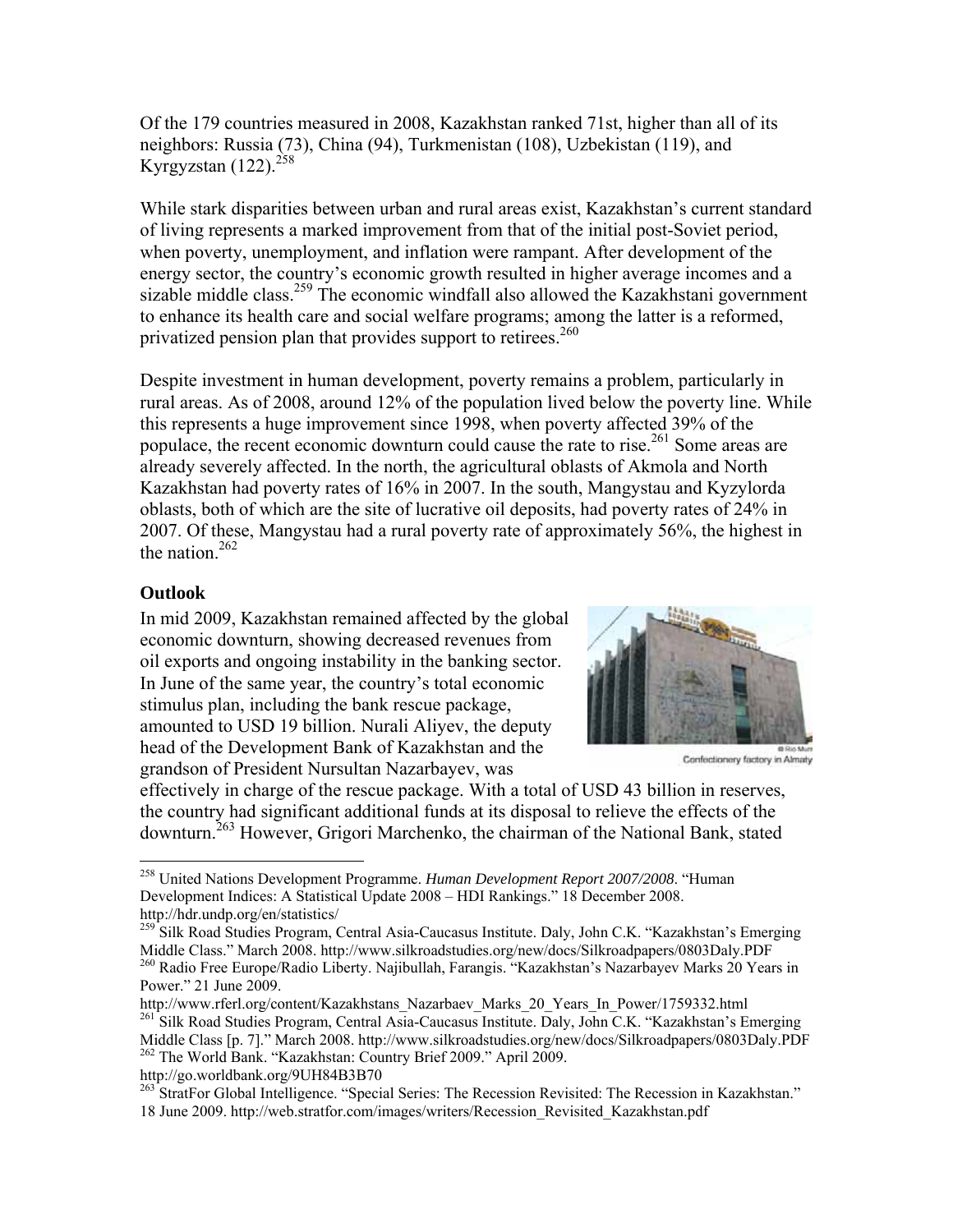that the country's banks would not need additional aid in  $2009$ <sup>264</sup> He also expected the inflation rate to fall below  $8\%$ ; it had reached an estimated 18.6% the previous year.<sup>265</sup> Meanwhile, the nation's Economy Minister, Bakhyt Sultanov, forecasted minimal or flat GDP growth for 2009, despite the economy's contraction in the first half of the year.<sup>266</sup> Other forecasts predicted that renewed growth would not occur until  $2010^{267}$ 

The World Bank has identified several long-term economic challenges for Kazakhstan. Foremost, the country needs to diversify its economy to reduce its dependence upon oil exports, which are subject to wide fluctuations in the market. This would involve funneling oil revenues and FDI into the manufacturing and agricultural sectors, as well as enhancing educational opportunities to further develop a skilled workforce.<sup>268</sup>

<sup>&</sup>lt;sup>264</sup> Bloomberg.com. Lovasz, Agnes. "Kazakh Banks Won't Need Further Aid, Marchenko Says (Update 1)." 17 June 2009. http://www.bloomberg.com/apps/news?pid=20601085&sid=aVGJJaeVZVHc

<sup>&</sup>lt;sup>265</sup> Central Intelligence Agency. *The World Factbook*. "Kazakhstan." 28 May 2009.<br>https://www.cia.gov/library/publications/the-world-factbook/geos/KZ.html

<sup>&</sup>lt;sup>266</sup> The Guardian. Reuters. Golovnina, Maria and Olzhas Auyezov. "Kazakh Econ Minister Expects Economy to Shrink in H1." 22 June 2009. http://www.guardian.co.uk/business/feedarticle/8570473

<sup>&</sup>lt;sup>267</sup> Economist.com. Economist Intelligence Unit. "Country Briefings: Kazakhstan: Forecast." 9 June 2009. http://www.economist.com/countries/kazakhstan/profile.cfm?folder=Profile-Forecast 268 The World Bank. "Kazakhstan: Country Brief 2009." April 2009.

http://go.worldbank.org/9UH84B3B70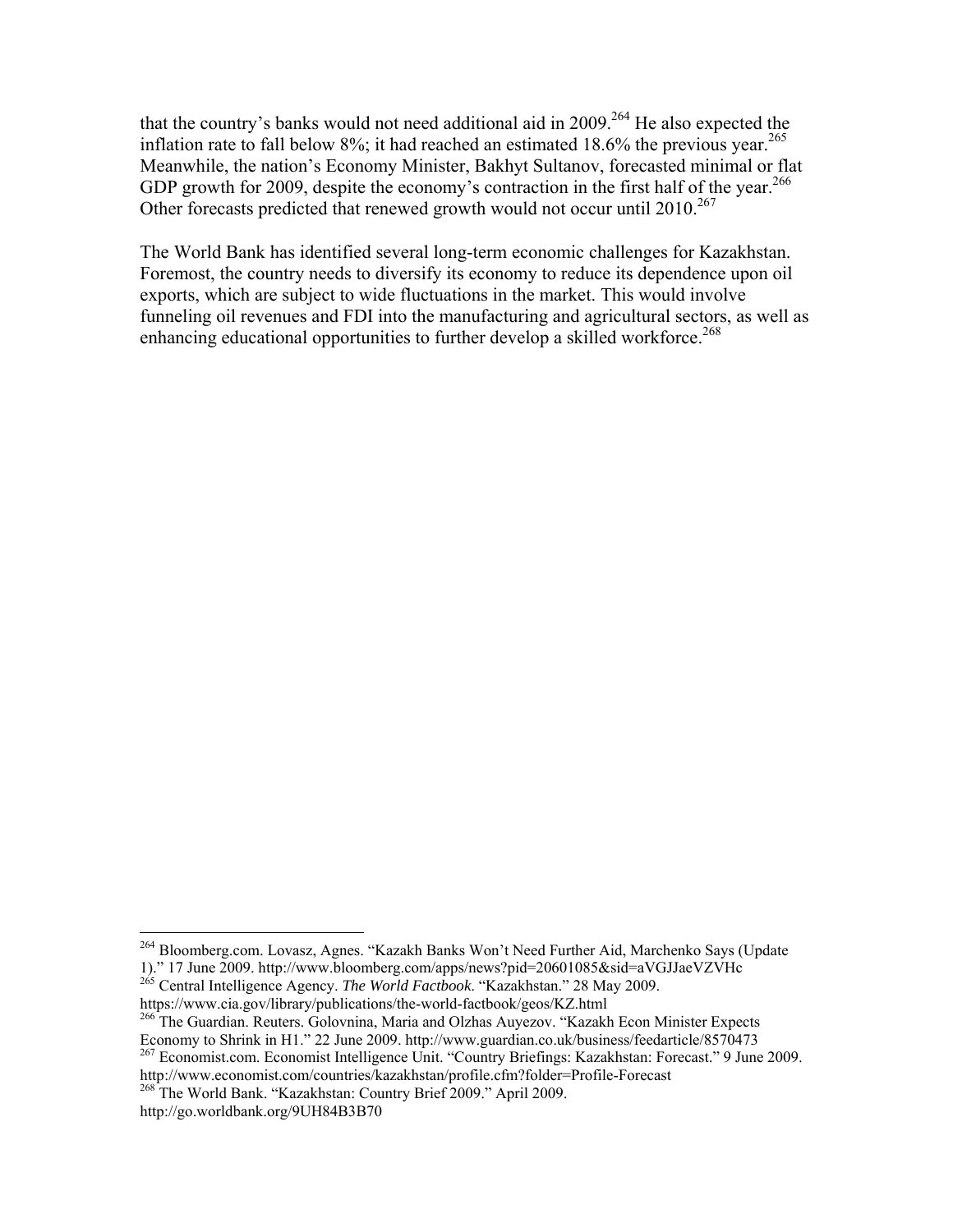# **Chapter 5 Society**

#### **Introduction**

As a relatively young country with an ethnically diverse population, Kazakhstan is still developing a sense of national identity. This process has been challenging because of the historical and cultural divisions between the nation's major ethnic groups. During the Soviet era, Russian culture grew dominant as the Kazakhs' traditional nomadic lifestyle was replaced by the Soviet communist model. Since independence, however, the



Village boy on a pony

country has experienced a resurgence of Kazakh culture and political power; the latter has been consolidated by Nursultan Nazarbayev, the nation's ethnic-Kazakh president. While the Kazakhstani government has made attempts to balance the interests of its Kazakh and Slavic (i.e., Russian, Ukrainian, Belarusian, etc.) communities, social tensions have arisen over issues of nationality, language, and access to economic opportunities. Many non-Kazakhs have left the country because of such concerns.

Despite these tensions, Kazakhstan has remained relatively stable while transitioning from a communist Soviet republic to a constitutional republic with a market-oriented economy. This transition has benefited some groups more than others; socioeconomic conditions vary widely, particularly between urban centers and remote rural areas, where poverty is rampant. Culturally and politically, Kazakhs remain influenced by their tribal traditions and affiliations. Their Muslim heritage is also influential, but less so than in most Islamic cultures. Russian culture remains prominent; it has had a far-reaching and long-term presence in the region. Amid the ongoing interaction of the region's mixed cultures, the government continues to foster the development of a cohesive national identity—one that could bond the country's diverse, regional subgroups through a common heritage.

#### **Ethnic Groups**

Kazakhstan has a diverse population, a result of the large-scale settlement and relocation of various ethnic groups to the region during the Soviet era. According to the most recent census (1999),  $^{269}$  the Kazakhstani population consists of Kazakhs (53.4%), Russians (30%), Ukrainians (3.7%), Uzbeks (2.5%), Germans (2.4%), Tatars (1.7%), Uyghurs  $(1.4\%)$ , and various other ethnicities  $(4.9\%)$ .<sup>270</sup> Overall, more than 100 different ethnic groups are represented in the country.<sup>271</sup> Kazakhs are predominant in the south and in rural areas, while Russians, Ukrainians, and Germans are concentrated mostly in the

<sup>&</sup>lt;sup>269</sup> Final data from the 2009 census has yet to be released as of this writing.

<sup>&</sup>lt;sup>270</sup> Central Intelligence Agency. *The World Factbook*. "Kazakhstan." 26 June 2009.<br>https://www.cia.gov/library/publications/the-world-factbook/geos/KZ.html

https://www.cia.gov/library-publications/the-world-factors-factors-factors-factors-factors-factors-factors-factors-factors-factors-factors-factors-factors-factors-factors-factors-factors-factors-factors-factors-factors-fac http://www.undp.kz/library\_of\_publications/files/6838-29587.pdf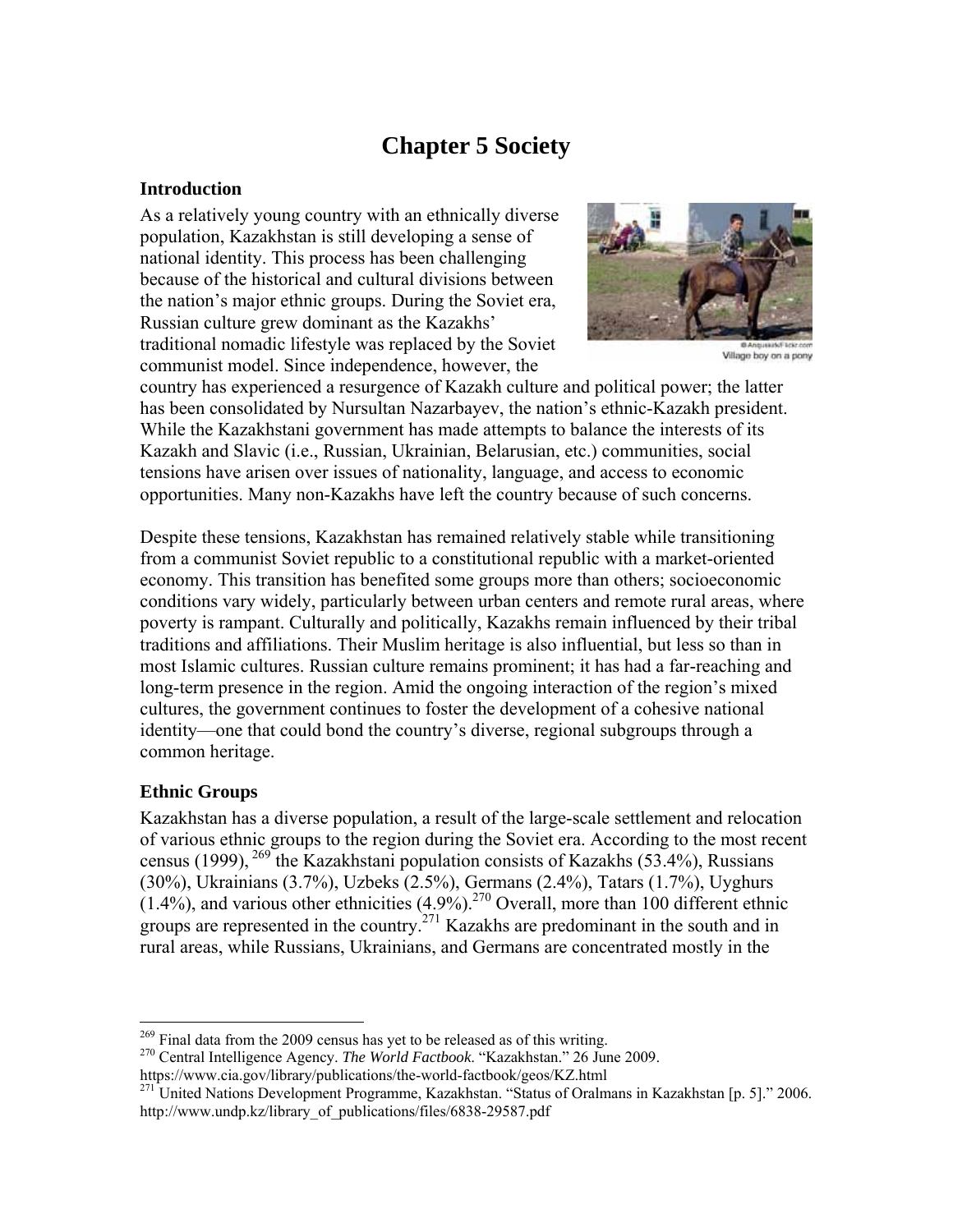north and in urban centers.<sup>272</sup> In many cases, Kazakhstan's ethnic minorities live near related populations in neighboring countries. For example, the nation's Uzbek population is concentrated in south-central Kazakhstan (near Uzbekistan), while the Uyghur community is concentrated in the southeast, near the Xinjiang Province of western China.

Although Kazakhs are now the nation's predominant ethnic group, they were a minority in the region for much of the Soviet era. Following independence, the country's ethnic composition changed significantly. One and a half million Russians moved out of Kazakhstan between 1992 and 2000; many others had already left during the final years of the Soviet era. Kazakhstan also lost about two thirds (600,000) of its German population and one third



Village children

(300,000) of its Ukrainian community during this time. While the Germans received financial incentives from the German government to return to their native country, many Russians and Ukrainians left due to their perceived loss of economic opportunity in a nation increasingly dominated by Kazakhs.<sup>273</sup>

Kazakhstan's independence also compelled many expatriate Kazakhs to return to their native homeland from various countries; these returnees are known as *oralmans*. Despite their repatriation, the nation's population declined 7.7% according to the 1999 census.<sup>274</sup> The decline occurred primarily because of large-scale out-migration of non-Kazakhs during the first decade of the independent era.<sup>275</sup> This trend seems to have reversed; early reports of data collected in the 2009 census show a 9% rise in population over the last 10  $years<sup>276</sup>$ 

#### **Languages**

The issue of language is a prime example of the social tensions experienced in post-Soviet Kazakhstan. Kazakh is the nation's official "state" language, a designation that dates to 1989, when Nursultan Nazarbayev initiated pro-Kazakh reforms during the final years of the Soviet Union. The language's "state" status was confirmed in 1993, when the newly independent country adopted its first constitution. At this time, Russian, which had

 $\overline{a}$ <sup>272</sup> Federal Research Division, Library of Congress. "Country Profile: Kazakhstan." December 2006. http://lcweb2.loc.gov/frd/cs/profiles/Kazakhstan.pdf 273 *Kazakhstan: Unfulfilled Promise*. Olcott, Martha Brill. "Chapter 6: A Divided Society [pp. 174–177]."

<sup>2002.</sup> Washington: Carnegie Endowment for International Peace. 274 Cairn pour Institut National d'Etudes Démographiques. Arel, Dominique. "Volume 57: Demography

and Politics in the First Post-Soviet Censuses: Mistrusted State, Contested Identities [pp. 801–827]." June 2002.

http://www.google.com/search?q=1999+Kazakhstan+census+population+decline&hl=en&client=firefoxa&rls=org.mozilla:en-US:official&start=50&sa=N

<sup>&</sup>lt;sup>275</sup> United Nations Development Programme, Kazakhstan. "Status of Oralmans in Kazakhstan [p. 8]." 2006.<br>http://www.undp.kz/library of publications/files/6838-29587.pdf

<sup>&</sup>lt;sup>276</sup> Newzzz.kz. "The Population of Kazakhstan has Increased Over the 10 Years to 9%." 2009.

http://translate.google.com/translate?hl=en&sl=ru&u=http://www.newzzz.kz/story/naselenie\_kazahstana\_u velichilos za 10 let na 9 .html&ei=D2ZwSo3UKY3EsQPJvY3pCA&sa=X&oi=translate&resnum=1&ct =result&prev=/search%3Fq%3Dhttp://newzzz.kz/story/naselenie\_kazahstana\_uvelichilos\_za\_10\_let\_na\_9\_ .html%26hl%3Den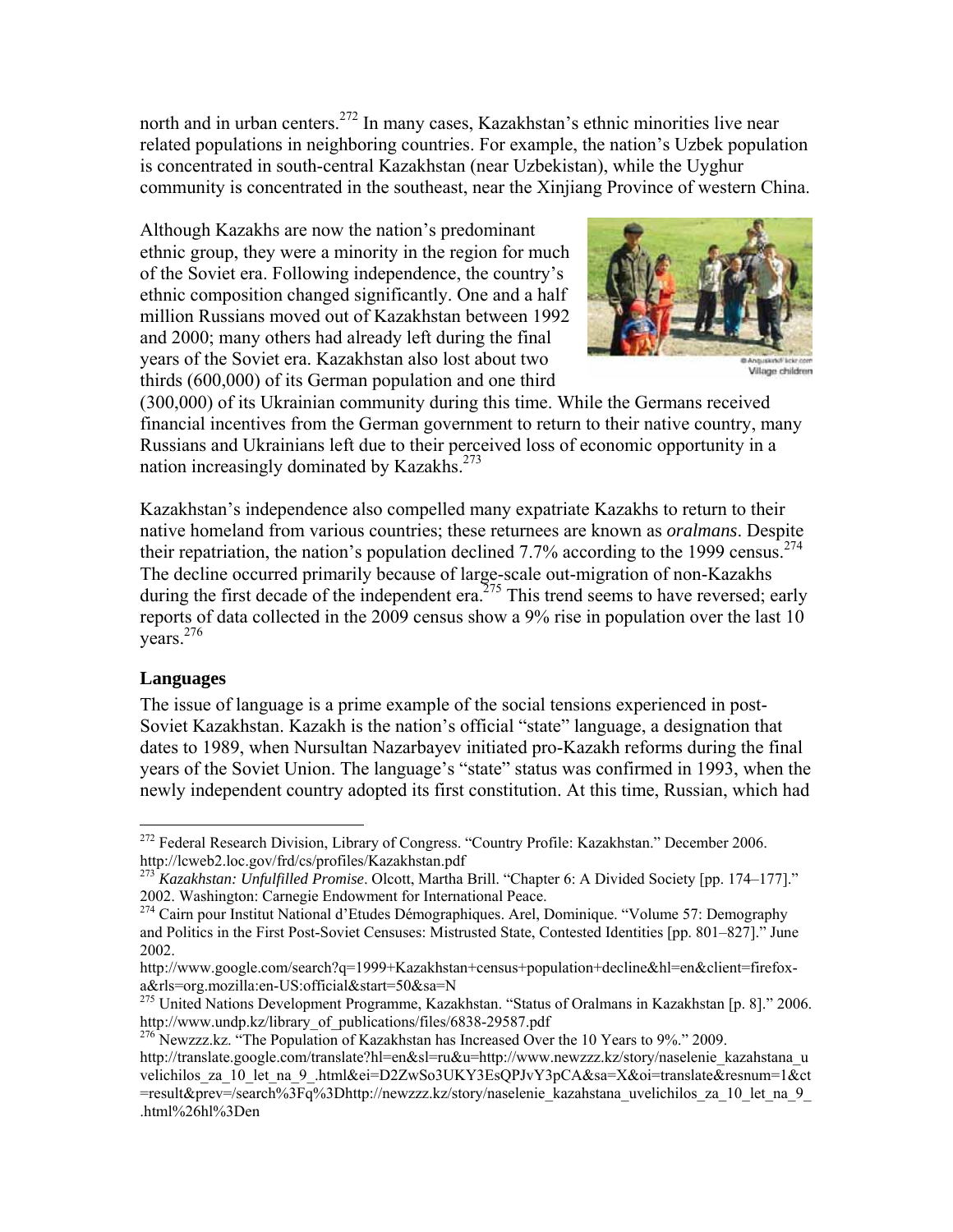been the dominant language in the region throughout the Soviet era, was designated the official language of "inter-ethnic communication."277 This sanctioned the wide use of Russian, which members of all ethnic groups had learned in school and used in the public sphere under the Soviets. At the same time, the classification of Kazakh as the "state" language appealed to the country's Kazakh population, especially those promoting Kazakh nationalism.

In an effort to reconcile ethnic differences, the Russian language was later given "official" status in the country's 1997 language law. However, the law retained Kazakh as the only "state" language, and it simultaneously called for the language's increased use in official documentation and media broadcasts.<sup>278</sup> Many ethnic Russians have felt alienated by this policy, because their opportunities to work in the government sector have, in effect, been limited by their lack of Kazakh language skills. (At the time of the 1999 census, only 15% of the ethnic-Russian population claimed proficiency in Kazakh.<sup>279</sup>) Furthermore, as part of the government's push to expand the use of Kazakh, many non-Kazakh children are now required to learn the



Flower vendor in Almaty

language in school. Its incorporation into the educational system has been hampered, however, by the need to translate Russian-language textbooks into Kazakh. There are few teachers who are proficient in the language, and many Kazakhs are more fluent in Russian than in Kazakh. $^{280}$ 

According to 2001 estimates, roughly 95% of the population can speak Russian, while approximately 64% speak Kazakh.<sup>281</sup> Bilingualism is common. Broadly, Russian remains the language of commerce and the language spoken between members of different ethnic groups. As of 2005–2006, Russian also remained the most widely used language in higher education institutions, with around 56.5% of students taught in the language.<sup>282</sup> Aside from Kazakh and Russian, additional languages, such as German, Uyghur, and

281 Central Intelligence Agency. *The World Factbook*. "Kazakhstan." 26 June 2009. https://www.cia.gov/library/publications/the-world-factbook/geos/KZ.html 282 Google Books. Organisation for Economic Co-operation and Development, World Bank. *Higher* 

1

<sup>277</sup> *Kazakhstan: Ethnicity, Language and Power*. Dave, Bhavna. "Chapter 5: Enshrining Kazakh as the State Language [pp. 100–101]." 2007. London: Routledge.

<sup>278</sup> *Kazakhstan: Ethnicity, Language and Power*. Dave, Bhavna. "Chapter 5: Enshrining Kazakh as the State Language [p. 102]." 2007. London: Routledge.

<sup>279</sup> *Kazakhstan: Ethnicity, Language and Power*. Dave, Bhavna. "Chapter 5: Enshrining Kazakh as the State Language [p. 113]." 2007. London: Routledge.

<sup>280</sup> *Kazakhstan: Unfulfilled Promise*. Olcott, Martha Brill. "Chapter 3: The Challenge of Creating Kazakhstanis [pp. 73–74]" and "Chapter 6: A Divided Society [pp. 177–178]." 2002. Washington: Carnegie Endowment for International Peace.

*Education in Kazakhstan*. "Chapter 7: Internationalisation [p. 149]." 2007. OECD Publishing. http://books.google.com/books?id=2YGOwq2SJcIC&pg=PA15&lpg=PA15&dq=Organisation+for+Econo mic+Co-

operation+and+Development,+World+Bank.+Higher+Education+in+Kazakhstan&source=bl&ots=EAi0jjb SR\_&sig=Xq9gNEnIi56lH3oiYuo7MxtJkSM&hl=en&ei=W9htStKKLYjIsQOt8YXLDg&sa=X&oi=book \_result&ct=result&resnum=1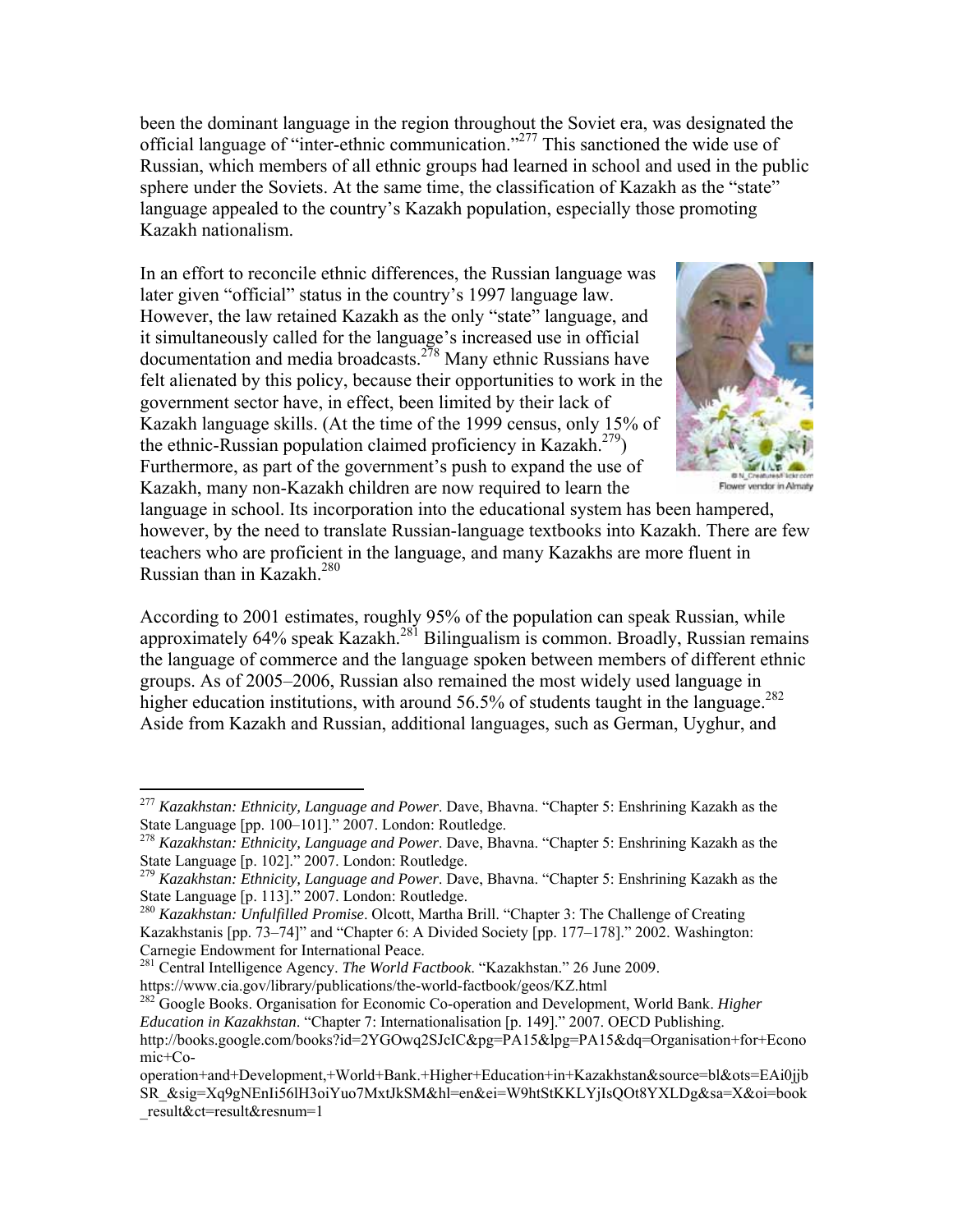Ukrainian, are spoken among the country's diverse ethnic groups.<sup>283</sup> The Kazakhstani government has announced tentative plans to replace the Soviet-instituted Cyrillic alphabet with the Latin alphabet. The transition would occur over a 12–15 year period, according to the government. Kazakhstani officials stated that "boosting the national identity of the Kazakh people is the main and decisive" reason for the proposed change one that would replace the "Soviet (colonial) identity" with a "sovereign (Kazakh) identity."284

# **Religion**

Traditionally, ethnic Kazakhs are followers of Islam. The religion first came to the region in the 8th century, but it was not until the 18th and 19th centuries that it became widely accepted among the Kazakhs.<sup>285</sup> Many Kazakhs adopted elements of Islam while also observing indigenous religious practices, such as animism and ancestor worship. This synthesis produced what some observers have called "folk Islam," an informal, less rigid



Men gathered in a mosque in Almaty

version of the traditional religion.<sup>286</sup> Religious activity was largely suppressed during the Soviet era. The nation experienced a moderate religious revival after religious freedoms were, for the most part, restored under Nursultan Nazarbayev. Today, a large percentage of Kazakhs identify themselves as Muslims, but active participation in the religion is not widespread.<sup>287</sup> This is, in part, a legacy of the secular Soviet era. Kazakhstan's Uzbek, Uyghur, and Tatar ethnic groups are also traditionally Muslim. The vast majority of Kazakhstan's Muslims practice the Sunni form of Islam; small numbers of Shafi'i Sunni, Shi'a, Sufi, and Ahmadi followers also live in the country. Southern Kazakhstan, near the border with Uzbekistan, has the highest concentration of practicing Muslims. Most of the country's Muslim groups are affiliated with the Spiritual Association of Muslims of Kazakhstan (SAMK), which is closely linked to the Kazakhstani government.<sup>288</sup>

286 Google Books. *Central Asia: A Global Studies Handbook*. Hanks, Reuel R. "Kazakhstan: Part One: Narrative Section: Kazakhstan Institutions: Religions and Society [pp. 217–218]." 2005. ABC-CLIO. http://books.google.com/books?id=7qEgs9ZL7LgC&pg=PA80&lpg=PA80&dq=Central+Asia:+A+Global +Studies+Handbook.+Hanks,+Reuel+R.&source=bl&ots=ugripmcZL4&sig=a6ReYf341OzoVEA72spBkz EbTfM&hl=en&ei=n99tSpinNIz-sgOZpanKDg&sa=X&oi=book\_result&ct=result&resnum=6

 $\overline{a}$ 283 Ethnologue.com. *Ethnologue: Languages of the World*, 15th ed. Raymond G. Gordon, Jr., Ed. "Languages of Kazakhstan." 2005. Dallas: SIL International.

http://www.ethnologue.com/show\_country.asp?name=KZ 284 EurasiaNet.org. Bartlett, Paul. "Kazakhstan: Moving Forward with Plan to Replace Cyrillic with Latin Alphabet." 4 September 2007. http://www.eurasianet.org/departments/insight/articles/eav090407.shtml 285 Federal Research Division, Library of Congress. *Kazakhstan: A Country Study*. Olcott, Martha Brill. "Chapter 1: Kazakstan: Historical Background: Religion: Islam in the Past." Glenn E. Curtis, Ed. 1996. http://lcweb2.loc.gov/cgi-bin/query/r?frd/cstdy:@field(DOCID+kz0028)

<sup>287</sup> *Kazakhstan* (Cultures of the World). Pang, Guek-Cheng. "Religion: Islam in Kazakhstan Today [p. 74]." 2001. New York: Marshall Cavendish Corporation.

<sup>288</sup> Bureau of Democracy, Human Rights, and Labor, U.S. Department of State. *2008 Report on International Religious Freedom*. "Kazakhstan." 19 September 2008. http://www.state.gov/g/drl/rls/irf/2008/108501.htm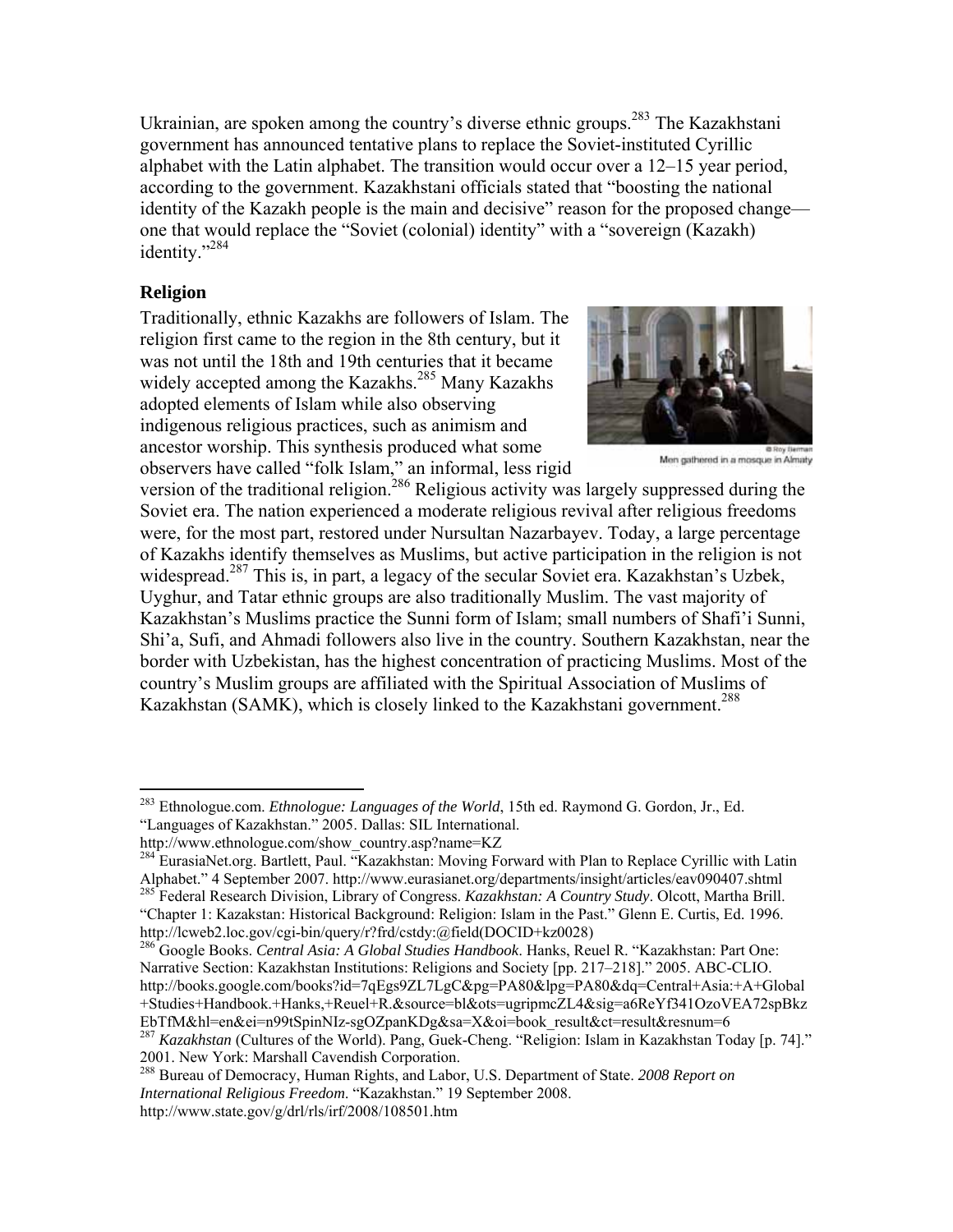Traditionally, Kazakhstan's ethnic Slavs are followers of the Russian Orthodox Church, also known as the Eastern Orthodox Church, a major branch of Christianity. Other Christian groups in Kazakhstan include Roman Catholics (often of Ukrainian or German ethnicity), Lutherans, Greek Catholics, Protestants, Baptists, and several other denominations. Other religious groups include Jews, Buddhists, Hare Krishna, and Baha'is. Some Kazakhs continue to observe elements of ancient belief systems such as animism, shamanism, and ancestor worship; these practices are traditionally linked to the nomadic lifestyle.<sup>289</sup> Broadly, there are also many nonbelievers in Kazakhstan, and many of those who identity themselves with a certain religion may not be active participants.<sup>290</sup>

Kazakhstan is a secular nation with a constitution that provides relative freedom of religion to its citizens. In 2008, the government passed legislation that imposed various restrictions on minority, or "nontraditional," religious groups. In 2009, however, the legislation was stalled by the nation's Constitutional Council, which stated that the laws were "inconsistent" with the Kazakhstani constitution. $291$  The government has



Zenkov church Almaty

routinely defended its regulation of religious activity—it requires religious groups to register with the government—by claiming the need to deter religious extremism and ethnic conflict. Indeed, the government has banned political groups based on either religion or ethnicity, and it has made efforts to equally recognize the interests of its Muslim Kazakh and Christian Slavic constituencies.<sup>292</sup> Kazakhstan is the only country in Central Asia that does not give special significance to Islam in its constitution.<sup>293</sup>

#### **Traditions**

1

Within the Kazakh community, identification with one of the three traditional Kazakh hordes remains an important part of social identity. The three hordes, or *juz* (*zhuz*), are tribal divisions that emerged within the Kazakh Khanate sometime during the 16th century.294 Each horde corresponds with a specific geographic region of the country: the Lesser Horde traditionally roamed western Kazakhstan; the Middle Horde controlled the central, northern, and northeastern portions of the region, and the Great Horde occupied the south and the southeast. Because of their location, the Lesser and Middle Hordes were exposed to Russian influence earlier than the Great Horde and are thus described as more

290 Bureau of Democracy, Human Rights, and Labor, U.S. Department of State. *2008 Report on International Religious Freedom*. "Kazakhstan." 19 September 2008.

 $h^{291}$ The Washington Times. Duin, Julia. "Kazakhstan Backs Off on Religion Limits." 13 February 2009. http://www.washingtontimes.com/news/2009/feb/13/kazakhstan-reverses-law-to-restrict-minority-relig/ 292 Bureau of Democracy, Human Rights, and Labor, U.S. Department of State. *2008 Report on International Religious Freedom*. "Kazakhstan." 19 September 2008.

<sup>289</sup> *Kazakhstan* (Cultures of the World). Pang, Guek-Cheng. "Religion: Ancient Practices [pp. 76–77]." 2001. New York: Marshall Cavendish Corporation.

http://www.state.gov/g/drl/rls/irf/2008/108501.htm 293 *Central Asia: A Global Studies Handbook*. Hanks, Reuel R. "Kazakhstan: Part One: Narrative Section: Kazakhstan Institutions: Religions and Society [pp. 219–220]." 2005. Oxford: ABC-CLIO. 294 *The Kazakhs*, 2nd edition. Olcott, Martha Brill. "Chapter 1: Origin of the Kazakhs and the Formation of

the Kazakh Khanate [pp. 11–14]." 1995. Stanford: Hoover Institution Press.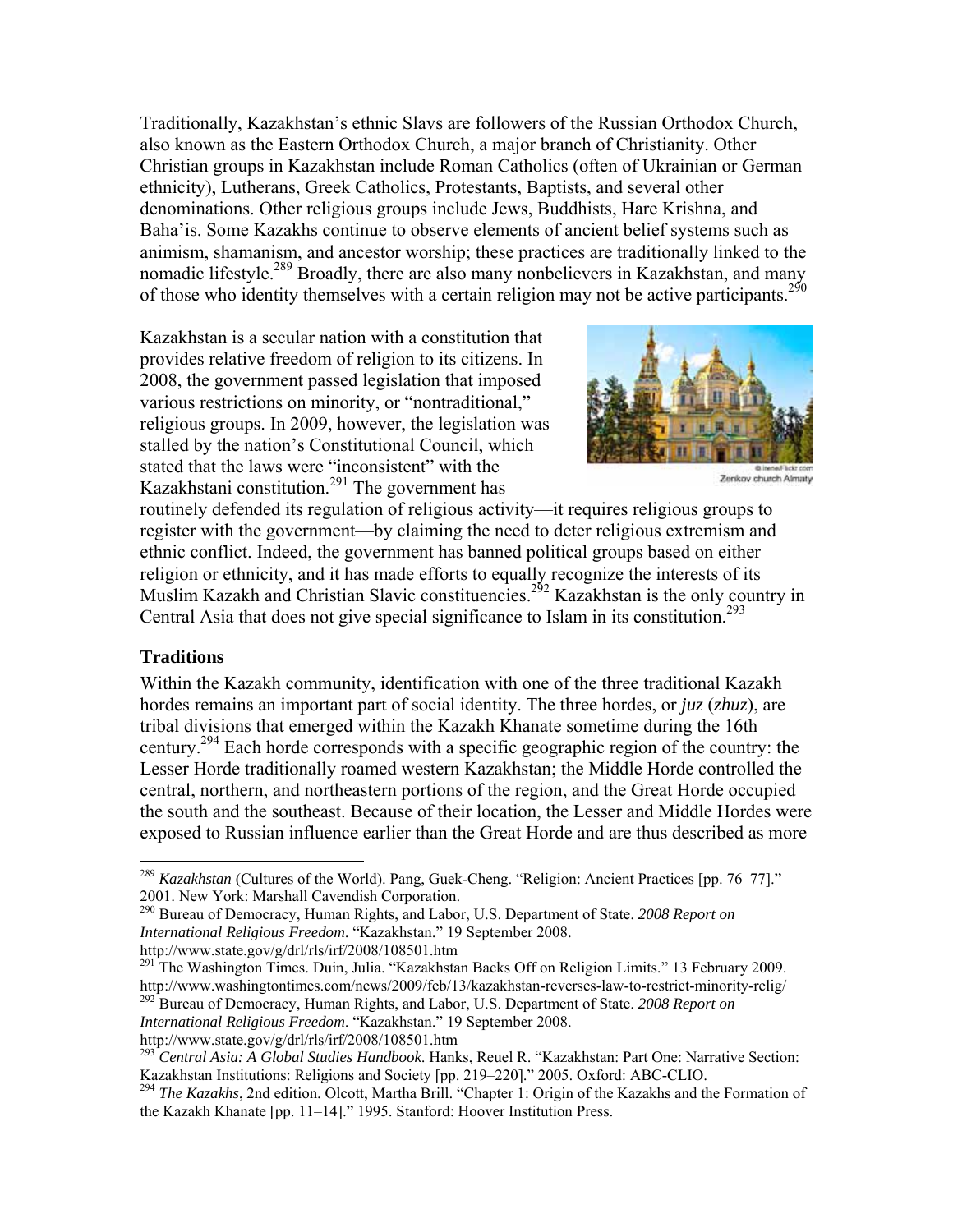"Russified" than the latter group.<sup>295</sup> This extends, in particular, to language; the Lesser and Middle Hordes have greater percentages of Russian-language speakers than the Great Horde.<sup>296</sup> Furthermore, each tribal division roughly corresponds to the three dialects of the Kazakh language: western, northeastern, and southern Kazakh. $^{297}$ 

Most Kazakhs continue to trace their heritage to one of the three hordes, which are further divided into tribes and clans. Indeed, it is customary for Kazakhs to know seven generations of family lineage on the male side. However, not all Kazakhs may know such information, particularly after the social unrest and large-scale loss of life that afflicted the Kazakh community during the late 19th and early 20th centuries. Today, the Middle Horde has the largest population, followed by the Great and Lesser Hordes. Clan networks continue to play an important role in Kazakhstani politics and business; tribal relations can be a factor in securing employment, for example. Nursultan Nazarbayev, the country's president, is a member of the Great Horde.<sup>298</sup>

# **Gender Issues**

Kazakhstani men and women have been affected in different ways by the often difficult transition from a Soviet communist society to an independent nation with a market economy. Traditionally, women have played a strong role in nomadic Kazakh society, particularly in economic production and household management. The latter responsibility often empowered them with decisionmaking authority within the household. Under the Soviets,



Women selling wool and blankets

gender equality was promoted according to the idea that both sexes should contribute to the greater society's economic production (outside of the domestic sphere). Women were, however, encouraged to work in social sectors, such as health care and education; these were deemed "suitable" for them according to Russian traditions. Today, women remain heavily involved in the economic and social spheres, although patriarchal attitudes influence and, in many cases, limit their roles. Broadly, non-Kazakh traditions in which men are assigned the dominant role in decision-making and income-earning have become more common in the independent era.<sup>299</sup>

Both sexes have relatively equal access to education, with high primary-to-secondary school enrollment rates (96.2% for women and 97% for men) and high overall literacy

 $\overline{a}$ 295 Federal Research Division, Library of Congress. *Kazakhstan: A Country Study*. Olcott, Martha Brill. "Chapter 1: Kazakstan: Historical Background: Population and Society: Clans." Glenn E. Curtis, Ed. 1996. http://lcweb2.loc.gov/cgi-bin/query/r?frd/cstdy:@field(DOCID+kz0027)

<sup>296</sup> *Kazakhstan* (The Growth and Influence of Islam in the Nations of Asia and Central Asia). Corrigan, Jim. "Chapter 5: The People: Culture Clashes [pp. 73–76]." 2005. Philadelphia: Mason Crest Publishers.

<sup>297</sup> *Central Asia: A Global Studies Handbook*. Hanks, Reuel R. "Kazakhstan: Part One: Narrative Section: Kazakhstan Society and Social Issues: Ethnicity and Social System: Ethnic Groups [p. 232]." 2005. Oxford: ABC-CLIO.

<sup>298</sup> *Kazakhstan: Unfulfilled Promise*. Olcott, Martha Brill. "Chapter 6: A Divided Society: Intra-Ethnic Relations [pp. 183–189." 2002. Washington: Carnegie Endowment for International Peace.

<sup>299</sup> Asian Development Bank. *Country Gender Assessment: Republic of Kazakhstan*. "Chapter 2: Gender Dimensions of Poverty [pp. 8–11]." May 2006. http://www.adb.org/Documents/Reports/Country-Gender-Assessments/cga-kaz.pdf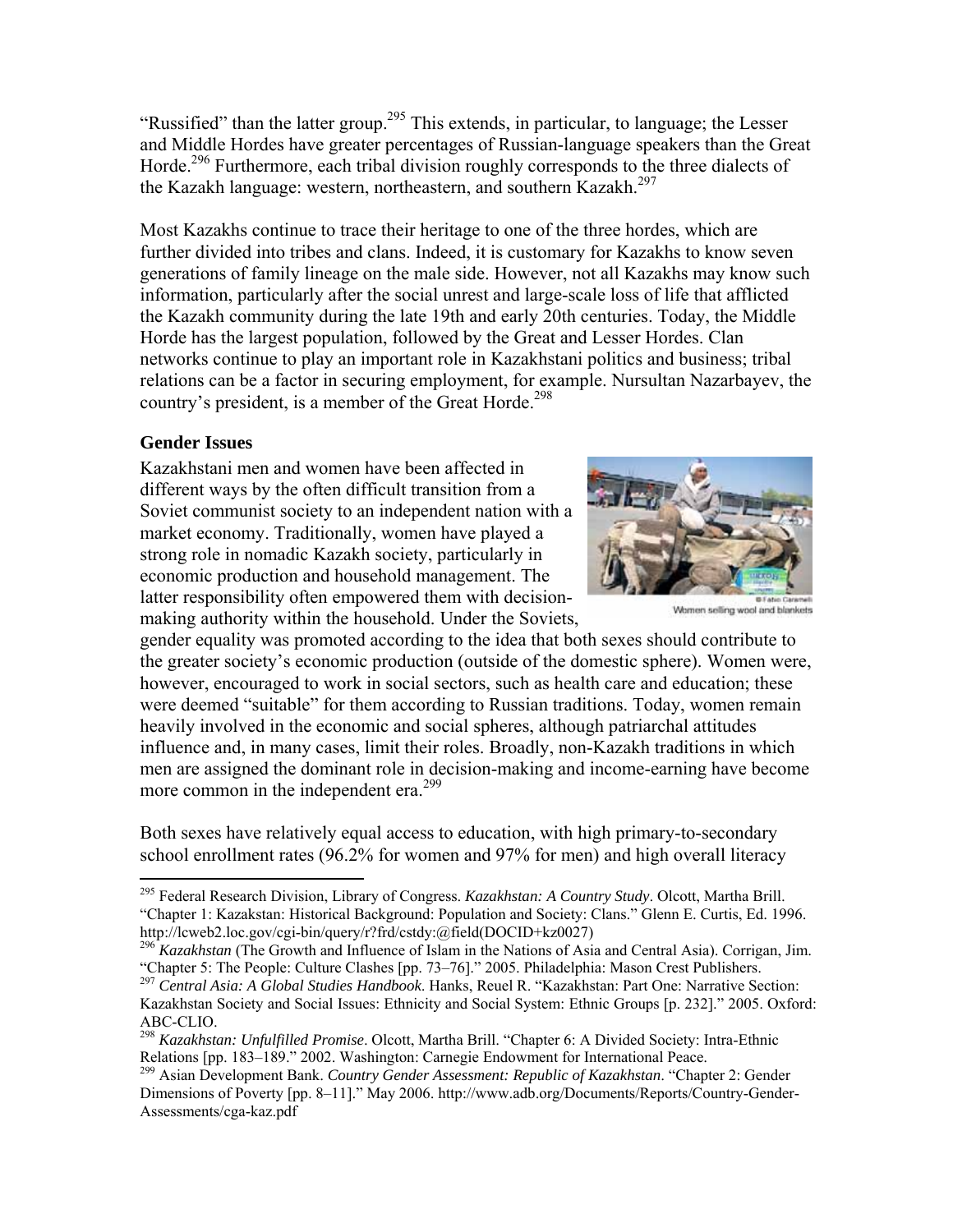rates (99.3% for women and 99.8% for men).<sup>300</sup> In higher education, women actually comprise the greater percentage of students (58.1%). However, men have a higher workforce participation rate (74.9% compared to 64.6% for women), and they generally receive higher wages.<sup>301</sup> This is in part due to women's high rate of employment in social and service sectors, such as education and health care, in which salaries are lower than those for men, despite often high levels of education. $302$ 

On the other hand, men more often work in high-income fields, such as the energy sector, and they often work at higher levels in the management structure, for which they generally receive more opportunities than women. As a result, in 2002, women earned, on average, 62% of the average wage earned by men. This gap has actually increased since the end of the Soviet era. These disparities contribute to elevated rates of unemployment



Man and boys

and greater susceptibility to poverty for women. Overall, many Kazakhstani women have expressed a sense of disempowerment in the independent era.<sup> $303$ </sup> This extends to governmental representation; only 12.9% of the nation's parliamentary seats are held by women. Broadly, economic insecurity and stress related to social change have also contributed to domestic violence. $304$ 

Another significant gender gap in Kazakhstan is the disparity in life expectancy for men and women. As of 2007, Kazakhstani women lived an average of 72.5 years, while men averaged only 61.5. This wide gap has been attributed to men's higher participation in potentially dangerous industrial jobs, as well as unhealthy behaviors such as smoking and alcohol abuse. $305$ 

#### **Cuisine**

1

Kazakhstan has two major styles of cuisine: Russian and Kazakh. Russian cuisine is common in urban areas and the northern steppes, where the Russian population is concentrated. It is influenced by the cuisine of Central Asia, and thus it overlaps with regional cuisine in some respects. Meats, fish, vegetables (often pickled), soups (hot or cold), and bread comprise a large share of the traditional Russian diet. A typical fullcourse meal begins with appetizers (*zakuski*) such as salads, cold meats, salted fish,

<sup>300</sup> Central Intelligence Agency. *The World Factbook*. "Kazakhstan." 26 June 2009. https://www.cia.gov/library/publications/the-world-factbook/geos/KZ.html 301 UNdata. "Country Profile: Kazakhstan." 2009.

http://data.un.org/CountryProfile.aspx?crname=Kazakhstan 302 Asian Development Bank. *Country Gender Assessment: Republic of Kazakhstan*. "Chapter 6: Gender Dimensions of Human Development [p. 44]." May 2006. http://www.adb.org/Documents/Reports/Country-Gender-Assessments/cga-kaz.pdf

<sup>303</sup> Asian Development Bank. *Country Gender Assessment: Republic of Kazakhstan*. "Chapter 5: Gender Dimensions of Economic Development [pp. 27–28]." May 2006.

http://www.adb.org/Documents/Reports/Country-Gender-Assessments/cga-kaz.pdf<br>
<sup>304</sup> UNdata. "Country Profile: Kazakhstan." 2009.<br>
http://data.un.org/CountryProfile.aspx?crname=Kazakhstan

<sup>&</sup>lt;sup>305</sup> IRIN, UN Office for the Coordination of Humanitarian Affairs. "Kazakhstan: Alarm Raised over the Deteriorating Health of Men." 12 July 2007. http://www.irinnews.org/report.aspx?ReportId=73207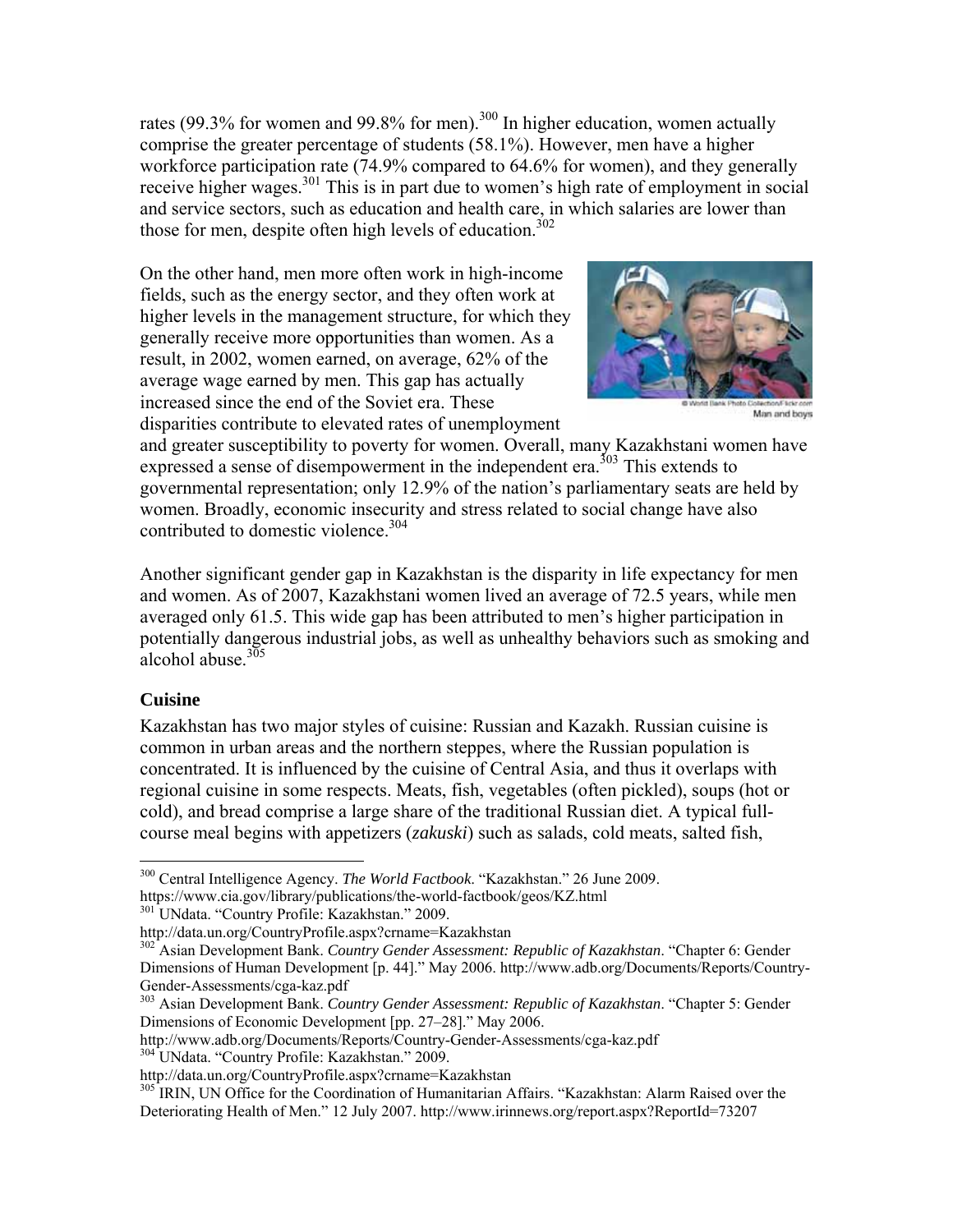caviar, or pickled vegetables. Soups are also common starters; *borscht* (beet soup), *shchi* (cabbage soup), and *solyanka* (a thick vegetable stew made with meat or fish) are traditional varieties. Main courses generally consist of a fish or meat dish with bread. *Pelmeni* (meat-filled dumplings) and *shashlyk* (kebabs) are two common meat-based dishes. Popular varieties of fish include herring, sturgeon, pike, and salmon. *Bliny* (pancakes) are commonly eaten for breakfast or on special occasions. Black tea and vodka are popular beverages.<sup>306</sup>

With a heavy emphasis on animal products, Kazakh cuisine reflects the culture's traditional nomadic pastoral lifestyle. Meat is the basis for most meals; vegetarianism is practically unheard of in Kazakhstan. Favorite meats include mutton (sheep), beef, and, especially, horse. Made from all parts of the body, Kazakh horse meat specialties include *kazy* and *shuzhuk* (smoked seasoned sausage encased in intestines), *zhaya* (smoked and boiled hip meat), and *zhal* (smoked and boiled neck fat).<sup>307</sup> *Kazy* is occasionally sliced and served with cold noodles in a dish called *naryn*. The most well-known dish in Kazakhstan is *beshbarmak*, or "five fingers."308 Eaten by hand, *beshbarmak* consists of boiled chunks of horse meat or mutton served with onions and pieces of boiled pasta dough. The broth (*sorpa*) from the boiling process is consumed after the meat portion of the meal. *Kuurdak* is another popular meal; it is a stew-like dish made from the fat and organs (i.e., heart, liver, kidneys, etc.) of sheep, horse, or cow.309 *Manti* are meat dumplings, often made with lamb. Boiled sheep or horse heads are traditionally presented to honored guests as delicacies.

Aside from red meats, Kazakhs also eat chicken and fish, such as pike, sturgeon, and salmon. Caviar is served as a delicacy. Found throughout Central Asia, *plov*, or pilaf, is a common rice dish combining vegetables, meat, and, occasionally, fruits such as apples, apricots, or raisins. *Sorpa* (meat broth) and *kespe* (red meat or chicken with noodles) are common soups. Flat breads, such as *lepeshka*, are typically paired with meals. Similar to



Shubat, fermented camel milk

doughnuts, *baursaki* is a popular snack that may also accompany meals. Animal products such as cheese, yogurt, curd, sour cream, and butter are widely consumed. Likewise, many Kazakh drinks are dairy-based. *Kumys* (fermented horse's milk) is a traditional favorite, as is *shubat* (fermented camel's milk). Milk, fruit juices, black tea, coffee, and vodka are also common beverages.<sup>310</sup>

1

<sup>306</sup> Food in Every Country. "Food in Kazakhstan." No date. http://www.foodbycountry.com/Kazakhstan-to-South-Africa/Kazakhstan.html

<sup>307</sup> *Kazakhstan* (Cultures of the World). Pang, Guek-Cheng. "Food: Meat [pp. 113–114]." 2001. New York: Marshall Cavendish Corporation.

<sup>308</sup> The New York Times. Greenberg, Ilan. "Almaty." 18 September 2006.

http://travel.nytimes.com/2006/09/18/business/businessspecial2/18almaty.html

<sup>309</sup> *Central Asia*, 3rd edition. Mayhew, Bradley, Paul Clammer, and Michael Kohn. "Kazakhstan: Food and Drink [p. 93]." 2004. Footscray, Victoria: Lonely Planet Publications.

<sup>310</sup> *Kazakhstan* (Cultures of the World). Pang, Guek-Cheng. "Food [pp. 114–120]." 2001. New York: Marshall Cavendish Corporation.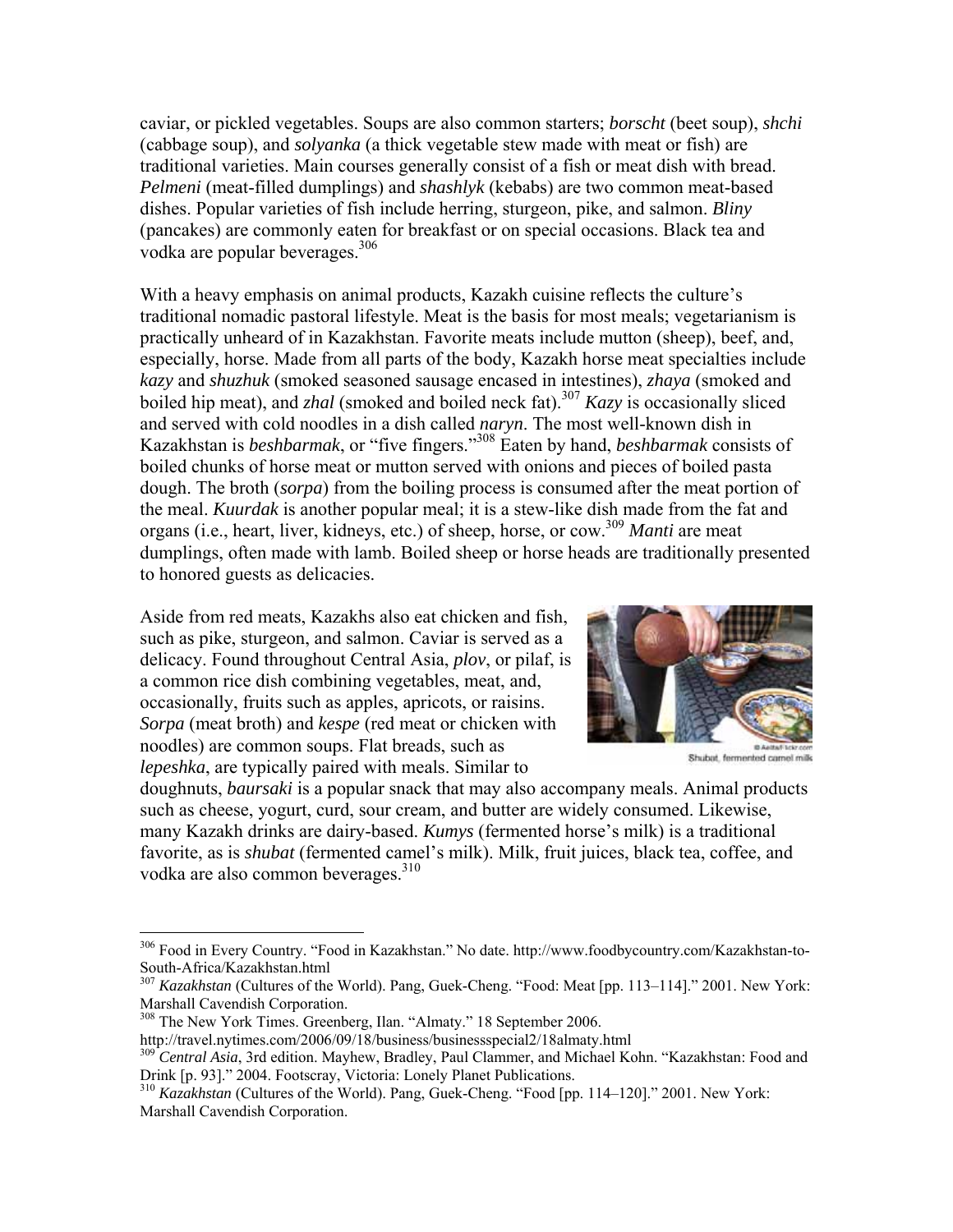#### **Traditional Dress**

In urban areas, modern styles of clothing are worn by both sexes. Some garments that are suggestive of traditional dress, such as felt hats and fur-lined coats, are still common, however. For men, this may also include knee-length boots. $311$  While residents of remote rural villages may wear traditional Kazakh clothing, it is largely reserved for special occasions and cultural festivals. For men, a characteristic item is the *chapan* (*shapan*), a long, woolen robe tied with a sash. Today, ceremonial *chapan* are often richly embroidered and made from velvet. Traditionally, Kazakh men wore the *chapan* over a loose shirt, jacket, and trousers, with tall leather boots and elaborate headwear. Reflecting the Kazakhs' traditional pastoral



Elderly man in Almaty

economy, these items were made from wool, camel hair, leather, fur, and goat or antelope hides  $312$ 

For Kazakh women, traditional clothing consists of a long, sleeveless jacket or vest worn over flowing dresses made of cotton, silk, or velvet. A *beldemshe*, or wrap-around skirt, may also be worn; it is fastened with a belt. Ceremonial dresses are usually finely embroidered and paired with jewelry. Kazakh women frequently cover their hair with a shawl or handkerchief. Various forms of headgear are also common, especially on ceremonial occasions; these include fur hats and tall, conical headpieces.<sup>313</sup> White, openfaced hoods may be worn by older Kazakh women.

#### **The Arts**

<u>.</u>

Today, popular art forms in Kazakhstan include film, theatre, opera, and ballet. While the film market is dominated by foreign-made movies, theatre and dance productions which grew popular during the Soviet era—they now often incorporate Kazakh cultural themes. Many of them come from the Kazakhs' rich oral, literary, and musical traditions.

#### *Oral and Musical Tradition*

In the nomadic era, the Kazakhs passed their culture from generation to generation through an oral tradition of legends, stories, and poems. Such performances were typically accompanied by music. The narrative aspect was performed by *akyn* (improvisational poets, singers, and storytellers) or *jyrau* (lyric poets and storytellers with greater social esteem and worldly knowledge than the *akyn*). Their stories and poems described the Kazakhs' nomadic life on the steppes, often focusing on the exploits of a *batir*, or heroic Kazakh warrior, and his horse. The Kazakhs' historical battles with the

<sup>311</sup> *Central Asia: A Global Studies Handbook*. Hanks, Reuel R. "Kazakhstan: Part One: Narrative Section: Kazakhstan Society and Social Issues: Ethnicity and Social System: Ethnic Groups [p. 232]." 2005. Oxford: ABC-CLIO.

<sup>312</sup> *Kazakhstan: Coming of Age*. Fergus, Michael and Janar Jandosova. "Chapter 6: The Creative Force [pp.

<sup>216–217].&</sup>quot; 2003. London: Stacey International. 313 *Kazakhstan: Coming of Age*. Fergus, Michael and Janar Jandosova. "Chapter 6: The Creative Force [pp. 216–217]." 2003. London: Stacey International.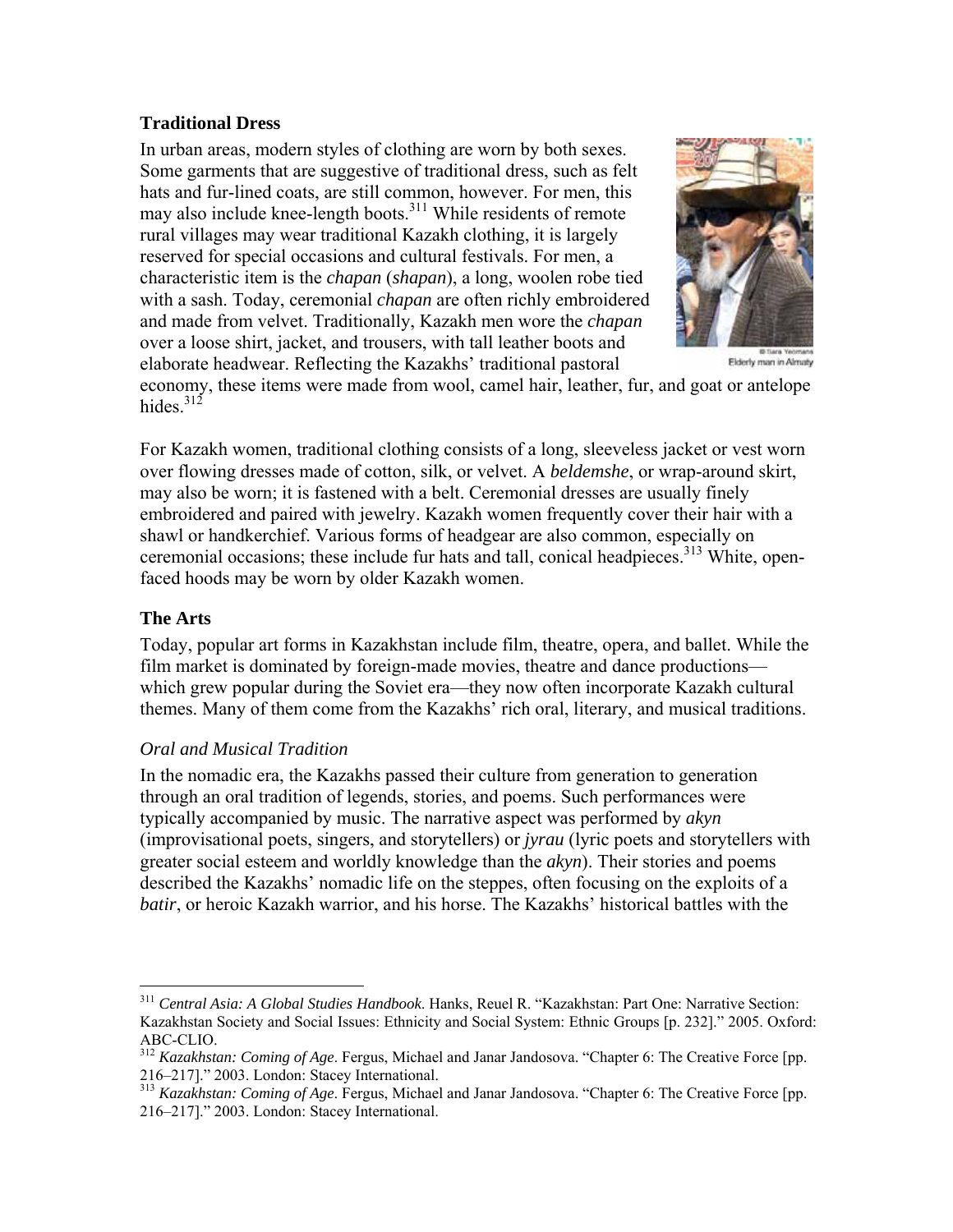Kalmyk Mongols figure prominently in their oral tradition.<sup>314</sup> Many of these stories and poems survive today and form the basis for the Kazakh literary tradition. One of the most famous early Kazakh poets, Asan Kangi, also known as Asan the Sad, left the Golden Horde of the Mongol Empire to join Kirai and Janibek in the formation of the Kazakh tribal union. $315$ 

The Kazakhs' musical tradition has played a similar, complementary role in the presentation and preservation of their culture. Traditional Kazakh songs, known as *kyuis*, are played on a variety of instruments. The most notable of these is the *dombra*, a two-stringed lute with a long-neck, made from wood. This instrument typically accompanies traditional folk singing, often of a sad and reflective variety. Today, *dombra* players continue to compete in song competitions known as *aitys*—events that are common during holidays.316 Additional Kazakh musical instruments include the violin-like *kobyz*, the *sybyzgy* (a reed flute), the *dauylpaz* (a type of drum), and the *asatayak* (a long staff with metal pendants that serves as a rattle). $317$ 



Dombra player

#### *Literature*

 $\overline{a}$ 

Building upon centuries of oral storytelling and poetry, Kazakh literature emerged in written form in the 19th century. Its initial development is closely associated with Abai Kunanbaev (1845–1904), a well-educated ethnic Kazakh from the northeastern steppes, near modern-day Semey. Kunanbaev produced songs and poetic works that celebrated the Kazakh nomadic lifestyle. Educated in both the Muslim and Russian traditions, he translated Russian literary works into Kazakh and found inspiration in Muslim poetry and philosophy. While promoting Kazakh culture, he also embraced many aspects of the Russian tradition, particularly its emphasis on education.

Modern Kazakh literature is often associated with the work of Mukhtar Auezov (1897– 1961), a writer, historian, and critic. Born to a nomadic family, Auezov dedicated much of his work to examining and preserving Kazakh culture, language, and history amid the rapid and often destructive social change brought about by the Soviets. Some of his most famous works are *Abai* (1947) and *Abai's Path* (1956), two epic novels that explore the work of Abai Kunanbaev amid the larger backdrop of Kazakh culture. Many of Auezov's contemporaries were victims of Stalin's purges in the  $1930s$ .<sup>318</sup>

<sup>314</sup> Federal Research Division, Library of Congress. *Kazakhstan: A Country Study*. Olcott, Martha Brill. "Chapter 1: Kazakstan: Historical Background: National Identity: Culture." Glenn E Curtis, Ed. 1996. http://lcweb2.loc.gov/cgi-bin/query/r?frd/cstdy:@field(DOCID+kz0031)

<sup>&</sup>lt;sup>315</sup> *The Kazakhs*, 2nd edition. Olcott, Martha Brill. "Chapter 1: Origin of the Kazakhs and the Formation of the Kazakh Khanate [pp. 21–22]." 1995. Stanford: Hoover Institution Press.

<sup>&</sup>lt;sup>316</sup> Central Asia, 3rd edition. Mayhew, Bradley and Paul Clammer, Michael Kohn. "Kazakhstan: Arts [pp. 90–91]." 2004. Footscray, Victoria: Lonely Planet Publications.

<sup>317</sup> *Kazakhstan* (Cultures of the World). Pang, Guek-Cheng. "Arts [pp. 89–91]." 2001. New York: Marshall Cavendish Corporation.

<sup>318</sup> *Kazakhstan: Coming of Age*. Fergus, Michael and Janar Jandosova. "Chapter 6: The Creative Force [pp. 203–205]." 2003. London: Stacey International.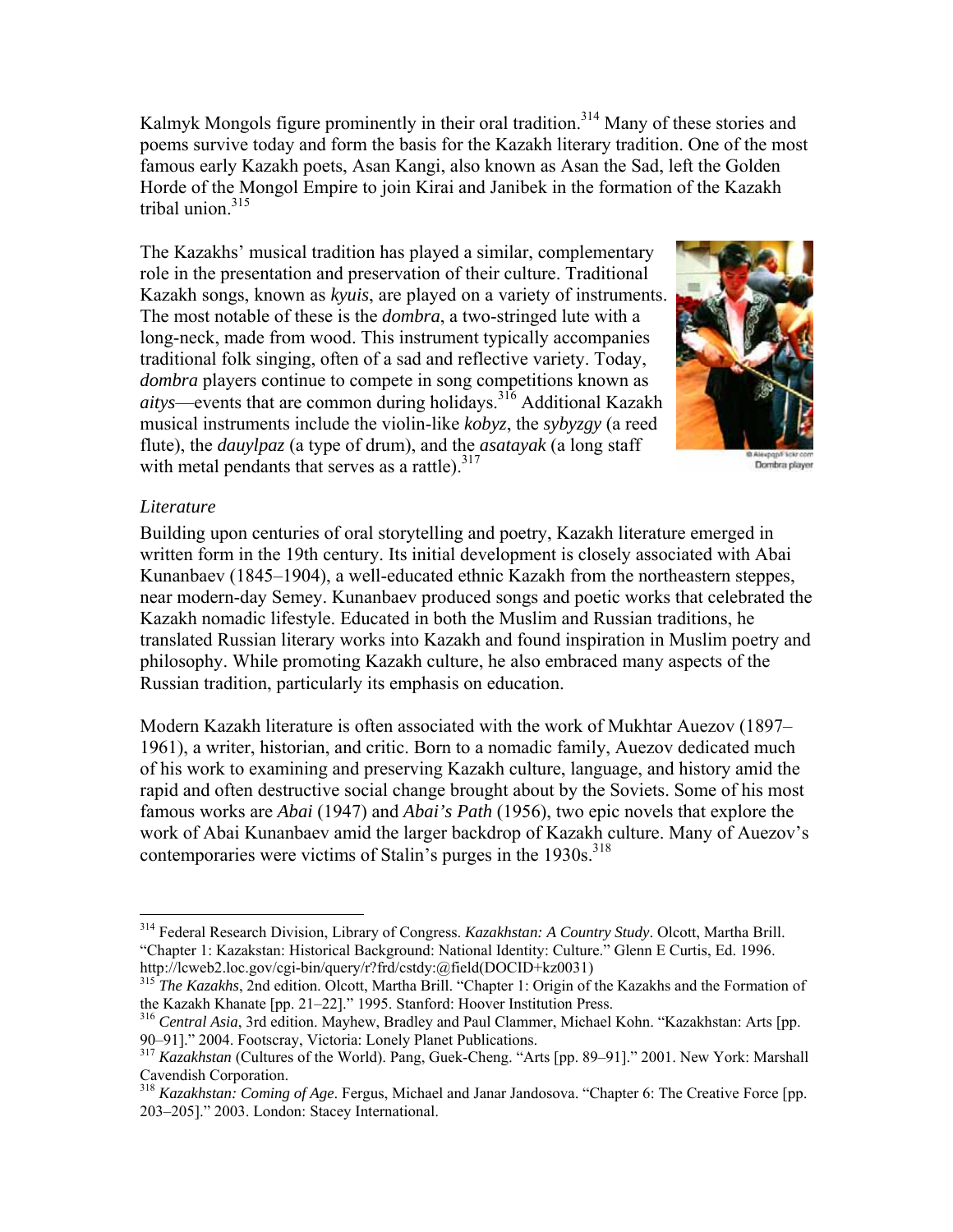## *Textiles and Jewelry*

The Kazakhs maintain a rich tradition of finely crafted textiles, especially in the form of carpets and embroidered costumes. Northeastern Kazakhstan is especially known for its carpet industry. Traditionally made from wool, Kazakh carpets display various geometric designs in a variety of colors. Kazakhs are also known for their silversmithing, a traditional practice that reached its peak in the late 19th and early 20th centuries.319 Intricately designed silver objects from this period include silver-adorned wooden saddles, belt clasps, amulets, bracelets, and rings. Many of these objects display floral and geometric patterns; they can be seen in Kazakhstan's many museums.<sup>320</sup>

# **Sports and Recreation**

 $\overline{a}$ 

Kazakhstan's sporting scene is a mix of modern and traditional pastimes. Reflecting the traditional nomadic lifestyle, equestrian sports remain popular. The most well-known of these games is *kokpar*, which is somewhat similar to polo. In *kokpar*, an unlimited number of horse-riding participants scramble for possession of a goat carcass; the action takes place in the open steppes, with no assigned boundaries. Other equestrian events include *audaryspak*, a wrestling match between two mounted riders, and *alaman-baiga*, a long-distance endurance race. Kazakhs also test their horsemanship skills in *kumis alu*, an event in which riders attempt to grab a small item, such as a coin or handkerchief, from the ground while galloping at a fast pace.<sup>321</sup> Other traditional Kazakh sports include *kazaksha kures*, a Kazakh form of wrestling, and falconry, which is known as *berkutchi*. The latter sport involves the patient training of a captured bird of prey, often an eagle, which is thereafter used to hunt small game such as foxes.<sup>322</sup>

Today, soccer, known elsewhere as football, is an extremely popular spectator sport. The country's professional league, now known as the Premier League, was founded shortly after independence. The Soviet legacy is evident in Kazakhstan's participation in various Olympic events, including speed skating and ice hockey, both of which are quite popular.<sup>323</sup> The massive Medeo skating rink in Almaty hosts these activities. Other winter



Soccer game, Kazakhstan vs. England

sports, such as skiing, are similarly suited to Kazakhstan's cold climate. Several small ski resorts are located in the mountains of the southeast, and cross-country skiers can be seen in the northern steppes. First built by the Soviets to train their athletes, Chimbulak is a winter sports venue that was expanded by the Kazakhs, and has become one of Central

<sup>319</sup> *Kazakhstan* (Cultures of the World). Pang, Guek-Cheng. "Arts [pp. 92–93]." 2001. New York: Marshall Cavendish Corporation.

<sup>&</sup>lt;sup>320</sup> *Kazakhstan: Coming of Age*. Fergus, Michael and Janar Jandosova. "Chapter 6: The Creative Force [pp. 218–219]." 2003. London: Stacey International.

<sup>&</sup>lt;sup>321</sup> Kazakhstan (Cultures of the World). Pang, Guek-Cheng. "Leisure [pp. 98–99]." 2001. New York: Marshall Cavendish Corporation.

<sup>322</sup> *Kazakhstan: Coming of Age*. Fergus, Michael and Janar Jandosova. "Chapter 5: The Social Scene [pp. 184–187]." 2003. London: Stacey International. 323 *Kazakhstan: The Growth and Influence of Islam in the Nations of Asia and Central Asia*. Corrigan, Jim.

<sup>&</sup>quot;Chapter 5: The People: Arts and Entertainment [p. 85]." 2005. Philadelphia: Mason Crest Publishers.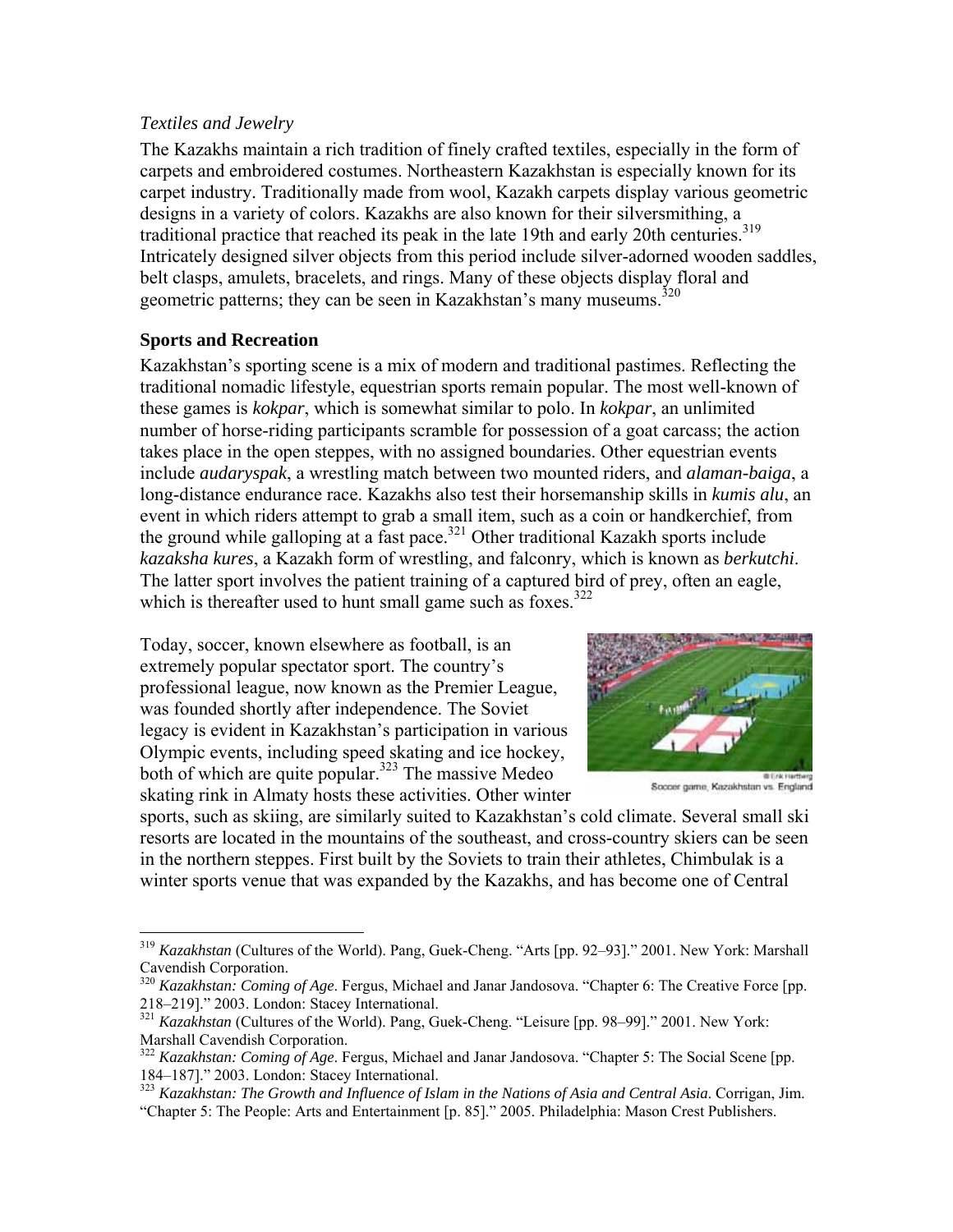Asia's premier ski resorts.<sup>324</sup> Additional popular sports and pastimes include hiking, hunting, cycling, boxing, weight-lifting, and horse racing.<sup>325</sup>

<u>.</u>

<sup>&</sup>lt;sup>324</sup> BBC News. "On the Piste in Kazakhstan." MacWilliam, Ian. 14 February 2004.

http://news.bbc.co.uk/2/hi/programmes/from\_our\_own\_correspondent/3485835.stm<br><sup>325</sup> *Kazakhstan: Coming of Age*. Fergus, Michael and Janar Jandosova. "Chapter 5: The Social Scene [pp. 188-189]." 2003. London: Stacey International.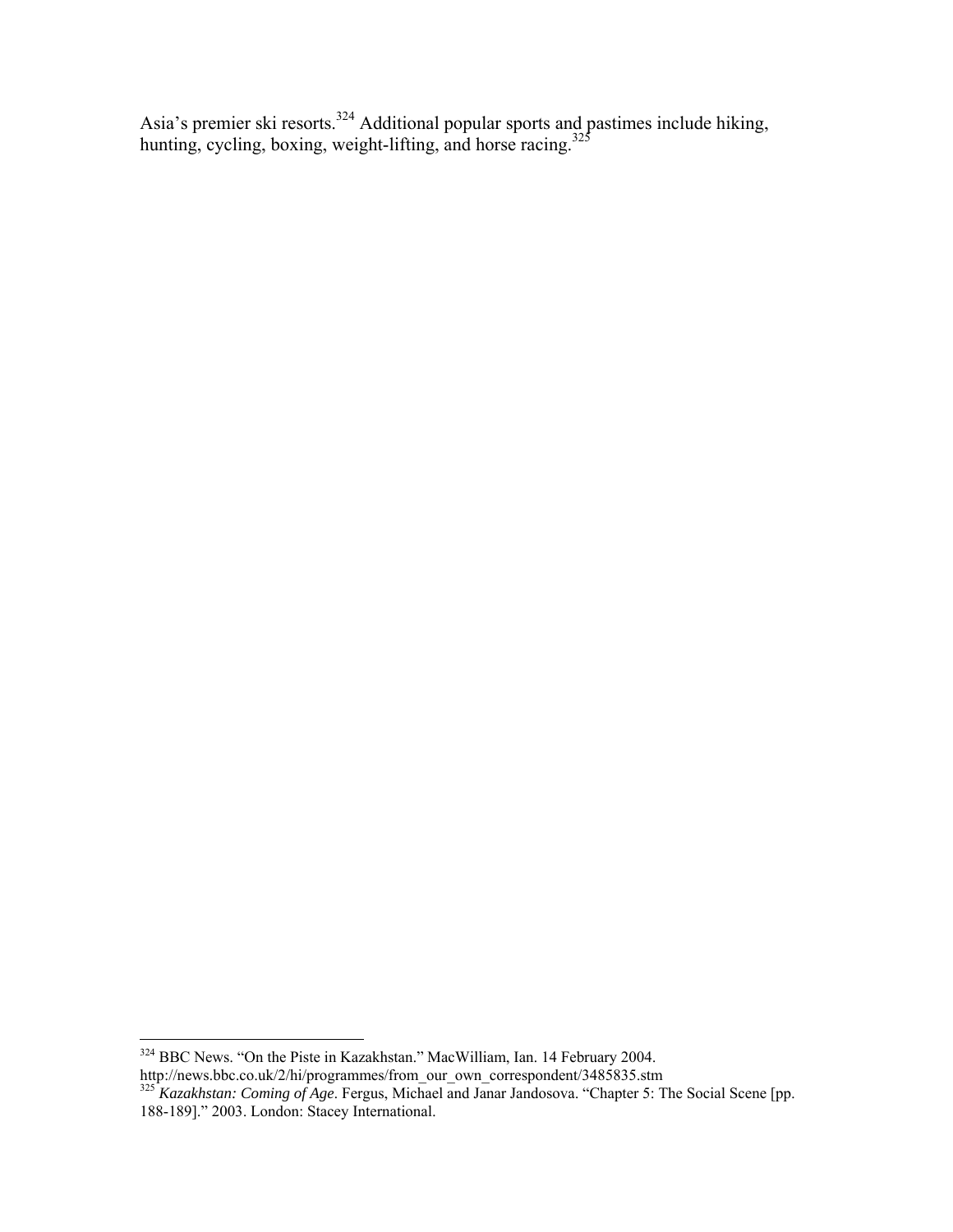# **Chapter 6 Security**

## **Introduction**

Kazakhstan's global significance has increased dramatically during the last decade; it has emerged as a cooperative, politically stable nation in a strategic, energy-rich region. The extraction of the country's immense fossil fuel deposits and other natural resources largely propelled its rise. Through foreign investment and bilateral trade, the development of Kazakhstan's energy sector enhanced the country's relations with a number of regional and global powers. In this process, the Kazakhstani government has generally followed what it describes as a "multi-vectored" foreign policy, in which inclusive engagement with multiple, often competing foreign powers is pursued. $326$ 



 $\overline{a}$ 

Kazakhstan is linked to its neighbors through shared economic and security interests, particularly in terms of energy production and delivery contracts. Its regional commitments include membership in the Commonwealth of Independent States (CIS), a coalition of former Soviet Republics, and the Shanghai Cooperation Organization (SCO), an economic and security alliance comprising Russia, China, Kazakhstan, Kyrgyzstan, Tajikistan, and Uzbekistan. It is also a member of a regional military alliance, the Russian-led Collective Security Treaty Organization (CSTO); this commitment reflects the country's deep military ties to Russia. At the same time, Kazakhstan has developed strong economic and security ties with the U.S. It has

also cooperated with the Belgium based North American Treaty Organization (NATO), the post World War II military alliance that includes the U.S., Canada, and numerous European countries.<sup>327</sup>

On the domestic front, the strong presidential rule of Nursultan Nazarbayev has shaped Kazakhstan's political landscape and national security policies. The Nazarbayev government has been criticized for the nation's corruption problems and slow democratization process. Conversely, it has been credited with stifling the ethnic tension, religious extremism, and internal conflict that have plagued other former Soviet Republics. Under Nazarbayev, Kazakhstan has cooperated with regional and global powers on various security issues, including counterterrorism efforts. In 2009, the country remained relatively stable, despite the global economic downturn and potential political infighting concerning the eventual replacement of Nazarbayev, who has ruled the country for the entire independent era.<sup>328</sup>

<sup>326</sup> EurasiaNet.org. "Foreign Minister Confirms Kazakhstan's Multi-Vectored Policy." 3 October 2003. http://www.eurasianet.org/departments/insight/articles/eav100303a.shtml 327 Strategic Studies Institute, U.S. Army. McDermott, Roger N. "Kazakhstan's Defense Policy: An

Assessment of the Trends [pp. 1–2]." February 2009.<br>http://www.strategicstudiesinstitute.army.mil/pdffiles/PUB904.pdf

<sup>&</sup>lt;sup>328</sup> Economist.com. Economist Intelligence Unit. "Country Briefings: Kazakhstan: Political Forces." 27 September 2007.

http://www.economist.com/COUNTRIES/Kazakhstan/profile.cfm?folder=Profile%2DPolitical%20Forces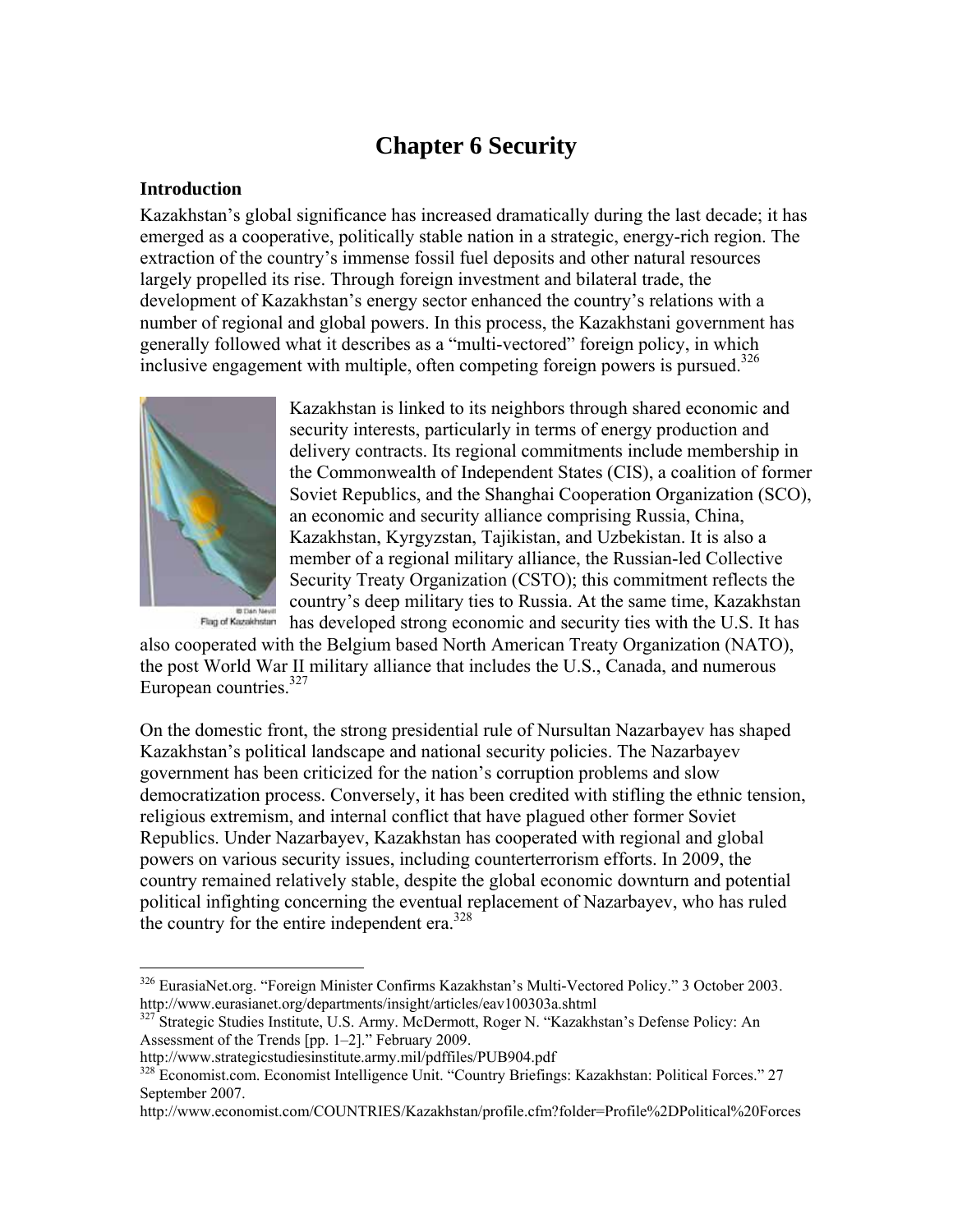## **Military and National Security**

#### *Structure of the Armed Forces*

Kazakhstan's Armed Forces consist of Ground, Air Defense, and Airmobile Forces, as well as a small Navy and a Missile Troops and Artillery division. The largest branch, the Ground Forces, has an estimated troop strength of 45,000. It is administered through four regional commands: Central (Astana), Eastern, Western, and Southern. The Air Defense Forces (ADF) has an estimated troop strength of 13,000. The ADF, which



includes a ground-based regiment, operates nine regional air bases. Soviet- and Russiandesigned MiG and Sukhoi aircraft comprise the majority of the ADF fleet.

With a functional naval college but no confirmed ships, the Kazakhstani Navy was still under development in early 2009. Scheduled to begin operations in 2010, the Navy will be tasked with protecting Kazakhstani interests on the Caspian Sea.<sup>329</sup> Kazakhstan's Maritime Border Guard currently performs similar duties. As a whole, the Armed Forces are overseen by the Ministry of Defense. The National Security Committee (KNB) is the nation's central intelligence and security agency. Additional national security forces include various paramilitary units, including police, border protection forces, a presidential guard (known as the Republican Guard), and a government guard.<sup>330</sup> Broadly, Kazakhstan's military doctrine emphasizes antiterrorism and border defense capabilities.<sup>331</sup>

### *Reform Efforts and Issues Affecting the Military*

When it became an independent country, Kazakhstan faced the task of developing an independent army from the incomplete and decaying military infrastructure that it inherited from the Soviet Union. This slow, ongoing process of development and reform has been hampered by underfunding, obsolete equipment, poor or insufficient training, and a lack of professional service members.<sup>332</sup> Historically, the Kazakhstani military has relied heavily on compulsory conscription, which previously involved a two-year service obligation for selected 18 year-old males. However, in line with the military's efforts to transition to a professional army, the standard service obligation was reduced to 12

1

<sup>329</sup> Strategic Studies Institute, U.S. Army. McDermott, Roger N. "Kazakhstan's Defense Policy: An Assessment of the Trends [pp. 6–10]." February 2009.<br>http://www.strategicstudiesinstitute.army.mil/pdffiles/PUB904.pdf

 $\frac{330}{330}$  Federal Research Division, Library of Congress. "Country Profile: Kazakhstan." December 2006.<br>http://lcweb2.loc.gov/frd/cs/profiles/Kazakhstan.pdf

<sup>&</sup>lt;sup>331</sup> Strategic Studies Institute, U.S. Army. McDermott, Roger N. "Kazakhstan's Defense Policy: An Assessment of the Trends [pp. 6–10]." February 2009.<br>http://www.strategicstudiesinstitute.army.mil/pdffiles/PUB904.pdf

<sup>&</sup>lt;sup>332</sup> The Jamestown Foundation. *Eurasia Daily Monitor*, Vol. 1, No. 71. McDermott, Roger. "Kazakhstan's Military Reform Creeps Forward." 10 August 2004.

http://www.jamestown.org/single/?no\_cache=1&tx\_ttnews%5Btt\_news%5D=26743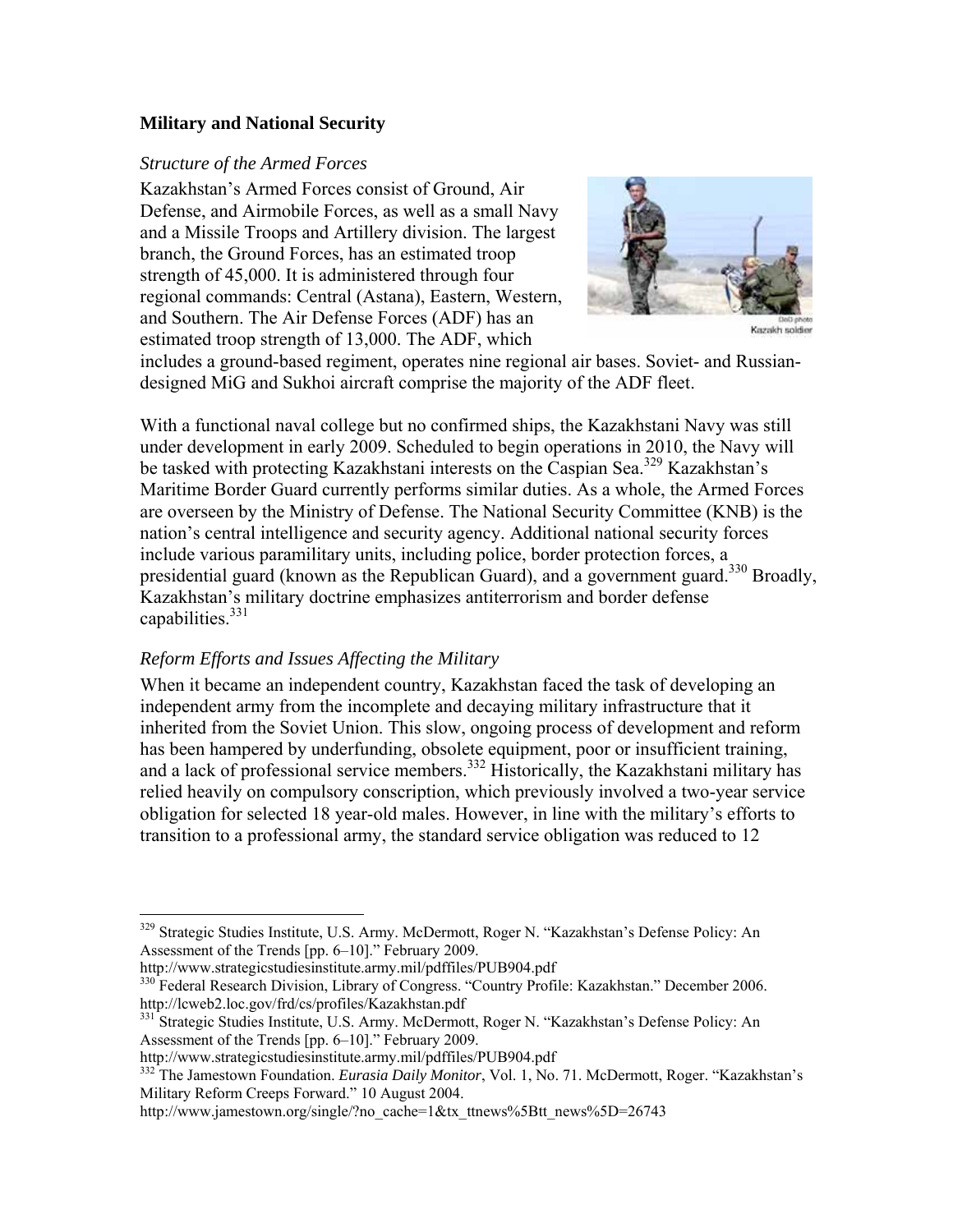months in 2005. The minimum age for volunteers is reportedly 19, although teenagers can attend military boarding schools and preparation classes.<sup>333</sup>



Hazing is a widespread problem in the Kazakhstani military, with many such incidents reported each year. In 2007, for example, the deaths of three soldiers were attributed to military hazing, while another 115 non-lethal hazing incidents were documented. Several suicides that year were also linked to hazing.<sup>334</sup> Reflecting a broader political and social issue, corruption is another major concern in the Kazakhstani military. Low wages, low

morale, and a lack of training and discipline have been identified as contributing factors to this problem, which extends to high levels.<sup>335</sup> Daniyal Akhmetov, the nation's first civilian Defense Minister, was removed from office in mid 2009 amid a highly publicized crackdown on corruption. While Akhmetov was not immediately charged, his dismissal occurred in the wake of investigations into suspect defense contracts with foreign-based companies.<sup>336</sup> Some observers saw his firing as a sign of internal power struggles within the Kazakh elite.<sup>337</sup>

### *Defense Ties*

 $\overline{a}$ 

As a legacy of the Soviet era, Kazakhstan's defense network remains closely tied to Russia, which has played a major role in Kazakhstan's efforts to develop and modernize its military. Lacking a well-developed defense industry of its own, Kazakhstan is heavily dependent upon Russian military equipment and weaponry. It also relies on Russian support for military education and training. Indeed, many pilots in the Air Defense Forces (ADF) are Russian nationals who trained in the Russian military but work in the Kazakhstani armed forces on a contract basis.338 The Kazakhstani and Russian defense networks are further linked through the broader organizational union of the Collective Security Treaty Organization (CSTO). The union is a regional military alliance dominated by the Russians and generated by the Commonwealth of Independent States

<sup>&</sup>lt;sup>333</sup> Refworld. United Nations High Commissioner for Refugees. Coalition to Stop the Use of Child Soldiers. *Child Soldiers Global Report 2008*. "Kazakhstan." 20 May 2008.

http://www.unhcr.org/refworld/topic,4565c2254a,459be22b2,486cb10d26,0.html

<sup>334</sup> Bureau of Democracy, Human Rights, and Labor. *2008 Country Reports on Human Rights Practices*. "2008 Human Rights Report: Kazakhstan." 25 February 2009.<br>http://www.state.gov/g/drl/rls/hrrpt/2008/sca/119135.htm

<sup>335</sup> Strategic Studies Institute, U.S. Army. McDermott, Roger N. "Kazakhstan's Defense Policy: An Assessment of the Trends [pp. 31–39]." February 2009.<br>http://www.strategicstudiesinstitute.army.mil/pdffiles/PUB904.pdf

<sup>&</sup>lt;sup>336</sup> The Jamestown Foundation. *Eurasia Daily Monitor*, Vol. 6, No. 120. McDermott, Roger. "Akhmetov Sacked as Astana Purges 'Corruption'." 23 June 2009.

http://www.jamestown.org/single/?no\_cache=1&tx\_ttnews%5Btt\_news%5D=35162&tx\_ttnews%5BbackP id%5D=7&cHash=2dcb63e33a

<sup>&</sup>lt;sup>337</sup> EurasiaNet.org. Lillis, Joanna. "Kazakhstan: Corruption Scandals an Indicator of Clan Infighting in Astana?" 10 July 2009. http://www.eurasianet.org/departments/insightb/articles/eav071009a.shtml <sup>338</sup> Central-Asia Caucasus Institute. *Central-Asia Caucasus Institute Analyst*. Yermukanov, Marat.

<sup>&</sup>quot;Kazakhstan Seeks Russian Assistance to Modernize its Army." 7 March 2007. http://www.cacianalyst.org/?q=node/4472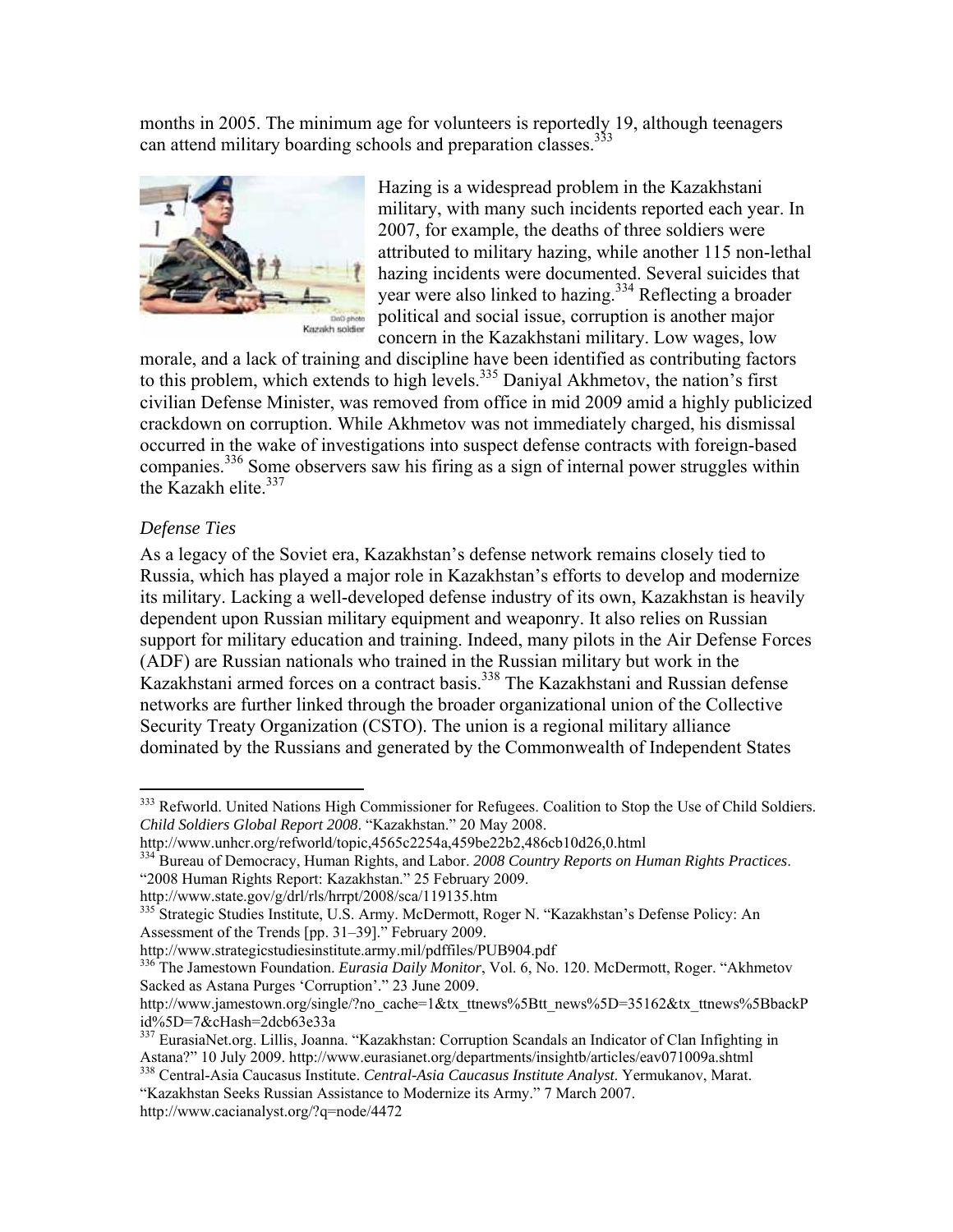(CIS).339 The Kazakhstani military has committed a unit of its Airmobile Forces to the CSTO's fledgling military organization, the Collective Operation Reaction Force (CORF), previously known as the Collective Rapid Response Force.<sup>340</sup>

The Russian-led development of the CSTO has been widely interpreted as an attempt to counterbalance the influence of NATO.<sup>341</sup> Despite its close connections to Russia and the CSTO, Kazakhstan has also developed ties with NATO, although on a much smaller scale. For example, Kazakhstan's KAZBRIG unit (formerly known as KAZBAT), a peacekeeping brigade, underwent structural reforms to achieve interoperability with NATO forces. As part of NATO's Partnership for Peace program, the KAZBAT unit served alongside coalition troops in Iraq between 2003 and 2008. While this targeted reform effort was moderately successful, it affected only a small portion of the Kazakhstani army, which is in need of systemic reform.<sup>342</sup>

# **U.S.–Kazakhstan Relations**

With a history of cooperative relations, the U.S. maintains a strong strategic partnership with Kazakhstan. Following the collapse of the Soviet Union, the U.S. was the first country to recognize Kazakhstan as an independent nation (in December 1991). Early relations between the two countries were marked by initial U.S. investment in the Kazakhstani energy sector and U.S. involvement in the removal of Soviet-era nuclear



View of Almaty

weaponry, materials, and infrastructure from Kazakhstani territory. As a result of the latter process, Kazakhstan obtained nuclear-free status in 1995 and garnered international support for voluntarily relinquishing such materials. The U.S. also assisted Kazakhstan in the sealing of 181 nuclear test tunnels, a process that was completed in May  $2000^{343}$ 

The U.S. relationship with Kazakhstan strengthened after September 2001, when Kazakhstan pledged support for U.S.-led efforts to combat international terrorism. This support included the deployment of the Kazakhstani KAZBAT (now KAZBRIG) unit to Iraq, and the opening of Kazakhstani airspace to NATO aircraft operating in support of the U.S.-led mission in Afghanistan. U.S.–Kazakhstan military engagement has also

<sup>1</sup> 339 The Jamestown Foundation. *Eurasia Daily Monitor*, Vol. 6, No. 93. Sharip, Farkhad. "Kazakhstan Balances NATO and Pro-Russian Alliances." 14 May 2009.

http://www.jamestown.org/programs/edm/single/?tx\_ttnews%5Btt\_news%5D=34984&tx\_ttnews%5Bback Pid%5D=27&cHash=eb703d237d

<sup>340</sup> Asia Times Online. McDermott, Roger. "Russia's 'Virtual Cold War' in Central Asia." 21 February 2009. http://www.atimes.com/atimes/Front\_Page/KB21Aa05.html

<sup>341</sup> The Jamestown Foundation. *Eurasia Daily Monitor*, Vol. 6, No. 107. Felgenhauer, Pavel. "Moscow Struggling to Transform CSTO into a 'Russian NATO'." 4 June 2009.

http://www.jamestown.org/programs/edm/single/?tx\_ttnews%5Btt\_news%5D=35085&tx\_ttnews%5Bback Pid%5D=27&cHash=adf13b6e1e

<sup>342</sup> Strategic Studies Institute, U.S. Army. McDermott, Roger N. "Kazakhstan's Defense Policy: An Assessment of the Trends [pp. 23–26]." February 2009.<br>http://www.strategicstudiesinstitute.army.mil/pdffiles/PUB904.pdf

<sup>&</sup>lt;sup>343</sup> Bureau of South and Central Asian Affairs, U.S. Department of State. "Background Note: Kazakhstan." April 2009. http://www.state.gov/r/pa/ei/bgn/5487.htm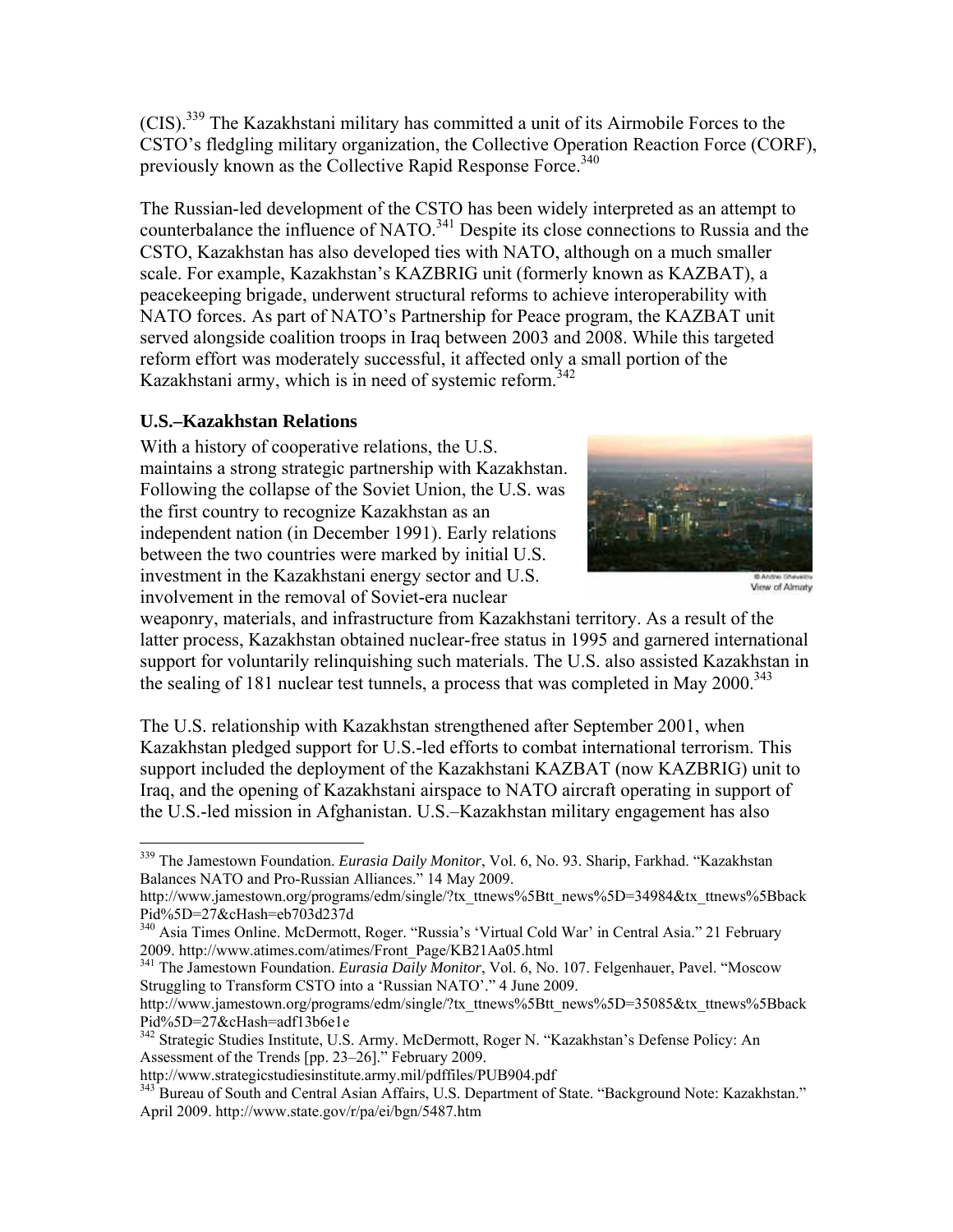involved joint military exercises, information exchanges, and training assistance for Kazakhstan's KAZBAT unit. In line with a five-year military cooperation agreement signed by the two countries in February 2008, additional bilateral exchanges and exercises are planned for coming years.<sup>344</sup> Most recently, in early 2009, Kazakhstan announced that it will allow the U.S. to ship non-military cargo through its territory en route to Afghanistan.<sup>345</sup>

Since the institution of market reforms in Kazakhstan, the U.S. has been its largest source of foreign direct investment. Between 1993 and mid 2008, U.S. companies invested approximately USD 16.8 billion in Kazakhstan; a large percentage of this investment targeted the energy sector.<sup>346</sup> Bilateral trade between the two countries grew substantially throughout this time, reaching USD 2.6 billion in 2008.347 The U.S. Government has also provided considerable financial aid to Kazakhstan, amounting to nearly USD 1.4 billion between 1992 and 2007. In addition to supporting Kazakhstani security operations and the removal of nuclear infrastructure, these funds have promoted market reforms, advancements in healthcare and education, and political democratization.<sup>348</sup> The U.S. has also provided support to various Kazakhstan-based non-governmental organizations (NGOs) that promote causes such as media freedom and legal reform.<sup>349</sup>

#### **Relations with Neighboring Countries**

#### *China*

 $\overline{a}$ 

Since 2005, Kazakhstan and China have maintained a strategic partnership based on mutual economic and security interests.<sup>350</sup> Although bilateral exchanges began shortly after Kazakhstan's independence, their early relations were marked by a border dispute. After more than five years of discussions, the two sides signed an agreement in 1998 that officially demarcated their 1,533 km (953 mi) boundary. This agreement allowed expansion of trade between the two countries in the following years.<sup>351</sup> In 2008, bilateral

<sup>&</sup>lt;sup>344</sup> Strategic Studies Institute, U.S. Army. McDermott, Roger N. "Kazakhstan's Defense Policy: An Assessment of the Trends." February 2009.

http://www.strategicstudiesinstitute.army.mil/pdffiles/PUB904.pdf<br><sup>345</sup> BBC News. "Kazakhstan to Allow US Shipments." 9 February 2009. http://news.bbc.co.uk/2/hi/asiapacific/7878824.stm

<sup>&</sup>lt;sup>346</sup> Bureau of Economic, Energy and Business Affairs, U.S. Department of State. "2008 Investment Climate Statement – Kazakhstan." February 2009. http://www.state.gov/e/eeb/rls/othr/ics/2009/117413.htm 347 Office of the United States Trade Representative, Executive Office of the President. "Kazakhstan." 21

May 2009. http://www.ustr.gov/countries-regions/south-central-asia/kazakhstan

<sup>&</sup>lt;sup>348</sup> Bureau of European and Eurasian Affairs, U.S. Department of State. "Foreign Operations Appropriated Assistance: Kazakhstan: Fact Sheet." 20 January 2009. http://www.state.gov/p/eur/rls/fs/103634.htm

<sup>&</sup>lt;sup>349</sup> Bureau of South and Central Asian Affairs, U.S. Department of State. "Background Note: Kazakhstan."<br>April 2009. http://www.state.gov/r/pa/ei/bgn/5487.htm

<sup>&</sup>lt;sup>350</sup> The Jamestown Foundation. *China Brief*, Vol. 8, No. 21. Peyrouse, Sebastien. "Sino-Kazakh Relations: A Nascent Strategic Partnership." 4 November 2008.<br>http://www.jamestown.org/single/?no\_cache=1&tx\_ttnews%5Btt\_news%5D=34142

<sup>&</sup>lt;sup>351</sup> Central Asia-Caucasus Institute. *Central Asia-Caucasus Institute Analyst*. Levinsson, Claes and Ingvar Svanberg. "Kazakshtan-China Border Trade Thrives After Demarcation Treaty." 16 February 2000. http://www.cacianalyst.org/?q=node/367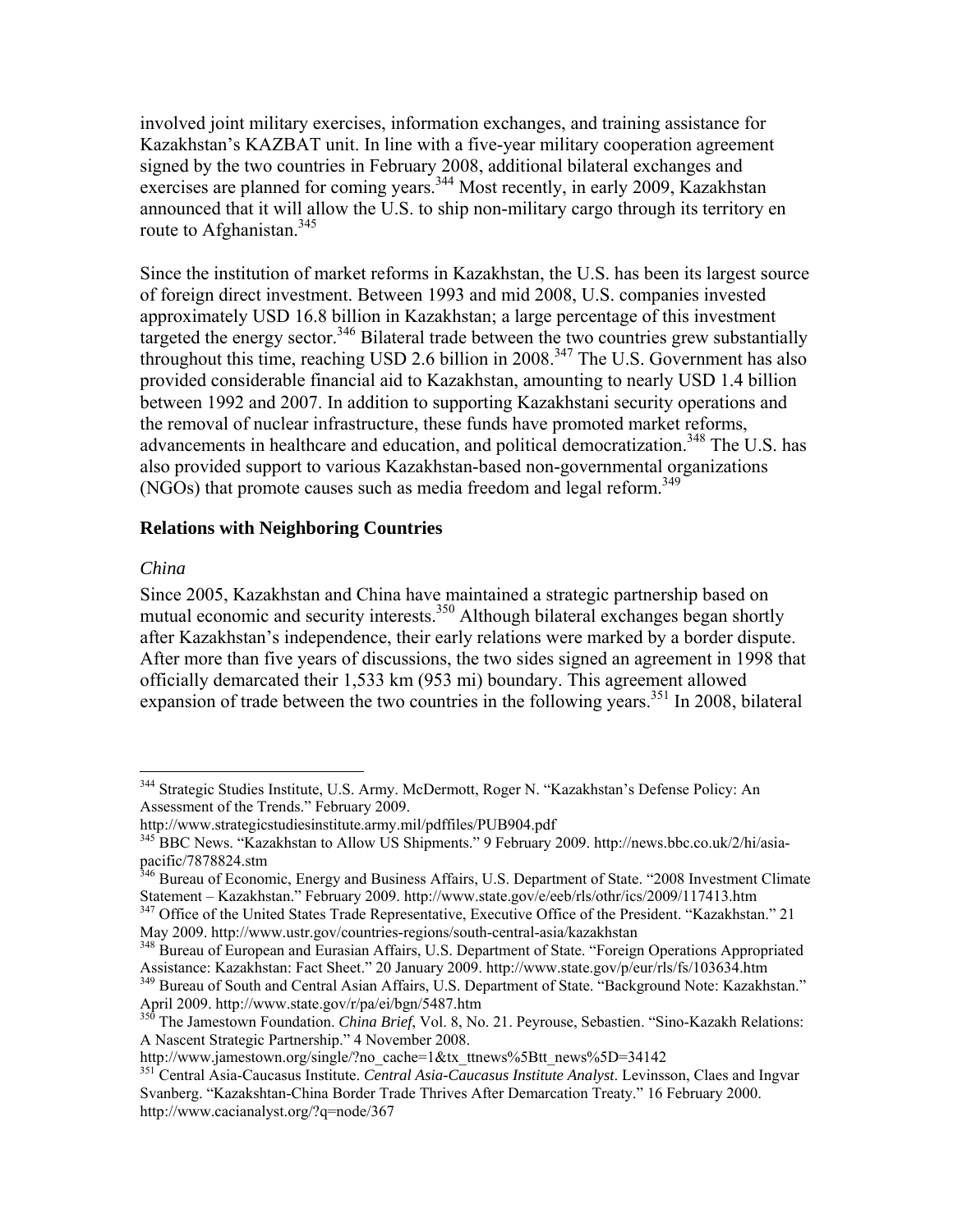trade was expected to reach USD 15 billion, up from USD 13.87 billion in the previous year.352

Kazakhstan's relations with China are largely founded on energy extraction and delivery contracts; these deals serve to meet the extensive energy demands of China, the world's 2nd largest consumer of oil and 12th largest consumer of natural gas.<sup>353</sup> Chinese companies, notably the state-owned China National Petroleum Corporation (CNPC), have invested in numerous Kazakhstani oil fields over the last several years. This process has corresponded with the development of the Kazakhstan–China oil pipeline, which will connect oil fields in the Caspian Sea region to facilities on the Kazakhstani-Chinese border. This extensive, three-stage pipeline is partially under construction; its unfinished middle section—spanning central Kazakhstan—is scheduled for completion in 2011. In 2006, the eastern portion of the pipeline opened, allowing for the initial flow of Kazakhstani oil into China.<sup>354</sup> Chinese interests have also signed several natural gas deals with Kazakhstan; these projects include the construction of a major pipeline running from Turkmenistan to China via Kazakhstan. An estimated one third of the pipeline's capacity will be filled by Kazakhstani natural gas exports.<sup>355</sup>



1

Chinese-Kazakh border region

In terms of security, Kazakhstan and China are linked through their strategic partnership agreement and the organizational framework of the Shanghai Cooperation Organization (SCO). Through the latter alliance, Kazakhstan has committed to combat what Chinese officials describe as the "three evil forces" of terrorism, separatism, and extremism. Cooperative efforts have included military exercises and information exchanges, as

well as joint operations targeting cross-border drug trafficking.<sup>356</sup>

Recent ethnic unrest in China's western Xinjiang Province has highlighted cross-border security issues. In July 2009, ethnic riots between Uyghurs and Han Chinese broke out in Urumqi, the Xinjiang capital, resulting in at least 184 fatalities. Chinese authorities responded with a sweeping crackdown on the Uyghur community that provoked further unrest. These events raised concerns that the violence could spread throughout the greater region, including Kazakhstan, the home of the largest Uyghur population outside

<sup>&</sup>lt;sup>352</sup> China View. Xinhua News. "Backgrounder: Basic Facts about China-Kazakhstan Relations." 29 October 2008. http://news.xinhuanet.com/english/2008-10/29/content\_10271965.htm 353 Energy Information Administration. "China Energy Profile." 15 May 2009.

<sup>&</sup>lt;sup>354</sup> Energy Information Administration. "Country Analysis Brief: Kazakhstan: Oil." February 2008.<br>http://www.eia.doe.gov/emeu/cabs/Kazakhstan/Oil.html

<sup>&</sup>lt;sup>355</sup> The Jamestown Foundation. *China Brief*, Vol. 8, No. 21. Peyrouse, Sebastien. "Sino-Kazakh Relations: A Nascent Strategic Partnership." 4 November 2008.<br>http://www.jamestown.org/single/?no\_cache=1&tx\_ttnews%5Btt\_news%5D=34142

<sup>&</sup>lt;sup>356</sup> The Jamestown Foundation. *China Brief*, Vol. 8, No. 21. Peyrouse, Sebastien. "Sino-Kazakh Relations: A Nascent Strategic Partnership." 4 November 2008.

http://www.jamestown.org/single/?no\_cache=1&tx\_ttnews%5Btt\_news%5D=34142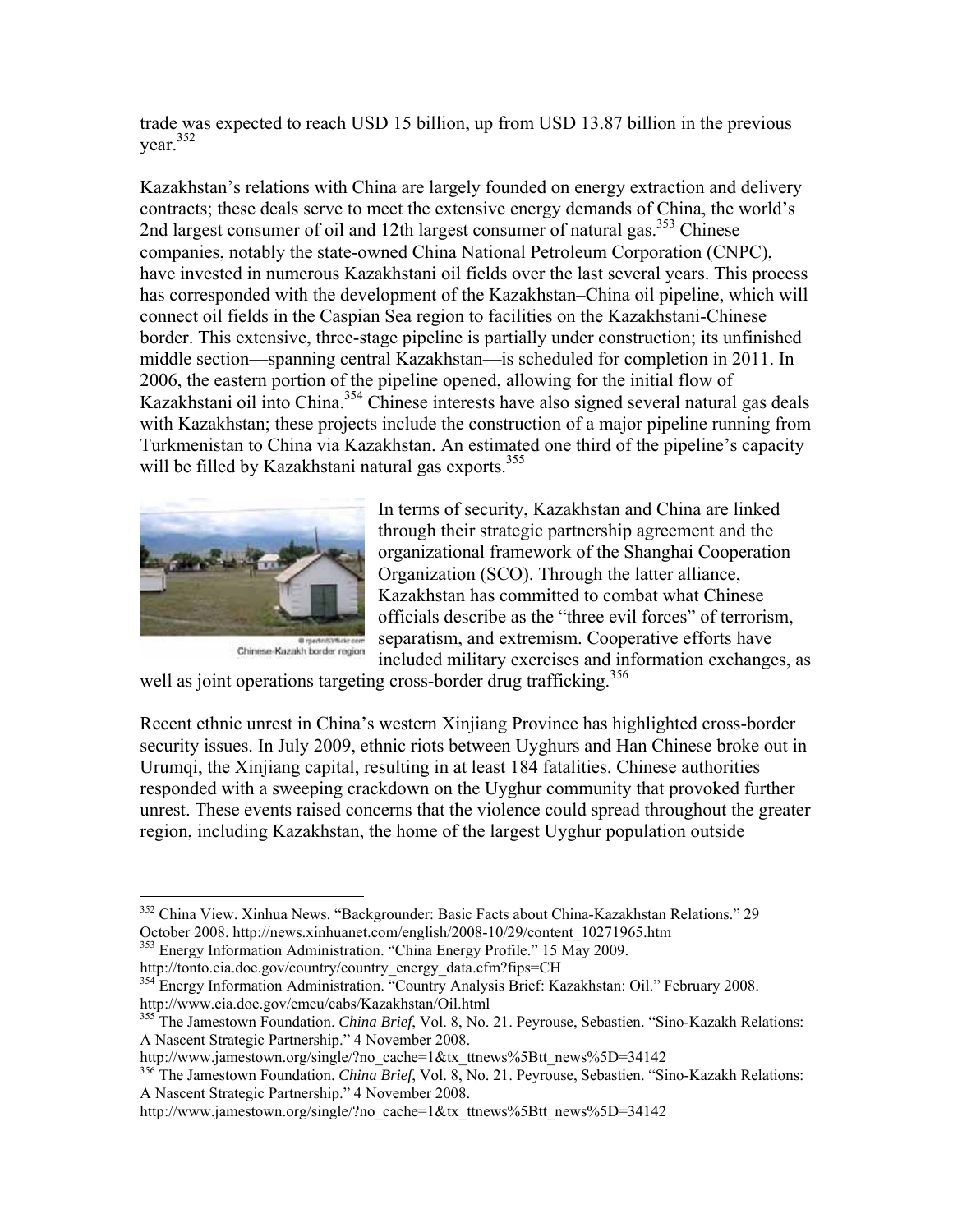China.357 While describing the issue as China's "internal affair," the Kazakhstani government responded by restricting cross-border travel to Xinjiang and evacuating many of its citizens from the province.<sup>358</sup> Shortly thereafter, ethnic Uyghurs held non-violent demonstrations in Kazakhstan.359

# *Kyrgyzstan*

A small, mountainous country bordering Kazakhstan to the southeast, Kyrgyzstan is a fellow former Soviet Republic whose independent history has been marked by economic stagnation, terrorist attacks, and, in recent years, political instability. Kazakhstan maintains stable, cooperative relations with Kyrgyzstan, a fellow member of the Commonwealth of Independent States (CIS), Shanghai Cooperation Organization (SCO), and Collective Security Treaty Organization (CSTO). Their respective armed forces have participated in joint military exercises through the latter two organizations.

Although the two countries experienced tensions over monetary policy in the early independent era, their economic relations are now close. Kyrgyzstan, a poorer country with fewer resources, is the more dependent of the two.360 Kazakhstan is one of Kyrgyzstan's leading trade partners, accounting for 18% of its exports and 12.9% of its imports in  $2007$ .<sup>361</sup> It is also one of Kyrgyzstan's primary sources of foreign aid and



Kazakh-Kyrgyz border

investment. On the other hand, Kazakhstan is reliant upon Kyrgyzstan for water and electricity, the latter of which is produced via hydroelectric facilities.<sup>362</sup> On these matters, the two countries are linked through the Chu-Talas Rivers Commission. Under the framework of the commission, Kazakhstan provides funds for the operation and maintenance of infrastructure on shared water resources in Kyrgyzstan.<sup>363</sup>

In recent years, many Kyrgyzstanis have migrated across the border to find seasonal or permanent work in Kazakhstan's southern cities, while Kazakhstanis have traveled the

 $\overline{a}$ <sup>357</sup> Associated Press, Google. Leonard, Peter. "Central Asian Uighurs Fear Crackdown Could Spread." 14 July 2009. http://www.google.com/hostednews/ap/article/ALeqM5jMAcDDHl-

<sup>3</sup>iZ1fRm8F0\_1RLhBucwD99E9CO01

<sup>&</sup>lt;sup>358</sup> Reuters AlertNet. Golovnina, Maria. "Feature – C. Asia Uighurs Harbour Revenge for Xinjiang Kinfolk." 16 July 2009. http://alertnet.org/thenews/newsdesk/LG223143.htm

<sup>&</sup>lt;sup>359</sup> Reuters. Golovnina, Maria. "Uighurs in Kazakhstan Rally Against China Crackdown." 19 July 2009.<br>http://www.reuters.com/article/latestCrisis/idUSLJ612396

<sup>&</sup>lt;sup>360</sup> Bureau of South and Central Asian Affairs, U.S. Department of State. "Background Note: Kyrgyzstan."

April 2009. http://www.state.gov/r/pa/ei/bgn/5755.htm<br><sup>361</sup> Central Intelligence Agency. *The World Factbook*. "Kyrgyzstan." 26 June 2009.<br>https://www.cia.gov/library/publications/the-world-factbook/geos/kg.html

<sup>&</sup>lt;sup>362</sup> Energy Information Administration. "Country Analysis Brief: Kazakhstan: Electricity." February 2008. http://www.eia.doe.gov/emeu/cabs/Kazakhstan/Electricity.html

<sup>&</sup>lt;sup>363</sup> United Nations Economic Commission for Europe. "Kyrgyzstan and Kazakhstan Inaugurate the Chu-Talas Rivers Commission: A Breakthrough in Central Asian Water Relations." 24 July 2006. http://www.unece.org/press/pr2006/06env\_p06e.htm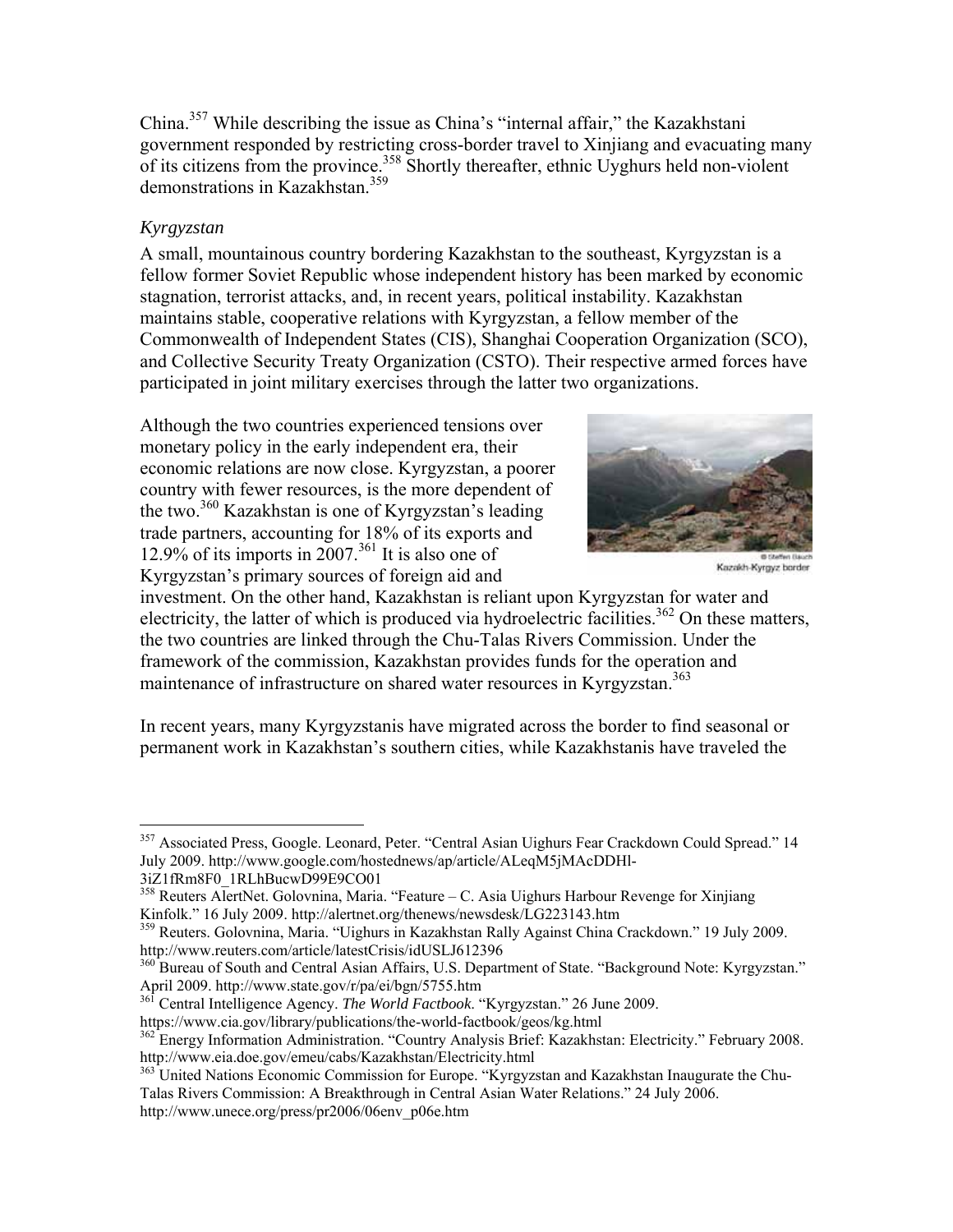opposite direction for tourist activities.<sup>364</sup> A recent sign of the steadily improving relations between the two countries was Kyrgyzstan's long-delayed ratification of a 2001 border demarcation agreement. The ratification occurred in 2008, despite some Kyrgyzstani protest about relinquishing properties along the border.<sup>365</sup>

### *Russia*

1

With deep historical, cultural, and ethnic bonds, Kazakhstan and Russia maintain close relations, particularly in the areas of defense and economy. Their current relationship is in part an outgrowth of the Soviet era, which left the country with a large ethnic-Russian community, a "Russified" society, and structural links with the Russian army and economy. It is also a product of Kazakhstan's independent history, however, during which it has established itself as an energy-rich, politically stable partner in Central Asia. While Kazakhstan remains heavily dependent upon Russia for military equipment and support, its economic success has enhanced its leverage in the relationship. Formally, Russia and Kazakhstan are aligned through the CIS, SCO, and CSTO, as well as various other organizations. In 2009, Kazakhstan's withdrawal from planned NATO exercises in Georgia was widely interpreted as a concession to Russia and its competing military alliance, the CSTO.366

Economically, Russia and Kazakhstan are closely linked through trade and energy transshipment networks. Russia is Kazakhstan's leading trade partner, particularly in terms of supply; it was the source of 36.3% of Kazakhstan's total import volume in 2008.<sup>367</sup> Total trade between the two countries reached USD 16.6 billion in 2007, with a significant increase forecasted for 2008.<sup>368</sup> While developing additional delivery routes, Kazakhstan remains dependent upon Russian transshipment networks for its oil exports. These exports are primarily shipped through the Caspian Pipeline Consortium (CPC) pipeline to the Russian Black Sea port of Novorossiysk or through the Atyrau-Samara pipeline that runs northward from the Caspian Sea to Russia. Russia is also the primary destination for Kazakhstan's natural gas exports; these exports are processed at a refining plant that is jointly owned by Kazakhstani and Russian interests under a long-term agreement.369 Russia remains dependent upon Central Asian gas (including Turkmen gas

"Kyrgyz-Kazakh Border Deal Stirs Up Dust in Kyrgyzstan." 16 April 2008.

http://www.cacianalyst.org/?q=node/4843

http://www.tehrantimes.com/index\_View.asp?code=178542

<sup>364</sup> The Jamestown Foundation. *Eurasia Daily Monitor*, Vol. 4, No. 135. Marat, Erica. "Kazakh-Kyrgyz Economic Relations Receive New Boost." 12 July 2007.

http://www.jamestown.org/single/?no\_cache=1&tx\_ttnews%5Btt\_news%5D=32864 365 Central Asia-Caucasus Institute. *Central Asia-Caucasus Institute Analyst*. Ababakirov, Nurshat.

<sup>&</sup>lt;sup>366</sup> Jamestown Foundation Blog, The Jamestown Foundation. Melikishvili, Alexander and Roman Kupchinsky. "Amid Intensifying Russian Complaints Kazakhstan Boycotts NATO Exercises in Georgia." 21 April 2009. http://jamestownfoundation.blogspot.com/2009/04/amid-intensifying-russiancomplaints.html

<sup>&</sup>lt;sup>367</sup> Economist.com. Economist Intelligence Unit. "Country Briefings: Kazakhstan: Factsheet." 9 June 2009. http://www.economist.com/countries/Kazakhstan/profile.cfm?folder=Profile-FactSheet 368 Tehran Times. "Kazakhstan Seeks to Export Oil Via Russia." 24 September 2008.

<sup>&</sup>lt;sup>369</sup> Energy Information Administration. "Country Analysis Brief: Kazakhstan." February 2008. http://www.eia.doe.gov/emeu/cabs/Kazakhstan/Full.html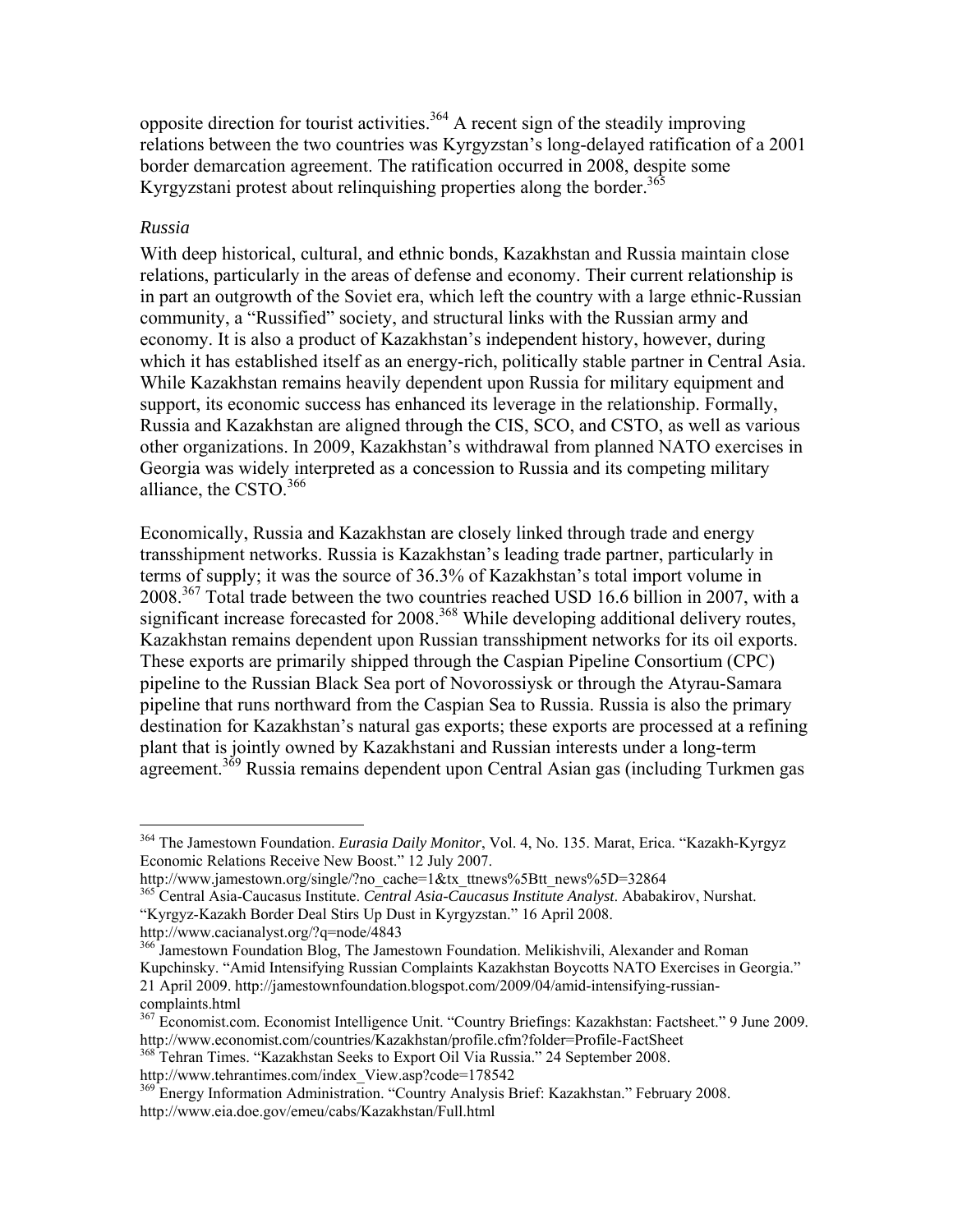imported via Kazakhstan) while it attempts to further develop its own massive natural gas reserves, which are largely located in remote Siberia.<sup>370</sup>

Additional areas of cooperation include Russia's longterm rental of Kazakhstan's Baikonur Cosmodrome and their coordinated exploration of Caspian Sea energy fields. The two countries amicably established their Caspian seabed boundary, an issue that remains to be resolved with other Caspian coastal states.<sup>371</sup> Likewise, in 2005, they signed a border demarcation agreement. This was a particularly important step in their bilateral



e nasa to dictation<br>Launch pad at Baikonur Cosmodrome

relations because of the strong presence of ethnic Russians in Kazakhstan's northern territory, along the lengthy Russian boundary.372 In 2009, Russia, Kazakhstan, and Belarus announced plans to form a customs bloc to further strengthen Russian-Kazakhstani trade relations.  $373$  (Kyrgyzstan has also expressed interest in joining the bloc.) At that time, Kazakhstan appeared to be one of Russia's strongest partners in Central Asia, where other countries were seeking enhanced relations with the West to reduce their dependency upon Russia.<sup>374</sup>

### *Turkmenistan*

Bordering the Caspian Sea, Turkmenistan is a fellow energy-rich nation, particularly in terms of natural gas. With only a small private sector, however, the country has made limited progress in transitioning from a Soviet-era state-run economy to one based on market policies.<sup>375</sup> For most of its independent history, the predominantly Muslim nation was under the authoritarian rule of Saparmyrat Niyazov, whose status as "president for life" was supported by a strong cult of personality until his death in 2006. The Niyazov regime's signature platform was a policy of "permanent neutrality," or non-participation in formal alliances, which resulted in the country's relative isolation (aside from international energy deals).376 Today, Turkmenistan is the only Central Asian nation that is not a member of the SCO (although it has recently been courted as a "guest").

<sup>373</sup> StratFor. "Russia, Belarus, Kazakhstan: Forming a Customs Bloc." 9 June 2009.<br>http://www.stratfor.com/analysis/20090609 russia belarus kazakhstan forming customs bloc  $\frac{374}{374}$  Reuters. Dyomkin, Denis and Oleg Shchedrov. "Old Allies Signal Loyalty to Russia Has Limits." 20

 $\overline{a}$ <sup>370</sup> Radio Free Europe/Radio Liberty. Kimmage, Daniel. "Kazakhstan: The Limits of Cooperation." 5 October 2006. http://www.rferl.org/content/article/1071827.html 371 Federal Research Division, Library of Congress. "Country Profile: Kazakhstan." December 2006.

http://lcweb2.loc.gov/frd/cs/profiles/Kazakhstan.pdf 372 RIA Novosti. "Russia-Kazakhstan Border Agreement Crucial – Diplomat." 8 January 2006.

http://en.rian.ru/russia/20060108/42892424.html

July 2009. http://www.reuters.com/article/newsMaps/idUSTRE56J2VV20090720?pageNumber=2&virtualBrandChan nel=0&sp=true

<sup>&</sup>lt;sup>375</sup> Bureau of South and Central Asian Affairs, U.S. Department of State. "Background Note: Turkmenistan." November 2008. http://www.state.gov/r/pa/ei/bgn/35884.htm

<sup>376</sup> Federal Research Division, Library of Congress. "Country Profile: Turkmenistan." February 2007. http://memory.loc.gov/frd/cs/profiles/Turkmenistan.pdf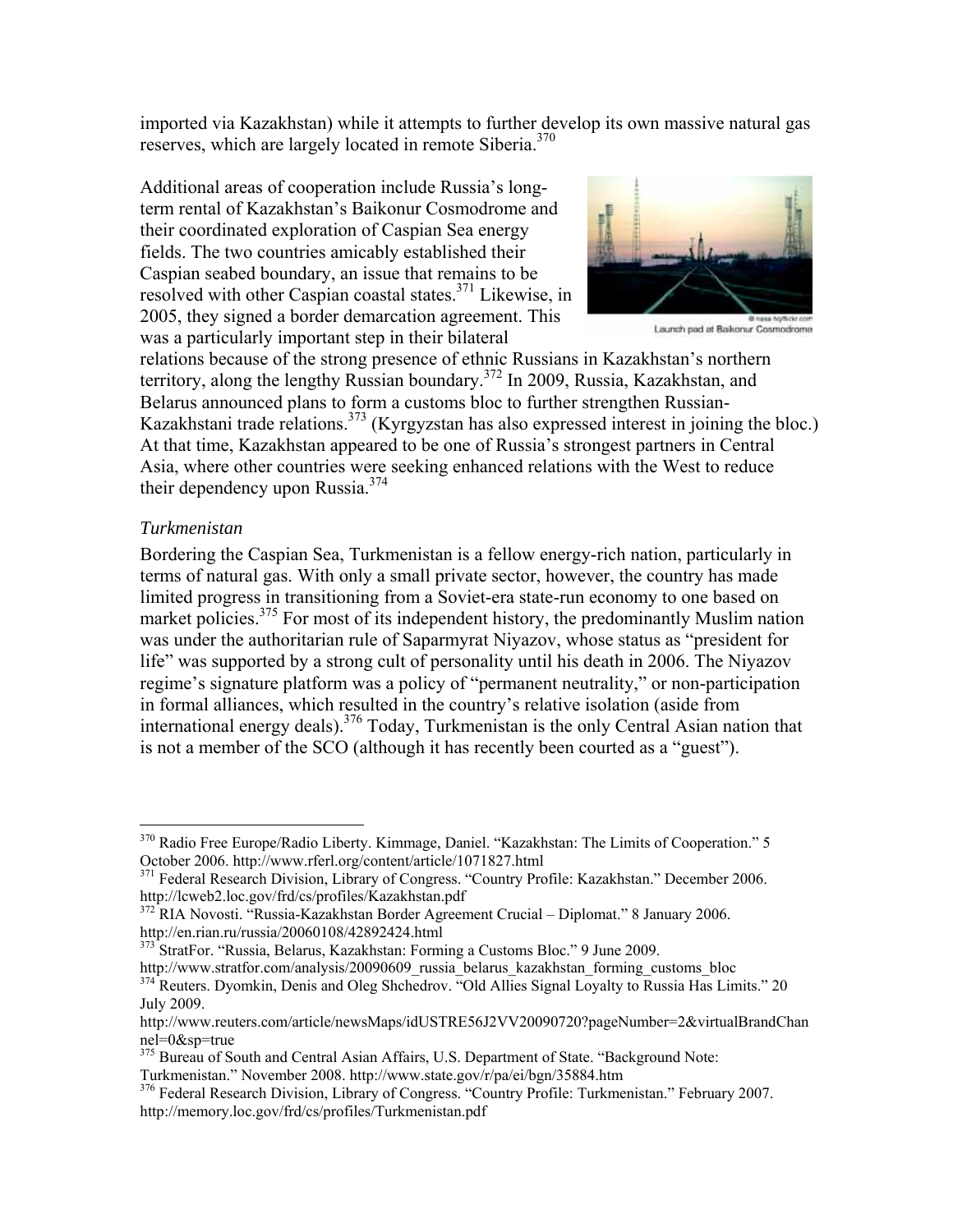Likewise, while a member of the CIS, it is not a member of the Russian-dominated  $\text{CSTO.}^{377}$ 



B Joseph Shemuel

Under Niyazov's successor, Gurbanguly Berdimuhamedov, Turkmenistan has steadily improved its relations with Kazakhstan. These ties are primarily economic, with an emphasis on energy delivery networks. Kazakhstan is a principal transit country for Turkmenistan's natural gas exports, a large share of which is shipped to Russia via the multi-branch Central Asia Center Pipeline (CACP) that runs through

Kazakhstan.378 (Delivery along this network was stalled in 2009 by a burst pipeline and subsequent disagreements between parties.) In 2007, Russia, Kazakhstan, and Turkmenistan agreed to extend the CACP, with a new branch to be built along the Caspian Sea, running from Turkmenistan through western Kazakhstan. Known as the Caspian Coastal Pipeline, this branch is scheduled for completion in  $2012^{379}$  The extensive Turkmenistan-to-China natural gas pipeline also runs through Kazakhstan; the Kazakhstani section was completed in July 2009, with delivery operations scheduled for  $2010^{380}$  The latter is one of several pipelines—either planned or under development that are designed to reduce Turkmen and Kazakhstani reliance on Russian delivery networks.381

In addition to energy contracts, Kazakhstan and Turkmenistan have also cooperated on the development of their respective Caspian Sea shoreline properties, including the enhancement of regional transportation and communication networks.<sup>382</sup> A border dispute between the two countries was solved in 2001, with boundary demarcation initiated in  $2005$ <sup>383</sup>. However, the two countries have yet to agree upon the definition of their Caspian seabed boundary.<sup>384</sup>

http://www.cacianalyst.org/?q=node/5080

 $\overline{a}$ 

```
380 EurasiaNet.org. "Kazakhstan: Workers Complete Section of Turkmenistan-China Pipeline." 10 July
2009. http://www.eurasianet.org/departments/news/articles/eav071009a.shtml 381 Washington Examiner. Associated Press. Vershinn, Alexander. "Turkmenistan Plans Gas Pipeline to
```
Supply Iran from Field Previously Reserved for Russia." 12 July 2009.

<sup>377</sup> Central Intelligence Agency. *The World Factbook*. "Turkmenistan." 26 June 2009. https://www.cia.gov/library/publications/the-world-factbook/geos/tx.html<br><sup>378</sup> Encyclopedia of Earth. Energy Information Administration. "Energy Profile of Central Asia." 4

September 2008. http://www.eoearth.org/article/Energy\_profile\_of\_Central\_Asia 379 Central Asia-Caucasus Institute. *Central Asia-Caucasus Institute Analyst*. Cutler, Robert M. "Moscow

and Ashgabat Fail to Agree Over the Caspian Coastal Pipeline." 8 April 2009.

http://www.washingtonexaminer.com/economy/ap/50581162.html 382 Central Asia-Caucasus Institute. *Central Asia-Caucasus Institute Analyst*. Durdiyeva, Chemen. "Turkmenistan and Kazakhstan Intensify Strategic Partnership." 3 October 2007. http://www.cacianalyst.org/?q=node/4710

<sup>&</sup>lt;sup>383</sup> Federal Research Division, Library of Congress. "Country Profile: Turkmenistan." February 2007. http://memory.loc.gov/frd/cs/profiles/Turkmenistan.pdf

<sup>&</sup>lt;sup>384</sup> Central Intelligence Agency. *The World Factbook*. "Turkmenistan." 26 June 2009. https://www.cia.gov/library/publications/the-world-factbook/geos/tx.html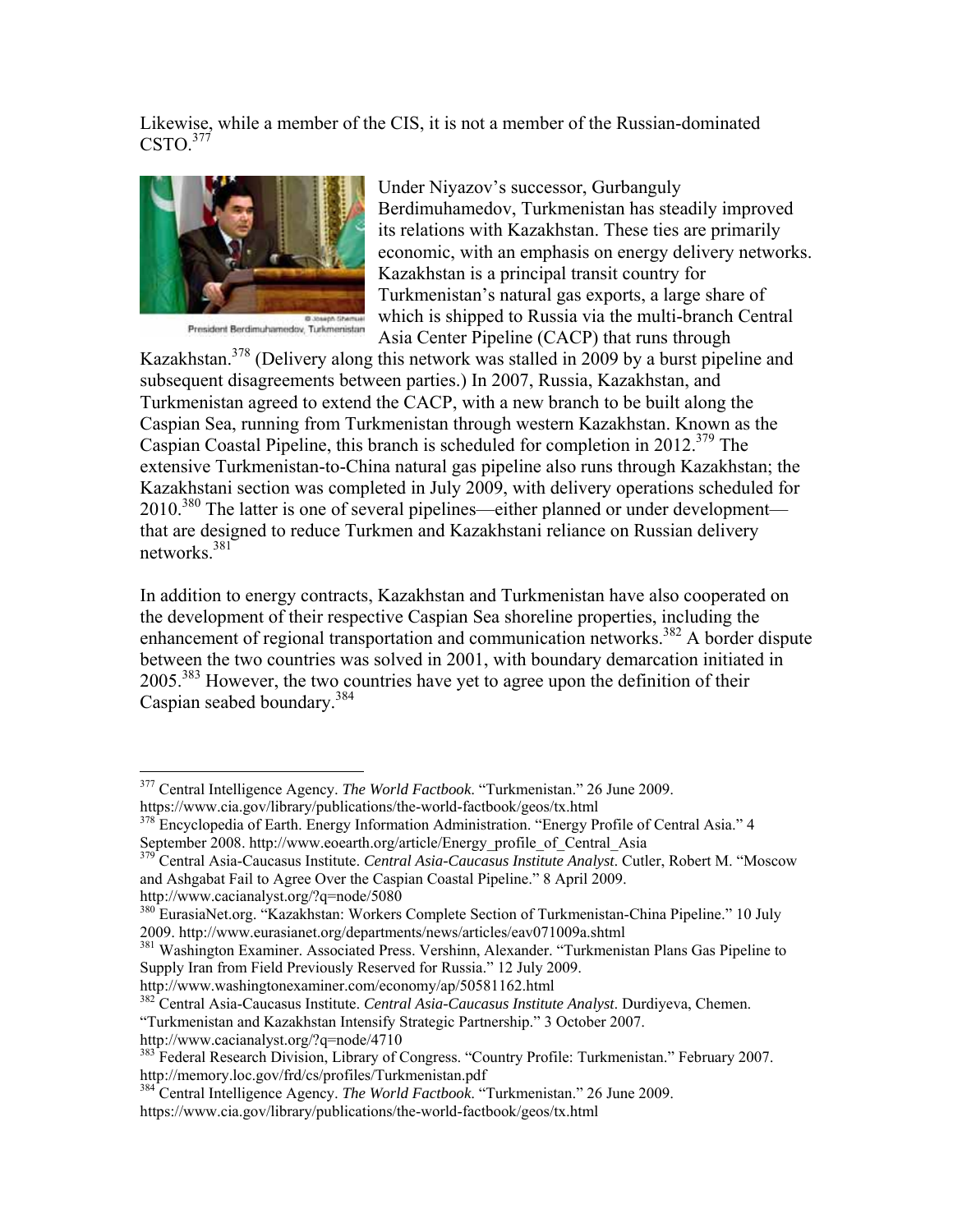### *Uzbekistan*

 $\overline{a}$ 

The most populous country in Central Asia, Uzbekistan is a predominantly Muslim nation that has struggled with economic stagnation and religious extremism in the post-Soviet era. Like Kazakhstan, it has been ruled by a single leader, President Islam Karimov, throughout its entire independent history. Despite their historical and ethnic bonds (approximately 4% of the Uzbekistani population is ethnic Kazakh), the two countries have a history of strained relations in the independent era.<sup>385</sup> Broadly, since the dissolution of the Soviet Union, they have competed for the role of regional leader, with Kazakhstan demonstrating markedly more success in terms of economic growth, social stability, and foreign diplomacy.<sup>386</sup>

Areas of disagreement between the two have included water-use rights (concerning the Syr Darya and Aral Sea) and cross-border issues such as boundary demarcation, border-patrol conflicts, militant activity, and illegal immigration. The latter issue concerns large numbers of illegal migrants from Uzbekistan, who, over the last several years, have immigrated to southern Kazakhstan to seek better economic prospects.387 Uzbekistanis have also sought refuge in Kazakhstan from the political suppression in their home country; the most notorious example of this was the Uzbekistani government's severe crackdown on riots in Andijon in May 2005.



Uzbek soldiers

In recent years, however, relations between the two countries have improved. beginning with an important presidential meeting in 2006, in which the leaders agreed to enhance their economic and diplomatic ties.<sup>388</sup> The two leaders again pledged increased bilateral cooperation in 2008, when they discussed developing a common trade zone along their border.<sup>389</sup> Currently, economic ties between the two countries largely concern energy delivery contracts, as Kazakhstan's southern cities rely on electricity and natural gas exports from Uzbekistan. The two countries are linked via multiple natural gas pipelines, including the Turkmenistan–China pipeline.<sup>390</sup> While Kazakhstani interests have tried to

387 Central Asia-Caucasus Institute. *Central Asia-Caucasus Institute Analyst*. Yermukanov, Marat.

"Kazakhstan and Uzbekistan Move from Rivalry to Cooperation." 5 April 2006. http://www.cacianalyst.org/?q=node/3876

<sup>&</sup>lt;sup>385</sup> Federal Research Division, Library of Congress. "Country Profile: Uzbekistan." February 2007. http://memory.loc.gov/frd/cs/profiles/Uzbekistan.pdf

<sup>386</sup> Radio Free Europe/Radio Liberty. Saidazimova, Gulnoza. "Uzbekistan/Kazakhstan: Summit is a Sign of Changing Times." 18 March 2006. http://www.rferl.org/content/Article/1066842.html

<sup>388</sup> Radio Free Europe/Radio Liberty. Saidazimova, Gulnoza. "Uzbekistan/Kazakhstan: Summit is a Sign of Changing Times." 18 March 2006. http://www.rferl.org/content/Article/1066842.html

<sup>389</sup> The Jamestown Organization. *Eurasia Daily Monitor*, Vol. 5, No. 79. Marat, Erica. "Karimov, Bakiyev React Differently to Nazarbayev's Central Asia Union." 25 April 2008.<br>http://www.jamestown.org/single/?no cache=1&tx ttnews%5Btt news%5D=33582

<sup>&</sup>lt;sup>390</sup> Energy Information Administration. "Country Analysis Brief: Kazakhstan." February 2008. http://www.eia.doe.gov/emeu/cabs/Kazakhstan/Full.html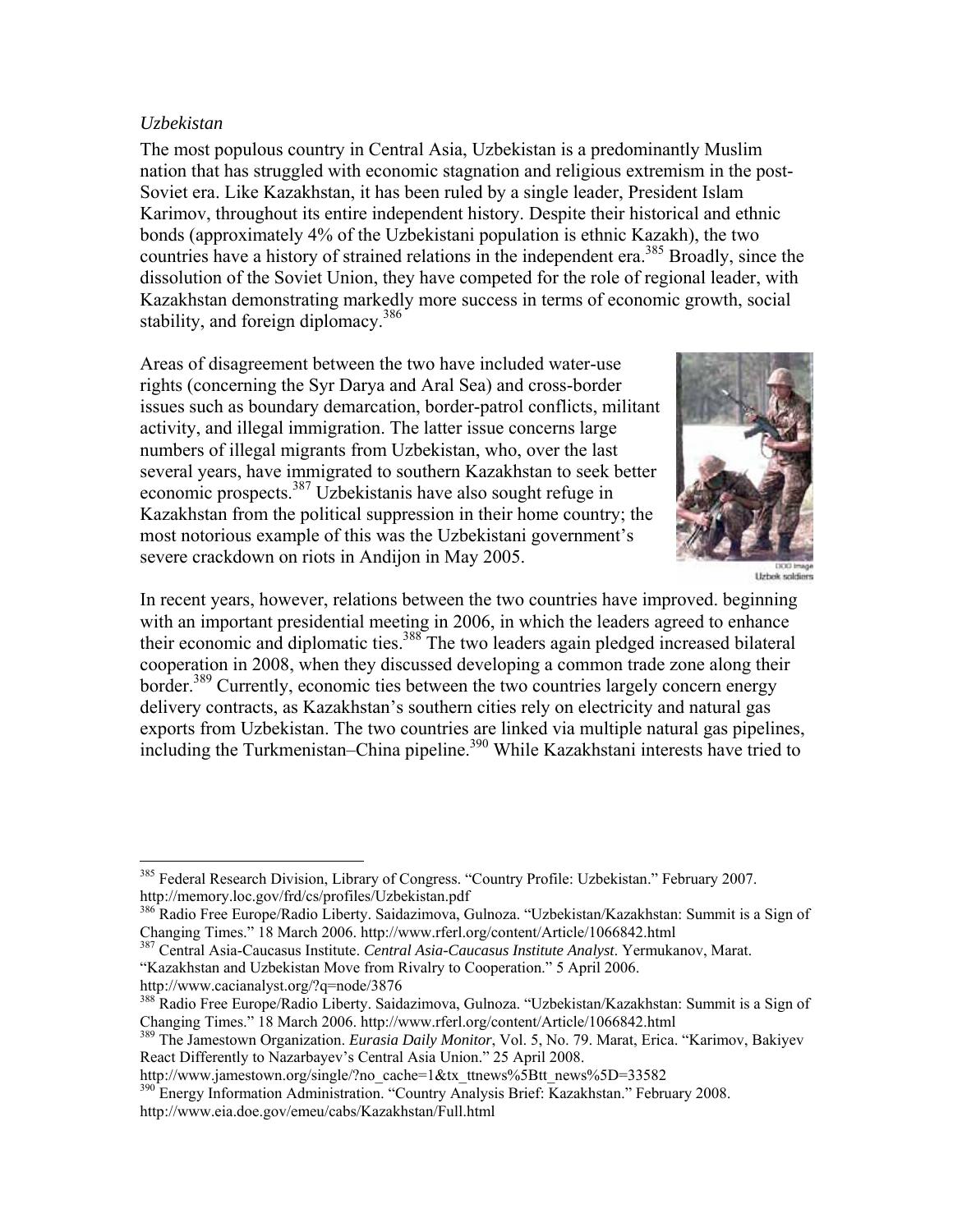invest in the Uzbekistani economy, they have often been hindered by its lack of market reforms<sup>391</sup>

Uzbekistan is a fellow member of the SCO, CIS, and CSTO. Cooperative security efforts between the two countries have targeted cross-border drug trafficking and smuggling operations; religious extremism and terrorist activity have also been shared concerns.<sup>392</sup> The two countries signed a border agreement in 2003, with demarcation beginning the following year.<sup>393</sup>

# **Water Security**

 $\overline{a}$ 

Water security is a serious concern in Central Asia, where precious resources are shared among several countries with varying levels of need. Regional water policy has been affected by decades of Soviet development projects, which left a legacy of pollution and unsustainable water-use practices. Today, many regional residents are dependent upon impractical agricultural schemes established by the Soviets; these involved large-scale production of irrigation-intensive crops (e.g., cotton) in a region largely consisting of desert or semi-desert. (Uzbekistan is the most economically dependent of the Central Asian states on cotton production, and its agricultural operations account for more than half of the region's annual water consumption.)<sup>394</sup> The dramatic shrinkage of the Aral Sea, a result of the long-term redirection of its source waters, the Amu Darya and Syr Darya rivers, is the most well-known example of the disastrous effects of poor water policy in the region. Despite this lesson, irresponsible water use remains a major issue in Central Asia. The regional supply is also affected by an increasingly dry climate and the decaying Soviet-era infrastructure.<sup>395</sup>

The area's major rivers provide a freshwater supply; the Central Asian states are classified as either "upstream" (the mountainous, higher-elevation countries of Kyrgyzstan and Tajikistan) or "downstream" (the flatter, lowland countries of Kazakhstan, Uzbekistan, and Turkmenistan). As a downstream country, Kazakhstan is particularly susceptible to water insecurity. With most of its major rivers originating in surrounding countries, Kazakhstan is dependent upon its neighbors for more than 50% of

<sup>393</sup> The Jamestown Foundation. *Eurasia Daily Monitor*, Vol. 5, No. 9. Rotar, Igor. "Uzbekistan Bulldozes

Settlements Along Border with Kazakhstan." 12 January 2005.<br>http://www.jamestown.org/single/?no\_cache=1&tx\_ttnews%5Btt\_news%5D=27369 <sup>394</sup> The Jamestown Foundation. *Eurasia Daily Monitor*, Vol. 5, No. 147. Daly, John C. K. "Central Asia's Water Problems Soar During Long Summer." 1 August 2008.

<sup>391</sup> The Jamestown Organization. *Eurasia Daily Monitor*, Vol. 5, No. 79. Marat, Erica. "Karimov, Bakiyev React Differently to Nazarbayev's Central Asia Union." 25 April 2008.

http://www.jamestown.org/single/?no\_cache=1&tx\_ttnews%5Btt\_news%5D=33582 392 The Jamestown Foundation. *Eurasia Daily Monitor*, Vol. 3, No. 85. McDermott, Roger. "Kazakh-Uzbek Border Incident Signals Tension." 2 May 2006.<br>http://www.jamestown.org/single/?no\_cache=1&tx\_ttnews%5Btt\_news%5D=31641

http://www.jamestown.org/programs/edm/single/?tx\_ttnews%5Btt\_news%5D=33854&tx\_ttnews%5Bback Pid%5D=166&no\_cache=1

<sup>&</sup>lt;sup>395</sup> Reuters. Golovnina, Maria. "Central Asian Leaders to Gather for Water Summit." 26 April 2009. http://www.reuters.com/article/environmentNews/idUSTRE53P1AA20090426?sp=true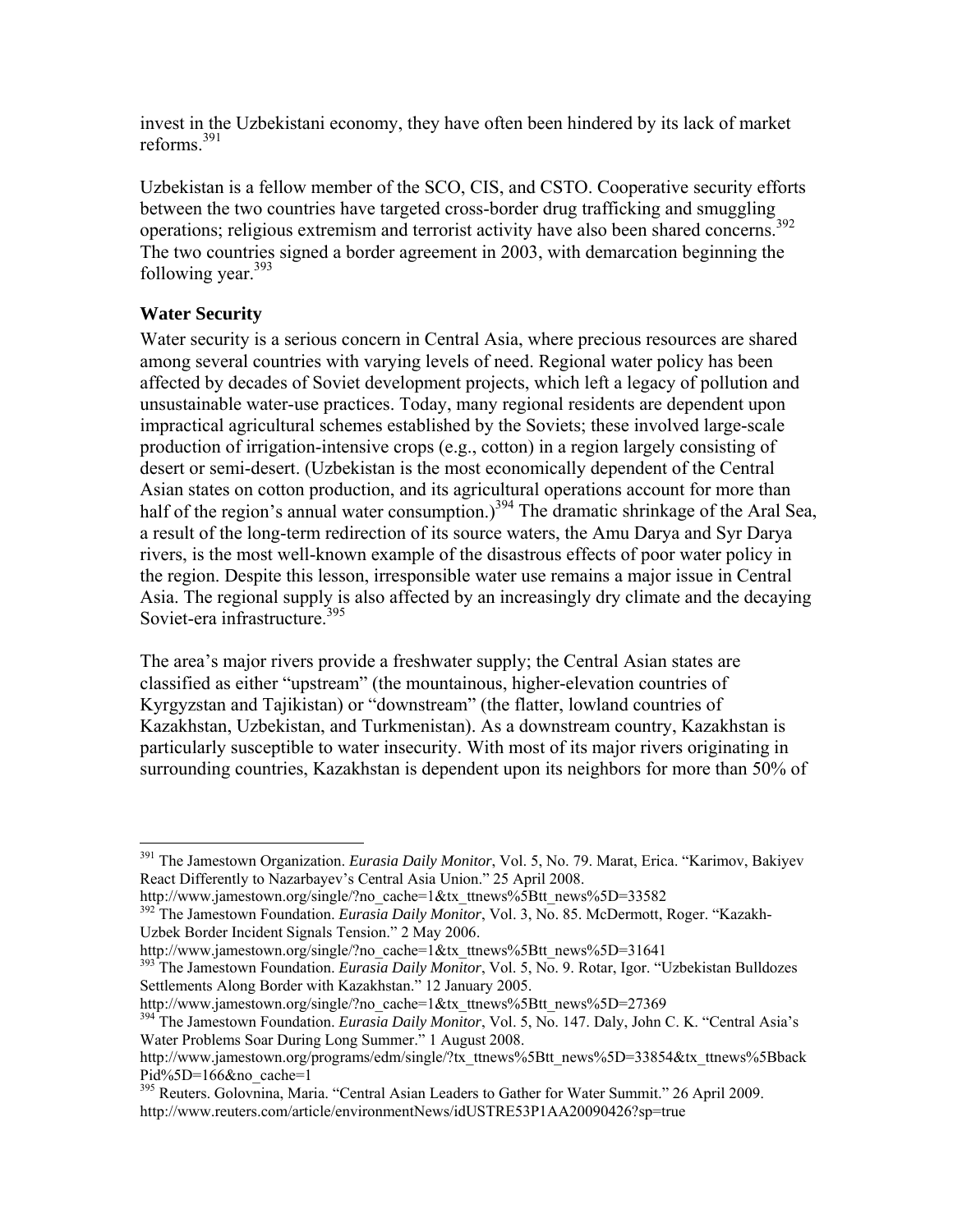its water supply.396 Historically, its most pressing water issue has concerned the reduced downstream flow of the Syr Darya River and the corresponding shrinkage of the Aral Sea. A recent effort to dam the northern section of the Aral Sea has demonstrated some success in increasing its capacity, although the environmental and economic fallout of its reduction (and pollution) remains severe.<sup>397</sup> More recently, similar concerns have arisen amid the large-scale diversion of water from the Ili and Irtysh Rivers in western China, where the Chinese government has encouraged expansive development.<sup>398</sup> Such diversion projects have reduced the rivers' downstream input into massive Lake Balkhash in southwestern Kazakhstan, which provides drinking water for more than 20% of the Kazakhstani population. In 2007, a conference between Kazakhstani and Chinese officials concerning the issue ended without compromise.<sup>399</sup>

Another pressing issue concerns water-use practices in Kyrgyzstan and Tajikistan, two countries that are rich in water resources—including the headwaters of the Syr Darya and Amu Darya rivers—but poor in energy reserves. In recent years, these two countries have amassed their upstream water supplies during the summer months in order to release the water through their hydroelectric facilities in the cold winter months, when

 $\overline{a}$ 



Syr Darya

domestic demand for electricity is high. This practice reduces downstream output in Kazakhstan and Uzbekistan during the agriculturally important summer months, while resulting in flooding during the winter months, when the rivers are frozen. Meanwhile, downstream irrigation operations are inefficient, placing greater demand on upstream resources.

Despite cooperative attempts to regulate water usage in the region—notably through the Interstate Commission for Water Coordination (ICWC), founded in 1993—the Central Asian states have made little multilateral progress in doing so.<sup>400</sup> As noted, Kazakhstan has cooperated on a bilateral basis with Kyrgyzstan to establish the Chu-Talas Rivers

<sup>396</sup> United Nations Development Program. *National Human Development Report 2008: Climate Change and Its Impact on Kazakhstan's Human Development*. "Chapter 2: Climate Change: Risks and Mitigation: 2.2.2: Water Resources [pp. 55–56]." 2008.<br>http://hdr.undp.org/en/reports/nationalreports/europethecis/kazakhstan/Kazakhstan nhdr 2008.pdf

<sup>&</sup>lt;sup>397</sup> Environment News Service. "The Kazakh Miracle: Recovery of the North Aral Sea." 1 August 2008.<br>http://www.ens-newswire.com/ens/aug2008/2008-08-01-01.asp

<sup>&</sup>lt;sup>398</sup> Radio Free Europe/Radio Liberty. Saidazimova, Gulnoza. "Kazakhstan: Environmentalists Say China Misusing Cross-Border Rivers." 13 July 2006. http://www.rferl.org/content/article/1069833.html<br><sup>399</sup> The New York Times. Greenberg, Ilan. "Kazakhstan and China Deadlock Over Depletion of a Major

Lake." 8 March 2007.

http://www.nytimes.com/2007/03/08/world/asia/08kazakhstan.html?\_r=1&oref=login<br><sup>400</sup> The Jamestown Foundation. *Eurasia Daily Monitor*, Vol. 5, No. 147. Daly, John C. K. "Central Asia's Water Problems Soar During Long Summer." 1 August 2008.

http://www.jamestown.org/programs/edm/single/?tx\_ttnews%5Btt\_news%5D=33854&tx\_ttnews%5Bback Pid%5D=166&no\_cache=1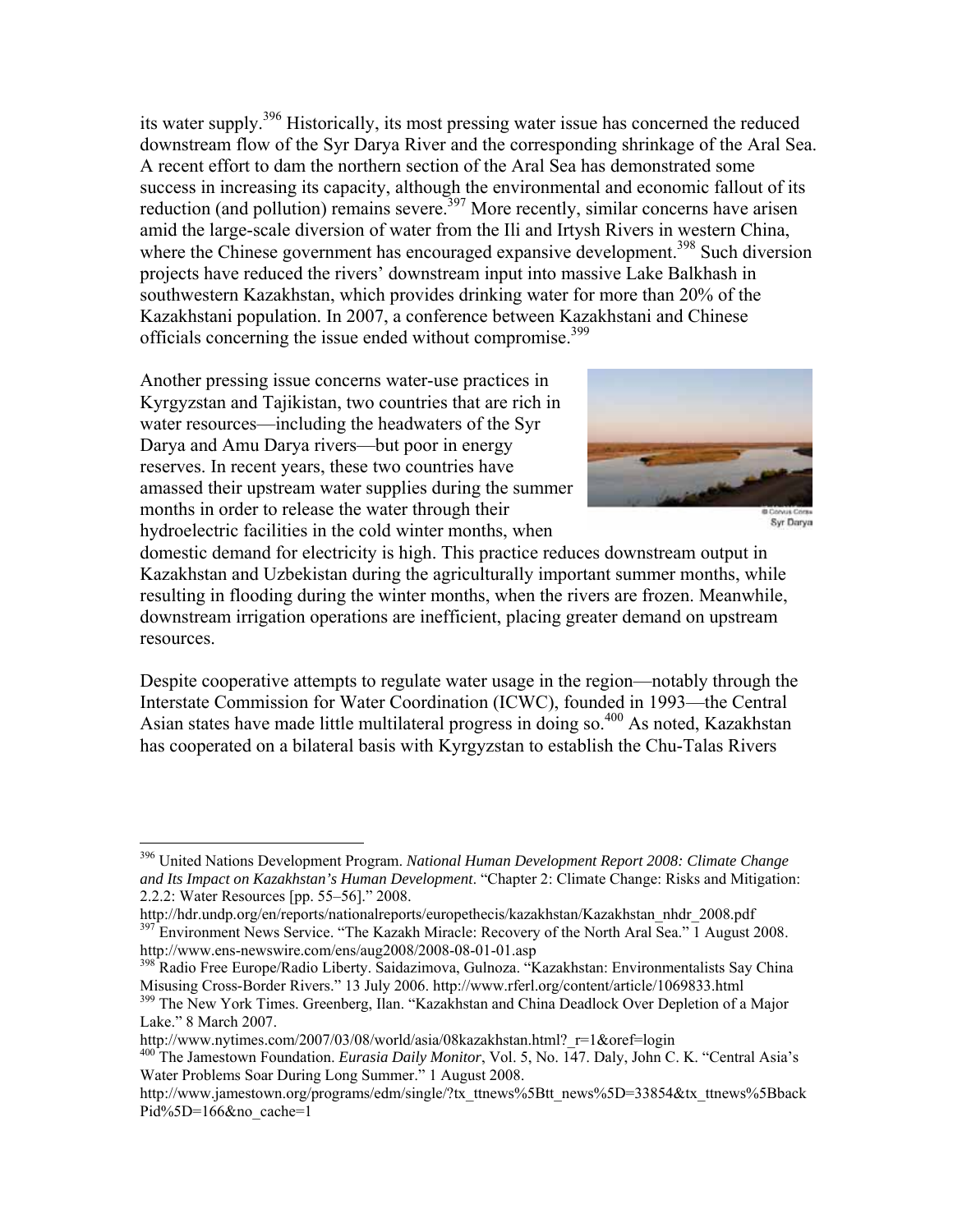Commission, which addresses two important rivers in southeastern Kazakhstan.<sup>401</sup> However, in April 2009, a "water summit" involving all of the Central Asian nations ended, again, without a comprehensive and proactive agreement.<sup> $402$ </sup> The current impasse concerns Kyrgyzstan and Tajikistan's plans to construct new hydroelectric dams to increase their domestic energy supply. Such projects have been resisted by the downstream countries, particularly Uzbekistan, a major energy provider to the two upstream countries.<sup>403</sup> While regional cooperation remains lacking, Kazakhstan has demonstrated a proactive approach to addressing its water-supply issues. In addition to the Aral Sea reclamation project, it is also constructing a reservoir to collect the Syr Darya runoff released by its upstream neighbors during the winter.<sup>404</sup>

## **Issues Affecting Stability**

### *Terrorism*

Terrorism remains a threat in Central Asia, where religious extremism, ethnic tension, poverty, and political repression are potential contributing factors to such activity. Of the Central Asian states, Kyrgyzstan and Uzbekistan have been most affected by terrorist activity; each has suffered deadly bombings and incursions over the last decade.<sup>405</sup> While Kazakhstan has been less affected by terrorism, cross-border insurgent operations are a shared concern among all Central Asian states. These issues have been addressed through a cooperative security branch under supervision of the Shanghai Cooperation Organization (SCO). The Regional Antiterrorism Center based in Tashkent is an additional mechanism through which SCO members—including Kazakhstan, China, Kyrgyzstan, Russia, Tajikistan, and Uzbekistan—have developed joint policy.<sup>406</sup>

The Islamic Movement of Uzbekistan (IMU) and a splinter group, the Islamic Jihad Union (IJU), are the primary terrorist organizations in the area.<sup>407</sup> Responsible for terrorist attacks in Uzbekistan and Kyrgyzstan, as well as attacks on coalition troops in

 $\overline{a}$ <sup>401</sup> United Nations Economic Commission for Europe. "Kyrgyzstan and Kazakhstan Inaugurate the Chu-Talas Rivers Commission: A Breakthrough in Central Asian Water Relations." 24 July 2006.<br>http://www.unece.org/press/pr2006/06env\_p06e.htm

<sup>&</sup>lt;sup>402</sup> The Jamestown Foundation. *Eurasia Daily Monitor*, Vol. 6, No. 83. Marat, Erica. "'Water Summit' in Central Asia Ends in Stalemate." 30 April 2009.

http://www.jamestown.org/single/?no\_cache=1&tx\_ttnews%5Btt\_news%5D=34931&tx\_ttnews%5BbackP id%5D=7&cHash=9ec1fd69e2

<sup>403</sup> The Jamestown Foundation. *Eurasia Daily Monitor*, Vol. 6, No. 88. Marat, Erica. "Controversy Intensifying Over the Construction of Dams in Central Asia." 7 May 2009.

http://www.jamestown.org/single/?no\_cache=1&tx\_ttnews%5Btt\_news%5D=34962 404 EurasiaNet.org. Lillis, Joanna. "Kazakhstan: Amid Central Asian Dysfunction, Astana becomes an Island of Sound Water-Management Policy." 6 May 2009.

<sup>&</sup>lt;sup>405</sup> Foreign Press Center, U.S. Department of State. Congressional Research Service, Library of Congress. Nichol, Jim. "Central Asia's Security: Issues and Implication for U.S. Interests [pp. 7–9]." 7 January 2005. http://fpc.state.gov/documents/organization/43392.pdf

<sup>406</sup> U.S. Department of State. U.S. Diplomatic Mission to Kazakhstan. *U.S. Government Reports: 2006*  <sup>407</sup> Office of the Coordinator for Counterterrorism, U.S. Department of State. *Country Reports on* 

*Terrorism 2008*. "Chapter 2: Country Reports: South and Central Asia Overview." 30 April 2009. http://www.state.gov/s/ct/rls/crt/2008/122434.htm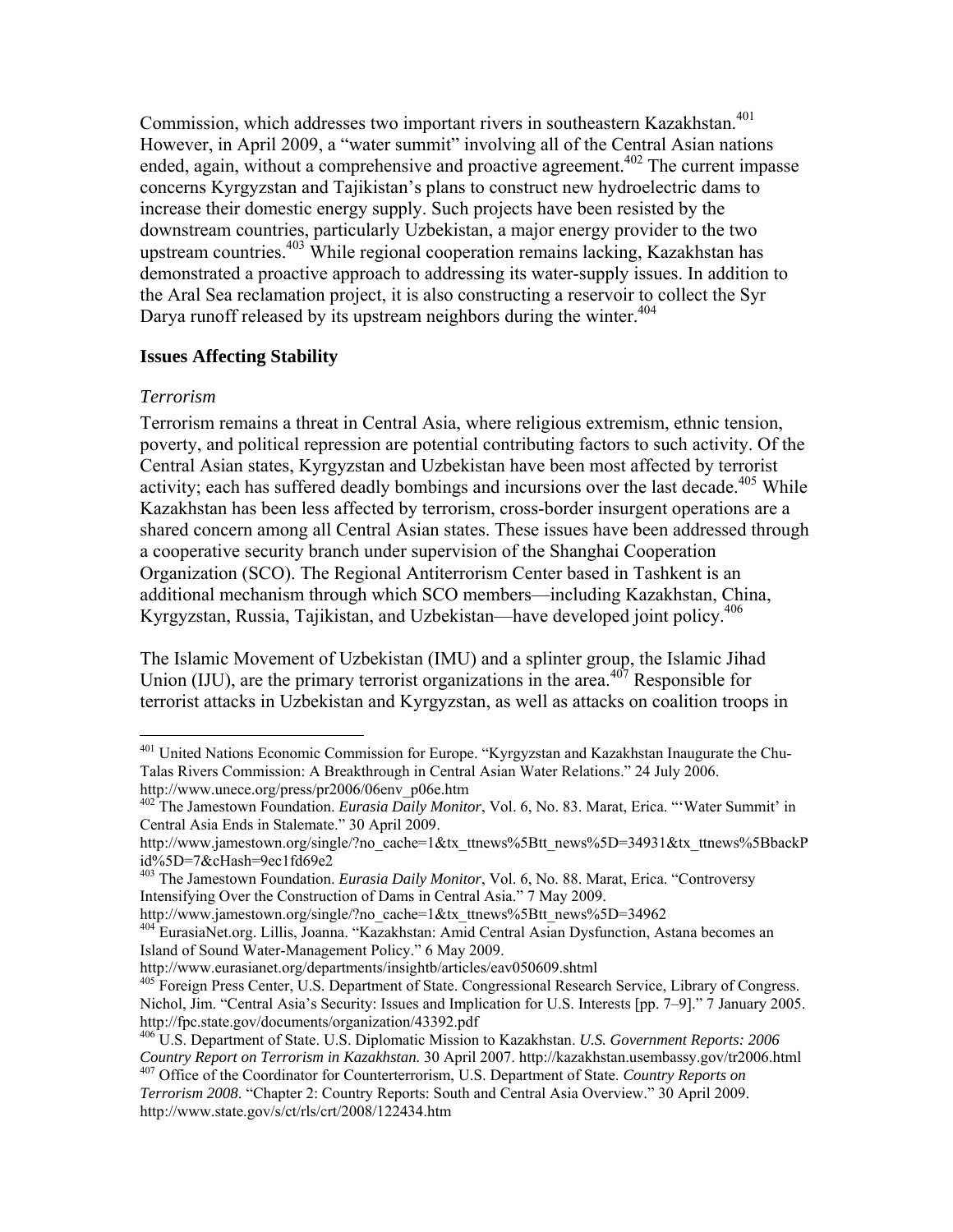Afghanistan, the IMU is believed to have operatives in Kazakhstan. The IJU, whose activities have included bombings in Tashkent, just south of Kazakhstan's border with Uzbekistan, may also have members in Kazakhstan.408

## *Religious Extremism*

In recent years, the radical Islamist organization of Hizb ut-Tahrir (HT), or the Islamic Party of Liberation, has received greater attention in Kazakhstan than the IMU or IJU. The Kazakhstani government has classified HT as a terrorist group, although the U.S. has not done so.<sup>409</sup> (As of early 2009, the U.S. had no evidence of the group's participation in terrorist activities.) HT seeks to establish an international Islamic government that spans the Muslim world; its members have reportedly encouraged or supported the use of violence against Western interests.410 Kazakhstan's intelligence agency, the KNB, has actively pursued the organization, arresting many of its members. $411$ 



Mosque in Almaty

The KNB's efforts are part of the government's larger program to prevent the spread of religious extremism within and across the nation's borders. Additional measures include a ban on religious-based political groups and regulations that require religious groups to register with the government.<sup>412</sup> While religious extremism has contributed to instability in the greater Central Asian region, some observers have asserted that the Kazakhstani government has overplayed the domestic threats of extremism and terrorism as a means to maintain rigid state controls.<sup>413</sup>

In Central Asia, such charges are not unique to Kazakhstan. Analysts have cautioned that Central Asian regimes may falsely label criminal activity as terrorism or use operations targeting Islamic extremism or terrorist activity as a "mask" for political or religious repression.<sup>414</sup> Analysts have identified the potential radicalization of religious or political groups as one of the primary security threats affecting Kazakhstan. The government's

 $\overline{a}$ 

<sup>412</sup> Bureau of Democracy, Human Rights, and Labor, U.S. Department of State. *2008 Report on International Religious Freedom*. "Kazakhstan." 19 September 2008.

<sup>408</sup> Office of the Coordinator for Counterterrorism, U.S. Department of State. *Country Reports on Terrorism 2008*. "Chapter 6: Terrorist Organizations." 30 April 2009.

http://www.state.gov/s/ct/rls/crt/2008/122449.htm

<sup>&</sup>lt;sup>409</sup> Federal Research Division, Library of Congress. "Country Profile: Uzbekistan." February 2007. http://memory.loc.gov/frd/cs/profiles/Uzbekistan.pdf

<sup>410</sup> Office of the Coordinator for Counterterrorism, U.S. Department of State. *Country Reports on Terrorism 2008*. "Chapter 2: Country Reports: South and Central Asia Overview." 30 April 2009. http://www.state.gov/s/ct/rls/crt/2008/122434.htm

<sup>411</sup> The Jamestown Foundation. *Eurasia Daily Monitor*, Vol. 4, No. 162. McDermott, Roger. "Kazakhstan Cracking Down on Hizb-ut-Tahir." 4 September 2007.<br>http://www.jamestown.org/single/?no cache=1&tx ttnews%5Btt news%5D=32966

<sup>&</sup>lt;sup>413</sup> Radio Free Europe/Radio Liberty. Pannier, Bruce. "Kazakhstan: Islamic Group Members on Trial for Terrorism." 2 August 2007. http://www.rferl.org/content/article/1077949.html

<sup>&</sup>lt;sup>414</sup> Foreign Press Center, U.S. Department of State. Congressional Research Service, Library of Congress. Nichol, Jim. "Central Asia's Security: Issues and Implication for U.S. Interests [pp. 4–5]." 7 January 2005. http://fpc.state.gov/documents/organization/43392.pdf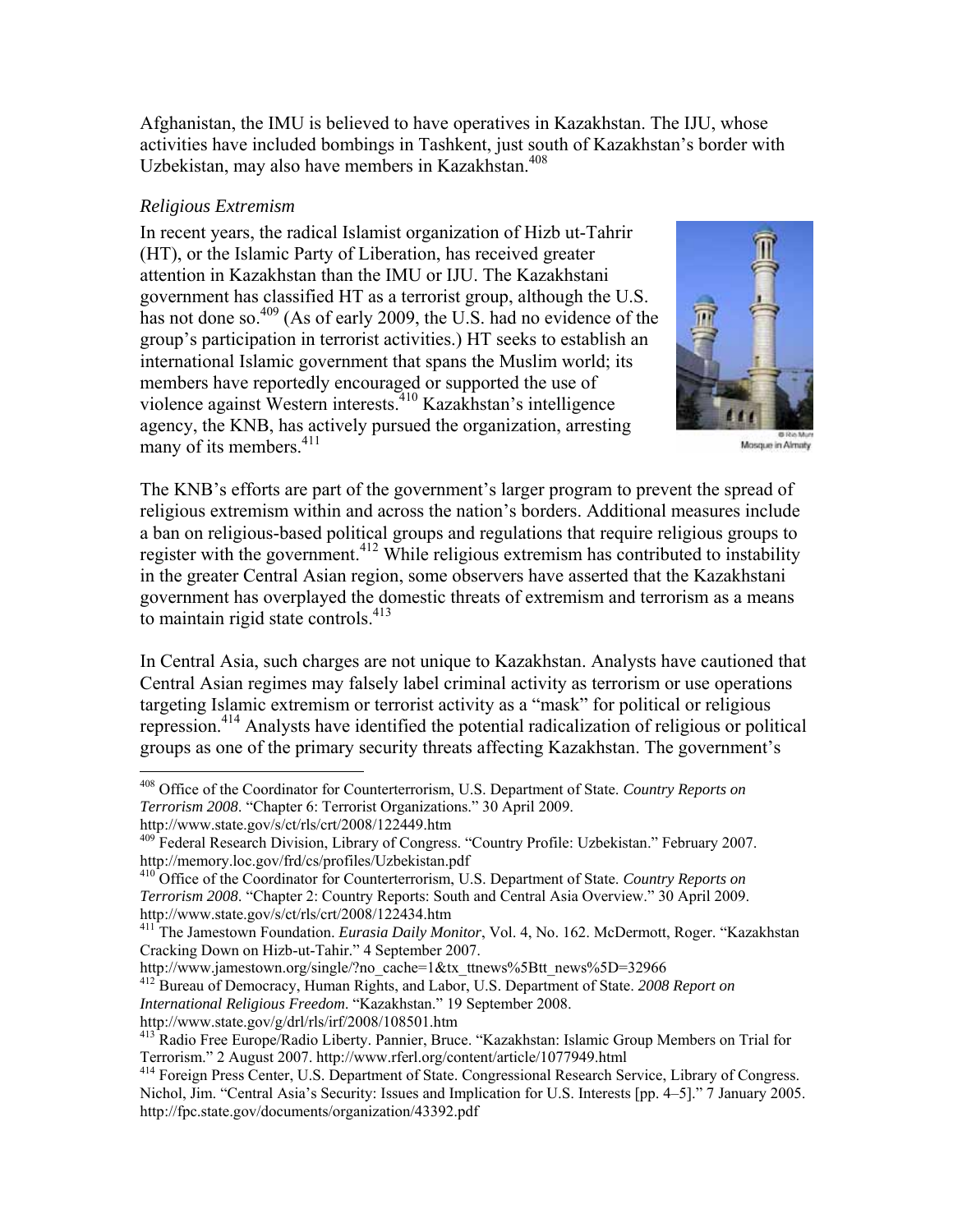restrictions on media and religious freedoms, as well as its history of suppressing political opposition, are seen as factors that could lead to the radicalization of these groups.<sup>415</sup>

### *Ethnic Unrest*

Kazakhstan has largely avoided the ethnic conflict that has affected other countries in the region. This threat appeared most severe during the first decade of the independent era, when tensions between the Russian and Kazakh communities mounted over issues such as nationality, official language policy, and access to economic opportunities. A large-scale outmigration of Russian and other non-Kazakh ethnic groups occurred



Chinese protestors for Uyghur freedom

during this time. In 1994, President Nazarbayev announced his decision to move the Kazakhstani capital from Almaty, in the southeast, to Akmola (now Astana), in the northcentral region of the country; the move was widely interpreted as an effort to establish a strong governmental presence in a region heavily populated by non-Kazakh ethnic groups, namely Russians and Ukrainians. The official transfer occurred in 1997.<sup>416</sup>

In 1999, Kazakhstani authorities arrested 22 people, mostly ethnic Russians, on charges of plotting to form a separatist state in northeastern Kazakhstan. Fourteen of those arrested were later convicted in a trial criticized by foreign observers as lacking substantial evidence against the defendants.<sup>417</sup> More recently, ethnic unrest among the Uyghur population in China's nearby Xinjiang Province has posed a greater, although not severe, threat to regional security.

# *Corruption and Political Infighting*

 $\overline{a}$ 

Corruption is widespread in Kazakhstan.<sup>418</sup> Numerous recent U.S. Commercial Service reports have shown that business regulations and practices in Kazakhstan remain troubling.419 In 2008, Transparency International ranked Kazakhstan 145th out of 180 countries on its Corruption Perceptions Index, up from 150 in 2007.<sup>420</sup> These practices have, in particular, concerned the lucrative energy industry, which brought huge sums of foreign investment into the country amid intense international competition for exploration

<sup>415</sup> Silk Road Studies Program, Central Asia-Caucasus Institute. *China and Eurasia Forum Quarterly*, Vol. 5, No. 2. Oliker, Olga. "Kazakhstan's Security Interests and Their Implication for the U.S.-Kazakh Relationship [pp. 65–66, 72]." 2007.

http://www.silkroadstudies.org/new/docs/CEF/Quarterly/May\_2007/Oliker.pdf<br><sup>416</sup> BBC News. "New Kazakh Capital Unveiled." 9 June 1998. http://news.bbc.co.uk/2/hi/asiapacific/109460.stm

<sup>&</sup>lt;sup>417</sup> Radio Free Europe/Radio Liberty. Pannier, Bruce. "Kazakhstan: Convictions of Russian 'Separatists'<br>Upset Relations." 6 January 2000. http://www.rferl.org/content/Article/1094162.html

<sup>&</sup>lt;sup>418</sup> Bureau of Economic, Energy and Business Affairs. "2008 Investment Climate Statement – Kazakhstan."<br>February 2009. http://www.state.gov/e/eeb/rls/othr/ics/2009/117413.htm

<sup>&</sup>lt;sup>419</sup> U.S. Commercial Service, U.S. Department of Commerce. "Doing Business in Kazakhstan." 2009. http://www.buyusa.gov/kazakhstan/en/doing\_business\_kazakhstan.html

<sup>420</sup> Transparency International. *Policy Research: Corruption Perceptions Index (CPI) 2008.* 2008. http://www.transparency.org/policy\_research/surveys\_indices/cpi/2008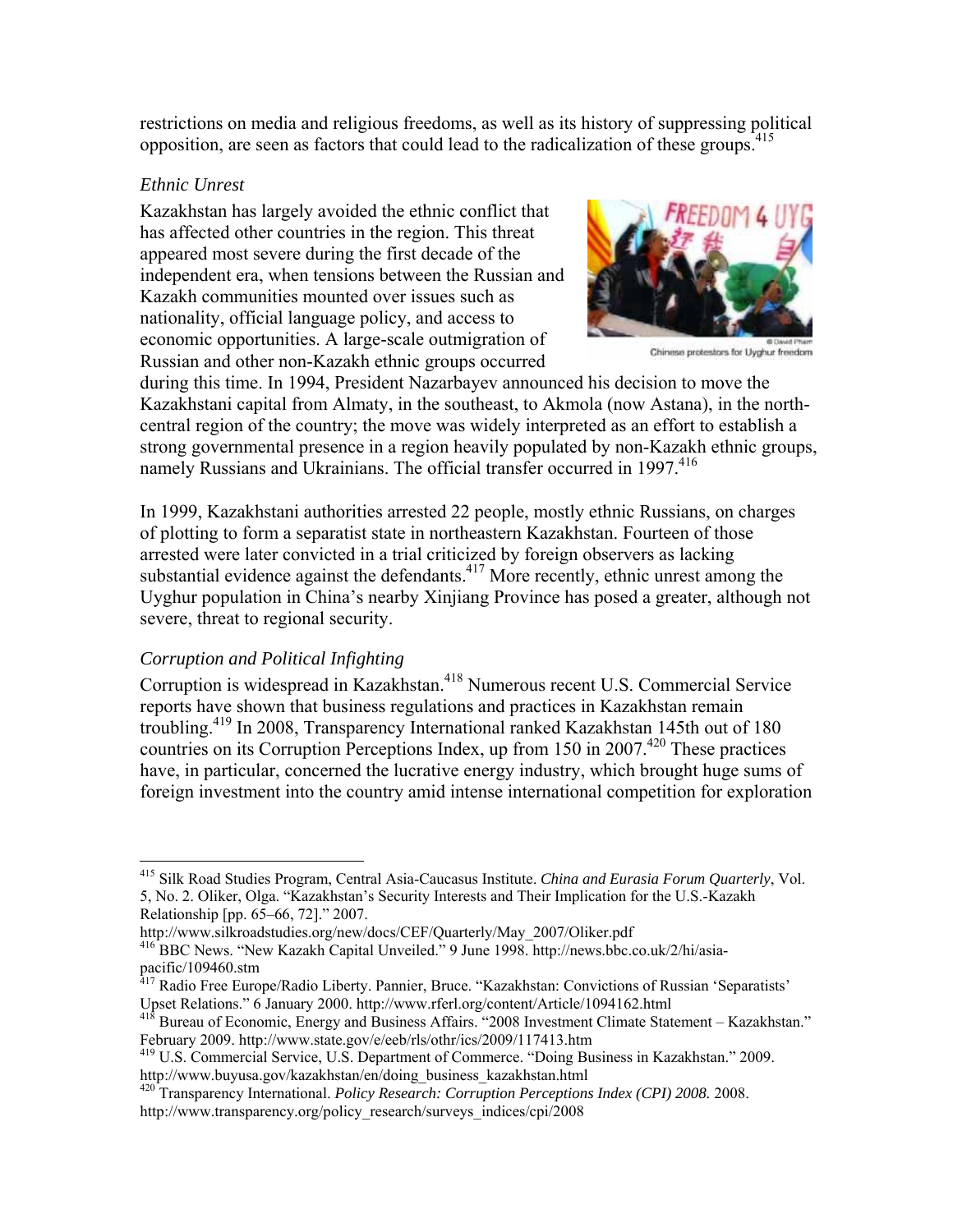and extraction contracts.<sup>421</sup> The problem has been compounded by a sociopolitical system in which clan and family relations play a large role in governmental appointments and private business deals.<sup> $422$ </sup> One of the most high-profile (and ongoing) corruption cases involves allegations that senior officials in the Nazarbayev government accepted bribes from a U.S. oil executive to secure energy contracts.<sup>423</sup> More recently, in 2008 and 2009, several mid- and high-level officials were charged or removed from office amid a highly publicized governmental campaign against corruption. At the same time, numerous elite private businessmen were under investigation or on trial for suspected illegal activities.<sup>424</sup>



1

steviwkpedia org<br>Rakhat Aliyev

The case of Rakhat Aliyev, President Nazarbayev's former son-inlaw, reflects the related issues of corruption and political infighting in Kazakhstan. Previously married to Dariga Nazarbayev, the President's daughter, Aliyev was a deputy foreign minister, wealthy businessmen, and media mogul while in good favor with the President. He also formerly served as the deputy head of the KNB, at which time he was in charge of the government's anti-corruption campaign.<sup>425</sup> In 2007, he was ousted from his role as an ambassador amid charges of corruption and criminal activity, including kidnapping. In 2008, while he was exiled in Austria, Aliyev was tried and convicted of these charges in Kazakhstan. Later that year, in a

second trial in Kazakhstan, he was convicted (again, in absentia) of plotting a coup against the Nazarbayev regime.<sup>426</sup> In turn, Aliyev claimed that the charges were politically motivated, largely stemming from his desire to run for president in 2012, ostensibly against his former father-in-law, Nazarbayev. He also accused the Nazarbayev administration of rampant corruption.<sup>427</sup> As of early 2009, he remained in Austria while the Kazakhstani government pursued his extradition.<sup>428</sup>

These events occurred amidst a political backdrop in which there is no clear successor to Nazarbayev, whose consolidated rule has largely determined the country's development

<sup>421</sup> *Kazakhstan: Unfulfilled Promise*. Olcott, Martha Brill. "Chapter 5: Economic Development or Stealing

the State [pp. 159–161]?" 2002. Washington: Carnegie Endowment for International Peace.<br><sup>422</sup> *Kazakhstan: Unfulfilled Promise*. Olcott, Martha Brill. "Chapter 6: A Divided Society [pp. 187–189]."<br>2002. Washington: Carnegi

<sup>&</sup>lt;sup>423</sup> The New York Times. Stodghill, Ron. "Oil, Cash and Corruption." 5 November 2006. http://query.nytimes.com/gst/fullpage.html?res=9B06E7DA103FF936A35752C1A9609C8B63&sec=&spo n=&pagewanted=all

<sup>424</sup> EurasiaNet.org. Lillis, Joanna. "Kazakhstan: Corruption Scandals an Indicator of Clan Infighting in Astana?" 10 July 2009. http://www.eurasianet.org/departments/insightb/articles/eav071009a.shtml 425 *Kazakhstan: Unfulfilled Promise*. Olcott, Martha Brill. "Chapter 6: A Divided Society [p. 189]." 2002.

Washington: Carnegie Endowment for International Peace.

<sup>426</sup> BBC News. "Kazakh Son-in-Law 'Gets 20 Years.'" 26 March 2008. http://news.bbc.co.uk/2/hi/asiapacific/7315063.stm

<sup>&</sup>lt;sup>427</sup> The Wall Street Journal. Simpson, Glenn R. and Susan Schmidt. "Kazakhstan Corruption: Exile Alleges New Details." 22 July 2008. http://online.wsj.com/article/SB121667622143971475.html

<sup>428</sup> Forbes. Sidorov, Dmitry. "Justice in Kazakhstan." 9 February 2009. http://www.forbes.com/2009/02/09/rakhat-aliyev-kazakhstan-opinions-

contributors 0209 dmitry sidorov.html?partner=contextstory